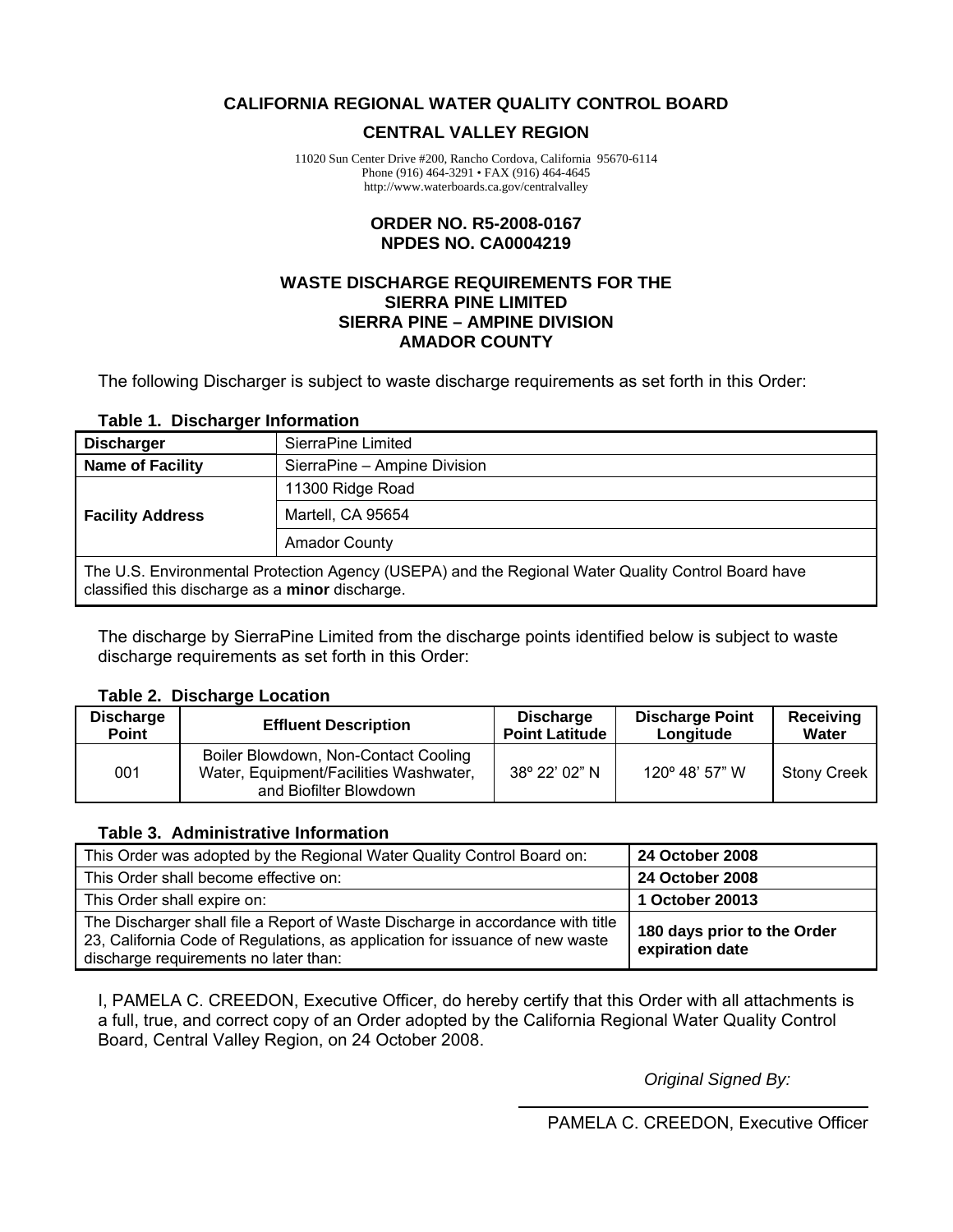# **Table of Contents**

| Ш.   |                                                                                  |  |
|------|----------------------------------------------------------------------------------|--|
| III. |                                                                                  |  |
| IV.  |                                                                                  |  |
|      |                                                                                  |  |
|      |                                                                                  |  |
|      |                                                                                  |  |
|      | В.                                                                               |  |
|      | $C_{\cdot}$                                                                      |  |
| V.   |                                                                                  |  |
|      | A                                                                                |  |
|      | B.                                                                               |  |
| VI.  |                                                                                  |  |
|      | A                                                                                |  |
|      | В.                                                                               |  |
|      | C.                                                                               |  |
|      |                                                                                  |  |
|      | 2. Special Studies, Technical Reports and Additional Monitoring Requirements  16 |  |
|      |                                                                                  |  |
|      | 4.                                                                               |  |
|      | 5.                                                                               |  |
|      | 6.                                                                               |  |
|      |                                                                                  |  |
| VII. |                                                                                  |  |

# **List of Tables**

# **List of Attachments**

| Attachment H - Best Management Practices (BMP) Plan RequirementsH-1 |  |
|---------------------------------------------------------------------|--|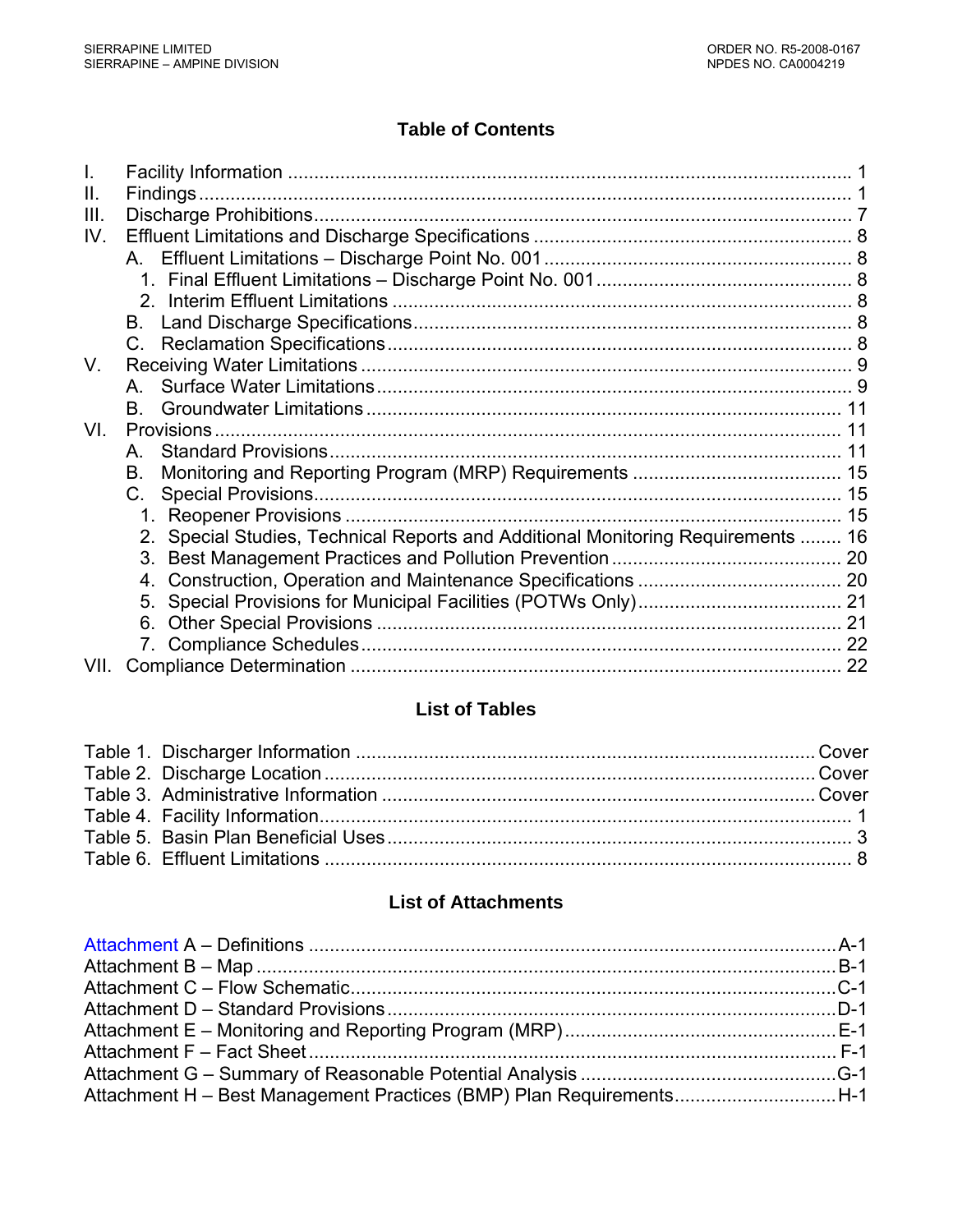# <span id="page-2-0"></span>**I. FACILITY INFORMATION**

The following Discharger is subject to waste discharge requirements as set forth in this Order:

| <b>Discharger</b>                            | SierraPine Limited                                   |  |
|----------------------------------------------|------------------------------------------------------|--|
| <b>Name of Facility</b>                      | SierraPine - Ampine Division                         |  |
|                                              | 11300 Ridge Road                                     |  |
| <b>Facility Address</b>                      | Martell, CA 95654                                    |  |
|                                              | <b>Amador County</b>                                 |  |
| <b>Facility Contact, Title,</b><br>and Phone | Dave Scott, EH & S Manager, (209) 223-1690           |  |
| <b>Mailing Address</b>                       | P.O. Box 115                                         |  |
|                                              | Martell, CA 95654                                    |  |
| <b>Type of Facility</b>                      | Particleboard Manufacturing Facility (SIC Code 2493) |  |
| <b>Facility Design Flow</b>                  | Not Applicable                                       |  |

### **Table 4. Facility Information**

### **II. FINDINGS**

The California Regional Water Quality Control Board, Central Valley Region (hereinafter Regional Water Board), finds:

**A. Background.** SierraPine Limited (hereinafter Discharger) is currently discharging pursuant to Order No. R5-2002-0018 and National Pollutant Discharge Elimination System (NPDES) Permit No. CA0004219. The Discharger submitted a Report of Waste Discharge (ROWD), dated 31 August 2006, and applied for a NPDES permit renewal to discharge up to 0.047 mgd of treated wastewater from SierraPine – Ampine Division, hereinafter Facility. A revised ROWD was submitted on 1 July 2008. The application was deemed complete on 2 July 2008.

For the purposes of this Order, references to the "Discharger" or "Permittee" in applicable federal and state laws, regulations, plans, or policy are held to be equivalent to references to the Discharger herein.

- **B. Facility Description.** The Discharger owns and operates a particleboard manufacturing facility. The treatment system consists of a series of three unlined ponds. Wastewater is discharged from Discharge Point No. 001 (see table on cover page) to the Stony Creek, a water of the United States, and a tributary to the Mokelumne River within the Sacramento–San Joaquin Delta, via Sutter Creek and Dry Creek. Attachment B provides a map of the area around the Facility. Attachment C provides a flow schematic of the Facility.
- **C. Legal Authorities.** This Order is issued pursuant to section 402 of the federal Clean Water Act (CWA) and implementing regulations adopted by the U.S. Environmental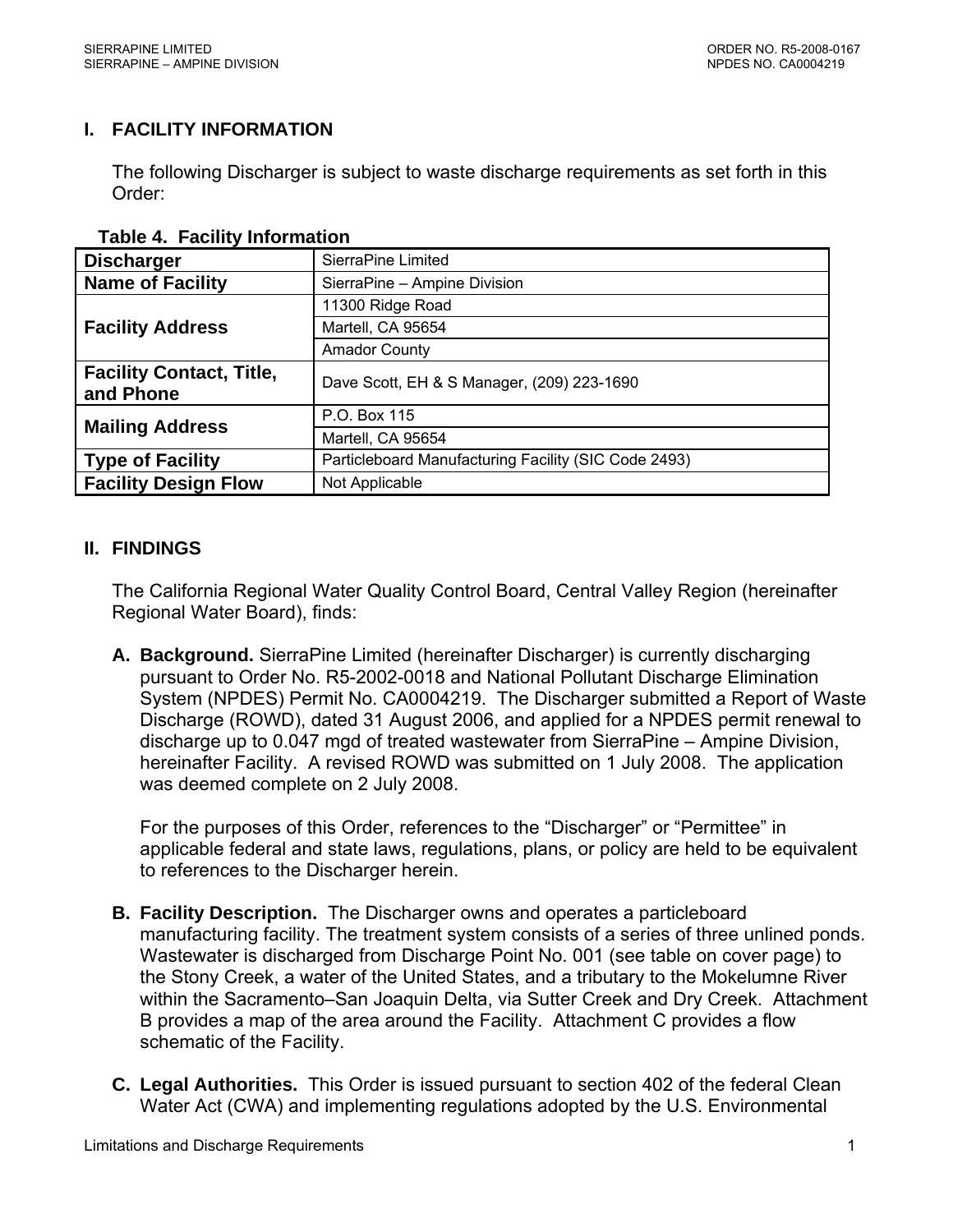Protection Agency (USEPA) and Chapter 5.5, Division 7 of the California Water Code (commencing with Section 13370). It shall serve as a NPDES permit for point source discharges from this facility to surface waters. This Order also serves as Waste Discharge Requirements (WDRs) pursuant to Article 4, Chapter 4, Division 7 of the Water Code (commencing with Section 13260).

- **D. Background and Rationale for Requirements**. The Regional Water Board developed the requirements in this Order based on information submitted as part of the application, through monitoring and reporting programs, and other available information. The Fact Sheet (Attachment F), which contains background information and rationale for Order requirements, is hereby incorporated into this Order and constitutes part of the Findings for this Order. Attachments A through E and G through H are also incorporated into this Order.
- **E. California Environmental Quality Act (CEQA).** Under Water Code section 13389, this action to adopt an NPDES permit is exempt from the provisions of CEQA, Public Resources Code sections 21100-21177.
- **F. Technology-based Effluent Limitations***.* Section 301(b) of the CWA and implementing USEPA permit regulations at Title 40 of the Code of Federal Regulations  $(CFR)^1$  $(CFR)^1$ , Part 122.44 (40 CFR 122.44) require that permits include conditions meeting applicable technology-based requirements at a minimum, and any more stringent effluent limitations necessary to meet applicable water quality standards. The discharge authorized by this Order must meet minimum federal technology-based requirements based on Effluent Limitations Guidelines and Standards for the Particleboard Manufacturing Category in Part 429. A detailed discussion of the technology-based effluent limitations development is included in the Fact Sheet (Attachment F).
- **G. Water Quality-based Effluent Limitations.** Section 301(b) of the CWA and 40 CFR 122.44(d) require that permits include limitations more stringent than applicable federal technology-based requirements where necessary to achieve applicable water quality standards.

40 CFR 122.44(d)(1)(i) mandates that permits include effluent limitations for all pollutants that are or may be discharged at levels that have the reasonable potential to cause or contribute to an exceedance of a water quality standard, including numeric and narrative objectives within a standard. Where reasonable potential has been established for a pollutant, but there is no numeric criterion or objective for the pollutant, water quality-based effluent limitations (WQBELs) must be established using: (1) USEPA criteria guidance under CWA Section 304(a), supplemented where necessary by other relevant information; (2) an indicator parameter for the pollutant of concern; or (3) a calculated numeric water quality criterion, such as a proposed State criterion or policy interpreting the State's narrative criterion, supplemented with other relevant

<span id="page-3-0"></span> $\overline{a}$ 

 $1$  All further statutory references are to title 40 of the Code of Federal Regulations unless otherwise indicated.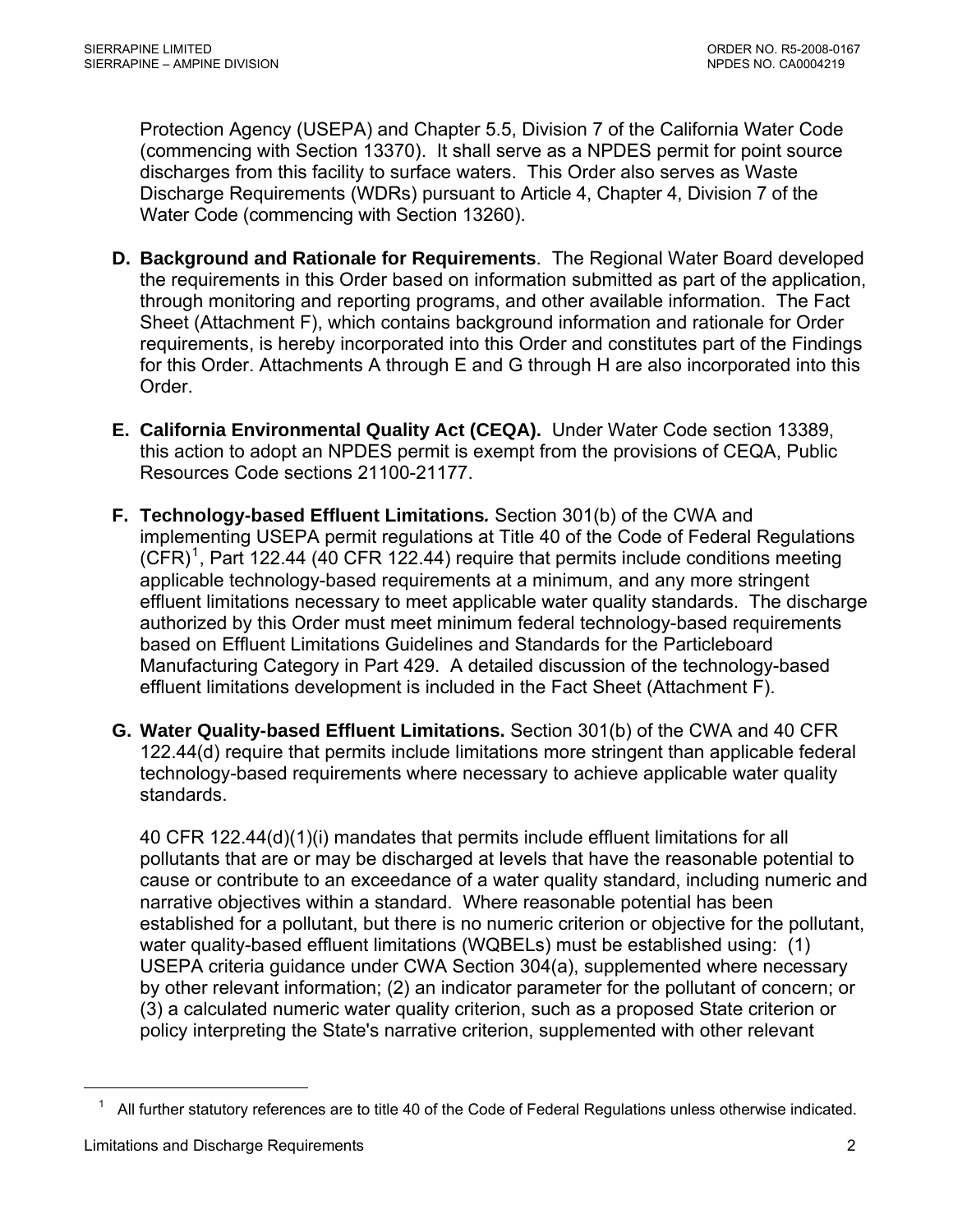<span id="page-4-0"></span>information, as provided in 40 CFR 122.44(d)(1)(vi).

**H. Water Quality Control Plans.** The Regional Water Board adopted a *Water Quality Control Plan, Fourth Edition (Revised October 2007), for the Sacramento and San Joaquin River Basins* (hereinafter Basin Plan) that designates beneficial uses, establishes water quality objectives, and contains implementation programs and policies to achieve those objectives for all waters addressed through the plan. The Basin Plan at page II-2.00 states that the "…*beneficial uses of any specifically identified water body generally apply to its tributary streams*." The Basin Plan does not specifically identify beneficial uses for Stony Creek, but does identify present and potential uses for the Sacramento – San Joaquin Delta, to which Stony Creek, via Sutter Creek, Dry Creek, and the Mokelumne River, is tributary. These beneficial uses are as follows: municipal and domestic supply; agricultural supply, including irrigation and stock watering; industrial service supply; industrial process supply; navigation; water contact recreation, including canoeing and rafting; non-contact water recreation, including aesthetic enjoyment; warm freshwater habitat; cold freshwater habitat; warm and cold migration of aquatic organisms; warm spawning, reproduction, and/or early development; and wildlife habitat. As discussed further in the Fact Sheet, the Regional Water Board also determined in Order No. R5-2002-0018 that groundwater recharge is a beneficial use of Stony Creek.

In addition, the Basin Plan implements State Water Resources Control Board (State Water Board) Resolution No. 88-63, which established state policy that all waters, with certain exceptions, should be considered suitable or potentially suitable for municipal or domestic supply. Thus, as discussed in detail in the Fact Sheet, beneficial uses applicable to Stony Creek are as follows:

| <b>Discharge</b><br>Point No. | <b>Receiving Water</b><br><b>Name</b> | <b>Beneficial Use(s)</b>                                                                                                                                                                                                                                                                                                                                                                                                                                                                                                                                                                                                    |
|-------------------------------|---------------------------------------|-----------------------------------------------------------------------------------------------------------------------------------------------------------------------------------------------------------------------------------------------------------------------------------------------------------------------------------------------------------------------------------------------------------------------------------------------------------------------------------------------------------------------------------------------------------------------------------------------------------------------------|
| 001                           | <b>Stony Creek</b>                    | Existing:<br>Municipal and domestic supply (MUN); agricultural<br>supply, including irrigation and stock watering (AGR);<br>industrial service supply (IND); industrial process supply<br>(PROC); navigation (NAV); water contact recreation,<br>including canoeing and rafting (REC-1); non-contact<br>water recreation, including aesthetic enjoyment (REC-2);<br>warm freshwater habitat (WARM); cold freshwater<br>habitat (COLD); warm and cold migration of aquatic<br>organisms (MIGR); warm spawning, reproduction, and/or<br>early development (SPWN); wildlife habitat (WILD); and<br>groundwater recharge (GWR). |

 **Table 5. Basin Plan Beneficial Uses** 

Requirements of this Order implement the Basin Plan.

**I. National Toxics Rule (NTR) and California Toxics Rule (CTR).** USEPA adopted the NTR on 22 December 1992, and later amended it on 4 May 1995 and 9 November 1999. About forty criteria in the NTR applied in California. On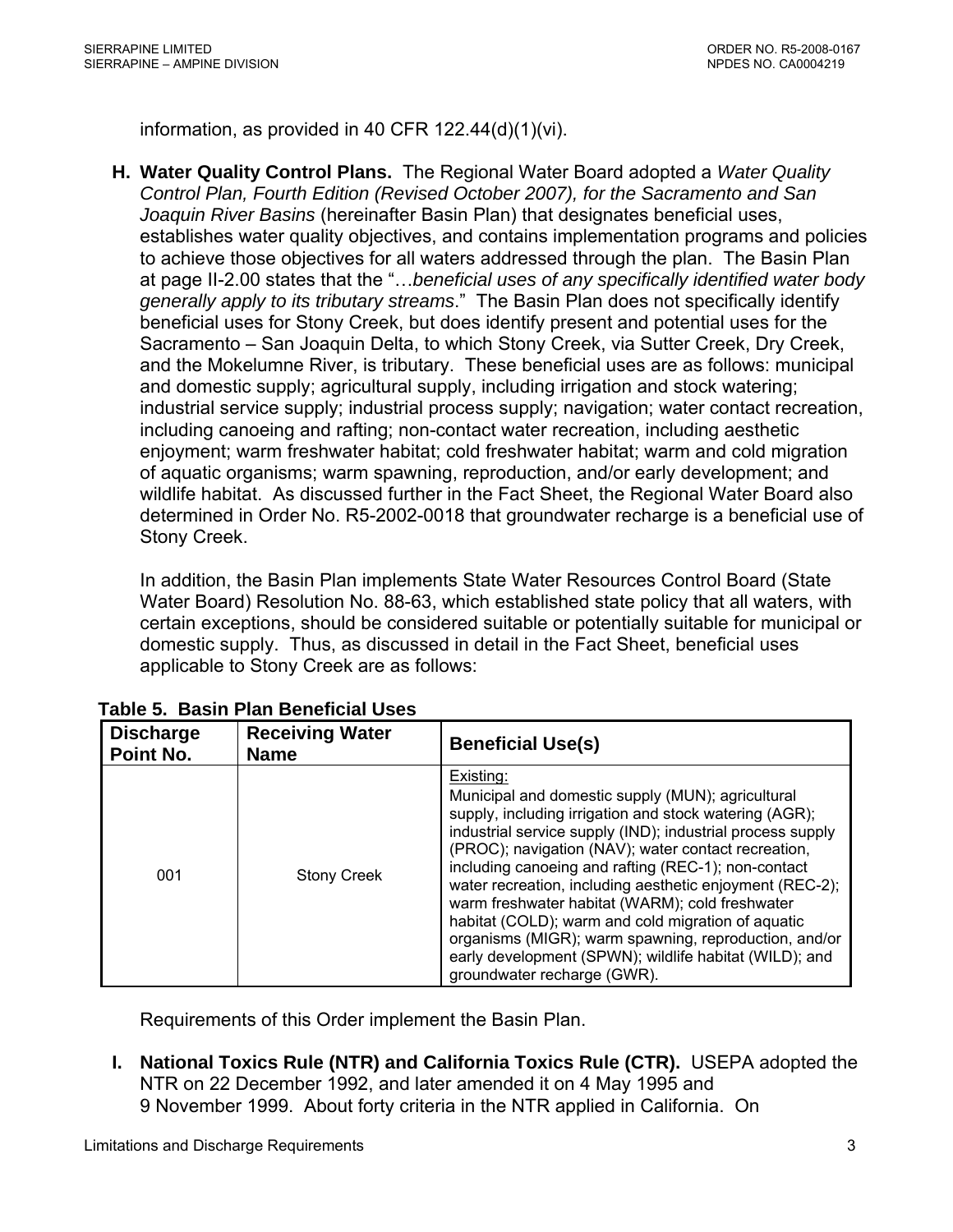18 May 2000, USEPA adopted the CTR. The CTR promulgated new toxics criteria for California and, in addition, incorporated the previously adopted NTR criteria that were applicable in the state. The CTR was amended on 13 February 2001. These rules contain water quality criteria for priority pollutants.

- **J. State Implementation Policy.** On 2 March 2000, the State Water Board adopted the *Policy for Implementation of Toxics Standards for Inland Surface Waters, Enclosed Bays, and Estuaries of California* (State Implementation Policy or SIP). The SIP became effective on 28 April 2000 with respect to the priority pollutant criteria promulgated for California by the USEPA through the NTR and to the priority pollutant objectives established by the Regional Water Board in the Basin Plan. The SIP became effective on 18 May 2000 with respect to the priority pollutant criteria promulgated by the USEPA through the CTR. The State Water Board adopted amendments to the SIP on 24 February 2005 that became effective on 13 July 2005. The SIP establishes implementation provisions for priority pollutant criteria and objectives and provisions for chronic toxicity control. Requirements of this Order implement the SIP.
- **K. Compliance Schedules and Interim Requirements.** In general, an NPDES permit must include final effluent limitations that are consistent with Clean Water Act section 301 and with 40 CFR 122.44(d). There are exceptions to this general rule. The State Water Board has concluded that where the Regional Water Board's Basin Plan allows for schedules of compliance and the Regional Water Board is newly interpreting a narrative standard, it may include schedules of compliance in the permit to meet effluent limits that implement a narrative standard. See In the Matter of Waste Discharge Requirements for Avon Refinery (State Water Board Order WQ 2001-06 at pp. 53-55). See also Communities for a Better Environment et al. v. State Water Resources Control Board, 34 Cal.Rptr.3d 396, 410 (2005). The Basin Plan for the Sacramento and San Joaquin Rivers includes a provision that authorizes the use of compliance schedules in NPDES permits for water quality objectives that are adopted after the date of adoption of the Basin Plan, which was 25 September 1995 (see Basin Plan at page IV-16). Consistent with the State Water Board's Order in the CBE matter, the Regional Water Board has the discretion to include compliance schedules in NPDES permits when it is including an effluent limitation that is a "new interpretation" of a narrative water quality objective. This conclusion is also consistent with the United States Environmental Protection Agency policies and administrative decisions. See, e.g., Whole Effluent Toxicity (WET) Control Policy. The Regional Water Board, however, is not required to include a schedule of compliance, but may issue a Time Schedule Order pursuant to Water Code section 13300 or a Cease and Desist Order pursuant to Water Code section 13301 where it finds that the Discharger is violating or threatening to violate the permit. The Regional Water Board will consider the merits of each case in determining whether it is appropriate to include a compliance schedule in a permit, and, consistent with the Basin Plan, should consider feasibility of achieving compliance, and must impose a schedule that is as short as practicable to achieve compliance with the objectives, criteria, or effluent limit based on the objective or criteria.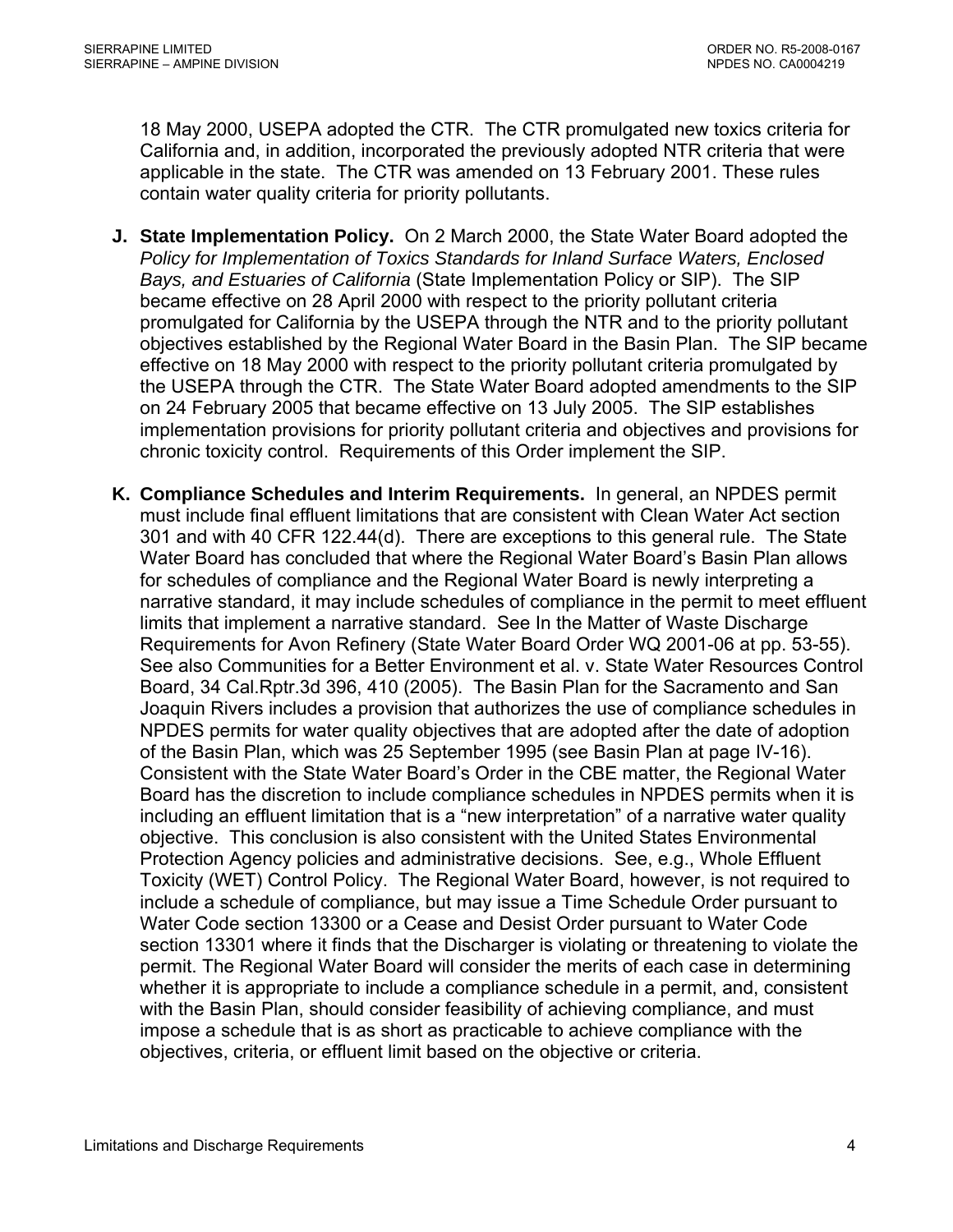For CTR constituents, Section 2.1 of the SIP provides that, based on a Discharger's request and demonstration that it is infeasible for an existing Discharger to achieve immediate compliance with an effluent limitation derived from a CTR criterion, compliance schedules may be allowed in an NPDES permit. Unless an exception has been granted under section 5.3 of the SIP, a compliance schedule may not exceed 5 years from the date that the permit is issued or reissued, nor may it extend beyond 10 years from the effective date of the SIP (or 18 May 2010) to establish and comply with CTR criterion-based effluent limitations. Where a compliance schedule for a final effluent limitation exceeds 1 year, the Order must include interim numeric limitations for that constituent or parameter. Where allowed by the Basin Plan, compliance schedules and interim effluent limitations or discharge specifications may also be granted to allow time to implement a new or revised water quality objective. This Order does not include compliance schedules or interim effluent limitations.

- **L. Alaska Rule.** On 30 March 2000, USEPA revised its regulation that specifies when new and revised state and tribal water quality standards (WQS) become effective for CWA purposes. (40 CFR §131.21; 65 Fed. Reg. 24641 (April 27, 2000).) Under the revised regulation (also known as the Alaska rule), new and revised standards submitted to USEPA after 30 May 2000, must be approved by USEPA before being used for CWA purposes. The final rule also provides that standards already in effect and submitted to USEPA by 30 May 2000 may be used for CWA purposes, whether or not approved by USEPA.
- **M. Stringency of Requirements for Individual Pollutants.** This Order contains WQBELs for individual pollutants. The WQBELs consist of restrictions on diethylaminethanol, electrical conductivity, pH, and TCDD-equivalents. This Order's technology-based pollutant restrictions implement the minimum, applicable federal technology-based requirements contained in 40 CFR Part 429, Subpart M.

WQBELs have been scientifically derived to implement water quality objectives that protect beneficial uses. Both the beneficial uses and the water quality objectives have been approved pursuant to federal law and are the applicable federal water quality standards. To the extent that toxic pollutant WQBELs were derived from the CTR, the CTR is the applicable standard pursuant to 40 CFR section 131.38. The scientific procedures for calculating the individual water quality-based effluent limitations are based on the CTR-SIP, which was approved by USEPA on 1 May 2001. All beneficial uses and water quality objectives contained in the Basin Plan were approved under state law and submitted to and approved by USEPA prior to 30 May 2000. Any water quality objectives and beneficial uses submitted to USEPA prior to 30 May 2000, but not approved by USEPA before that date, are nonetheless "*applicable water quality standards for purposes of the [Clean Water] Act*" pursuant to 40 CFR section 131.21(c)(1). Collectively, this Order's restrictions on individual pollutants are no more stringent than required to implement the technology-based requirements of the CWA and the applicable water quality standards for purposes of the CWA.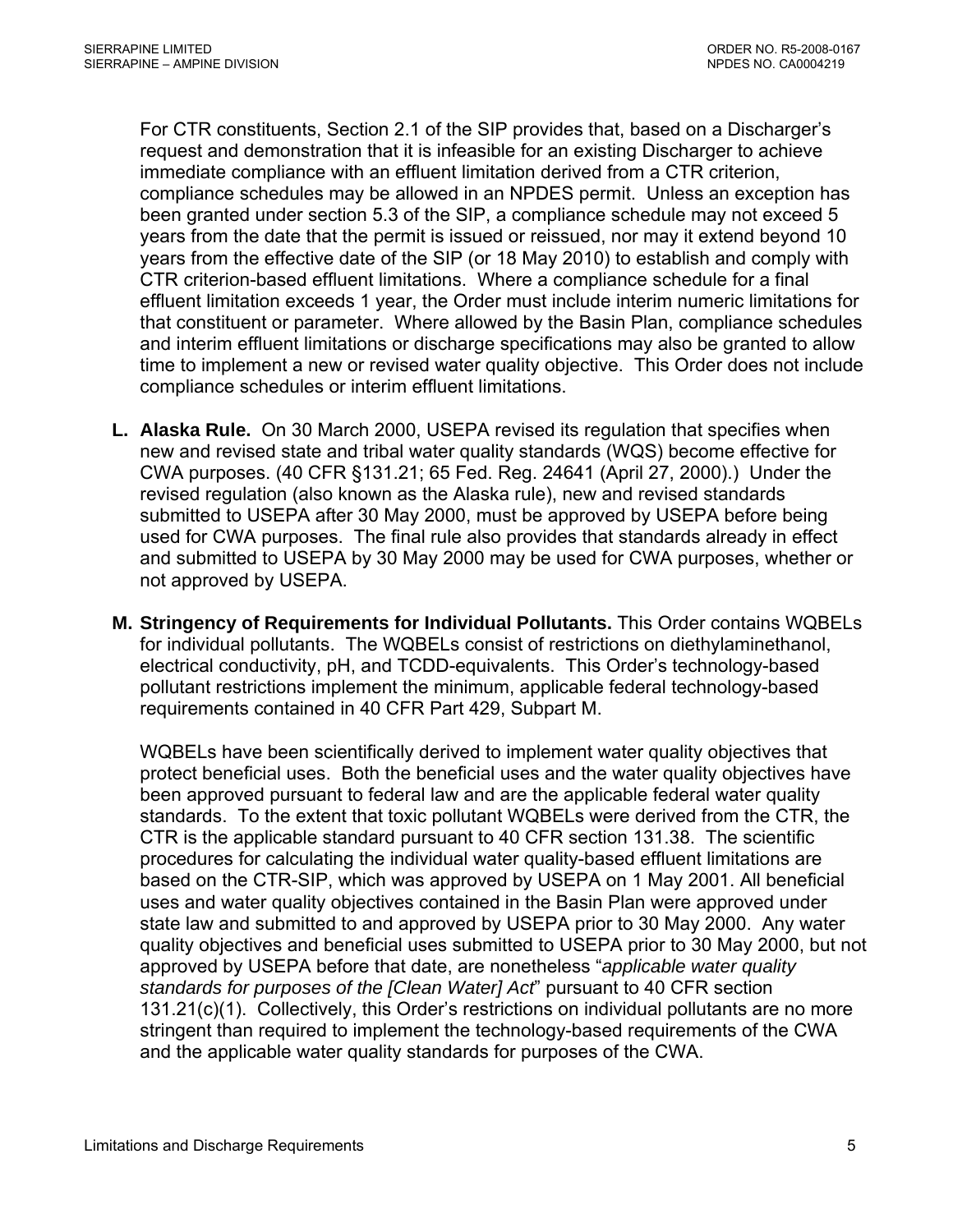- **N. Antidegradation Policy.** Section 131.12 requires that the state water quality standards include an antidegradation policy consistent with the federal policy. The State Water Board established California's antidegradation policy in State Water Board Resolution No. 68-16. Resolution No. 68-16 is consistent with the federal antidegradation policy where the federal policy applies under federal law. Resolution No. 68-16 requires that existing quality of waters be maintained unless degradation is justified based on specific findings. The Regional Water Board's Basin Plan implements, and incorporates by reference, both the state and federal antidegradation policies. As discussed in detail in the Fact Sheet the permitted discharge is consistent with the antidegradation provision of section 131.12 and State Water Board Resolution No. 68-16.
- **O. Anti-Backsliding Requirements.** Sections 402(o)(2) and 303(d)(4) of the CWA and federal regulations at title 40, Code of Federal Regulations section 122.44(l) prohibit backsliding in NPDES permits. These anti-backsliding provisions require effluent limitations in a reissued permit to be as stringent as those in the previous permit, with some exceptions where limitations may be relaxed. All effluent limitations in this Order are at least as stringent as the effluent limitations in the previous Order.
- **P. Endangered Species Act.** This Order does not authorize any act that results in the taking of a threatened or endangered species or any act that is now prohibited, or becomes prohibited in the future, under either the California Endangered Species Act (Fish and Game Code sections 2050 to 2097) or the Federal Endangered Species Act (16 U.S.C.A. sections 1531 to 1544). This Order requires compliance with effluent limits, receiving water limits, and other requirements to protect the beneficial uses of waters of the state. The Discharger is responsible for meeting all requirements of the applicable Endangered Species Act.
- **Q. Monitoring and Reporting.** Section 122.48 requires that all NPDES permits specify requirements for recording and reporting monitoring results. Water Code sections 13267 and 13383 authorizes the Regional Water Board to require technical and monitoring reports. The Monitoring and Reporting Program establishes monitoring and reporting requirements to implement federal and State requirements. This Monitoring and Reporting Program is provided in Attachment E.
- **R. Standard and Special Provisions.** Standard Provisions, which apply to all NPDES permits in accordance with section 122.41, and additional conditions applicable to specified categories of permits in accordance with section 122.42, are provided in Attachment D. The Discharger must comply with all standard provisions and with those additional conditions that are applicable under section 122.42. The Regional Water Board has also included in this Order special provisions applicable to the Discharger. A rationale for the special provisions contained in this Order is provided in the attached Fact Sheet.

# **S. Provisions and Requirements Implementing State Law.** The

provisions/requirements in subsections V.B, VI.A.2.v, VI.C.2.b, VI.C.4.a, and VI.C.4.b of this Order are included to implement state law only. These provisions/requirements are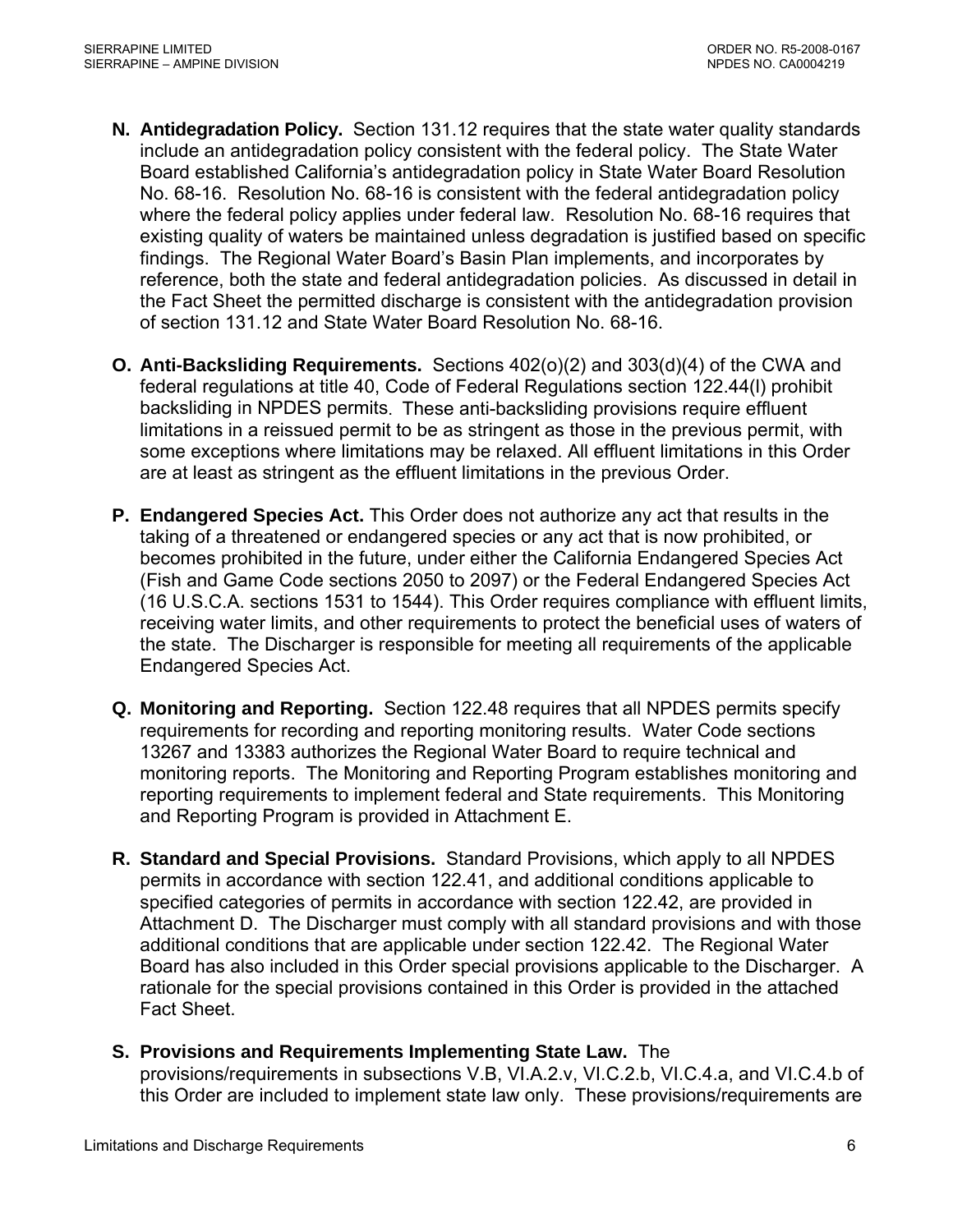<span id="page-8-0"></span>not required or authorized under the federal CWA; consequently, violations of these provisions/requirements are not subject to the enforcement remedies that are available for NPDES violations.

- **T. Notification of Interested Parties.** The Regional Water Board has notified the Discharger and interested agencies and persons of its intent to prescribe Waste Discharge Requirements for the discharge and has provided them with an opportunity to submit their written comments and recommendations. Details of notification are provided in the Fact Sheet of this Order.
- **U. Consideration of Public Comment.** The Regional Water Board, in a public meeting, heard and considered all comments pertaining to the discharge. Details of the Public Hearing are provided in the Fact Sheet of this Order.

IT IS HEREBY ORDERED, that Order No. R5-2002-0018 is rescinded upon the effective date of this Order except for enforcement purposes, and, in order to meet the provisions contained in division 7 of the Water Code (commencing with section 13000) and regulations adopted thereunder, and the provisions of the federal Clean Water Act (CWA) and regulations and guidelines adopted thereunder, the Discharger shall comply with the requirements in this Order.

# **III. DISCHARGE PROHIBITIONS**

- A. Discharge of wastewater at a location or in a manner different from that described in the Findings is prohibited.
- B. The by-pass or overflow of wastes to surface waters is prohibited, except as allowed by Federal Standard Provisions [I.G.](#page-32-0) and [I.H.](#page-33-0) (Attachment D).
- C. Neither the discharge nor its treatment shall create a nuisance as defined in Section 13050 of the California Water Code.
- D. The Discharge of hazardous or toxic substances to surface water or groundwater is prohibited.
- E. The discharge of wastewater to surface water from Discharge Point No. 001 is prohibited from 1 May through 31 October.
- F. The discharge of particleboard manufacturing process wastewater is prohibited.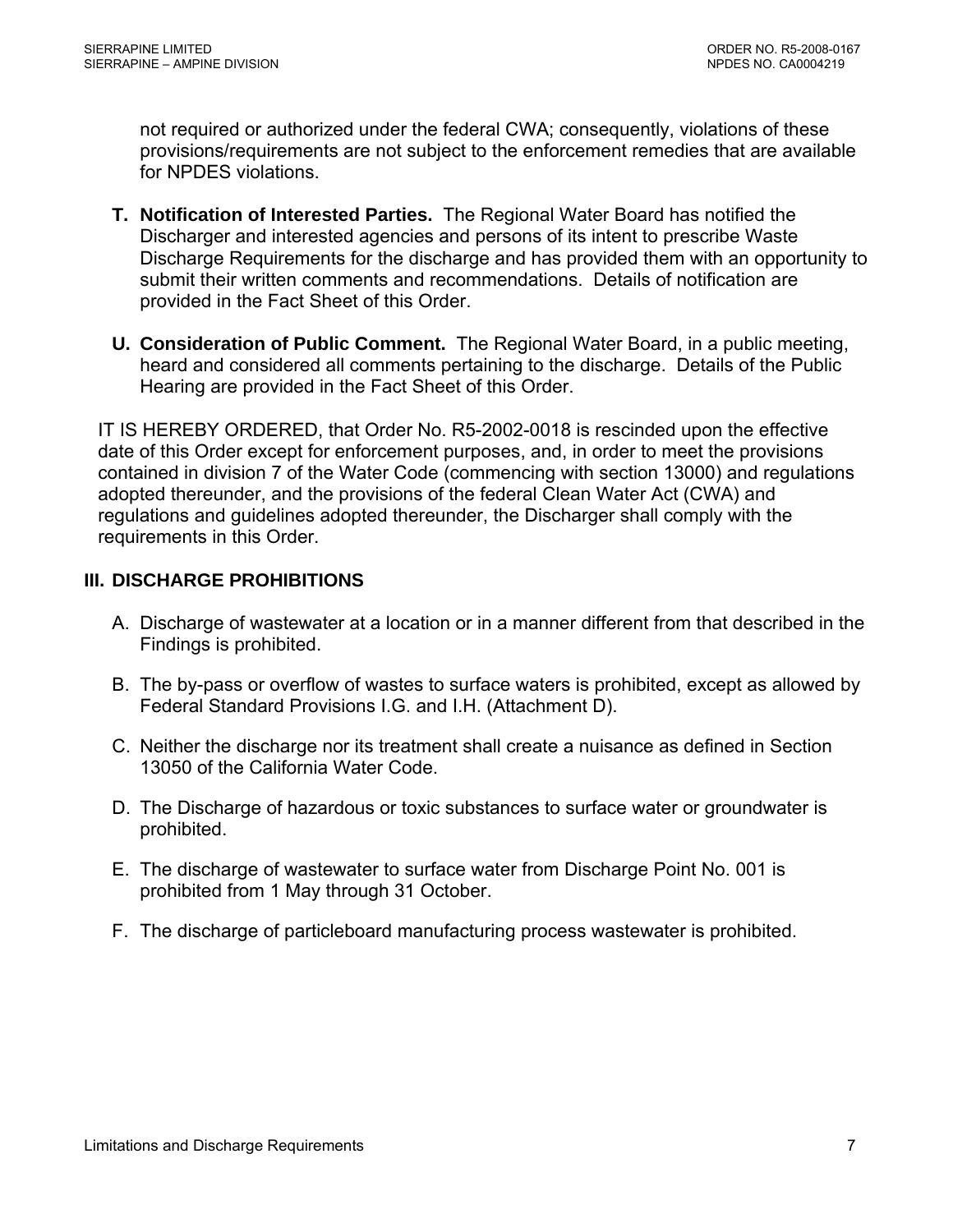# <span id="page-9-0"></span>**IV. EFFLUENT LIMITATIONS AND DISCHARGE SPECIFICATIONS**

### **A. Effluent Limitations – Discharge Point No. 001**

### **1. Final Effluent Limitations – Discharge Point No. 001**

The Discharger shall maintain compliance with the following effluent limitations at Discharge Point No. 001, with compliance measured at Monitoring Location EFF-001 as described in the attached MRP (Attachment E):

a. The Discharger shall maintain compliance with the effluent limitations specified in Table 6:

### **Table 6. Effluent Limitations**

|                                    |                                | <b>Effluent Limitations</b> |                                |                                        |                                        |  |
|------------------------------------|--------------------------------|-----------------------------|--------------------------------|----------------------------------------|----------------------------------------|--|
| <b>Parameter</b>                   | <b>Units</b>                   | Average<br><b>Monthly</b>   | <b>Maximum</b><br><b>Daily</b> | <b>Instantaneous</b><br><b>Minimum</b> | <b>Instantaneous</b><br><b>Maximum</b> |  |
|                                    | <b>Conventional Pollutants</b> |                             |                                |                                        |                                        |  |
| pH                                 | standard<br>units              |                             |                                | 6.5                                    | 8.5                                    |  |
| <b>Priority Pollutants</b>         |                                |                             |                                |                                        |                                        |  |
| <b>TCDD-Equivalents</b>            | $\mu$ g/L                      | $1.30 \times 10^{-8}$       | $2.61 \times 10^{-8}$          | --                                     |                                        |  |
|                                    | lbs/day                        | $5.10 \times 10^{-12}$      | $10.23 \times 10^{-12}$        | --                                     |                                        |  |
| <b>Non-Conventional Pollutants</b> |                                |                             |                                |                                        |                                        |  |
| Electrical<br>Conductivity @ 25°C  | umhos/cm                       | 900                         | 1,600                          | --                                     | --                                     |  |

Based on a production flow of 0.047 mgd from the particleboard facility.

- b. **Electrical Conductivity.** The annual average for electrical conductivity shall not exceed 450 µmhos/cm.
- c. **Diethylaminethanol.** For a calendar year, the annual average effluent concentration shall not exceed 22,000 mg/L.
- d. **Acute Toxicity.** Survival of aquatic organisms in 96-hour bioassays of undiluted waste shall be no less than:

Minimum for any one bioassay------------------------------------- 70% Minimum for any three or more consecutive bioassays------ 90%

### **2. Interim Effluent Limitations**

**[Not Applicable]** 

### **B. Land Discharge Specifications**

**[Not Applicable]** 

### **C. Reclamation Specifications**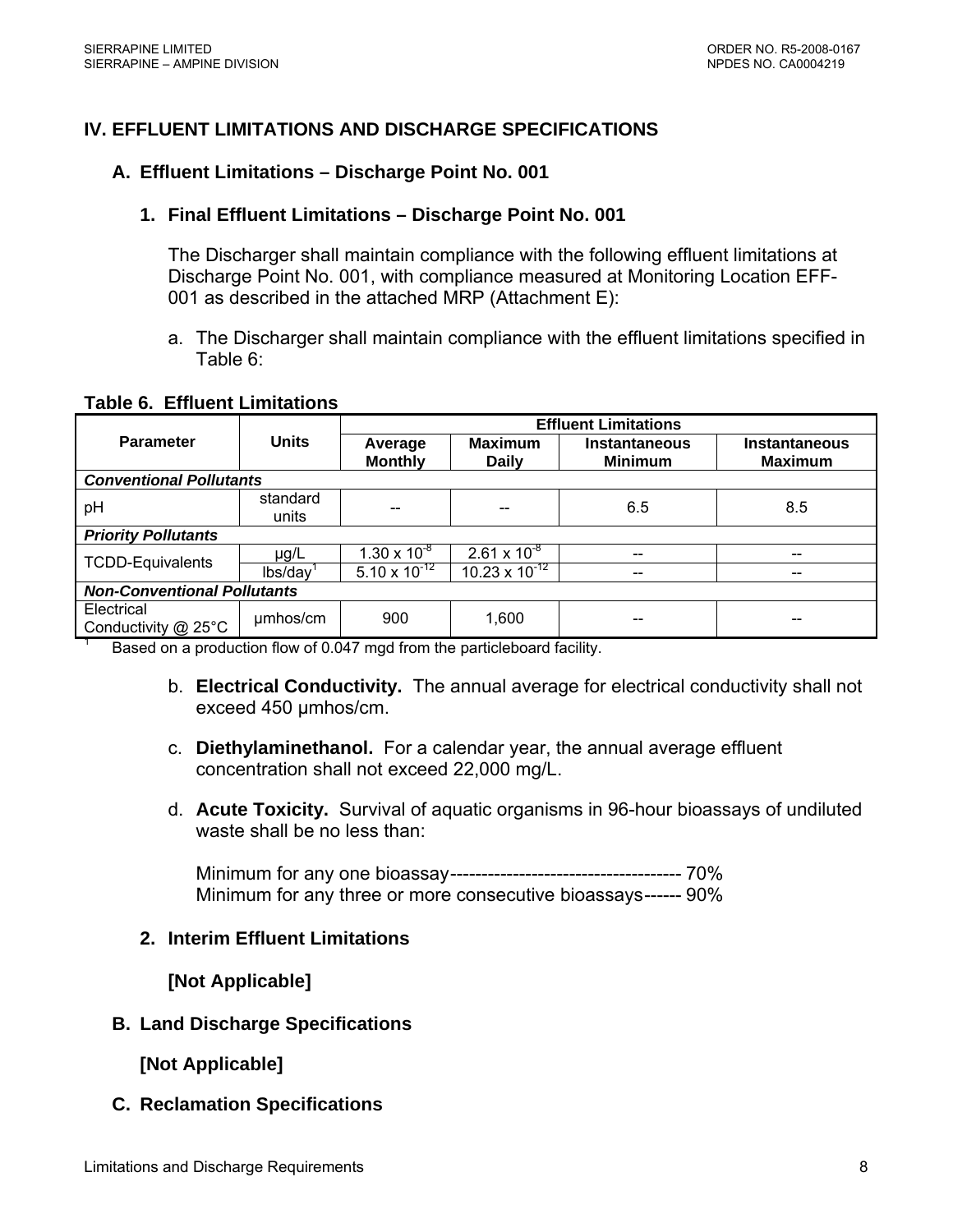# <span id="page-10-0"></span>**[Not Applicable]**

### **V. RECEIVING WATER LIMITATIONS**

### **A. Surface Water Limitations**

Receiving water limitations are based on water quality objectives contained in the Basin Plan and are a required part of this Order. The discharge shall not cause the following in Stony Creek:

- 1. **Bacteria**. The fecal coliform concentration, based on a minimum of not less than five samples for any 30-day period, to exceed a geometric mean of 200 MPN/100 mL, nor more than ten percent of the total number of fecal coliform samples taken during any 30-day period to exceed 400 MPN/100 mL.
- 2. **Biostimulatory Substances**. Water to contain biostimulatory substances which promote aquatic growths in concentrations that cause nuisance or adversely affect beneficial uses.
- 3. **Chemical Constituents**. Chemical constituents to be present in concentrations that adversely affect beneficial uses.
- 4. **Color**. Discoloration that causes nuisance or adversely affects beneficial uses.
- 5. **Dissolved Oxygen**:
	- a. The monthly median of the mean daily dissolved oxygen concentration to fall below 85 percent of saturation in the main water mass;
	- b. The 95 percentile dissolved oxygen concentration to fall below 75 percent of saturation; nor
	- c. The dissolved oxygen concentration to be reduced below 7.0 mg/L at any time.
- 6. **Floating Material**. Floating material to be present in amounts that cause nuisance or adversely affect beneficial uses.
- 7. **Oil and Grease**. Oils, greases, waxes, or other materials to be present in concentrations that cause nuisance, result in a visible film or coating on the surface of the water or on objects in the water, or otherwise adversely affect beneficial uses.
- 8. **pH**. The pH to be depressed below 6.5, raised above 8.5, nor changed by more than 0.5 units.

### 9. **Pesticides**:

a. Pesticides to be present, individually or in combination, in concentrations that adversely affect beneficial uses;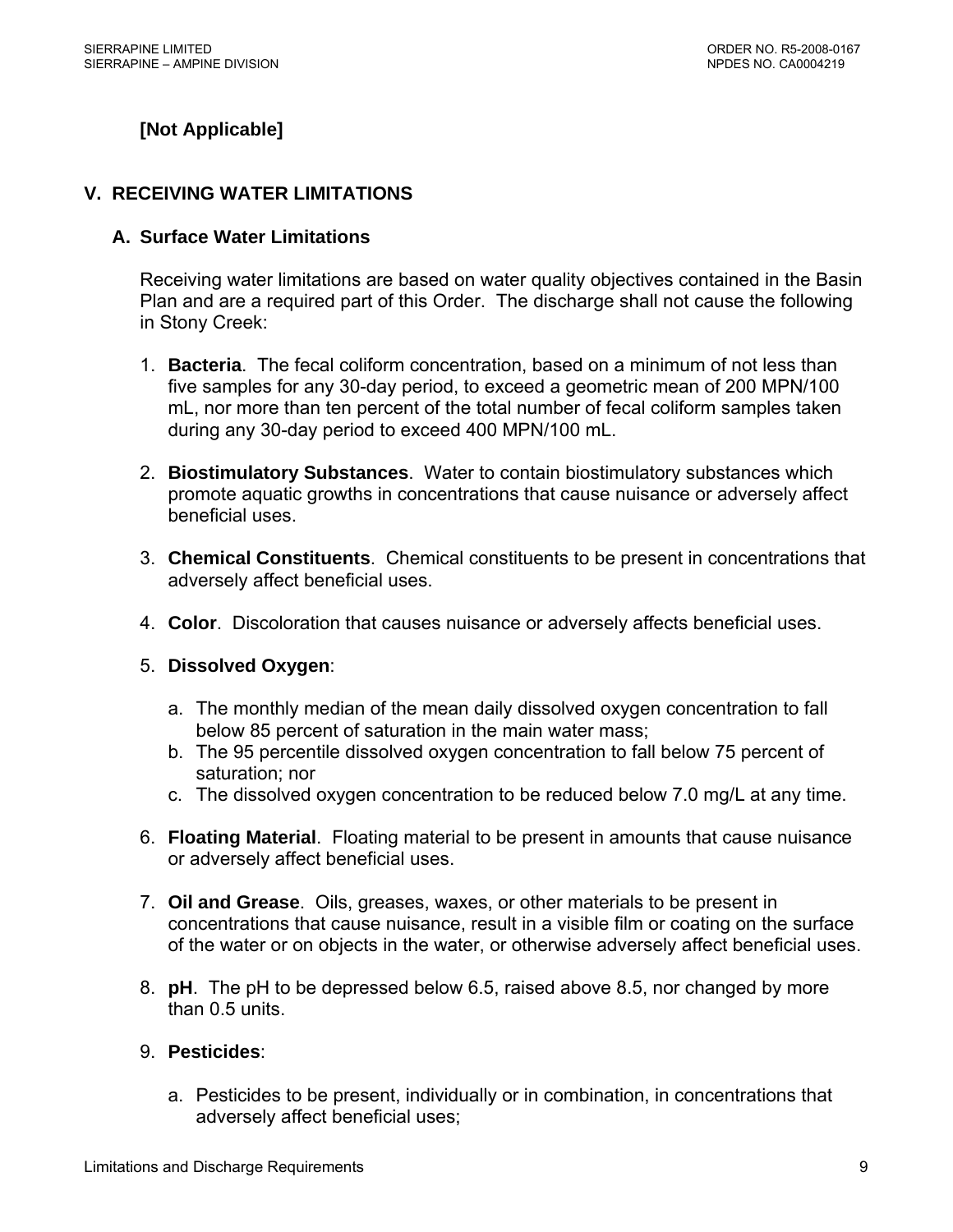- b. Pesticides to be present in bottom sediments or aquatic life in concentrations that adversely affect beneficial uses;
- c. Total identifiable persistent chlorinated hydrocarbon pesticides to be present in the water column at concentrations detectable within the accuracy of analytical methods approved by USEPA or the Executive Officer;
- d. Pesticide concentrations to exceed those allowable by applicable antidegradation policies (see State Water Board Resolution No. 68-16 and 40 CFR §131.12.);
- e. Pesticide concentrations to exceed the lowest levels technically and economically achievable;
- f. Pesticides to be present in concentration in excess of the maximum contaminant levels set forth in California Code of Regulations, Title 22, Division 4, Chapter 15; nor
- g. Thiobencarb to be present in excess of 1.0 µg/L.

## 10. **Radioactivity**:

- a. Radionuclides to be present in concentrations that are harmful to human, plant, animal, or aquatic life nor that result in the accumulation of radionuclides in the food web to an extent that presents a hazard to human, plant, animal, or aquatic life; nor
- b. Radionuclides to be present in excess of the maximum contaminant levels specified in Table 4 (MCL Radioactivity) of Section 64443 of Title 22 of the California Code of Regulations.
- 11. **Suspended Sediments**. The suspended sediment load and suspended sediment discharge rate of surface waters to be altered in such a manner as to cause nuisance or adversely affect beneficial uses.
- 12.**Settleable Substances**. Substances to be present in concentrations that result in the deposition of material that causes nuisance or adversely affects beneficial uses.
- 13.**Suspended Material**. Suspended material to be present in concentrations that cause nuisance or adversely affect beneficial uses.
- 14.**Taste and Odors**. Taste- or odor-producing substances to be present in concentrations that impart undesirable tastes or odors to fish flesh or other edible products of aquatic origin, or that cause nuisance, or otherwise adversely affect beneficial uses.
- 15.**Temperature**. The natural temperature to be increased by more than 5°F.
- 16.**Toxicity**. Toxic substances to be present, individually or in combination, in concentrations that produce detrimental physiological responses in human, plant, animal, or aquatic life.
- 17.**Turbidity**. The turbidity to increase as follows: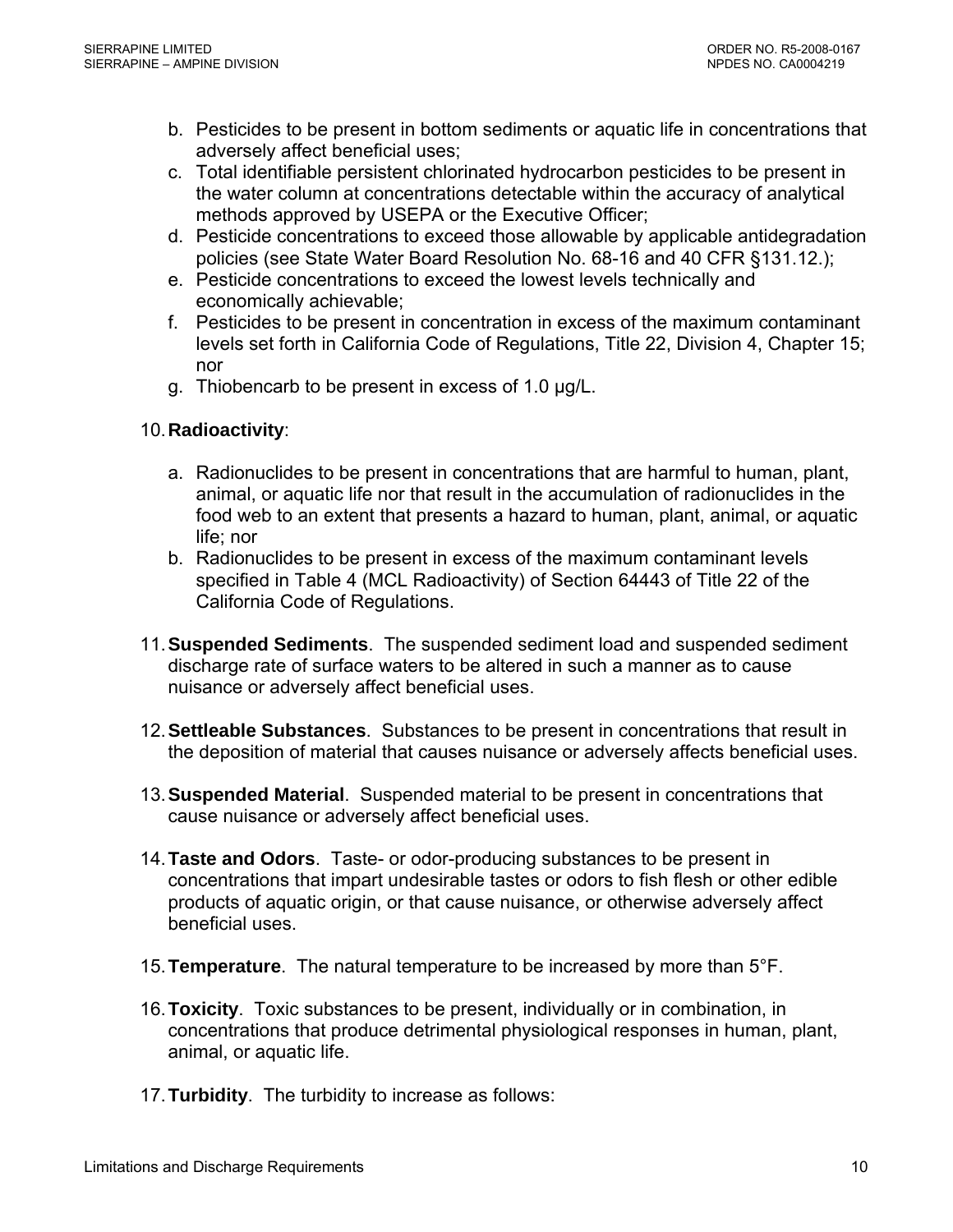- <span id="page-12-0"></span>a. More than 1 Nephelometric Turbidity Unit (NTU) where natural turbidity is between 0 and 5 NTUs.
- b. More than 20 percent where natural turbidity is between 5 and 50 NTUs.
- c. More than 10 NTU where natural turbidity is between 50 and 100 NTUs.
- d. More than 10 percent where natural turbidity is greater than 100 NTUs.

### **B. Groundwater Limitations**

1. The discharge shall not cause the underlying groundwater to be degraded.

## **VI. PROVISIONS**

### **A. Standard Provisions**

- 1. The Discharger shall comply with all Standard Provisions included in Attachment D of this Order.
- 2. The Discharger shall comply with the following provisions:
	- a. If the Discharger's wastewater treatment plant is publicly owned or subject to regulation by California Public Utilities Commission, it shall be supervised and operated by persons possessing certificates of appropriate grade according to Title 23, CCR, Division 3, Chapter 26.
	- b. After notice and opportunity for a hearing, this Order may be terminated or modified for cause, including, but not limited to:
		- i. violation of any term or condition contained in this Order;
		- ii. obtaining this Order by misrepresentation or by failing to disclose fully all relevant facts;
		- iii. a change in any condition that requires either a temporary or permanent reduction or elimination of the authorized discharge; and
		- iv. a material change in the character, location, or volume of discharge.

The causes for modification include:

- *New regulations.* New regulations have been promulgated under Section 405(d) of the Clean Water Act, or the standards or regulations on which the permit was based have been changed by promulgation of amended standards or regulations or by judicial decision after the permit was issued.
- *Land application plans.* When required by a permit condition to incorporate a land application plan for beneficial reuse of sewage sludge, to revise an existing land application plan, or to add a land application plan.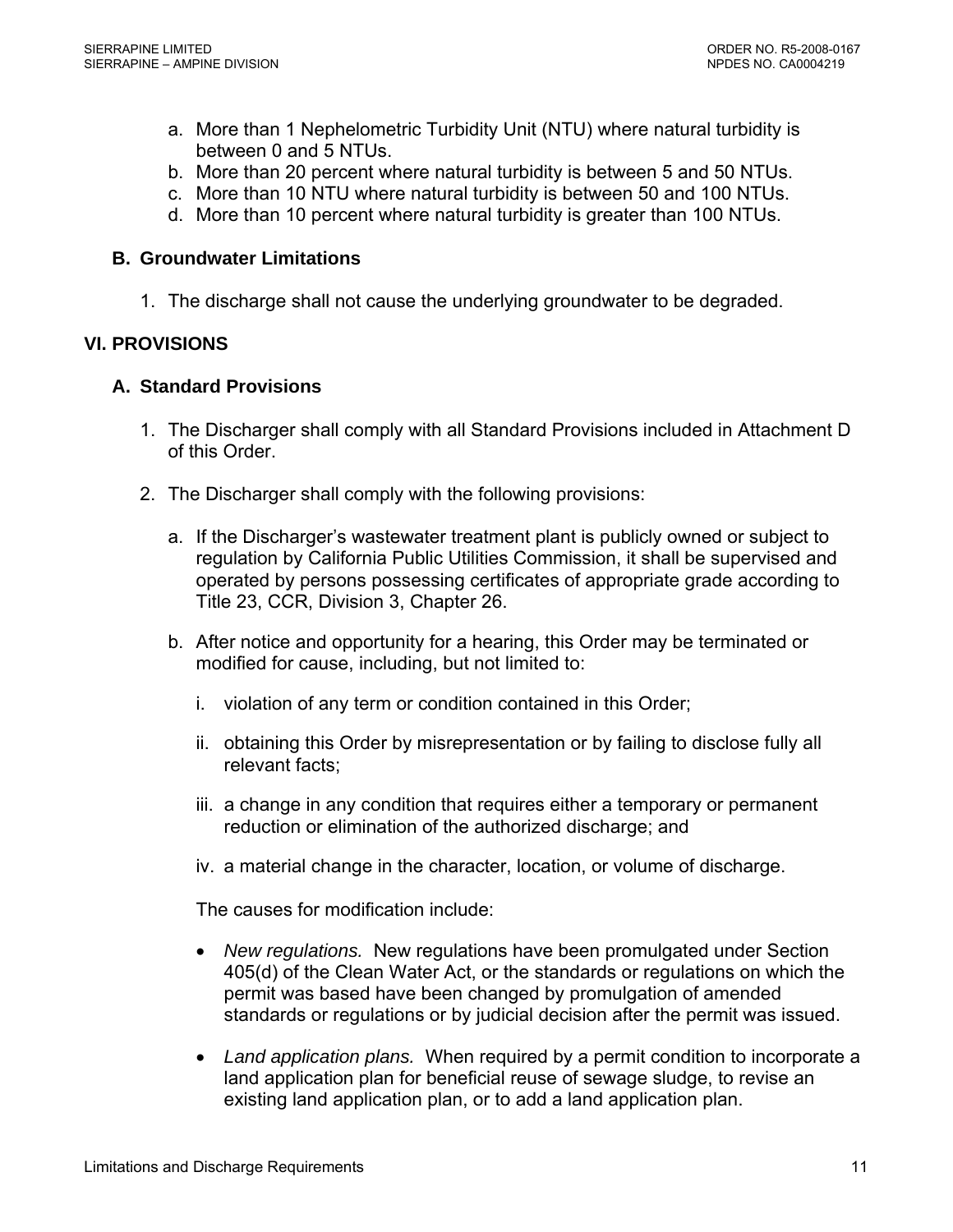• *Change in sludge use or disposal practice.* Under 40 Code of Federal Regulations (CFR) 122.62(a)(1), a change in the Discharger's sludge use or disposal practice is a cause for modification of the permit. It is cause for revocation and reissuance if the Discharger requests or agrees.

The Regional Water Board may review and revise this Order at any time upon application of any affected person or the Regional Water Board's own motion.

c. If a toxic effluent standard or prohibition (including any scheduled compliance specified in such effluent standard or prohibition) is established under Section 307(a) of the CWA, or amendments thereto, for a toxic pollutant that is present in the discharge authorized herein, and such standard or prohibition is more stringent than any limitation upon such pollutant in this Order, the Regional Water Board will revise or modify this Order in accordance with such toxic effluent standard or prohibition.

The Discharger shall comply with effluent standards and prohibitions within the time provided in the regulations that establish those standards or prohibitions, even if this Order has not yet been modified.

- d. This Order shall be modified, or alternately revoked and reissued, to comply with any applicable effluent standard or limitation issued or approved under Sections 301(b)(2)(C) and (D), 304(b)(2), and 307(a)(2) of the CWA, if the effluent standard or limitation so issued or approved:
	- i. contains different conditions or is otherwise more stringent than any effluent limitation in the Order; or
	- ii. controls any pollutant limited in the Order.

The Order, as modified or reissued under this paragraph, shall also contain any other requirements of the CWA then applicable.

- e. The provisions of this Order are severable. If any provision of this Order is found invalid, the remainder of this Order shall not be affected.
- f. The Discharger shall take all reasonable steps to minimize any adverse effects to waters of the State or users of those waters resulting from any discharge or sludge use or disposal in violation of this Order. Reasonable steps shall include such accelerated or additional monitoring as necessary to determine the nature and impact of the non-complying discharge or sludge use or disposal.
- g. The Discharger shall ensure compliance with any existing or future pretreatment standard promulgated by USEPA under Section 307 of the CWA, or amendment thereto, for any discharge to the municipal system.
- h. The discharge of any radiological, chemical or biological warfare agent or highlevel, radiological waste is prohibited.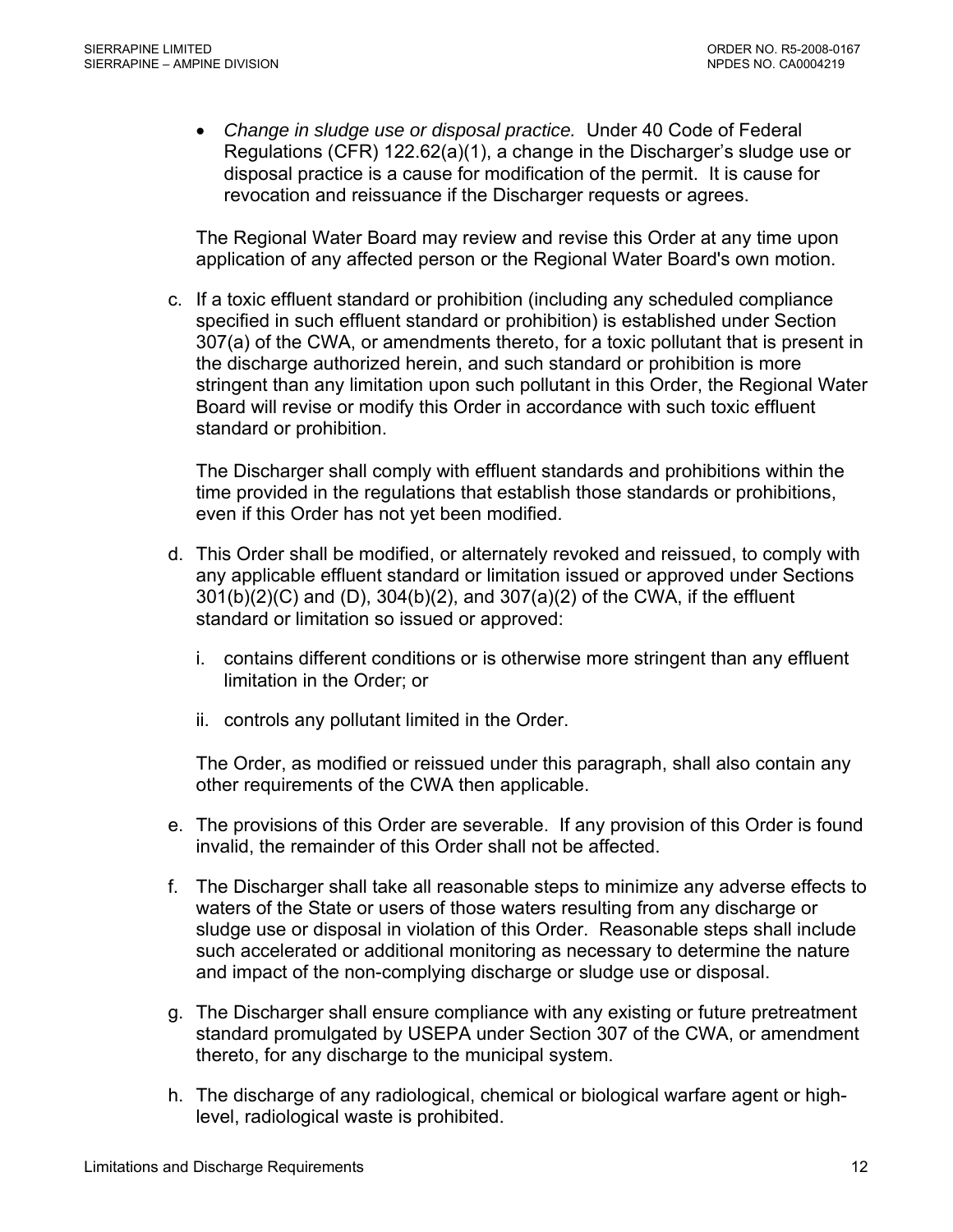- i. A copy of this Order shall be maintained at the discharge facility and be available at all times to operating personnel. Key operating personnel shall be familiar with its content.
- j. Safeguard to electric power failure:
	- i. The Discharger shall provide safeguards to assure that, should there be reduction, loss, or failure of electric power, the discharge shall comply with the terms and conditions of this Order.
	- ii. Upon written request by the Regional Water Board the Discharger shall submit a written description of safeguards. Such safeguards may include alternate power sources, standby generators, retention capacity, operating procedures, or other means. A description of the safeguards provided shall include an analysis of the frequency, duration, and impact of power failures experienced over the past 5 years on effluent quality and on the capability of the Discharger to comply with the terms and conditions of the Order. The adequacy of the safeguards is subject to the approval of the Regional Water Board.
	- iii. Should the treatment works not include safeguards against reduction, loss, or failure of electric power, or should the Regional Water Board not approve the existing safeguards, the Discharger shall, within 90 days of having been advised in writing by the Regional Water Board that the existing safeguards are inadequate, provide to the Regional Water Board and USEPA a schedule of compliance for providing safeguards such that in the event of reduction, loss, or failure of electric power, the Discharger shall comply with the terms and conditions of this Order. The schedule of compliance shall, upon approval of the Regional Water Board, become a condition of this Order.
- k. The Discharger, upon written request of the Regional Water Board, shall file with the Board a technical report on its preventive (failsafe) and contingency (cleanup) plans for controlling accidental discharges, and for minimizing the effect of such events. This report may be combined with that required under Regional Water Board Standard Provision VI.A.2.m.

The technical report shall:

- i. Identify the possible sources of spills, leaks, untreated waste by-pass, and contaminated drainage. Loading and storage areas, power outage, waste treatment unit outage, and failure of process equipment, tanks and pipes should be considered.
- ii. Evaluate the effectiveness of present facilities and procedures and state when they became operational.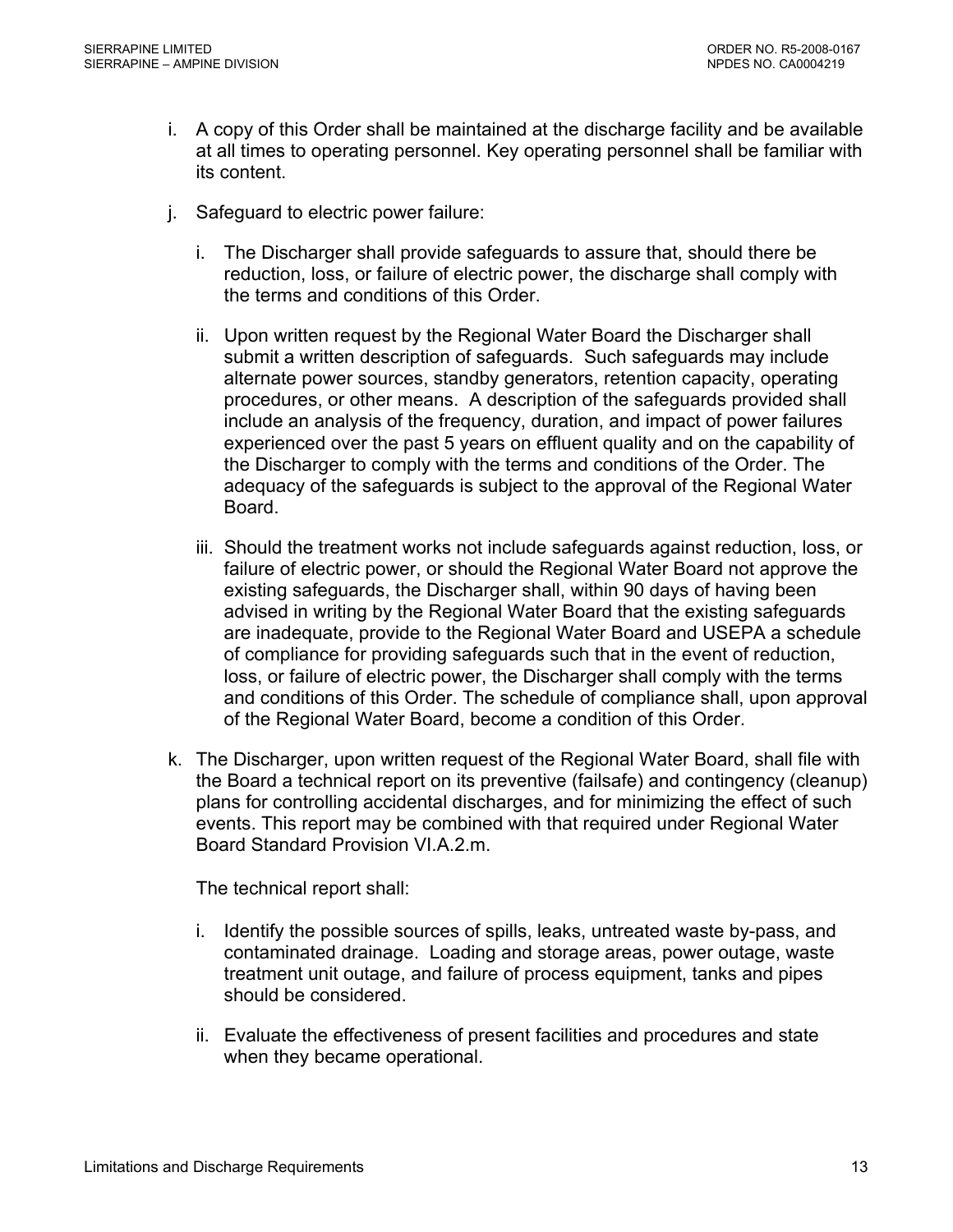iii. Predict the effectiveness of the proposed facilities and procedures and provide an implementation schedule containing interim and final dates when they will be constructed, implemented, or operational.

The Regional Water Board, after review of the technical report, may establish conditions which it deems necessary to control accidental discharges and to minimize the effects of such events. Such conditions shall be incorporated as part of this Order, upon notice to the Discharger.

- l. A publicly owned treatment works (POTW) whose waste flow has been increasing, or is projected to increase, shall estimate when flows will reach hydraulic and treatment capacities of its treatment and disposal facilities. The projections shall be made in January, based on the last 3 years' average dry weather flows, peak wet weather flows and total annual flows, as appropriate. When any projection shows that capacity of any part of the facilities may be exceeded in 4 years, the Discharger shall notify the Regional Water Board by 31 January. A copy of the notification shall be sent to appropriate local elected officials, local permitting agencies and the press. Within 120 days of the notification, the Discharger shall submit a technical report showing how it will prevent flow volumes from exceeding capacity or how it will increase capacity to handle the larger flows. The Regional Water Board may extend the time for submitting the report.
- m. The Discharger shall submit technical reports as directed by the Executive Officer. All technical reports required herein that involve planning, investigation, evaluation, or design, or other work requiring interpretation and proper application of engineering or geologic sciences, shall be prepared by or under the direction of persons registered to practice in California pursuant to California Business and Professions Code, sections 6735, 7835, and 7835.1. To demonstrate compliance with Title 16, CCR, sections 415 and 3065, all technical reports must contain a statement of the qualifications of the responsible registered professional(s). As required by these laws, completed technical reports must bear the signature(s) and seal(s) of the registered professional(s) in a manner such that all work can be clearly attributed to the professional responsible for the work.
- n. Laboratories that perform sample analyses must be identified in all monitoring reports submitted to the Regional Water Board and USEPA.
- o. The Discharger shall conduct analysis on any sample provided by USEPA as part of the Discharge Monitoring Quality Assurance (DMQA) program. The results of any such analysis shall be submitted to USEPA's DMQA manager.
- p. Effluent samples shall be taken downstream of the last addition of wastes to the treatment or discharge works where a representative sample may be obtained prior to mixing with the receiving waters. Samples shall be collected at such a point and in such a manner to ensure a representative sample of the discharge.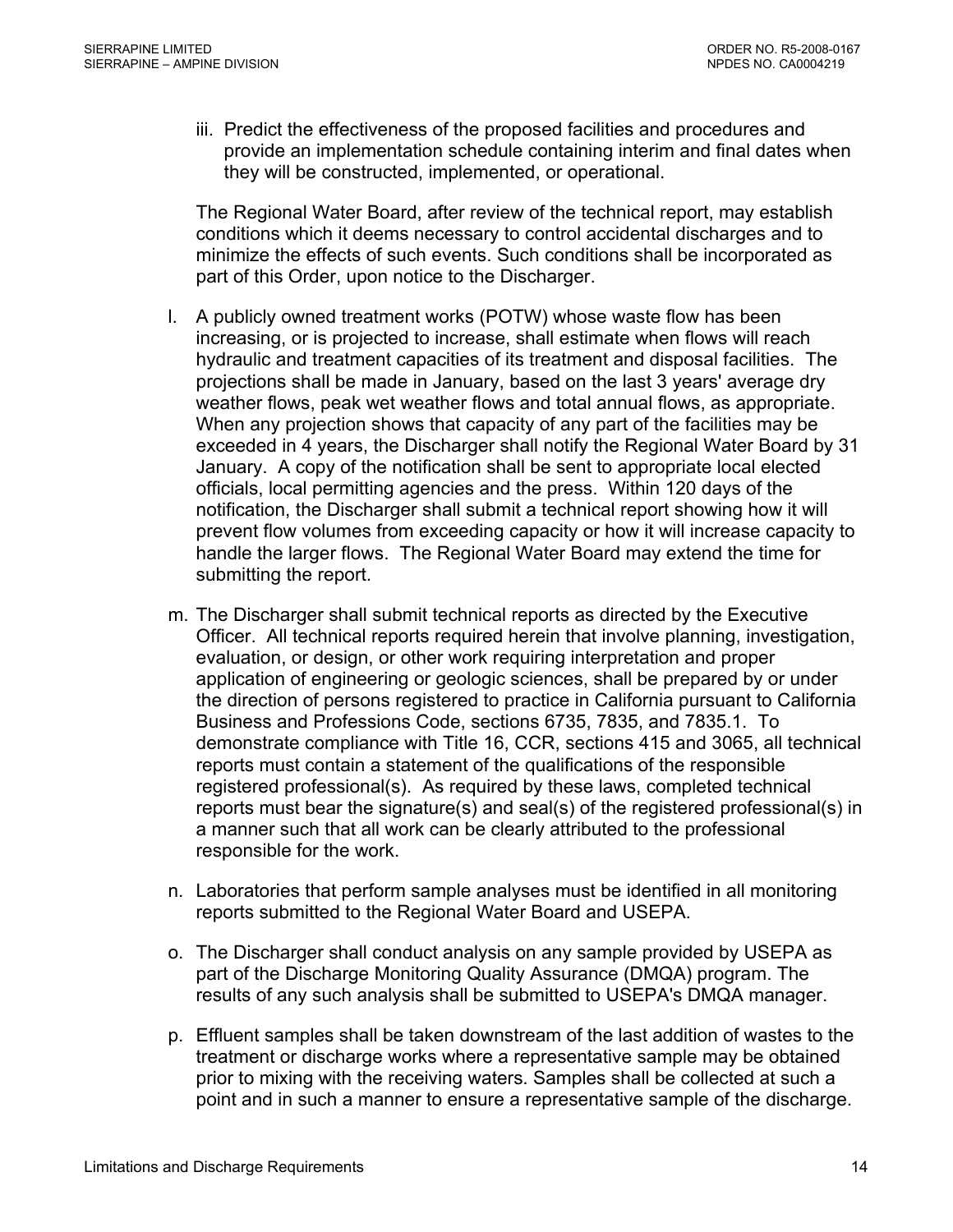- <span id="page-16-0"></span>q. All monitoring and analysis instruments and devices used by the Discharger to fulfill the prescribed monitoring program shall be properly maintained and calibrated as necessary, at least yearly, to ensure their continued accuracy.
- r. The Discharger shall file with the Regional Water Board technical reports on selfmonitoring performed according to the detailed specifications contained in the Monitoring and Reporting Program attached to this Order.
- s. The results of all monitoring required by this Order shall be reported to the Regional Water Board, and shall be submitted in such a format as to allow direct comparison with the limitations and requirements of this Order. Unless otherwise specified, discharge flows shall be reported in terms of the monthly average and the daily maximum discharge flows.
- t. The Regional Water Board is authorized to enforce the terms of this permit under several provisions of the CWC, including, but not limited to, sections 13385, 13386, and 13387.
- u. For POTWs, prior to making any change in the point of discharge, place of use, or purpose of use of treated wastewater that results in a decrease of flow in any portion of a watercourse, the Discharger must file a petition with the State Water Board, Division of Water Rights, and receive approval for such a change. (CWC section 1211).
- v. In the event the Discharger does not comply or will be unable to comply for any reason, with any prohibition, maximum daily effluent limitation, 1-hour average effluent limitation, or receiving water limitation contained in this Order, the Discharger shall notify the Regional Water Board by telephone (916) 464-3291 within 24 hours of having knowledge of such noncompliance, and shall confirm this notification in writing within 5 days, unless the Regional Water Board waives confirmation. The written notification shall include the information required by [Attachment D, Section V.E.1](#page-0-0) [40 CFR section 122.41(l)(6)(i)].

### **B. Monitoring and Reporting Program (MRP) Requirements**

1. The Discharger shall comply with the MRP, and future revisions thereto, in Attachment E of this Order.

# **C. Special Provisions**

# **1. Reopener Provisions**

a. This Order may be reopened for modification, or revocation and reissuance, as a result of the detection of a reportable priority pollutant generated by special conditions included in this Order. These special conditions may be, but are not limited to, fish tissue sampling, whole effluent toxicity, monitoring requirements on internal waste stream(s), and monitoring for surrogate parameters. Additional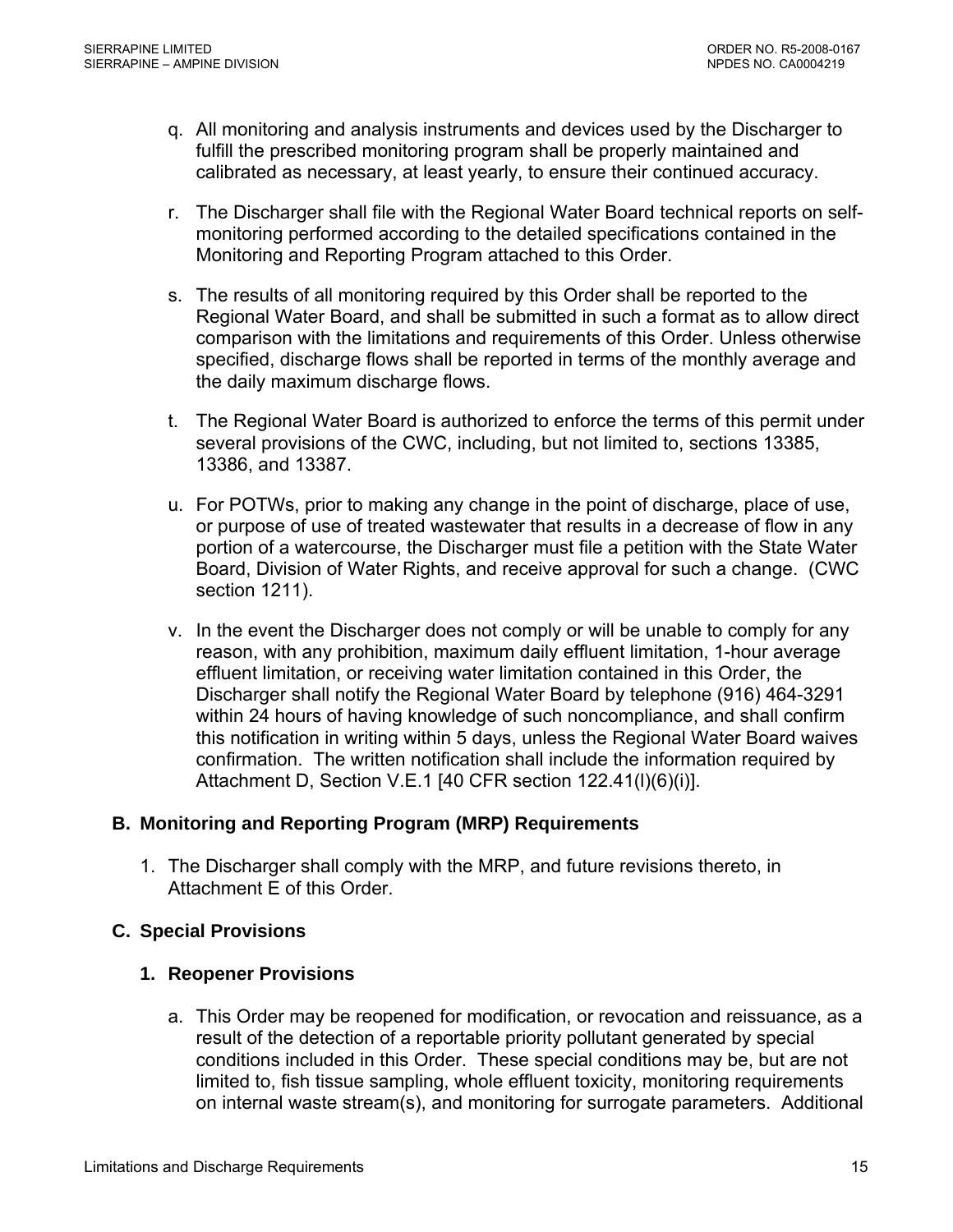<span id="page-17-0"></span>requirements may be included in this Order as a result of the special condition monitoring data.

- b. Conditions that necessitate a major modification of a permit are described in 40 CFR section 122.62, including:
	- i. If new or amended applicable water quality standards are promulgated or approved pursuant to Section 303 of the CWA, or amendments thereto, this permit may be reopened and modified in accordance with the new or amended standards.
	- ii. When new information, that was not available at the time of permit issuance, would have justified different permit conditions at the time of issuance.
- c. **Whole Effluent Toxicity.** As a result of a Toxicity Reduction Evaluation (TRE), this Order may be reopened to include a chronic toxicity limitation, a new acute toxicity limitation, and/or a limitation for a specific toxicant identified in the TRE. Additionally, if the State Water Board revises the SIP's toxicity control provisions that would require the establishment of numeric chronic toxicity effluent limitations, this Order may be reopened to include a numeric chronic toxicity effluent limitation based on the new provisions.
- d. **Biofilter Blowdown.** This Order requires the Discharger to complete and submit a report on the characteristics of the biofilter blowdown wastewater. The studies shall be completed and submitted to the Regional Water Board as specified in section VI.C.2.d of this Order. Based on a review of the results of the report on the characteristics of the biofilter blowdown wastewater, this Order may be reopened to include limitations and/or discharge specifications for biofilter blowdown wastewater.

# **2. Special Studies, Technical Reports and Additional Monitoring Requirements**

a. **Chronic Whole Effluent Toxicity.** For compliance with the Basin Plan's narrative toxicity objective, this Order requires the Discharger to conduct chronic whole effluent toxicity testing, as specified in the Monitoring and Reporting Program (Attachment E, Section V). Furthermore, this Provision requires the Discharger to investigate the causes of, and identify corrective actions to reduce or eliminate effluent toxicity. If the discharge exceeds the toxicity numeric monitoring trigger established in this Provision, the Discharger is required to initiate a Toxicity Reduction Evaluation (TRE), in accordance with an approved TRE Work Plan, and take actions to mitigate the impact of the discharge and prevent reoccurrence of toxicity. A TRE is a site-specific study conducted in a stepwise process to identify the source(s) of toxicity and the effective control measures for effluent toxicity. TREs are designed to identify the causative agents and sources of whole effluent toxicity, evaluate the effectiveness of the toxicity control options, and confirm the reduction in effluent toxicity. This Provision includes requirements for the Discharger to develop and submit a TRE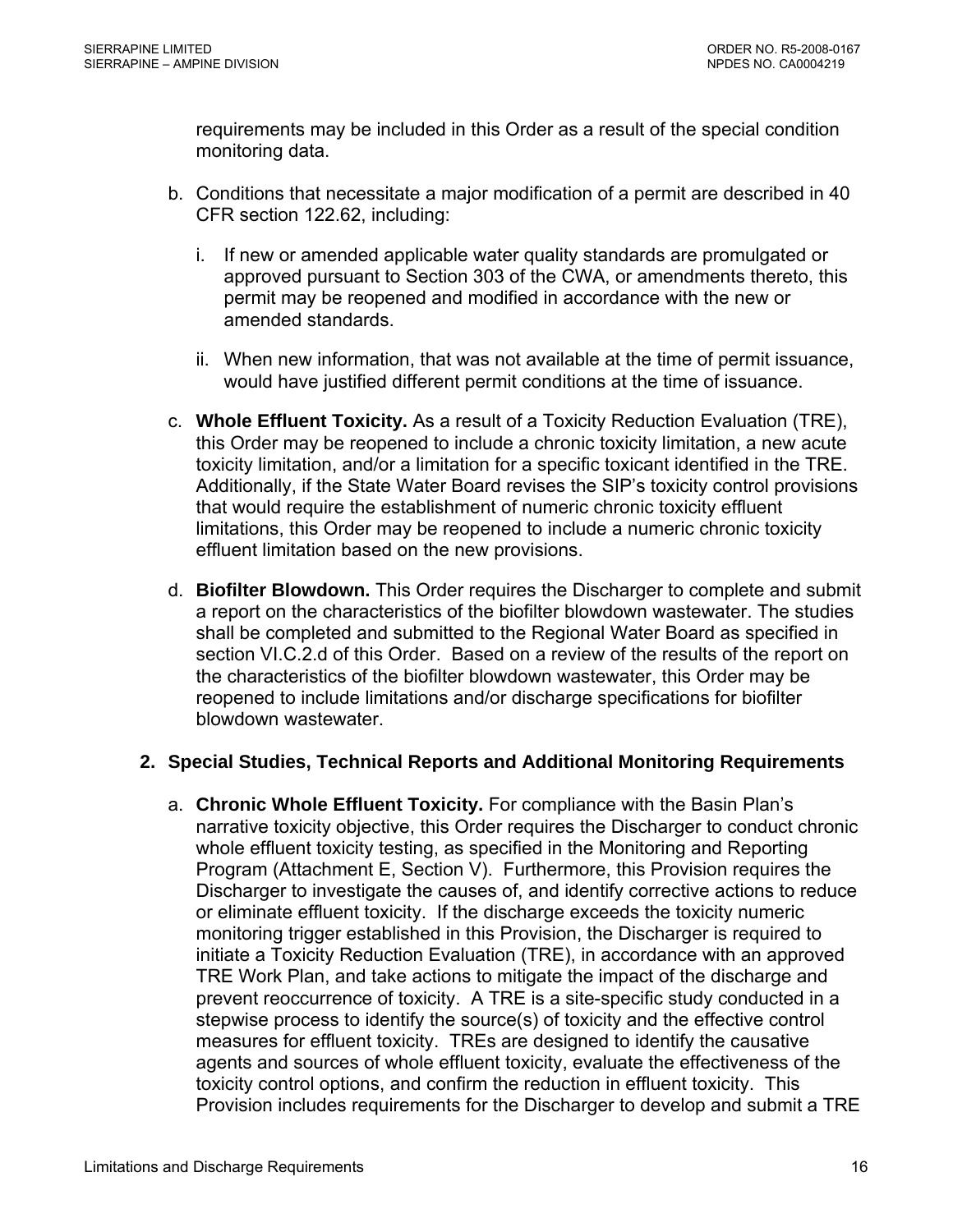Work Plan and includes procedures for accelerated chronic toxicity monitoring and TRE initiation.

- i. **Initial Investigative TRE Workplan. Within 90 days of the effective date of this Order,** Within 90 days of the effective date of this Order, the Discharger shall submit to the Regional Water Board an Initial Investigative TRE Workplan for approval by the Executive Officer. This should be a one to two page document including, at a minimum:
	- a) A description of the investigation and evaluation techniques that will be used to identify potential causes and sources of effluent toxicity, effluent variability, and treatment system efficiency;
	- b) A description of the facility's methods of maximizing in-house treatment efficiency and good housekeeping practices, and a list of all chemicals used in operation of the facility; and
	- c) A discussion of who will conduct the Toxicity Identification Evaluation (TIE), if necessary (e.g., an in-house expert or outside contractor).
- ii. **Accelerated Monitoring and TRE Initiation.** When the numeric toxicity monitoring trigger is exceeded during regular chronic toxicity monitoring, and the testing meets all test acceptability criteria, the Discharger shall initiate accelerated monitoring as required in the Accelerated Monitoring Specifications. WET testing results exceeding the monitoring trigger during accelerated monitoring demonstrates a pattern of toxicity and requires the Discharger to initiate a TRE to address the effluent toxicity.
- iii. **Numeric Monitoring Trigger.** The numeric toxicity monitoring trigger is > **1 TUc** (where TUc = 100/NOEC). The monitoring trigger is not an effluent limitation; it is the toxicity threshold at which the Discharger is required to begin accelerated monitoring and initiate a TRE.
- iv. **Accelerated Monitoring Specifications.** If the monitoring trigger is exceeded during regular chronic toxicity testing, within 14 days of notification by the laboratory of the test results, the Discharger shall initiate accelerated monitoring. Accelerated monitoring shall consist of four (4) chronic toxicity tests in a 6-week period (i.e., one test every 2 weeks) using the species that exhibited toxicity. The following protocol shall be used for accelerated monitoring and TRE initiation:
	- a) If the results of four (4) consecutive accelerated monitoring tests do not exceed the monitoring trigger, the Discharger may cease accelerated monitoring and resume regular chronic toxicity monitoring. However, notwithstanding the accelerated monitoring results, if there is adequate evidence of a pattern of effluent toxicity, the Executive Officer may require that the Discharger initiate a TRE.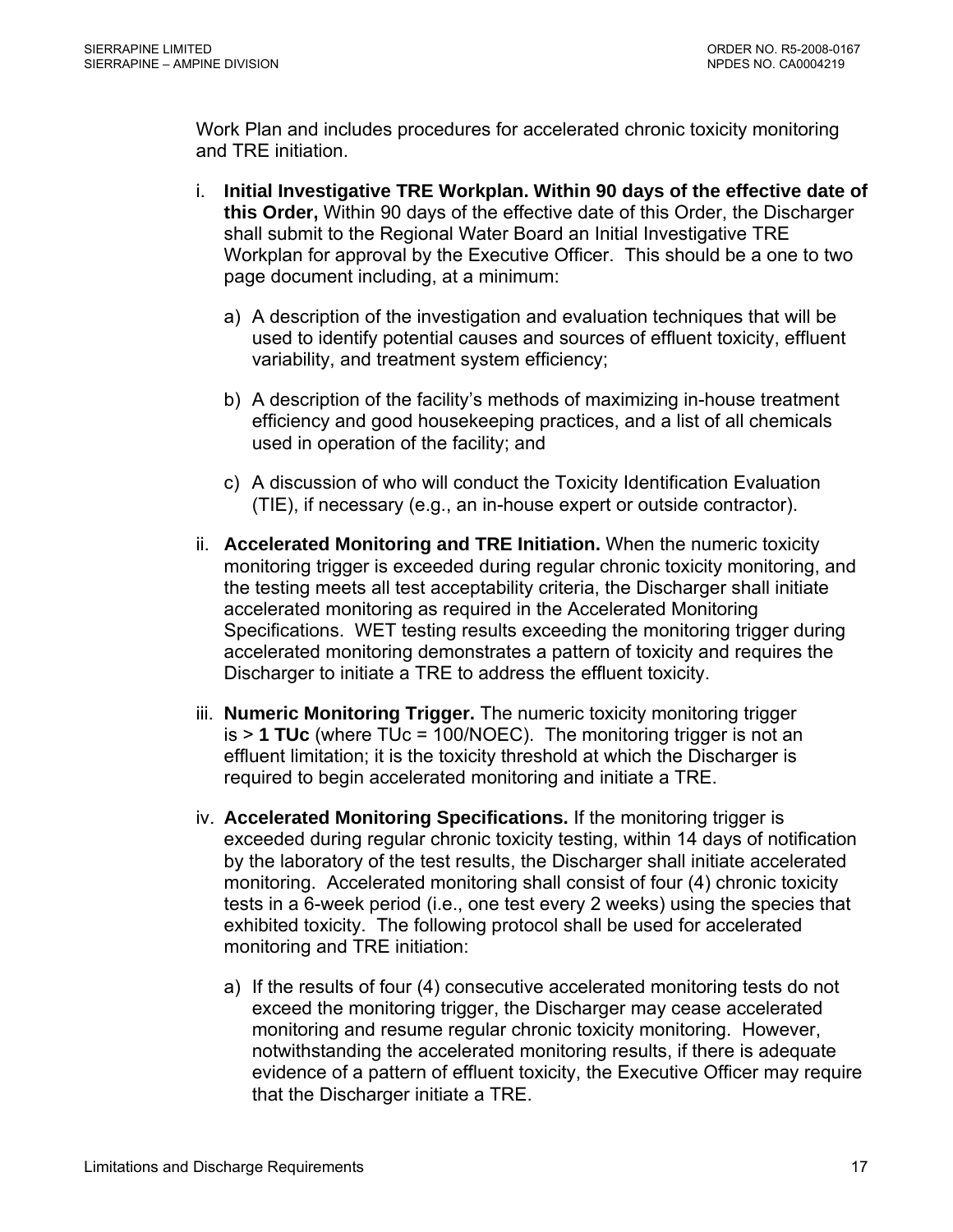- <span id="page-19-0"></span>b) If the source(s) of the toxicity is easily identified (i.e. temporary plant upset), the Discharger shall make necessary corrections to the facility and shall continue accelerated monitoring until four (4) consecutive accelerated tests do not exceed the monitoring trigger. Upon confirmation that the effluent toxicity has been removed, the Discharger may cease accelerated monitoring and resume regular chronic toxicity monitoring.
- c) If the result of any accelerated toxicity test exceeds the monitoring trigger, the Discharger shall cease accelerated monitoring and initiate a TRE to investigate the cause(s) of, and identify corrective actions to reduce or eliminate effluent toxicity. Within thirty (30) days of notification by the laboratory of the test results exceeding the monitoring trigger during accelerated monitoring, the Discharger shall submit a TRE Action Plan to the Regional Water Board including, at minimum:
	- 1) Specific actions the Discharger will take to investigate and identify the cause(s) of toxicity, including TRE WET monitoring schedule;
	- 2) Specific actions the Discharger will take to mitigate the impact of the discharge and prevent the recurrence of toxicity; and
	- 3) A schedule for these actions.

Within sixty (60) days of notification by the laboratory of the test results, the Discharger shall submit to the Regional Water Board a TRE Workplan for approval by the Executive Officer. The TRE Workplan shall outline the procedures for identifying the source(s) of, and reducing or eliminating effluent toxicity. The TRE Workplan must be developed in accordance with USEPA guidance<sup>[2](#page-19-0)</sup>.

b. **Groundwater Monitoring.** To determine compliance with Groundwater Limitations contained in section V.B of this Order, Discharger shall continue to implement the groundwater monitoring program in accordance with the approved Martell Facility Groundwater Characterization Work Plan (12 June 2003) and addendum (29 September 2003). All monitoring wells shall comply with the appropriate standards as described in California Well Standards Bulletin 74-90 (June 1991) and Water Well Standards: State of California Bulletin 74-81 (December 1981), and any more stringent standards adopted by the Discharger or County pursuant to CWC section 13801.

If the monitoring shows that any constituent concentrations are increased above background water quality, the Discharger shall perform BPTC evaluation tasks as required in section VI.C.2.c below.

c. **BPTC Evaluation Tasks**. If the groundwater monitoring results conducted under this Order show that the discharge of waste is threatening to cause or has caused groundwater to contain waste constituents in concentrations statistically greater than background water quality, the Discharger shall propose a work plan

 $\overline{a}$ 

<sup>&</sup>lt;sup>2</sup> See the Fact Sheet (Attachment F section VII.B.2.a.) for a list of USEPA guidance documents that must be considered in development of the TRE Workplan.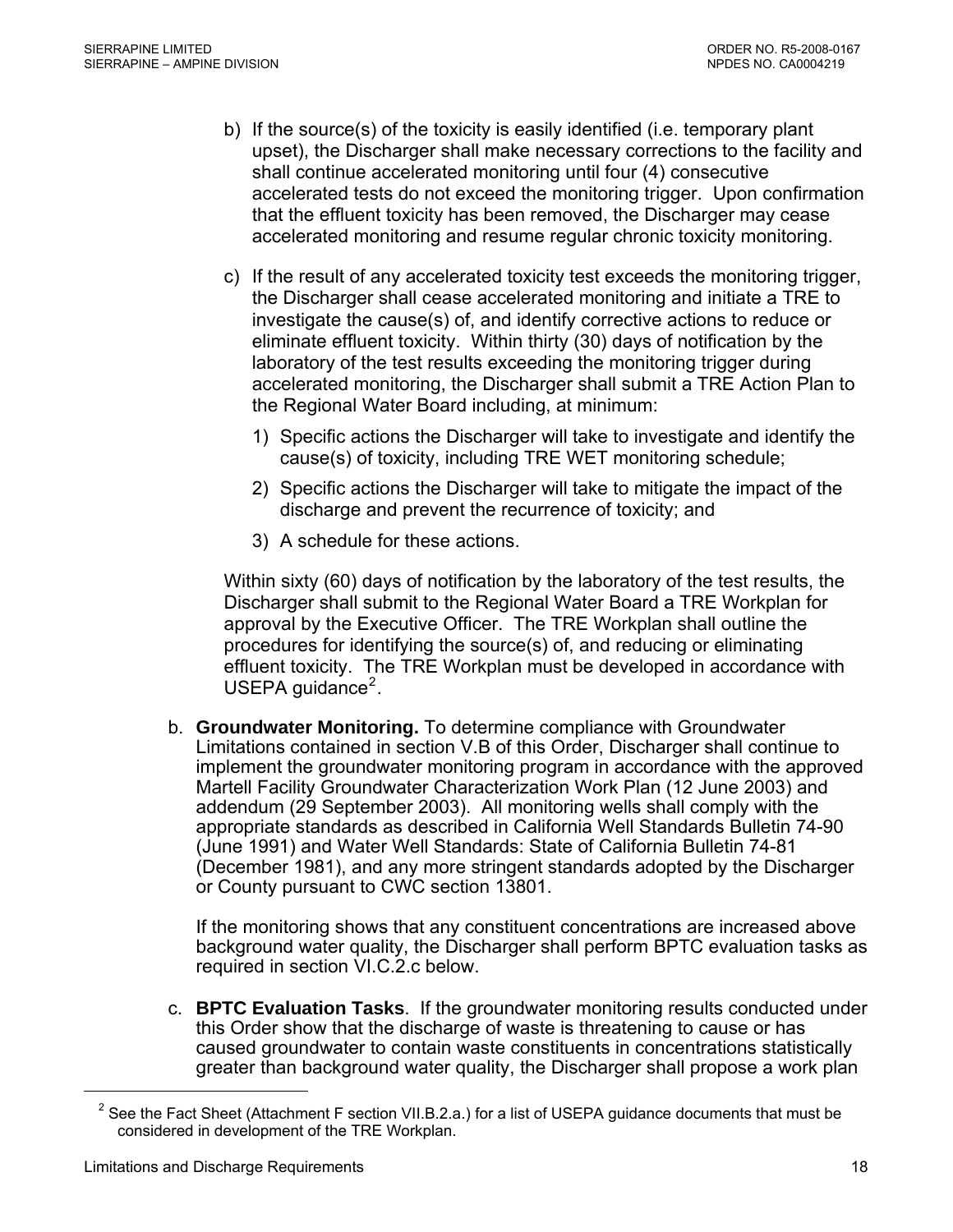and schedule for providing BPTC as required by Resolution 68-16. The work plan and schedule shall be submitted, within 6 months the after the first full year of monitoring that documents constituent concentrations increased beyond background water quality. The technical report describing the work plan and schedule shall contain a preliminary evaluation of each component and propose a time schedule for completing the comprehensive technical evaluation.

Following completion of the comprehensive technical evaluation, the Discharger shall submit a technical report describing the evaluation's results and critiquing each evaluated component with respect to BPTC and minimizing the discharge's impact on groundwater quality. Where deficiencies are documented, the technical report shall provide recommendations for necessary modifications (e.g., new or revised salinity source control measures, Facility component upgrade and retrofit) to achieve BPTC and identify the source of funding and proposed schedule for modifications. The schedule shall be as short as practicable but in no case shall completion of the necessary modifications exceed 4 years past the Executive Officer's determination of the adequacy of the comprehensive technical evaluation, unless the schedule is reviewed and specifically approved by the Regional Water Board. The technical report shall include specific methods the Discharger proposes as a means to measure processes and assure continuous optimal performance of BPTC measures. The Discharger shall comply with the following compliance schedule in implementing the work required by this Provision:

### Task Compliance Date

| i. Submit technical report: work plan and<br>schedule for comprehensive evaluation              | Within 6 months after first full year of<br>monitoring that documents constituent<br>concentrations increased beyond<br>background water quality. |
|-------------------------------------------------------------------------------------------------|---------------------------------------------------------------------------------------------------------------------------------------------------|
| ii. Commence comprehensive evaluation                                                           | <b>30 days following Executive Officer</b><br>approval of Task i.                                                                                 |
| iii. Complete comprehensive evaluation                                                          | As established by Task i and/or 2 years<br>following Task ii, whichever is sooner.                                                                |
| iv. Submit technical report: comprehensive<br>evaluation results                                | 60 days following completion of Task iii.                                                                                                         |
| v. Submit annual report, if applicable, describing<br>the overall status of BPTC implementation | To be submitted in accordance with the<br>MRP (Attachment E, Section X.D.1).                                                                      |

d. **Biofilter Monitoring Study.** The Discharger shall complete and submit a report on the characteristics of the biofilter blowdown wastewater. At a minimum, the study report shall provide monitoring data for the discharge from the unit, as well as provide information related to the operation of the unit (including chemical additives used, if any). The Discharger shall comply with the following time schedule to complete the study:

and compliance with groundwater limitations

over the past reporting year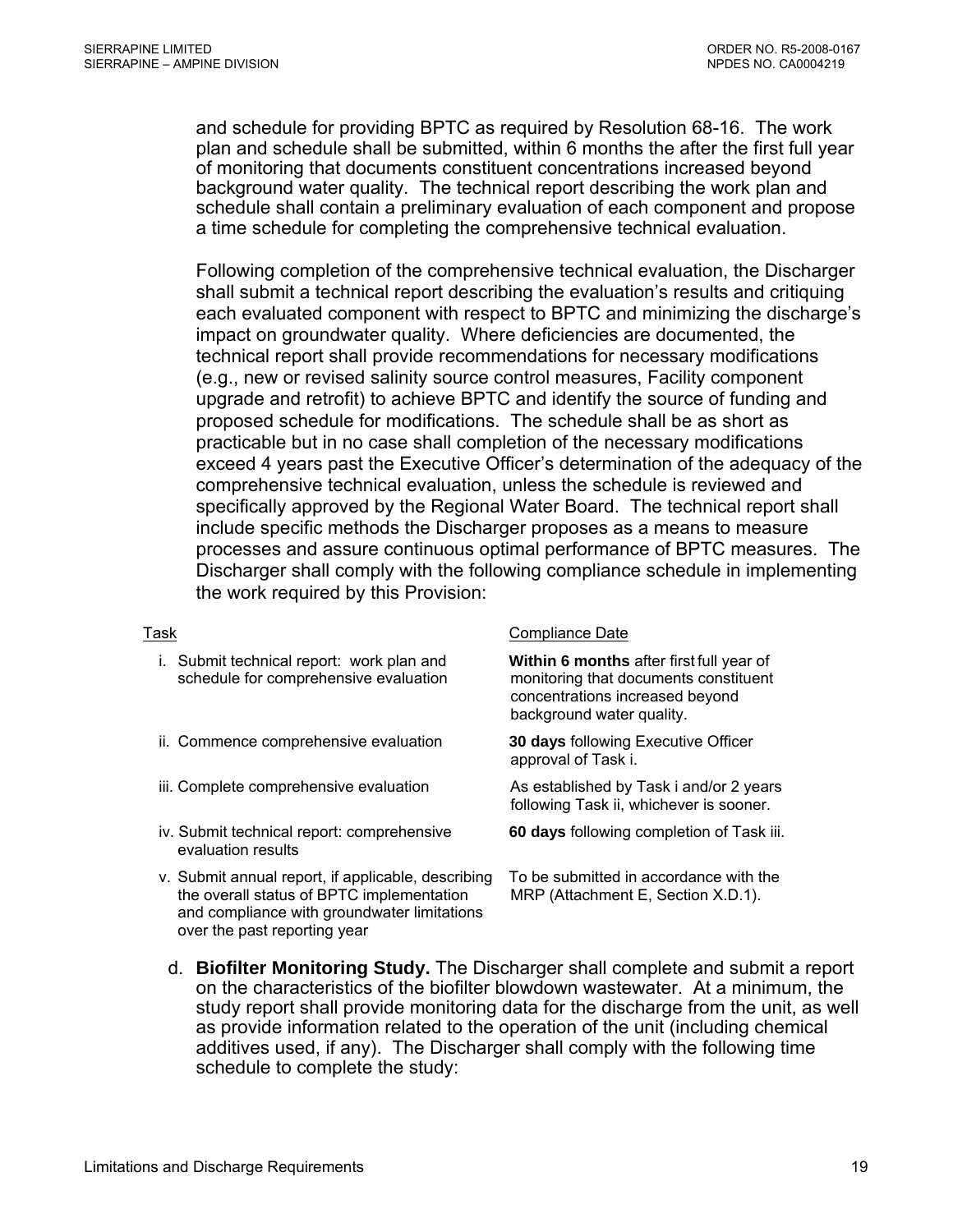- i. Submit Workplan and Time Schedule for approval by the Executive Officer
- ii. Complete Study and Submit Study Report

<span id="page-21-0"></span>Task **Compliance** Date

- **Within 6 months** following adoption of the Order.
- **Within 24 months** following Executive Officer approval of the Workplan and Time Schedule
- **3. Best Management Practices and Pollution Prevention** 
	- a. **Best Management Practices (BMP) Plan.** The Discharger shall develop and implement a BMP Plan for discharges from the Facility that prevents the discharge of pollutants into Stony Creek from the irrigation pond at levels that would contribute to the degradation of the receiving waters or otherwise negatively affect the beneficial uses of the receiving water. At a minimum, the BMP Plan shall be developed and implemented in accordance with Attachment H to prevent, or minimize the potential for, the release of pollutants to waters of the State and waters of the United States.

## **4. Construction, Operation and Maintenance Specifications**

- a. **Treatment Pond Operating Requirements (Log Deck Settling Pond and Irrigation Pond).**
	- i. Public contact with wastewater shall be precluded through such means as fences, signs, and other acceptable alternatives.
	- ii. Ponds shall be managed to prevent breeding of mosquitoes. In particular,
		- a) An erosion control program should assure that small coves and irregularities are not created around the perimeter of the water surface.
		- b) Weeds shall be minimized.
		- c) Dead algae, vegetation, and debris shall not accumulate on the water surface.
	- iii. Freeboard shall never be less than 2 feet (measured vertically to the lowest point of overflow) for all ponds.
	- iv. Objectionable odors originating at the Facility shall not be perceivable beyond the limits of the wastewater treatment and disposal areas.
	- v. As a means of discerning compliance with Treatment Pond Operating Requirement VI.C.4.a.v above, the dissolved oxygen content in the upper zone (1 foot) of wastewater in ponds shall not be less than 1.0 mg/L.
	- vi. Ponds shall not have a pH less than 6.5 or greater than 9.0.

# b. **Land Application Requirements.**

i. The discharge shall be distributed uniformly on adequate acreage in compliance with the Discharge Specifications.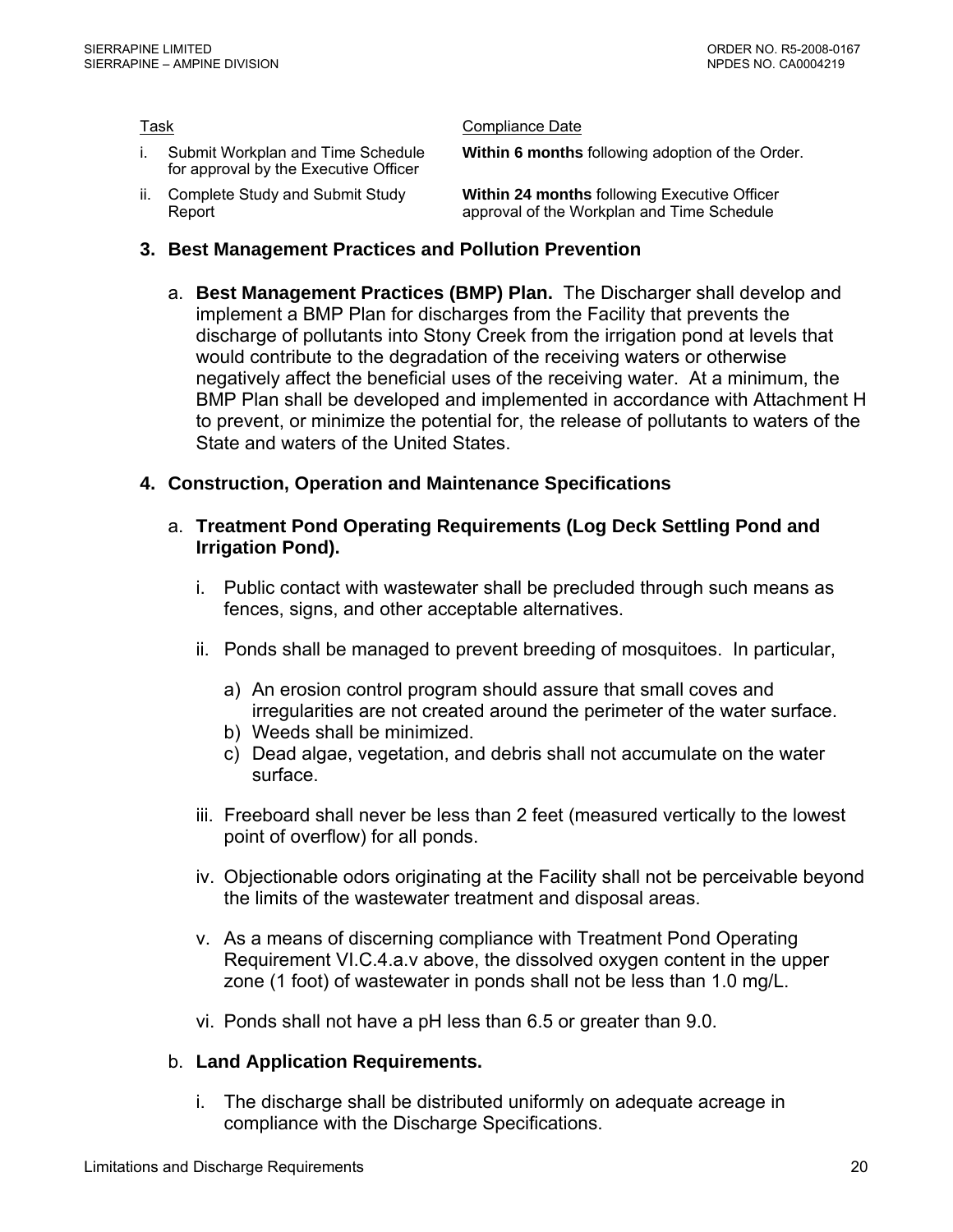- <span id="page-22-0"></span>ii. Hydraulic loading of wastewater shall be at reasonable agronomic rates designed to minimize the percolation of process wastewater below the root zone (i.e., deep percolation).
- iii. Public contact with effluent shall be precluded through such means as fences, signs, and other acceptable alternatives.
- iv. Areas irrigated with effluent shall be managed to prevent breeding of mosquitoes. More specifically:
	- a) All applied irrigation water must infiltrate completely within 24 hours.
	- b) Ditches not serving as wildlife habitat should be maintained free of emergent, marginal, and floating vegetation.
	- c) Low-pressure and un-pressurized pipelines and ditches, which are accessible to mosquitoes, shall not be used to store reclaimed water.
- v. Discharges to the spray irrigation fields shall be managed to minimize erosion. Runoff from the disposal area must be captured and returned to the treatment facilities or spray fields.
- vi. The Discharger may not discharge effluent to the disposal fields 24 hours before precipitation, during periods of precipitation, and for at least 24 hours after cessation of precipitation, or when soils are saturated.
- vii. A 50-foot buffer zone shall be maintained between any watercourse and the wetted area produced during irrigation used for effluent disposal.
- viii. A 100-foot buffer zone shall be maintained between any spring, domestic well or irrigation well and the wetted area produced during irrigation used for effluent disposal.
- ix. A 50-foot buffer zone shall be maintained between effluent disposal areas and all property boundaries.
- x. The resulting effect of the wastewater discharge on the soil pH shall not exceed the buffering capacity of the soil profile.

### **5. Special Provisions for Municipal Facilities (POTWs Only)**

### **[Not Applicable]**

### **6. Other Special Provisions**

a. In the event of any change in control or ownership of land or waste discharge facilities presently owned or controlled by the Discharger, the Discharger shall notify the succeeding owner or operator of the existence of this Order by letter, a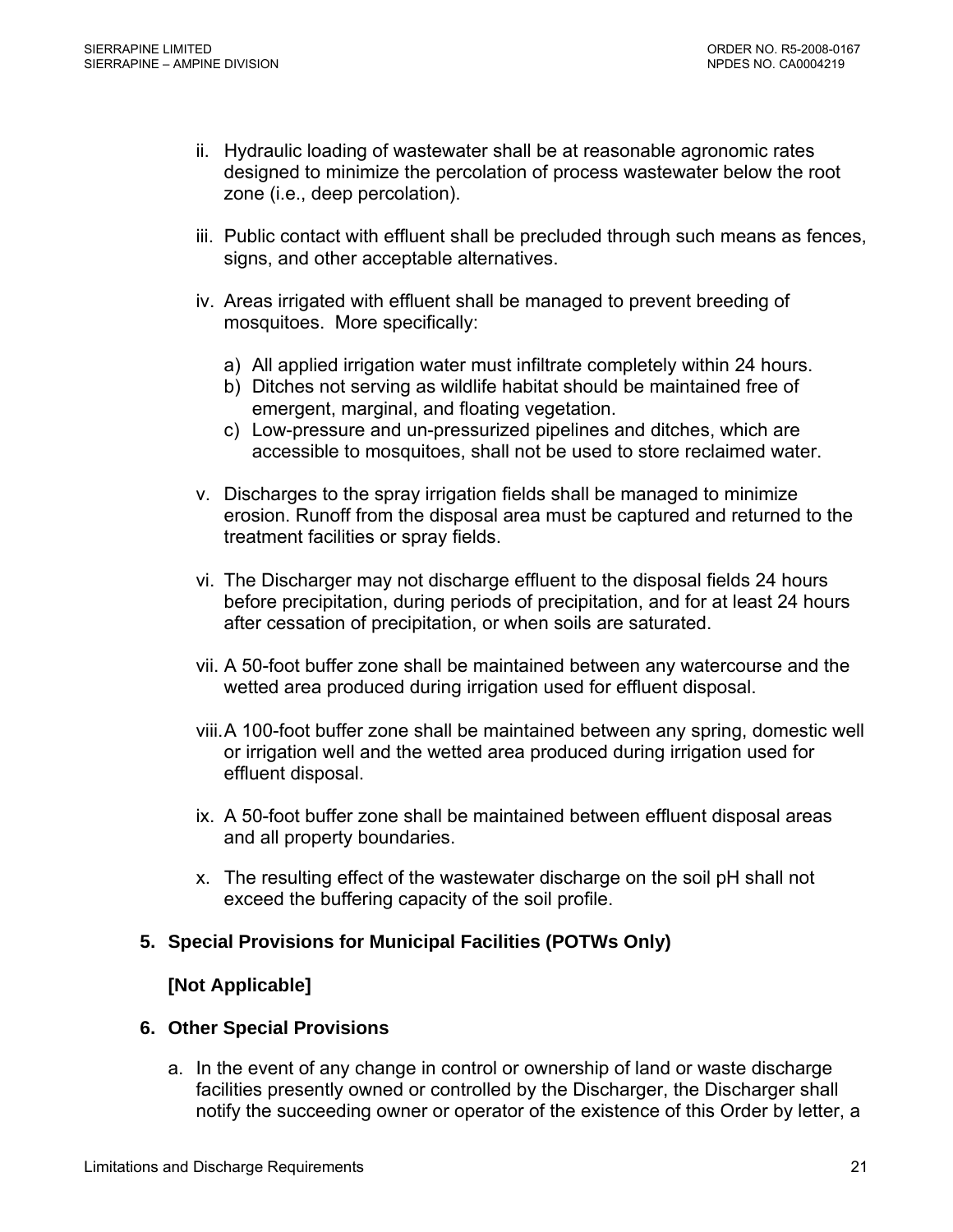<span id="page-23-0"></span>copy of which shall be immediately forwarded to the Regional Water Board.

To assume operation under this Order, the succeeding owner or operator must apply in writing to the Executive Officer requesting transfer of the Order. The request must contain the requesting entity's full legal name, the State of incorporation if a corporation, address and telephone number of the persons responsible for contact with the Regional Water Board and a statement. The statement shall comply with the signatory and certification requirements in the Federal Standard Provisions (Attachment D, Section V.B.) and state that the new owner or operator assumes full responsibility for compliance with this Order. Failure to submit the request shall be considered a discharge without requirements, a violation of the California Water Code. Transfer shall be approved or disapproved in writing by the Executive Officer.

## **7. Compliance Schedules**

**[Not Applicable]** 

## **VII. COMPLIANCE DETERMINATION**

**[Not Applicable]**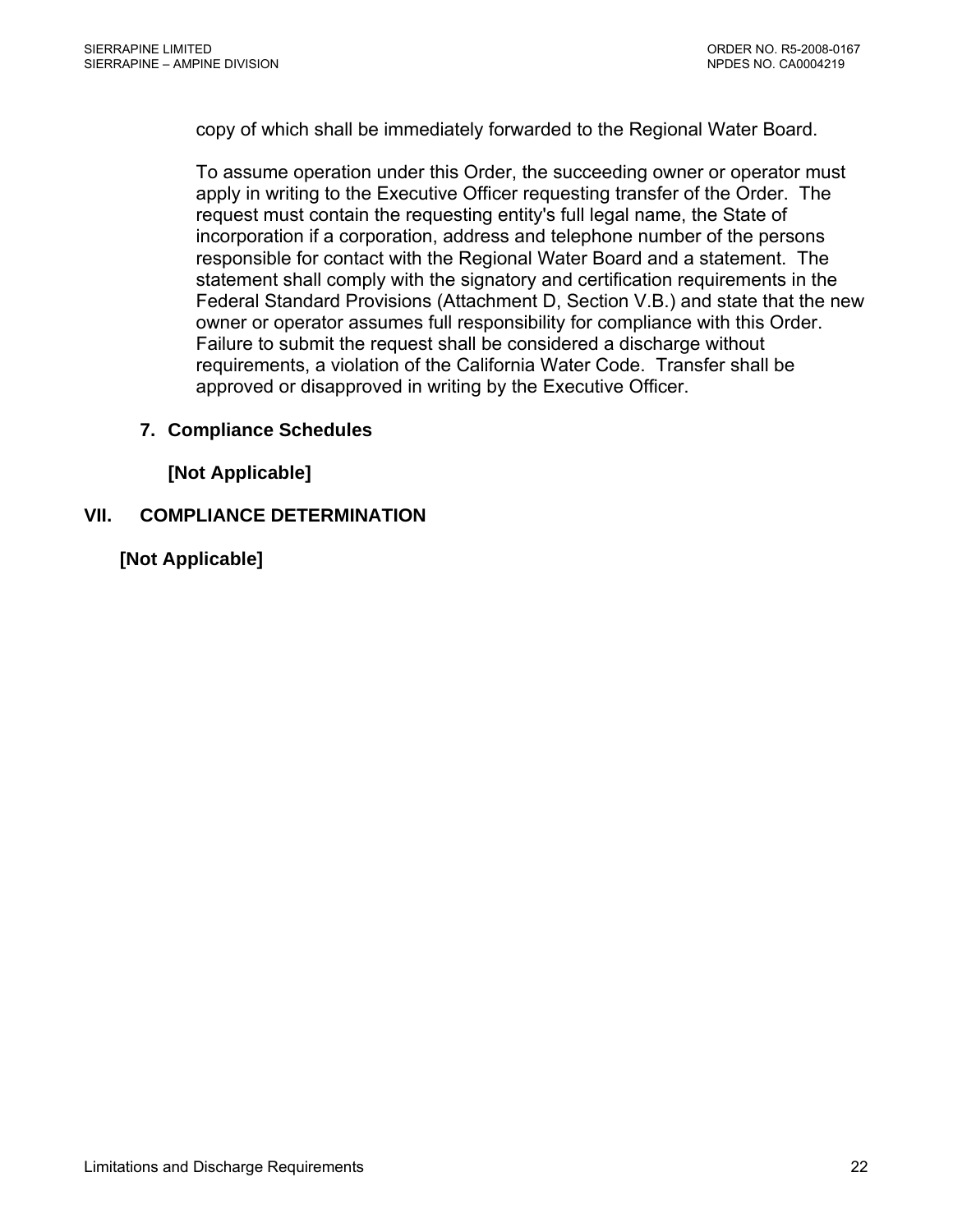# <span id="page-24-0"></span>**ATTACHMENT A – DEFINITIONS**

**Arithmetic Mean (µ),** also called the average, is the sum of measured values divided by the number of samples. For ambient water concentrations, the arithmetic mean is calculated as follows:

Arithmetic mean =  $\mu$  =  $\Sigma x / n$  where:  $\Sigma x$  is the sum of the measured ambient water concentrations, and n is the number of samples.

**Average Monthly Effluent Limitation (AMEL):** the highest allowable average of daily discharges over a calendar month, calculated as the sum of all daily discharges measured during a calendar month divided by the number of daily discharges measured during that month.

**Average Weekly Effluent Limitation (AWEL):** the highest allowable average of daily discharges over a calendar week (Sunday through Saturday), calculated as the sum of all daily discharges measured during a calendar week divided by the number of daily discharges measured during that week.

**Best Practicable Treatment or Control (BPTC):** BPTC is a requirement of State Water Resources Control Board Resolution 68-16 – "Statement of Policy with Respect to Maintaining High Quality of Waters in California" (referred to as the "Antidegradation Policy"). BPTC is the treatment or control of a discharge necessary to assure that, *"(a) a pollution or nuisance will not occur and (b) the highest water quality consistent with maximum benefit to the people of the State will be maintained."* Pollution is defined in CWC Section 13050(I). In general, an exceedance of a water quality objective in the Basin Plan constitutes "pollution".

**Bioaccumulative** pollutants are those substances taken up by an organism from its surrounding medium through gill membranes, epithelial tissue, or from food and subsequently concentrated and retained in the body of the organism.

**Carcinogenic** pollutants are substances that are known to cause cancer in living organisms.

**Coefficient of Variation (***CV***)** is a measure of the data variability and is calculated as the estimated standard deviation divided by the arithmetic mean of the observed values.

**Daily Discharge:** Daily Discharge is defined as either: (1) the total mass of the constituent discharged over the calendar day (12:00 am through 11:59 pm) or any 24-hour period that reasonably represents a calendar day for purposes of sampling (as specified in the permit), for a constituent with limitations expressed in units of mass or; (2) the unweighted arithmetic mean measurement of the constituent over the day for a constituent with limitations expressed in other units of measurement (e.g., concentration).

The daily discharge may be determined by the analytical results of a composite sample taken over the course of one day (a calendar day or other 24-hour period defined as a day) or by the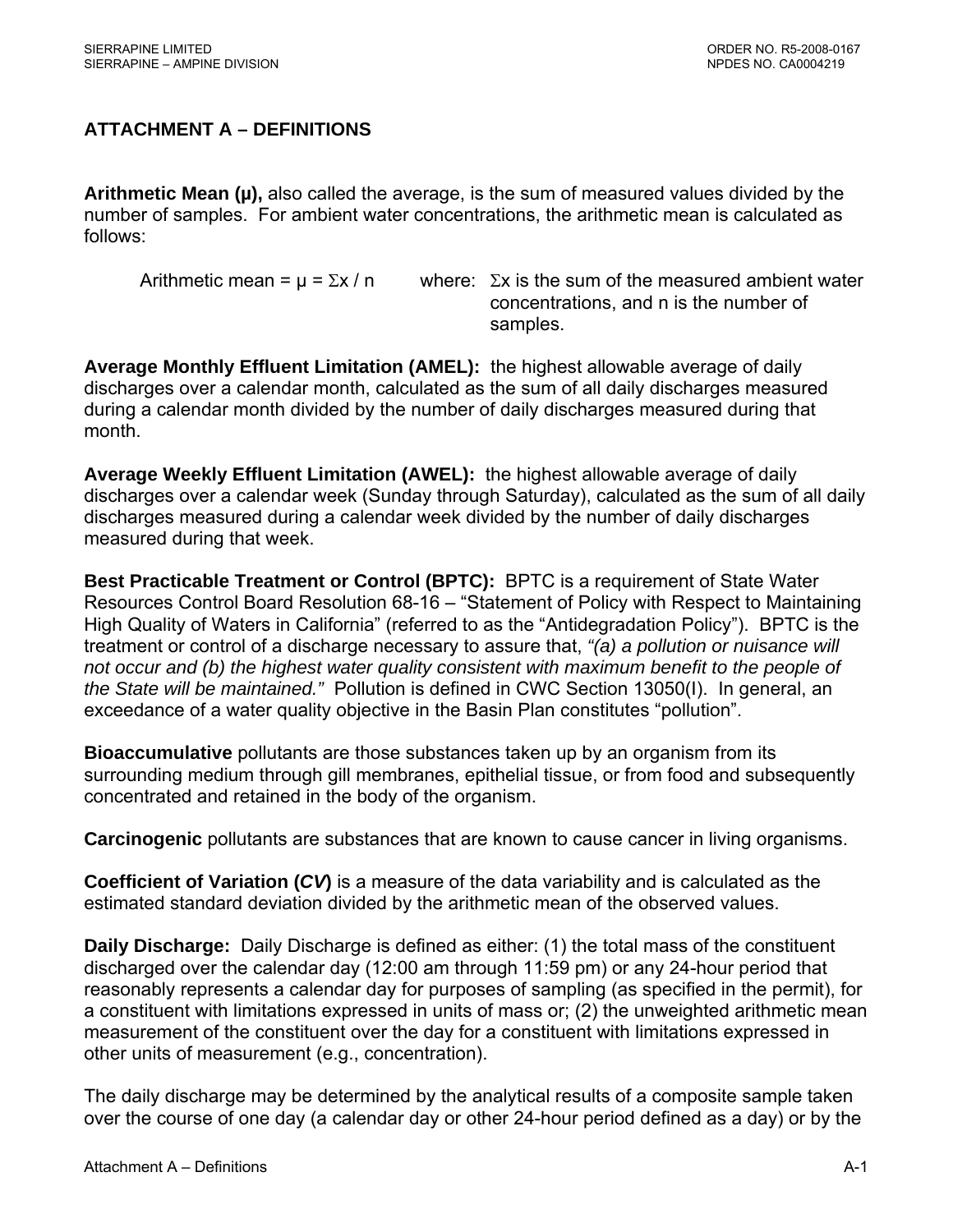arithmetic mean of analytical results from one or more grab samples taken over the course of the day.

For composite sampling, if 1 day is defined as a 24-hour period other than a calendar day, the analytical result for the 24-hour period will be considered as the result for the calendar day in which the 24-hour period ends.

**Detected, but Not Quantified (DNQ)** are those sample results less than the RL, but greater than or equal to the laboratory's MDL.

**Dilution Credit** is the amount of dilution granted to a discharge in the calculation of a water quality-based effluent limitation, based on the allowance of a specified mixing zone. It is calculated from the dilution ratio or determined through conducting a mixing zone study or modeling of the discharge and receiving water.

**Effluent Concentration Allowance (ECA)** is a value derived from the water quality criterion/objective, dilution credit, and ambient background concentration that is used, in conjunction with the coefficient of variation for the effluent monitoring data, to calculate a longterm average (LTA) discharge concentration. The ECA has the same meaning as waste load allocation (WLA) as used in USEPA guidance (Technical Support Document For Water Quality-based Toxics Control, March 1991, second printing, EPA/505/2-90-001).

**Enclosed Bays** means indentations along the coast that enclose an area of oceanic water within distinct headlands or harbor works. Enclosed bays include all bays where the narrowest distance between the headlands or outermost harbor works is less than 75 percent of the greatest dimension of the enclosed portion of the bay. Enclosed bays include, but are not limited to, Humboldt Bay, Bodega Harbor, Tomales Bay, Drake's Estero, San Francisco Bay, Morro Bay, Los Angeles-Long Beach Harbor, Upper and Lower Newport Bay, Mission Bay, and San Diego Bay. Enclosed bays do not include inland surface waters or ocean waters.

**Estimated Chemical Concentration** is the estimated chemical concentration that results from the confirmed detection of the substance by the analytical method below the ML value.

**Estuaries** means waters, including coastal lagoons, located at the mouths of streams that serve as areas of mixing for fresh and ocean waters. Coastal lagoons and mouths of streams that are temporarily separated from the ocean by sandbars shall be considered estuaries. Estuarine waters shall be considered to extend from a bay or the open ocean to a point upstream where there is no significant mixing of fresh water and seawater. Estuarine waters included, but are not limited to, the Sacramento-San Joaquin Delta, as defined in Water Code section 12220, Suisun Bay, Carquinez Strait downstream to the Carquinez Bridge, and appropriate areas of the Smith, Mad, Eel, Noyo, Russian, Klamath, San Diego, and Otay rivers. Estuaries do not include inland surface waters or ocean waters.

**Inland Surface Waters** are all surface waters of the State that do not include the ocean, enclosed bays, or estuaries.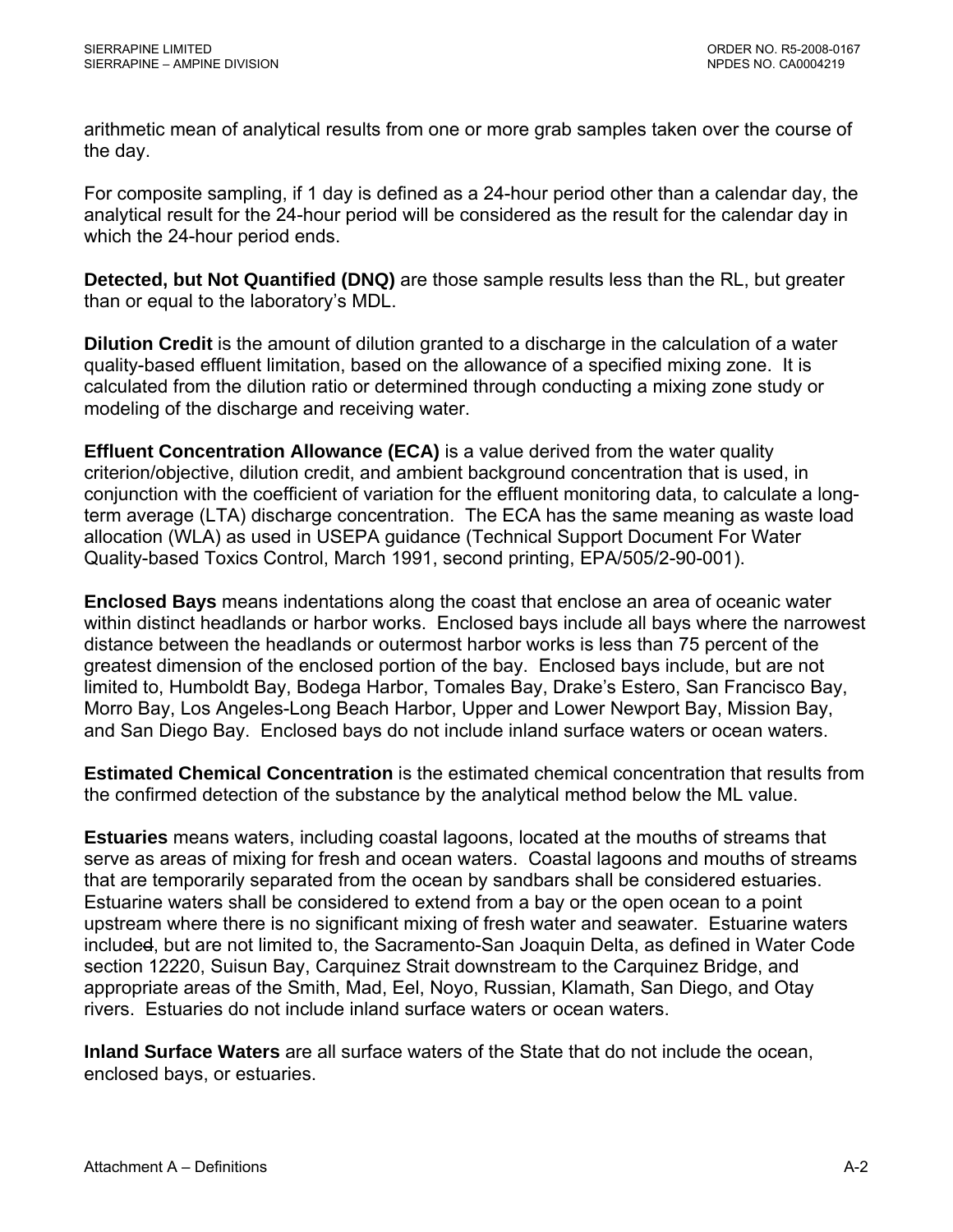**Instantaneous Maximum Effluent Limitation:** the highest allowable value for any single grab sample or aliquot (i.e., each grab sample or aliquot is independently compared to the instantaneous maximum limitation).

**Instantaneous Minimum Effluent Limitation:** the lowest allowable value for any single grab sample or aliquot (i.e., each grab sample or aliquot is independently compared to the instantaneous minimum limitation).

**Maximum Daily Effluent Limitation (MDEL)** means the highest allowable daily discharge of a pollutant, over a calendar day (or 24-hour period). For pollutants with limitations expressed in units of mass, the daily discharge is calculated as the total mass of the pollutant discharged over the day. For pollutants with limitations expressed in other units of measurement, the daily discharge is calculated as the arithmetic mean measurement of the pollutant over the day.

**Median** is the middle measurement in a set of data. The median of a set of data is found by first arranging the measurements in order of magnitude (either increasing or decreasing order). If the number of measurements (*n*) is odd, then the median =  $X_{(n+1)/2}$ . If *n* is even, then the median =  $(X_{n/2} + X_{(n/2)+1})/2$  (i.e., the midpoint between the *n*/2 and *n*/2+1).

**Method Detection Limit (MDL)** is the minimum concentration of a substance that can be measured and reported with 99 percent confidence that the analyte concentration is greater than zero, as defined in title 40 of the Code of Federal Regulations, Part 136, Attachment B, revised as of 3 July 1999.

**Minimum Level (ML)** is the concentration at which the entire analytical system must give a recognizable signal and acceptable calibration point. The ML is the concentration in a sample that is equivalent to the concentration of the lowest calibration standard analyzed by a specific analytical procedure, assuming that all the method specified sample weights, volumes, and processing steps have been followed.

**Mixing Zone** is a limited volume of receiving water that is allocated for mixing with a wastewater discharge where water quality criteria can be exceeded without causing adverse effects to the overall water body.

**Not Detected (ND)** are those sample results less than the laboratory's MDL.

**Ocean Waters** are the territorial marine waters of the State as defined by California law to the extent these waters are outside of enclosed bays, estuaries, and coastal lagoons. Discharges to ocean waters are regulated in accordance with the State Water Board's California Ocean Plan.

**Persistent** pollutants are substances for which degradation or decomposition in the environment is nonexistent or very slow.

**Pollutant Minimization Program (PMP)** means waste minimization and pollution prevention actions that include, but are not limited to, product substitution, waste stream recycling, alternative waste management methods, and education of the public and businesses. The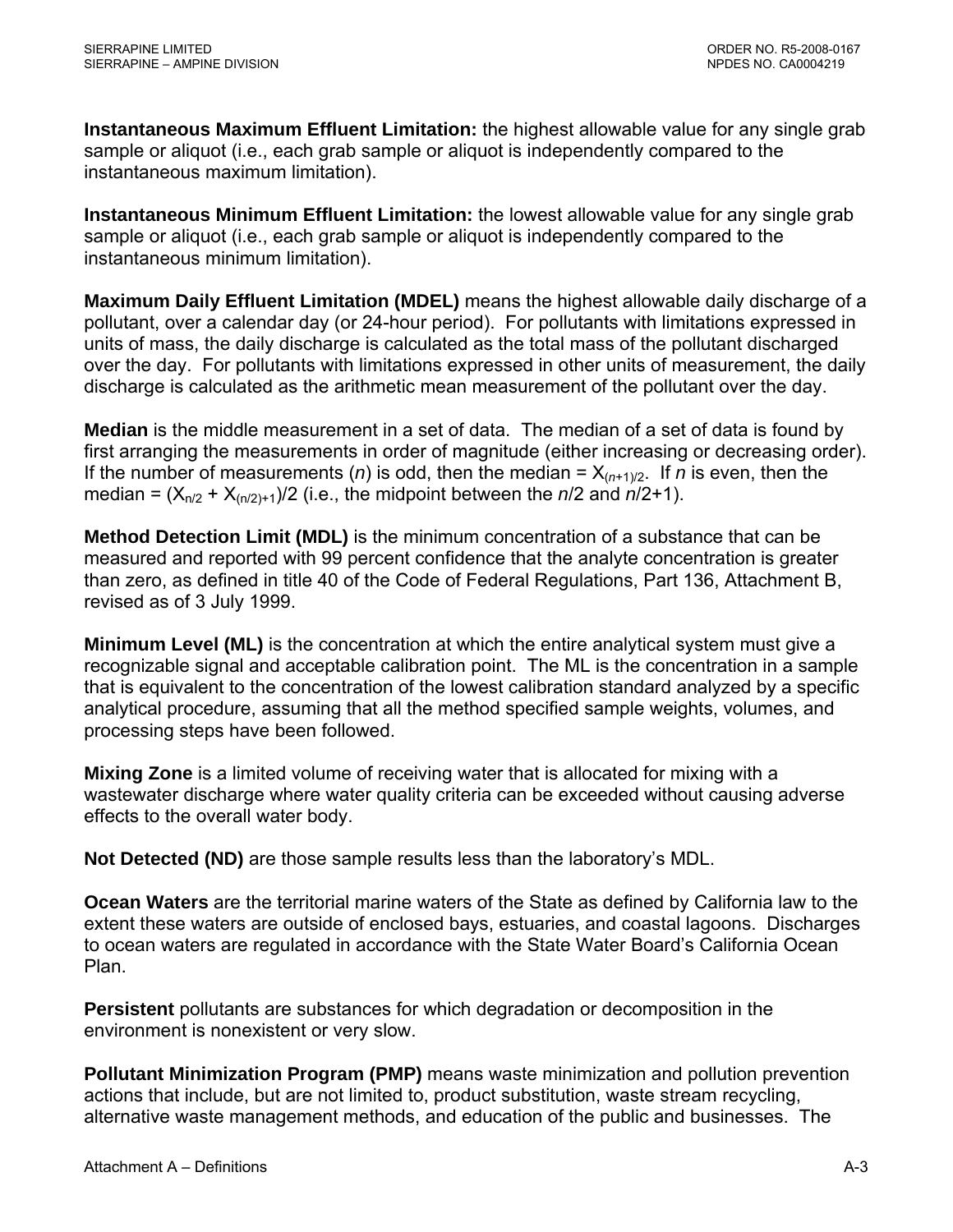goal of the PMP shall be to reduce all potential sources of a priority pollutant(s) through pollutant minimization (control) strategies, including pollution prevention measures as appropriate, to maintain the effluent concentration at or below the water quality-based effluent limitation. Pollution prevention measures may be particularly appropriate for persistent bioaccumulative priority pollutants where there is evidence that beneficial uses are being impacted. The Regional Water Board may consider cost effectiveness when establishing the requirements of a PMP. The completion and implementation of a Pollution Prevention Plan, if required pursuant to Water Code section 13263.3(d), shall be considered to fulfill the PMP requirements.

**Pollution Prevention** means any action that causes a net reduction in the use or generation of a hazardous substance or other pollutant that is discharged into water and includes, but is not limited to, input change, operational improvement, production process change, and product reformulation (as defined in Water Code section 13263.3). Pollution prevention does not include actions that merely shift a pollutant in wastewater from one environmental medium to another environmental medium, unless clear environmental benefits of such an approach are identified to the satisfaction of the State or Regional Water Board.

**Reporting Level (RL)** is the ML (and its associated analytical method) chosen by the Discharger for reporting and compliance determination from the MLs included in this Order. The MLs included in this Order correspond to approved analytical methods for reporting a sample result that are selected by the Regional Water Board either from Appendix 4 of the SIP in accordance with section 2.4.2 of the SIP or established in accordance with section 2.4.3 of the SIP. The ML is based on the proper application of method-based analytical procedures for sample preparation and the absence of any matrix interferences. Other factors may be applied to the ML depending on the specific sample preparation steps employed. For example, the treatment typically applied in cases where there are matrix-effects is to dilute the sample or sample aliquot by a factor of ten. In such cases, this additional factor must be applied to the ML in the computation of the RL.

**Satellite Collection System** is the portion, if any, of a sanitary sewer system owned or operated by a different public agency than the agency that owns and operates the wastewater treatment facility that a sanitary sewer system is tributary to.

**Source of Drinking Water** is any water designated as municipal or domestic supply (MUN) in a Regional Water Board Basin Plan.

**Standard Deviation (**σ**)** is a measure of variability that is calculated as follows:

 $\sigma = (\sum [(x - μ)^2]/(n - 1))^{0.5}$ 

where:

- x is the observed value;
- µ is the arithmetic mean of the observed values; and
- n is the number of samples.

**Toxicity Reduction Evaluation (TRE)** is a study conducted in a step-wise process designed to identify the causative agents of effluent or ambient toxicity, isolate the sources of toxicity,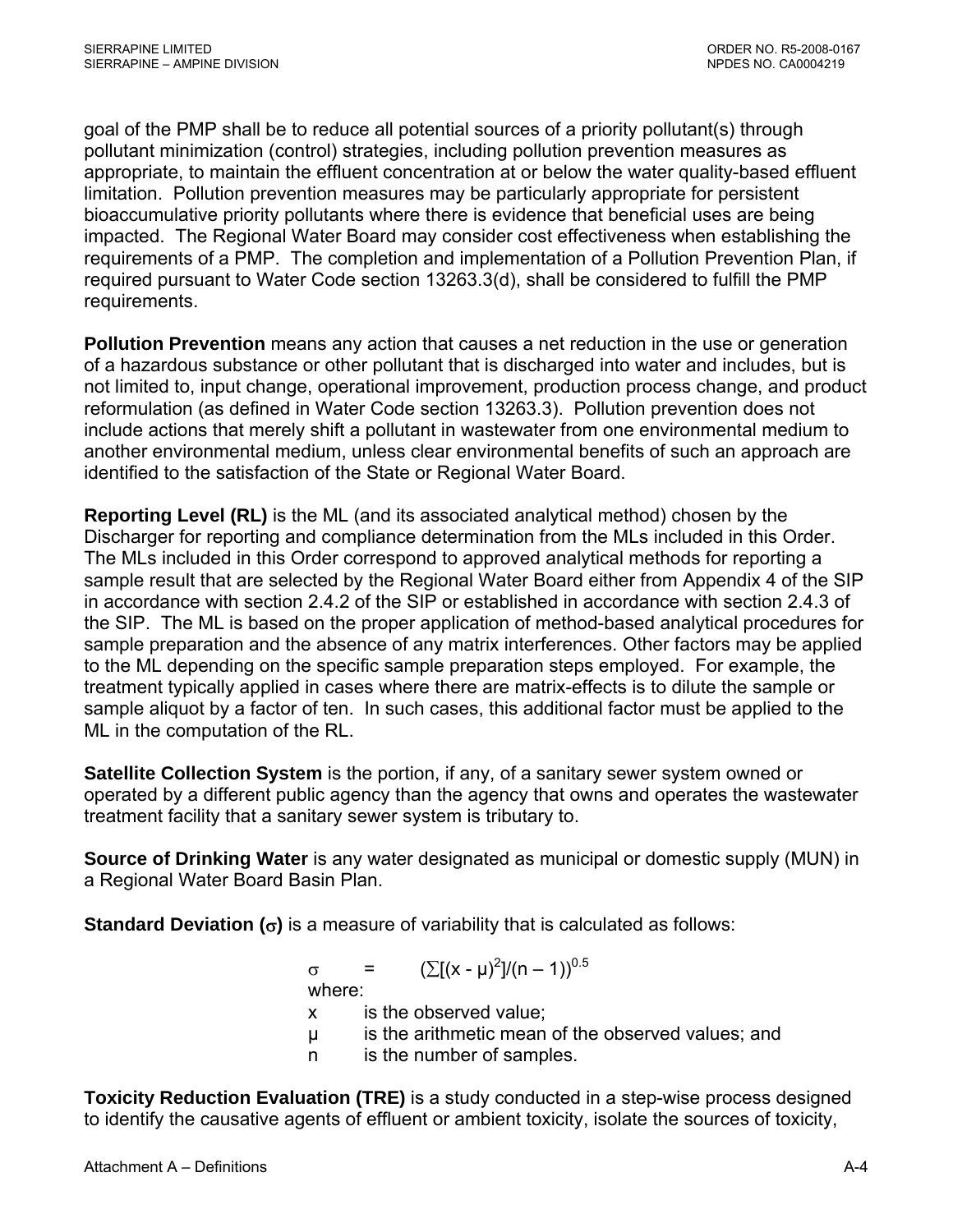evaluate the effectiveness of toxicity control options, and then confirm the reduction in toxicity. The first steps of the TRE consist of the collection of data relevant to the toxicity, including additional toxicity testing, and an evaluation of facility operations and maintenance practices, and best management practices. A Toxicity Identification Evaluation (TIE) may be required as part of the TRE, if appropriate. (A TIE is a set of procedures to identify the specific chemical(s) responsible for toxicity. These procedures are performed in three phases (characterization, identification, and confirmation) using aquatic organism toxicity tests.)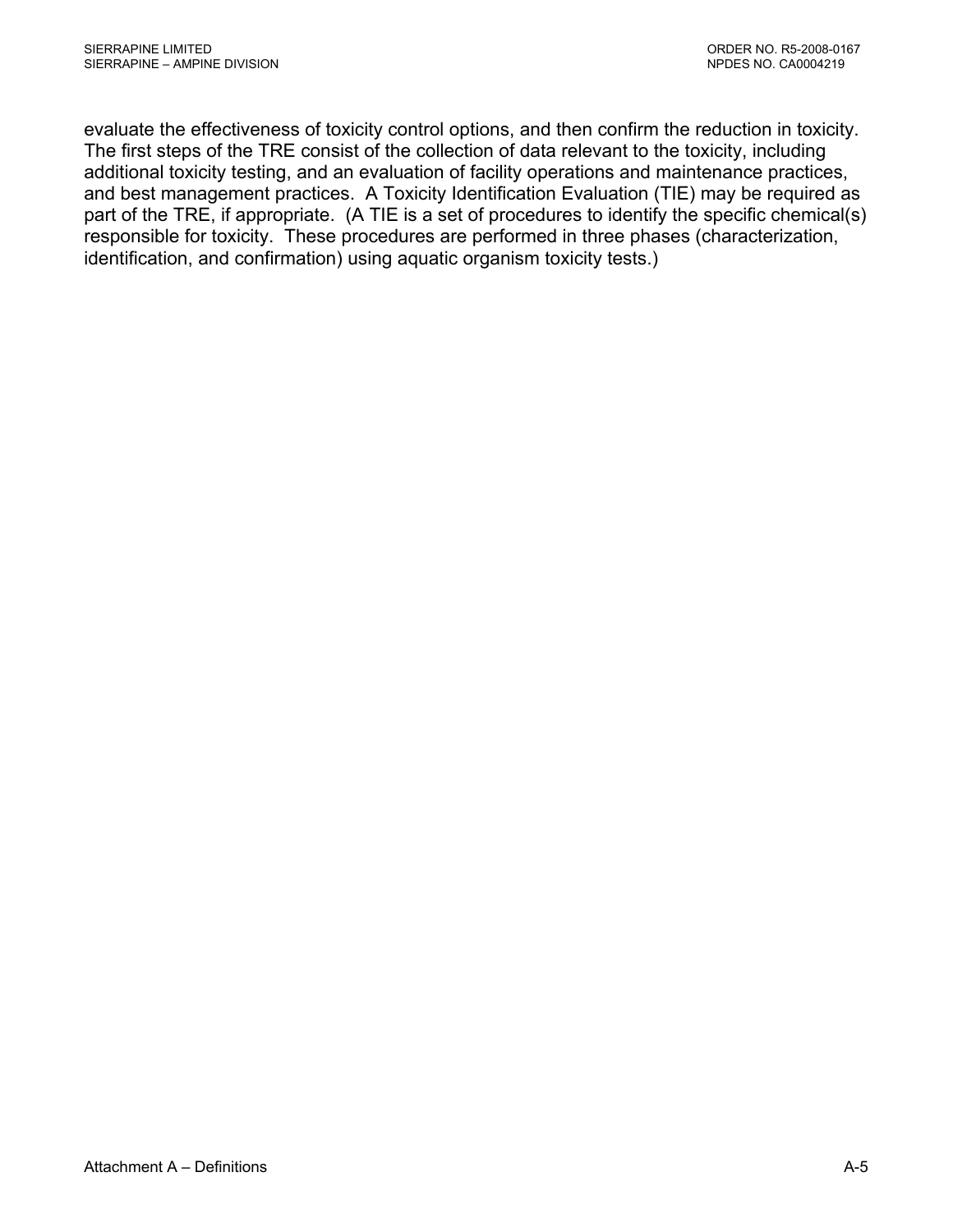# <span id="page-29-0"></span>**ATTACHMENT B – MAP**



SIERRAPINE – AMPINE DIVISION AMADOR COUNTY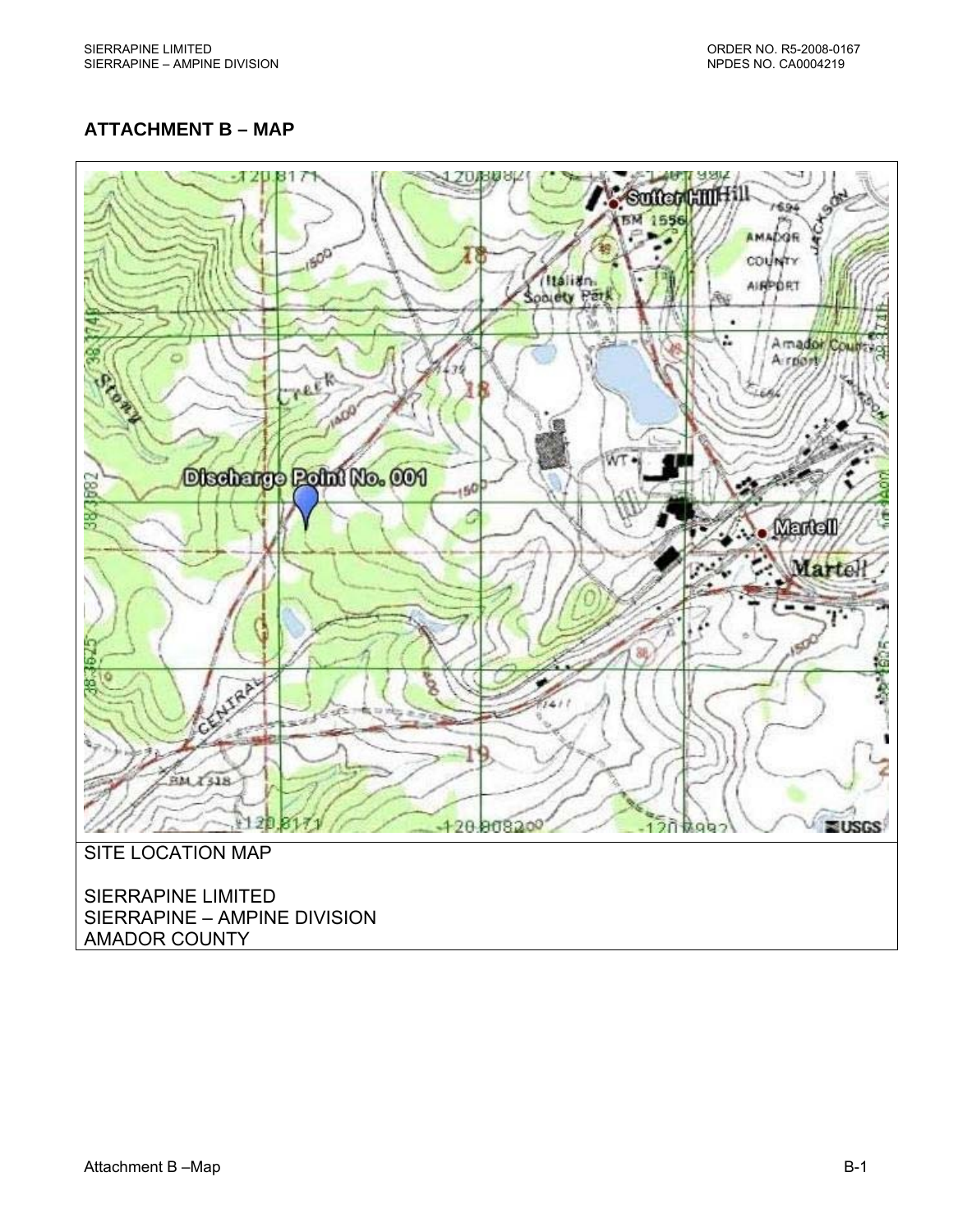# <span id="page-30-0"></span>**ATTACHMENT C – FLOW SCHEMATIC**

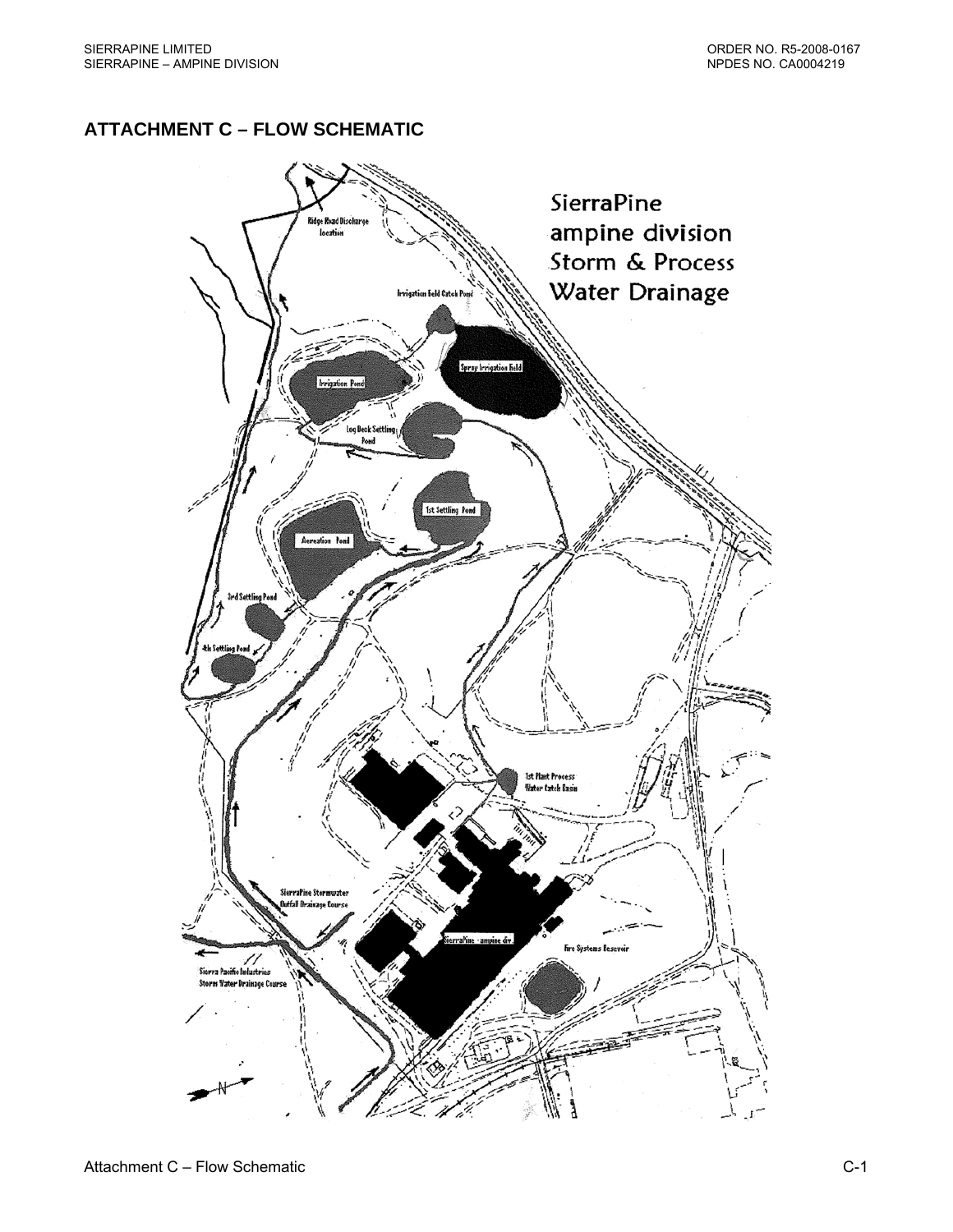# <span id="page-31-0"></span>**ATTACHMENT D – STANDARD PROVISIONS**

### **I. STANDARD PROVISIONS – PERMIT COMPLIANCE**

### **A. Duty to Comply**

- 1. The Discharger must comply with all of the conditions of this Order. Any noncompliance constitutes a violation of the Clean Water Act (CWA) and the California Water Code and is grounds for enforcement action, for permit termination, revocation and reissuance, or modification; or denial of a permit renewal application. (40 CFR §122.41(a).)
- 2. The Discharger shall comply with effluent standards or prohibitions established under Section 307(a) of the CWA for toxic pollutants and with standards for sewage sludge use or disposal established under Section 405(d) of the CWA within the time provided in the regulations that establish these standards or prohibitions, even if this Order has not yet been modified to incorporate the requirement. (40 CFR §122.41(a)(1).)

### **B. Need to Halt or Reduce Activity Not a Defense**

It shall not be a defense for a discharger in an enforcement action that it would have been necessary to halt or reduce the permitted activity in order to maintain compliance with the conditions of this Order. (40 CFR §122.41(c).)

### **C. Duty to Mitigate**

The Discharger shall take all reasonable steps to minimize or prevent any discharge or sludge use or disposal in violation of this Order that has a reasonable likelihood of adversely affecting human health or the environment. (40 CFR §122.41(d).)

### **D. Proper Operation and Maintenance**

The Discharger shall at all times properly operate and maintain all facilities and systems of treatment and control (and related appurtenances) which are installed or used by the Discharger to achieve compliance with the conditions of this Order. Proper operation and maintenance also includes adequate laboratory controls and appropriate quality assurance procedures. This provision requires the operation of backup or auxiliary facilities or similar systems that are installed by a discharger only when necessary to achieve compliance with the conditions of this Order. (40 CFR §122.41(e).)

### **E. Property Rights**

1. This Order does not convey any property rights of any sort or any exclusive privileges. (40 CFR §122.41(g).)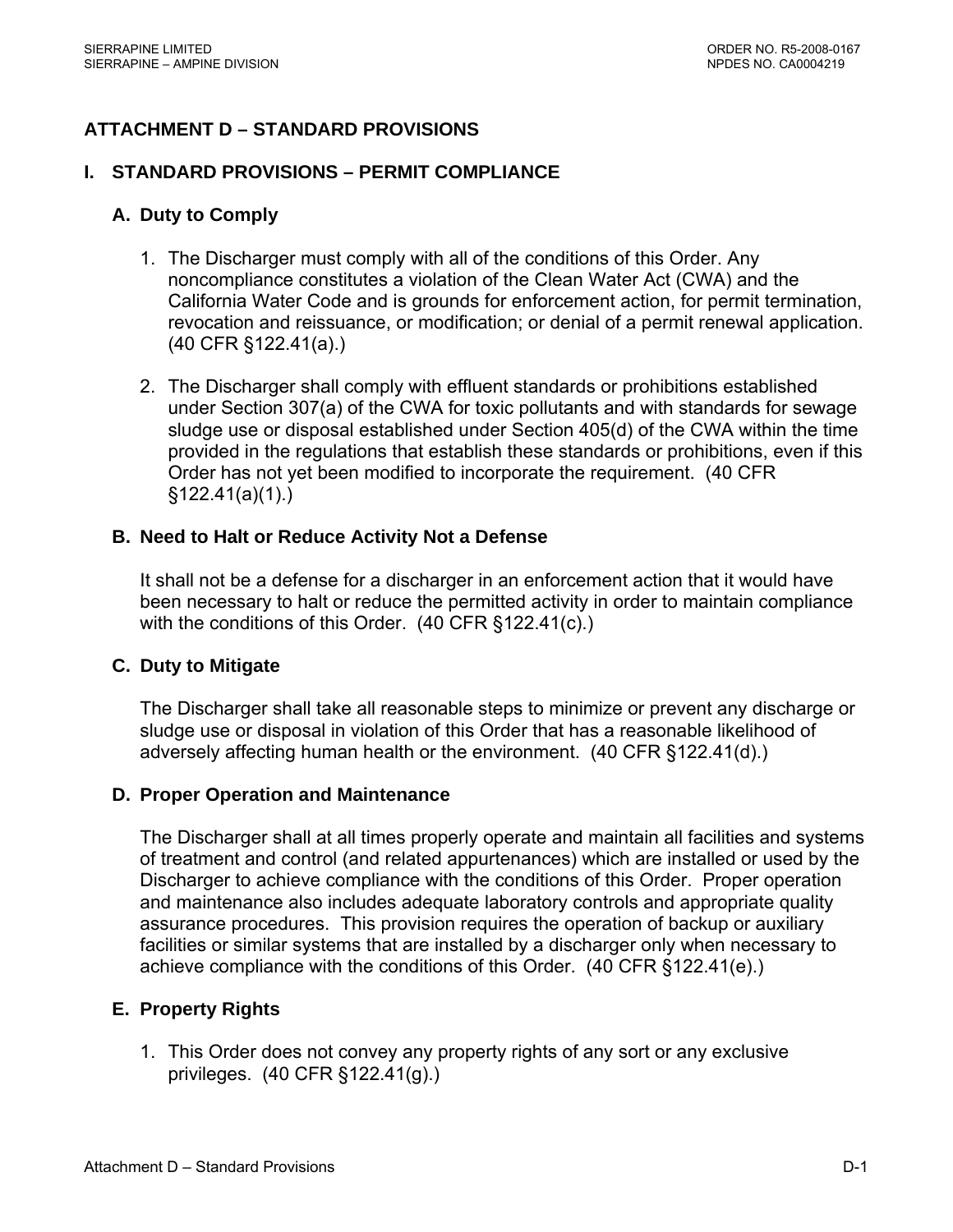<span id="page-32-0"></span>2. The issuance of this Order does not authorize any injury to persons or property or invasion of other private rights, or any infringement of state or local law or regulations. (40 CFR §122.5(c).)

# **F. Inspection and Entry**

The Discharger shall allow the Regional Water Board, State Water Board, United States Environmental Protection Agency (USEPA), and/or their authorized representatives (including an authorized contractor acting as their representative), upon the presentation of credentials and other documents, as may be required by law, to (40 CFR §122.41(i); Wat. Code, §13383):

- 1. Enter upon the Discharger's premises where a regulated facility or activity is located or conducted, or where records are kept under the conditions of this Order (40 CFR  $§122.41(i)(1))$ ;
- 2. Have access to and copy, at reasonable times, any records that must be kept under the conditions of this Order (40 CFR §122.41(i)(2));
- 3. Inspect and photograph, at reasonable times, any facilities, equipment (including monitoring and control equipment), practices, or operations regulated or required under this Order (40 CFR §122.41(i)(3)); and
- 4. Sample or monitor, at reasonable times, for the purposes of assuring Order compliance or as otherwise authorized by the CWA or the Water Code, any substances or parameters at any location. (40 CFR §122.41(i)(4).)

# **G. Bypass**

- 1. Definitions
	- a. "Bypass" means the intentional diversion of waste streams from any portion of a treatment facility. (40 CFR §122.41(m)(1)(i).)
	- b. "Severe property damage" means substantial physical damage to property, damage to the treatment facilities, which causes them to become inoperable, or substantial and permanent loss of natural resources that can reasonably be expected to occur in the absence of a bypass. Severe property damage does not mean economic loss caused by delays in production. (40 CFR §122.41(m)(1)(ii).)
- 2. Bypass not exceeding limitations. The Discharger may allow any bypass to occur which does not cause exceedances of effluent limitations, but only if it is for essential maintenance to assure efficient operation. These bypasses are not subject to the provisions listed in Standard Provisions – Permit Compliance I.G.3, I.G.4, and I.G.5 below. (40 CFR §122.41(m)(2).)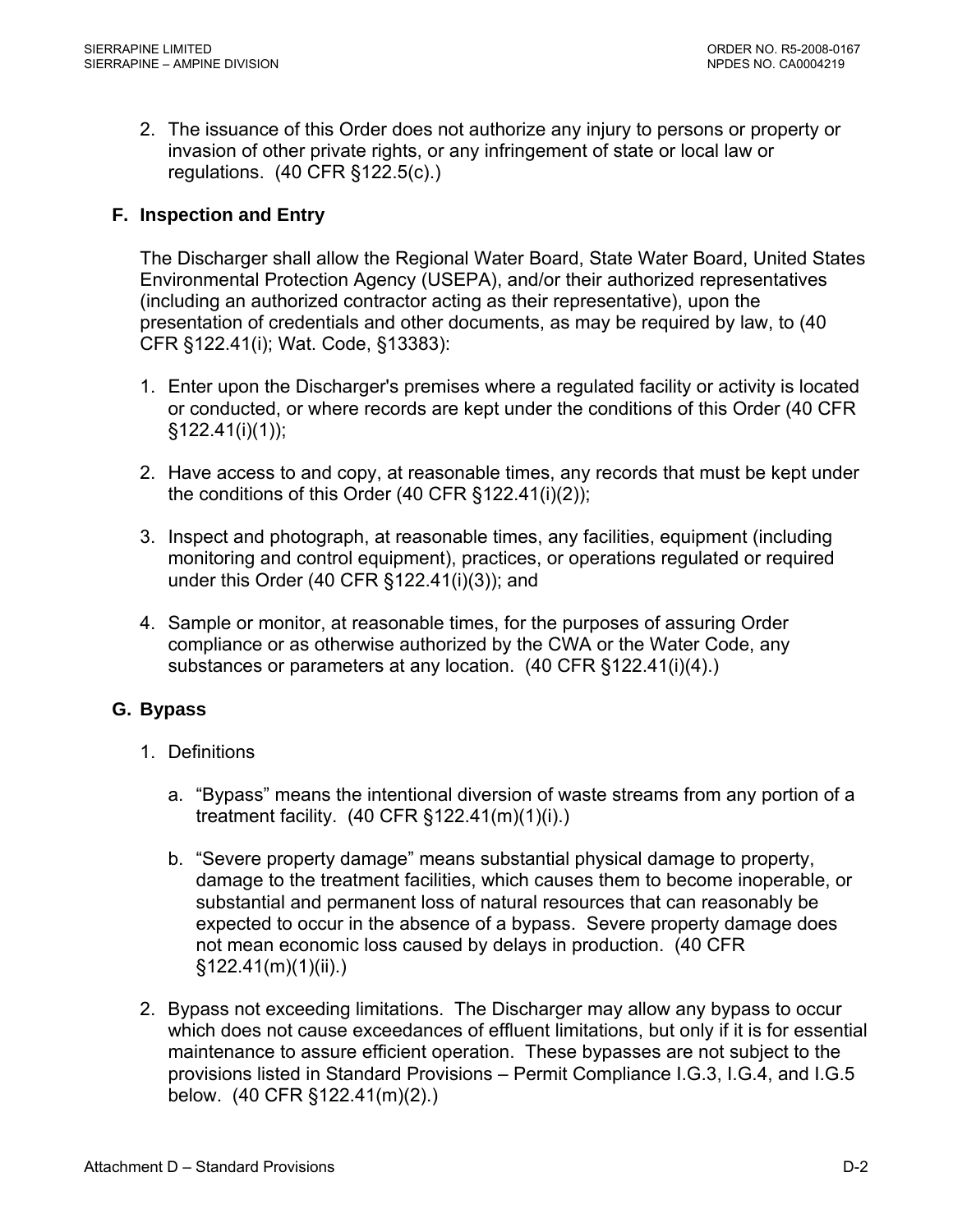- <span id="page-33-0"></span>3. Prohibition of bypass. Bypass is prohibited, and the Regional Water Board may take enforcement action against a discharger for bypass, unless (40 CFR  $§122.41(m)(4)(i))$ :
	- a. Bypass was unavoidable to prevent loss of life, personal injury, or severe property damage (40 CFR §122.41(m)(4)(i)(A));
	- b. There were no feasible alternatives to the bypass, such as the use of auxiliary treatment facilities, retention of untreated wastes, or maintenance during normal periods of equipment downtime. This condition is not satisfied if adequate back-up equipment should have been installed in the exercise of reasonable engineering judgment to prevent a bypass that occurred during normal periods of equipment downtime or preventive maintenance (40 CFR §122.41(m)(4)(i)(B)); and
	- c. The Discharger submitted notice to the Regional Water Board as required under Standard Provisions – Permit Compliance I.G.5 below. (40 CFR §122.41(m)(4)(i)(C).)
- 4. The Regional Water Board may approve an anticipated bypass, after considering its adverse effects, if the Regional Water Board determines that it will meet the three conditions listed in Standard Provisions – Permit Compliance I.G.3 above. (40 CFR §122.41(m)(4)(ii).)
- 5. Notice
	- a. Anticipated bypass. If the Discharger knows in advance of the need for a bypass, it shall submit a notice, if possible at least 10 days before the date of the bypass. (40 CFR §122.41(m)(3)(i).)
	- b. Unanticipated bypass. The Discharger shall submit notice of an unanticipated bypass as required in Standard Provisions - Reporting V.E below (24-hour notice). (40 CFR §122.41(m)(3)(ii).)

# **H. Upset**

Upset means an exceptional incident in which there is unintentional and temporary noncompliance with technology based permit effluent limitations because of factors beyond the reasonable control of the Discharger. An upset does not include noncompliance to the extent caused by operational error, improperly designed treatment facilities, inadequate treatment facilities, lack of preventive maintenance, or careless or improper operation. (40 CFR §122.41(n)(1).)

1. Effect of an upset. An upset constitutes an affirmative defense to an action brought for noncompliance with such technology based permit effluent limitations if the requirements of Standard Provisions – Permit Compliance I.H.2 below are met. No determination made during administrative review of claims that noncompliance was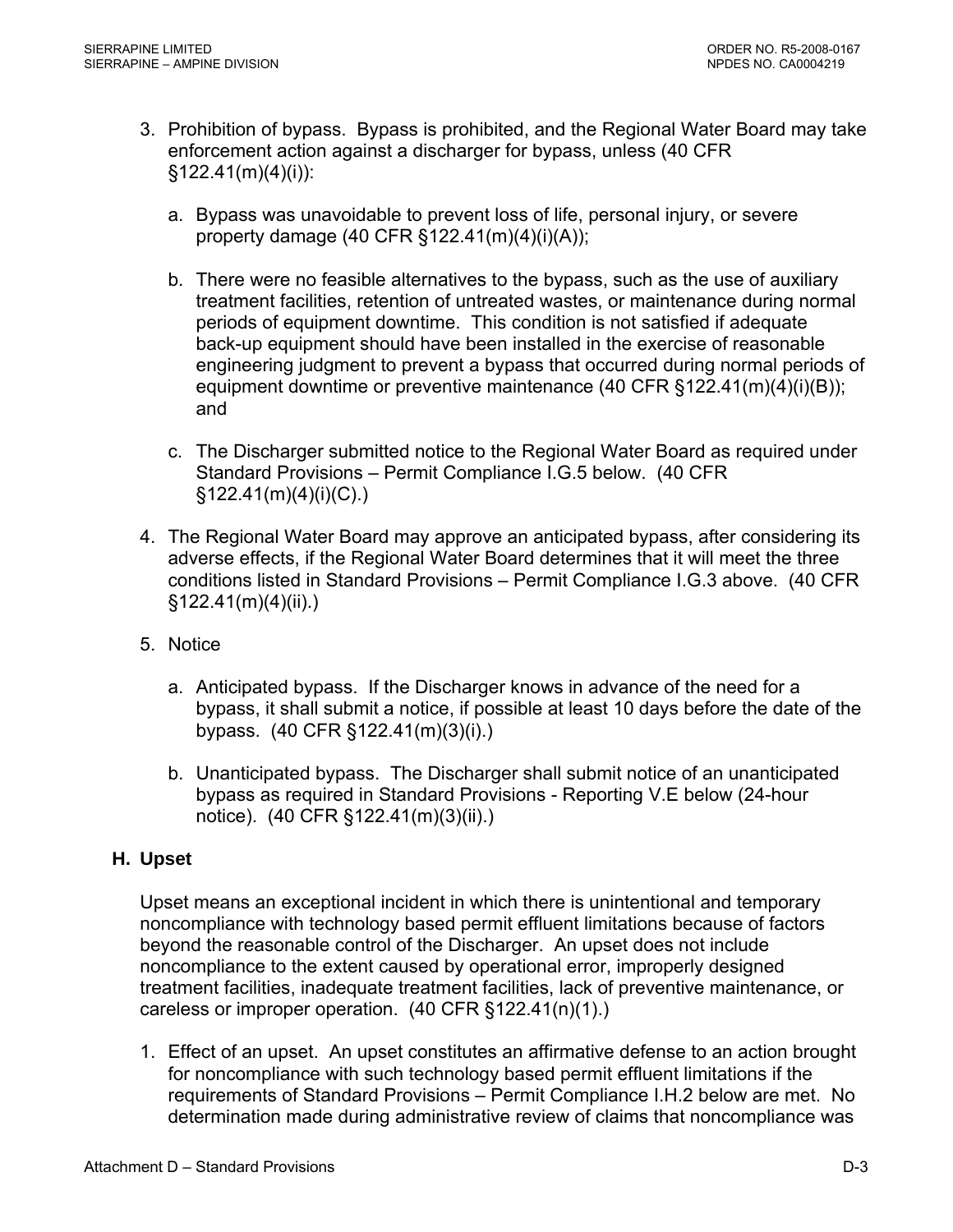caused by upset, and before an action for noncompliance, is final administrative action subject to judicial review. (40 CFR §122.41(n)(2).).

- 2. Conditions necessary for a demonstration of upset. A discharger who wishes to establish the affirmative defense of upset shall demonstrate, through properly signed, contemporaneous operating logs or other relevant evidence that (40 CFR §122.41(n)(3)):
	- a. An upset occurred and that the Discharger can identify the cause(s) of the upset (40 CFR §122.41(n)(3)(i));
	- b. The permitted facility was, at the time, being properly operated (40 CFR §122.41(n)(3)(ii));
	- c. The Discharger submitted notice of the upset as required in Standard Provisions – Reporting V.E.2.b below (24-hour notice) (40 CFR §122.41(n)(3)(iii)); and
	- d. The Discharger complied with any remedial measures required under Standard Provisions – Permit Compliance I.C above. (40 CFR §122.41(n)(3)(iv).)
- 3. Burden of proof. In any enforcement proceeding, the Discharger seeking to establish the occurrence of an upset has the burden of proof. (40 CFR §122.41(n)(4).)

# **II. STANDARD PROVISIONS – PERMIT ACTION**

### **A. General**

This Order may be modified, revoked and reissued, or terminated for cause. The filing of a request by the Discharger for modification, revocation and reissuance, or termination, or a notification of planned changes or anticipated noncompliance does not stay any Order condition. (40 CFR §122.41(f).)

### **B. Duty to Reapply**

If the Discharger wishes to continue an activity regulated by this Order after the expiration date of this Order, the Discharger must apply for and obtain a new permit. (40 CFR §122.41(b).)

### **C. Transfers**

This Order is not transferable to any person except after notice to the Regional Water Board. The Regional Water Board may require modification or revocation and reissuance of the Order to change the name of the Discharger and incorporate such other requirements as may be necessary under the CWA and the Water Code. (40 CFR §122.41(l)(3); § 122.61.)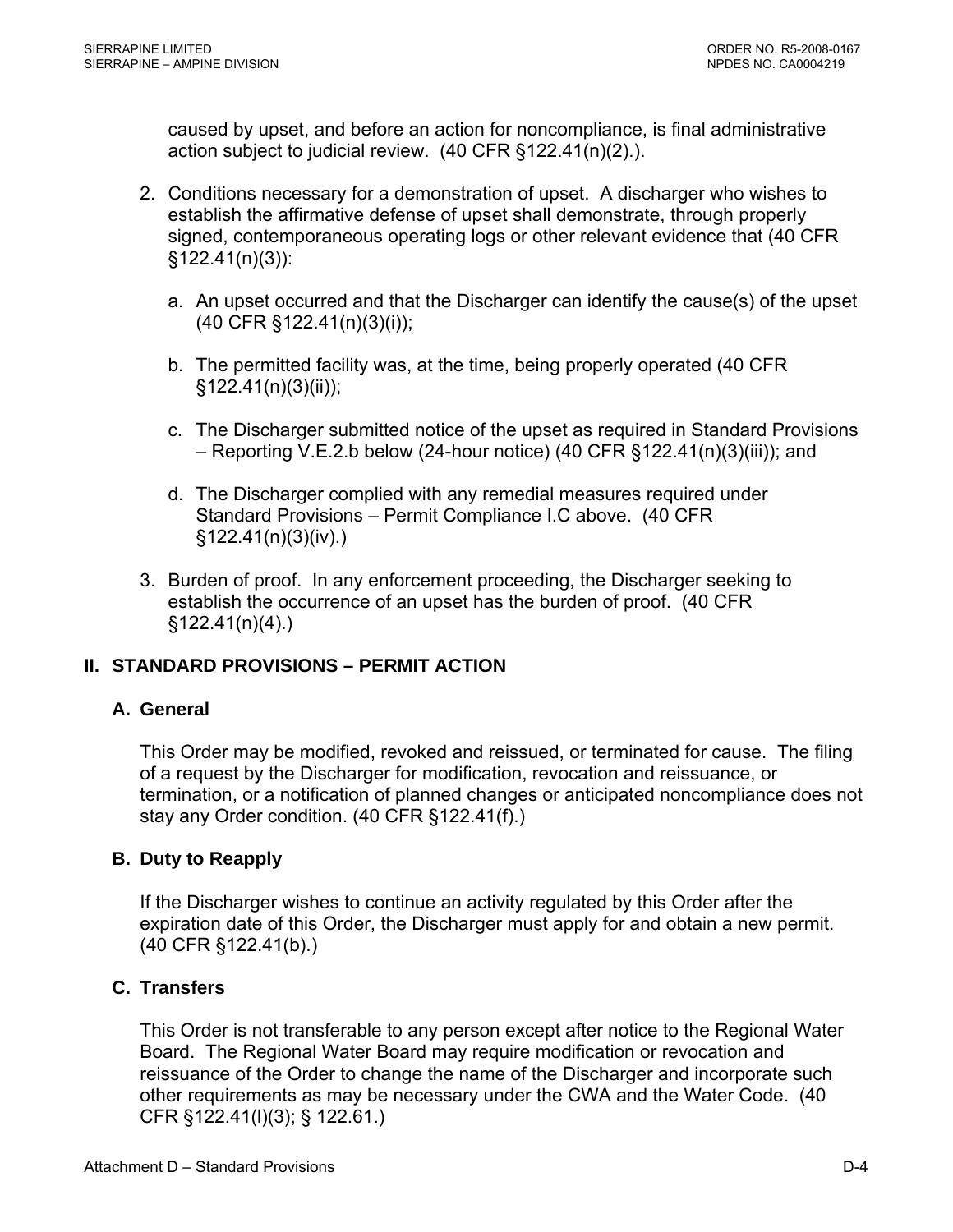# **III. STANDARD PROVISIONS – MONITORING**

- **A.** Samples and measurements taken for the purpose of monitoring shall be representative of the monitored activity. (40 CFR §122.41(j)(1).)
- **B.** Monitoring results must be conducted according to test procedures under Part 136 or, in the case of sludge use or disposal, approved under Part 136 unless otherwise specified in Part 503 unless other test procedures have been specified in this Order. (40 CFR §122.41(j)(4); §122.44(i)(1)(iv).)

## **IV. STANDARD PROVISIONS – RECORDS**

**A.** Except for records of monitoring information required by this Order related to the Discharger's sewage sludge use and disposal activities, which shall be retained for a period of at least 5 years (or longer as required by Part 503), the Discharger shall retain records of all monitoring information, including all calibration and maintenance records and all original strip chart recordings for continuous monitoring instrumentation, copies of all reports required by this Order, and records of all data used to complete the application for this Order, for a period of at least three (3) years from the date of the sample, measurement, report or application. This period may be extended by request of the Regional Water Board Executive Officer at any time. (40 CFR §122.41(j)(2).)

### **B. Records of monitoring information shall include:**

- 1. The date, exact place, and time of sampling or measurements (40 CFR  $§122.41(j)(3)(i));$
- 2. The individual(s) who performed the sampling or measurements (40 CFR §122.41(j)(3)(ii));
- 3. The date(s) analyses were performed (40 CFR §122.41(j)(3)(iii));
- 4. The individual(s) who performed the analyses (40 CFR §122.41(j)(3)(iv));
- 5. The analytical techniques or methods used (40 CFR §122.41(j)(3)(v)); and
- 6. The results of such analyses.  $(40 \text{ CFR } \S 122.41(j)(3)(vi))$ .

## **C. Claims of confidentiality for the following information will be denied (40 CFR §122.7(b)):**

- 1. The name and address of any permit applicant or Discharger (40 CFR §122.7(b)(1)); and
- 2. Permit applications and attachments, permits and effluent data. (40 CFR §122.7(b)(2).)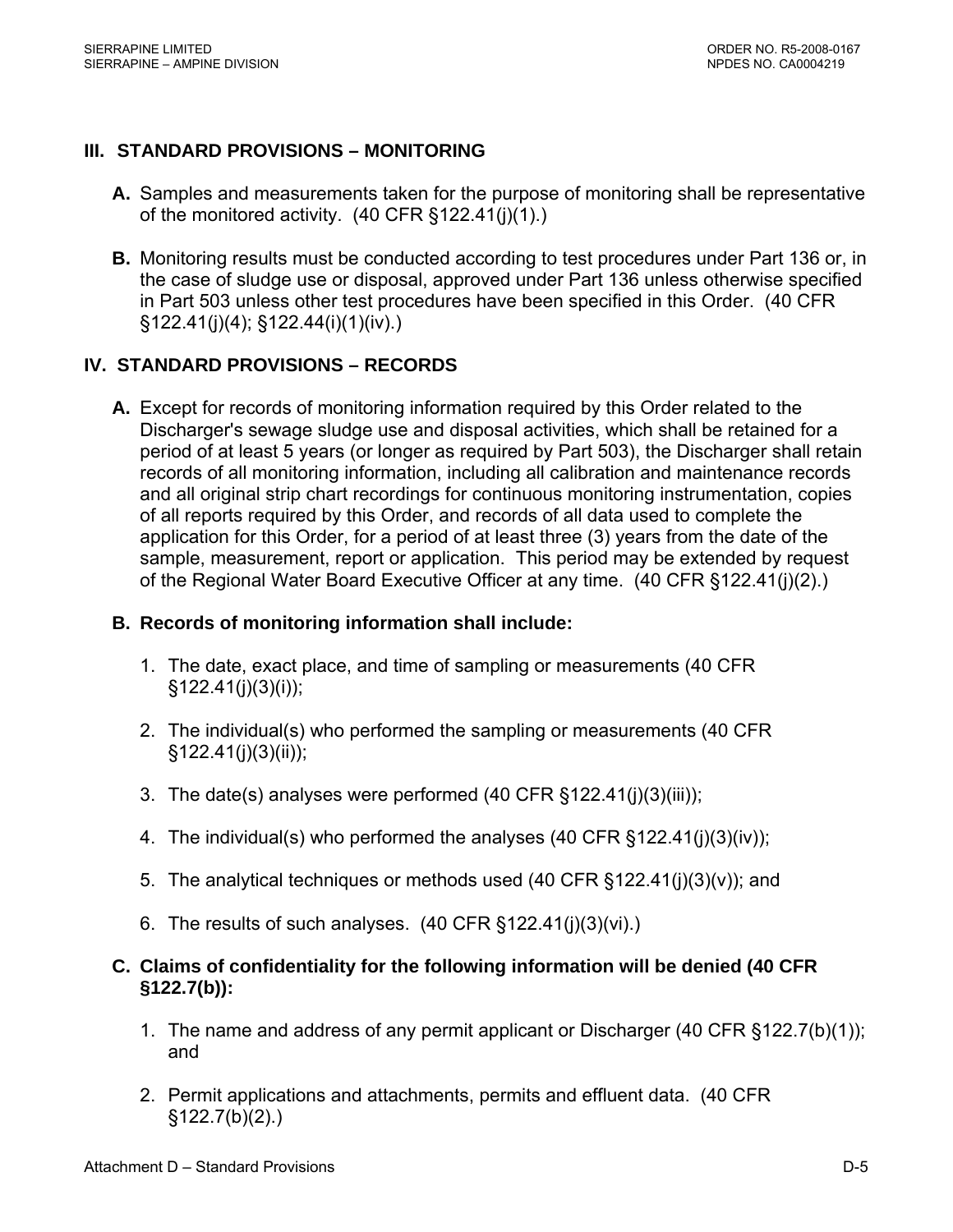## **V. STANDARD PROVISIONS – REPORTING**

### **A. Duty to Provide Information**

The Discharger shall furnish to the Regional Water Board, State Water Board, or USEPA within a reasonable time, any information which the Regional Water Board, State Water Board, or USEPA may request to determine whether cause exists for modifying, revoking and reissuing, or terminating this Order or to determine compliance with this Order. Upon request, the Discharger shall also furnish to the Regional Water Board, State Water Board, or USEPA copies of records required to be kept by this Order. (40 CFR §122.41(h); Wat. Code, §13267.)

### **B. Signatory and Certification Requirements**

- 1. All applications, reports, or information submitted to the Regional Water Board, State Water Board, and/or USEPA shall be signed and certified in accordance with Standard Provisions – Reporting V.B.2, V.B.3, V.B.4, and V.B.5 below. (40 CFR  $§122.41(k).$
- 2. All permit applications shall be signed by a responsible corporate officer. For the purpose of this section, a responsible corporate officer means: (i) A president, secretary, treasurer, or vice-president of the corporation in charge of a principal business function, or any other person who performs similar policy- or decisionmaking functions for the corporation, or (ii) the manager of one or more manufacturing, production, or operating facilities, provided, the manager is authorized to make management decisions which govern the operation of the regulated facility including having the explicit or implicit duty of making major capital investment recommendations, and initiating and directing other comprehensive measures to assure long term environmental compliance with environmental laws and regulations; the manager can ensure that the necessary systems are established or actions taken to gather complete and accurate information for permit application requirements; and where authority to sign documents has been assigned or delegated to the manager in accordance with corporate procedures. (40 CFR §122.22(a)(1).)
- 3. All reports required by this Order and other information requested by the Regional Water Board, State Water Board, or USEPA shall be signed by a person described in Standard Provisions – Reporting V.B.2 above, or by a duly authorized representative of that person. A person is a duly authorized representative only if:
	- a. The authorization is made in writing by a person described in Standard Provisions – Reporting V.B.2 above (40 CFR §122.22(b)(1));
	- b. The authorization specifies either an individual or a position having responsibility for the overall operation of the regulated facility or activity such as the position of plant manager, operator of a well or a well field, superintendent, position of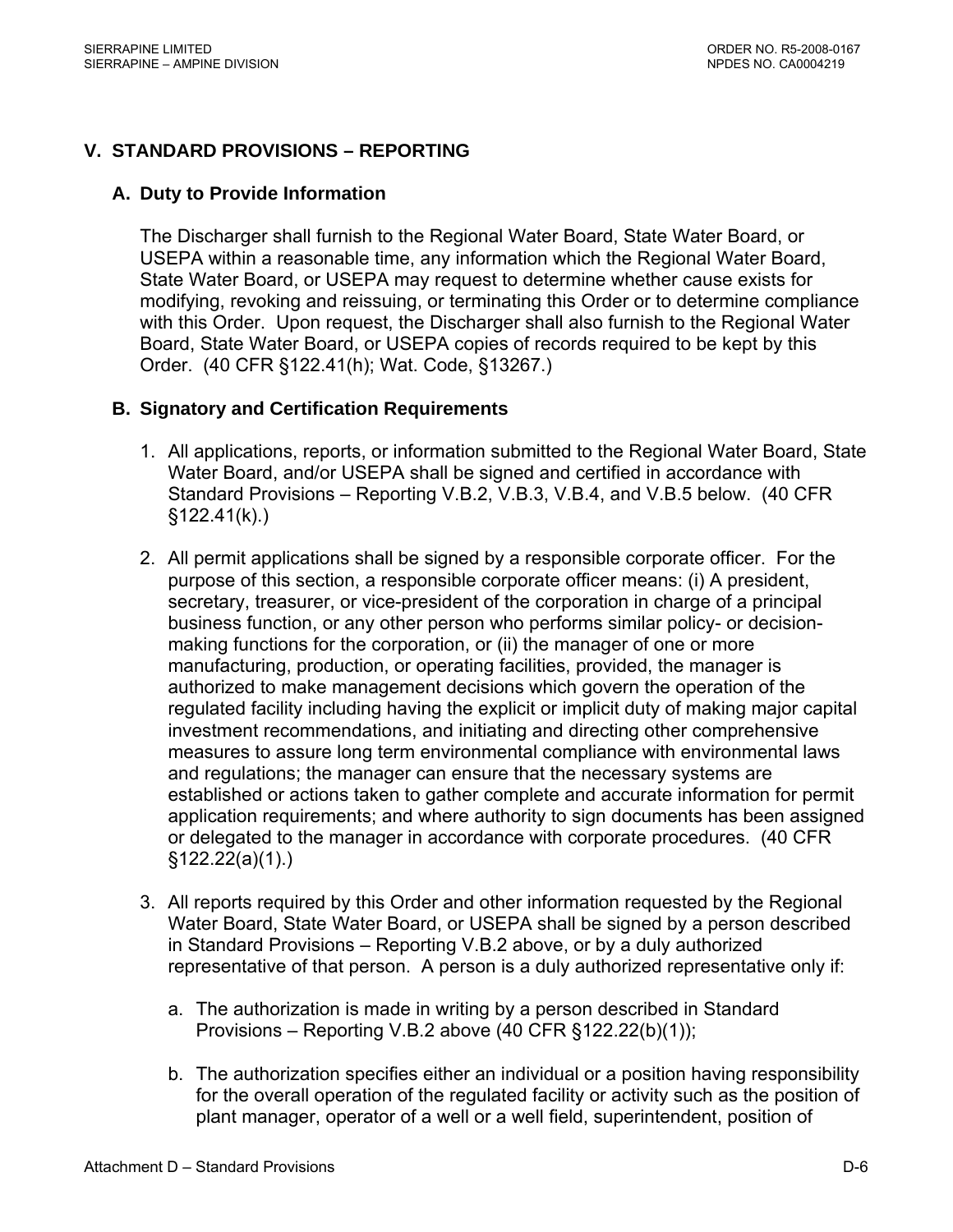equivalent responsibility, or an individual or position having overall responsibility for environmental matters for the company. (A duly authorized representative may thus be either a named individual or any individual occupying a named position.) (40 CFR §122.22(b)(2)); and

- c. The written authorization is submitted to the Regional Water Board and State Water Board. (40 CFR §122.22(b)(3).)
- 4. If an authorization under Standard Provisions Reporting V.B.3 above is no longer accurate because a different individual or position has responsibility for the overall operation of the facility, a new authorization satisfying the requirements of Standard Provisions – Reporting V.B.3 above must be submitted to the Regional Water Board and State Water Board prior to or together with any reports, information, or applications, to be signed by an authorized representative. (40 CFR §122.22(c).)
- 5. Any person signing a document under Standard Provisions Reporting V.B.2 or V.B.3 above shall make the following certification:

"I certify under penalty of law that this document and all attachments were prepared under my direction or supervision in accordance with a system designed to assure that qualified personnel properly gather and evaluate the information submitted. Based on my inquiry of the person or persons who manage the system or those persons directly responsible for gathering the information, the information submitted is, to the best of my knowledge and belief, true, accurate, and complete. I am aware that there are significant penalties for submitting false information, including the possibility of fine and imprisonment for knowing violations." (40 CFR §122.22(d).)

### **C. Monitoring Reports**

- 1. Monitoring results shall be reported at the intervals specified in the Monitoring and Reporting Program (Attachment E) in this Order. (40 CFR §122.22(l)(4).)
- 2. Monitoring results must be reported on a Discharge Monitoring Report (DMR) form or forms provided or specified by the Regional Water Board or State Water Board for reporting results of monitoring of sludge use or disposal practices. (40 CFR §122.41(l)(4)(i).)
- 3. If the Discharger monitors any pollutant more frequently than required by this Order using test procedures approved under Part 136 or, in the case of sludge use or disposal, approved under Part 136 unless otherwise specified in Part 503, or as specified in this Order, the results of this monitoring shall be included in the calculation and reporting of the data submitted in the DMR or sludge reporting form specified by the Regional Water Board. (40 CFR §122.41(I)(4)(ii).)
- 4. Calculations for all limitations, which require averaging of measurements, shall utilize an arithmetic mean unless otherwise specified in this Order. (40 CFR §122.41(l)(4)(iii).)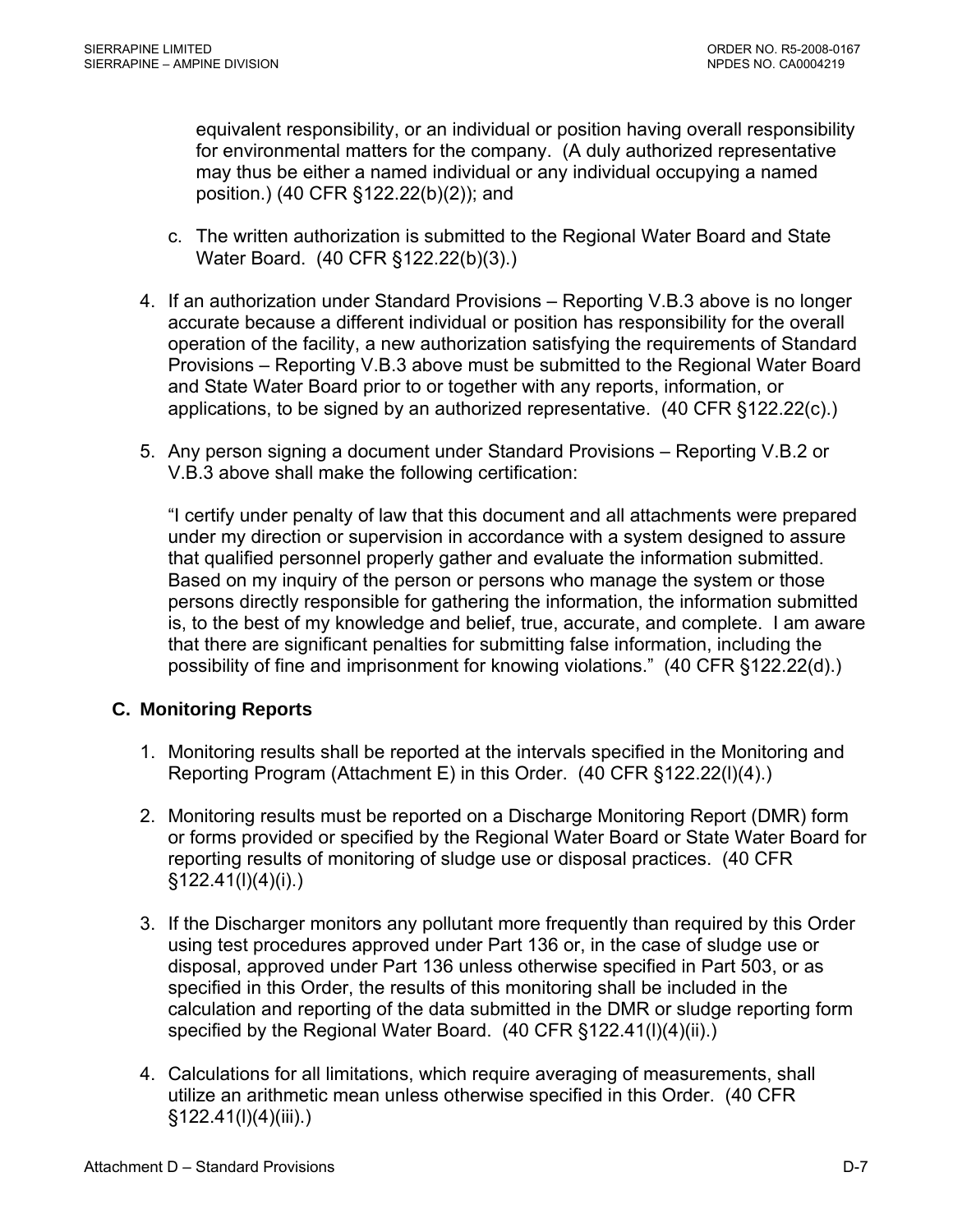## **D. Compliance Schedules**

Reports of compliance or noncompliance with, or any progress reports on, interim and final requirements contained in any compliance schedule of this Order, shall be submitted no later than 14 days following each schedule date. (40 CFR §122.41(l)(5).)

### **E. Twenty-Four Hour Reporting**

- 1. The Discharger shall report any noncompliance that may endanger health or the environment. Any information shall be provided orally within 24 hours from the time the Discharger becomes aware of the circumstances. A written submission shall also be provided within five (5) days of the time the Discharger becomes aware of the circumstances. The written submission shall contain a description of the noncompliance and its cause; the period of noncompliance, including exact dates and times, and if the noncompliance has not been corrected, the anticipated time it is expected to continue; and steps taken or planned to reduce, eliminate, and prevent reoccurrence of the noncompliance. (40 CFR §122.41(l)(6)(i).)
- 2. The following shall be included as information that must be reported within 24 hours under this paragraph  $(40 \text{ CFR } \text{\textless} 122.41(I)(6)(ii))$ :
	- a. Any unanticipated bypass that exceeds any effluent limitation in this Order. (40 CFR §122.41(l)(6)(ii)(A).)
	- b. Any upset that exceeds any effluent limitation in this Order. (40 CFR §122.41(l)(6)(ii)(B).)
- 3. The Regional Water Board may waive the above-required written report under this provision on a case-by-case basis if an oral report has been received within 24 hours. (40 CFR §122.41(l)(6)(iii).)

### **F. Planned Changes**

The Discharger shall give notice to the Regional Water Board as soon as possible of any planned physical alterations or additions to the permitted facility. Notice is required under this provision only when (40 CFR §122.41(l)(1)):

- 1. The alteration or addition to a permitted facility may meet one of the criteria for determining whether a facility is a new source in section 122.29(b) (40 CFR §122.41(l)(1)(i)); or
- 2. The alteration or addition could significantly change the nature or increase the quantity of pollutants discharged. This notification applies to pollutants that are subject neither to effluent limitations in this Order nor to notification requirements under section 122.42(a)(1) (see Additional Provisions—Notification Levels VII.A.1). (40 CFR §122.41(l)(1)(ii).)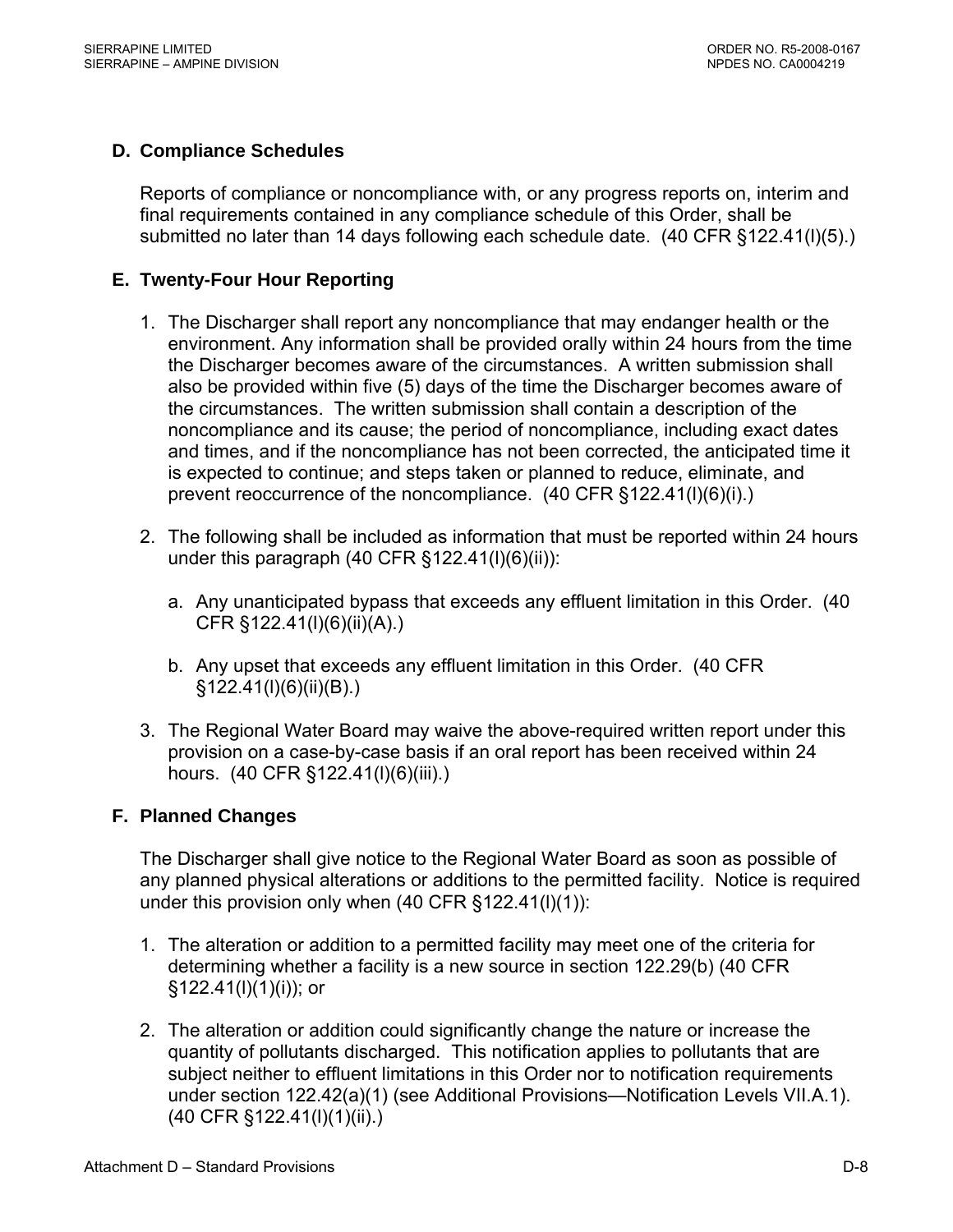3. The alteration or addition results in a significant change in the Discharger's sludge use or disposal practices, and such alteration, addition, or change may justify the application of permit conditions that are different from or absent in the existing permit, including notification of additional use or disposal sites not reported during the permit application process or not reported pursuant to an approved land application plan. (40 CFR §122.41(l)(1)(iii).)

### **G. Anticipated Noncompliance**

The Discharger shall give advance notice to the Regional Water Board or State Water Board of any planned changes in the permitted facility or activity that may result in noncompliance with General Order requirements. (40 CFR §122.41(l)(2).)

#### **H. Other Noncompliance**

The Discharger shall report all instances of noncompliance not reported under Standard Provisions – Reporting V.C, V.D, and V.E above at the time monitoring reports are submitted. The reports shall contain the information listed in Standard Provision – Reporting V.E above. (40 CFR §122.41(l)(7).)

#### **I. Other Information**

When the Discharger becomes aware that it failed to submit any relevant facts in a permit application, or submitted incorrect information in a permit application or in any report to the Regional Water Board, State Water Board, or USEPA, the Discharger shall promptly submit such facts or information. (40 CFR §122.41(l)(8).)

#### **VI. STANDARD PROVISIONS – ENFORCEMENT**

**A.** The Regional Water Board is authorized to enforce the terms of this permit under several provisions of the Water Code, including, but not limited to, sections 13385, 13386, and 13387.

#### **VII. ADDITIONAL PROVISIONS – NOTIFICATION LEVELS**

#### **A. Non-Municipal Facilities**

Existing manufacturing, commercial, mining, and silvicultural Dischargers shall notify the Regional Water Board as soon as they know or have reason to believe (40 CFR §122.42(a)):

1. That any activity has occurred or will occur that would result in the discharge, on a routine or frequent basis, of any toxic pollutant that is not limited in this Order, if that discharge will exceed the highest of the following "notification levels" (40 CFR §122.42(a)(1)):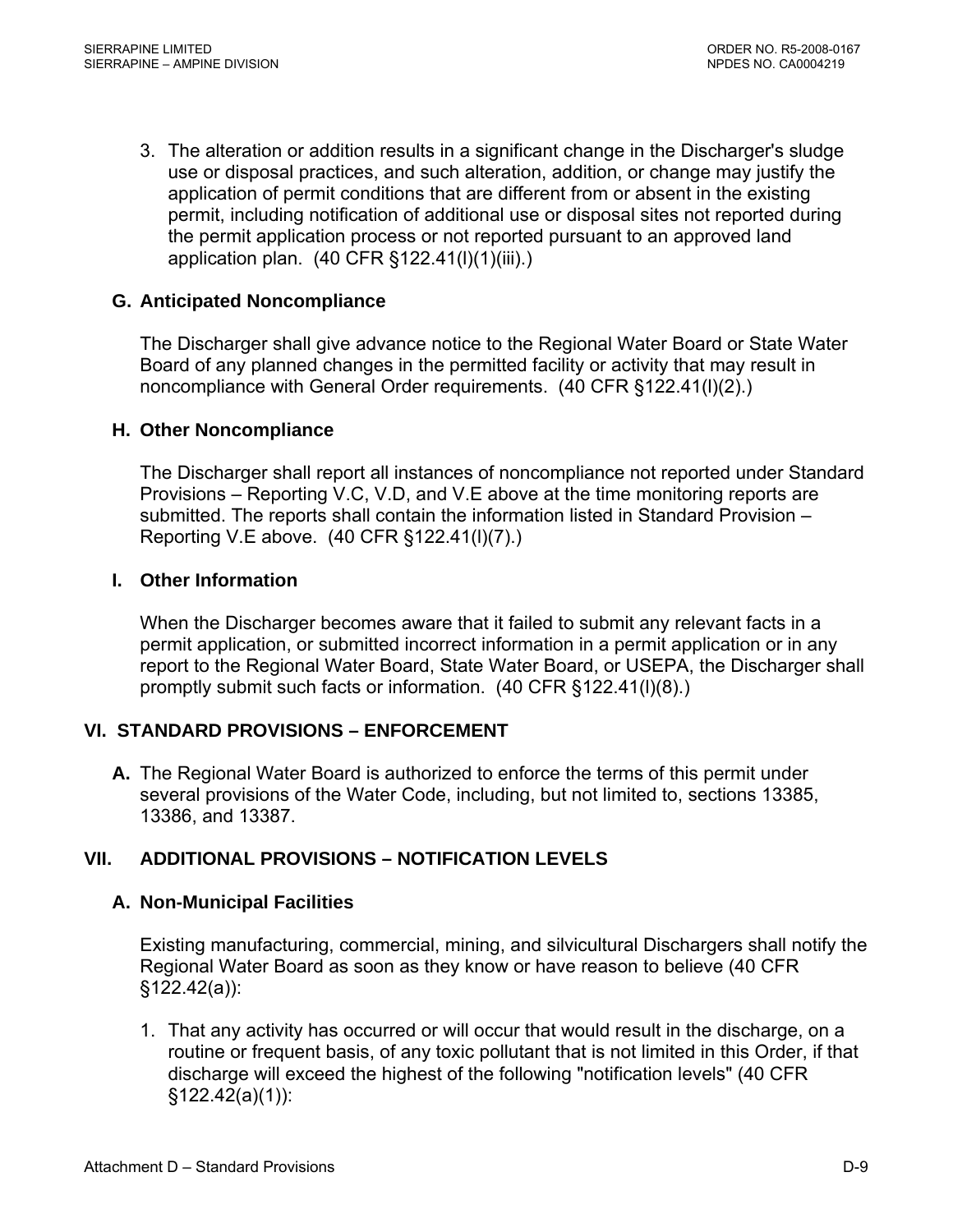- a. 100 micrograms per liter (μg/L) (40 CFR §122.42(a)(1)(i));
- b. 200 μg/L for acrolein and acrylonitrile; 500 μg/L for 2,4-dinitrophenol and 2-methyl-4,6-dinitrophenol; and 1 milligram per liter (mg/L) for antimony (40 CFR§ 122.42(a)(1)(ii));
- c. Five (5) times the maximum concentration value reported for that pollutant in the Report of Waste Discharge (40 CFR §122.42(a)(1)(iii)); or
- d. The level established by the Regional Water Board in accordance with section 122.44(f). (40 CFR §122.42(a)(1)(iv).)
- 2. That any activity has occurred or will occur that would result in the discharge, on a non-routine or infrequent basis, of any toxic pollutant that is not limited in this Order, if that discharge will exceed the highest of the following "notification levels" (40 CFR §122.42(a)(2)):
	- a. 500 micrograms per liter (μg/L) (40 CFR §122.42(a)(2)(i));
	- b. 1 milligram per liter (mg/L) for antimony (40 CFR §122.42(a)(2)(ii));
	- c. Ten (10) times the maximum concentration value reported for that pollutant in the Report of Waste Discharge (40 CFR §122.42(a)(2)(iii)); or
	- d. The level established by the Regional Water Board in accordance with section 122.44(f). (40 CFR §122.42(a)(2)(iv).)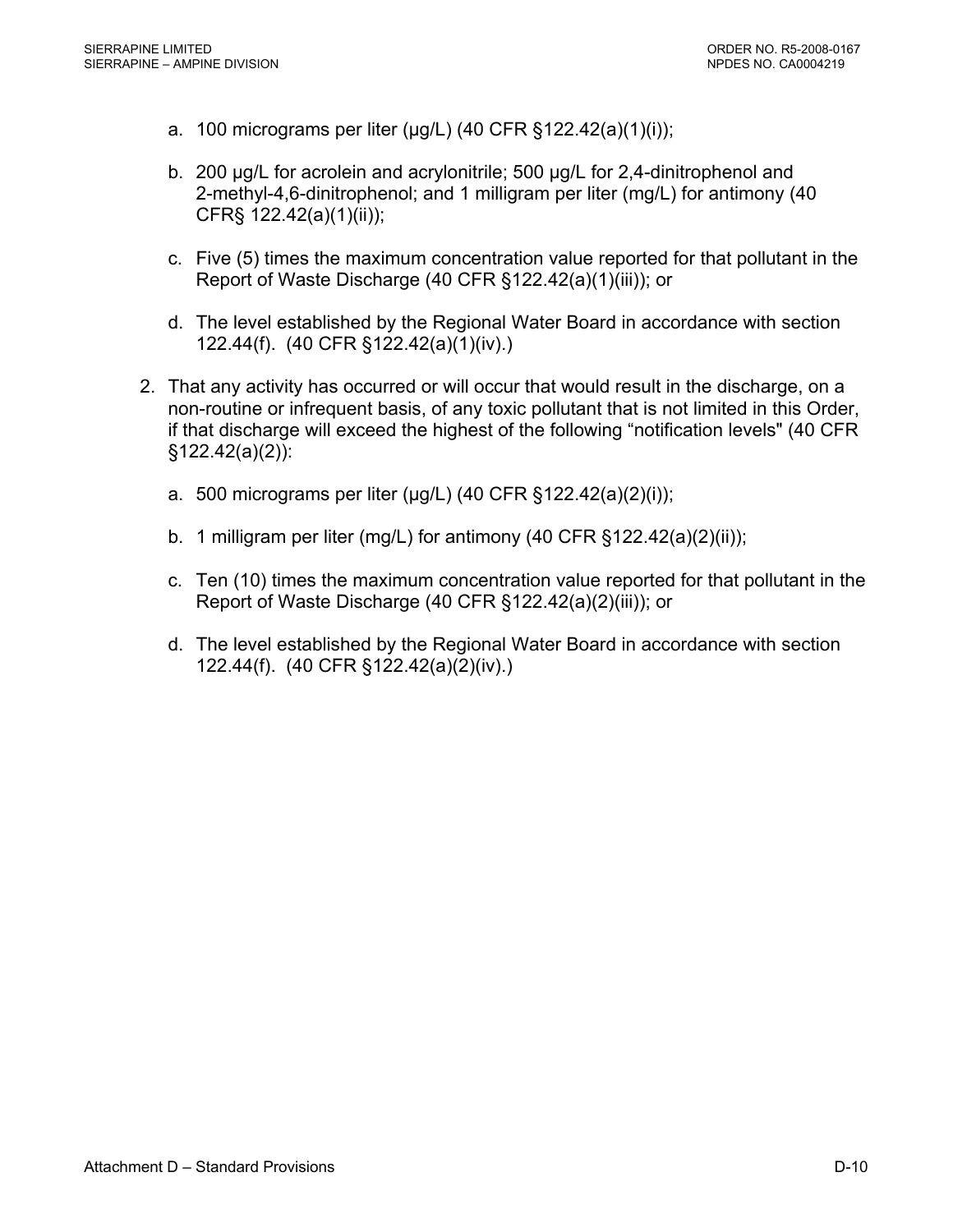### **ATTACHMENT E – MONITORING AND REPORTING PROGRAM**

### **Table of Contents**

|      |                                                                               | $E-2$  |
|------|-------------------------------------------------------------------------------|--------|
|      |                                                                               | $E-2$  |
| Ш.   |                                                                               | $E-3$  |
| III. |                                                                               | $E-3$  |
| IV.  |                                                                               | $E-3$  |
|      |                                                                               | $E-3$  |
| V.   |                                                                               | $E-4$  |
| VI.  |                                                                               | $E-7$  |
|      |                                                                               | $E-7$  |
|      | В.                                                                            | $E-8$  |
| VII. |                                                                               | $E-8$  |
|      | VIII. Receiving Water Monitoring Requirements - Surface Water and Groundwater | $E-8$  |
|      |                                                                               |        |
|      |                                                                               | $E-8$  |
| IX.  |                                                                               | $E-9$  |
| Χ.   | <b>Reporting Requirements.</b>                                                | $E-9$  |
|      |                                                                               |        |
|      | В.                                                                            |        |
|      |                                                                               |        |
|      | D.                                                                            | $E-12$ |
|      |                                                                               |        |

# **List of Tables**

| Table E-8. Reporting Requirements for Special Provisions Progress Reports E-12 |  |
|--------------------------------------------------------------------------------|--|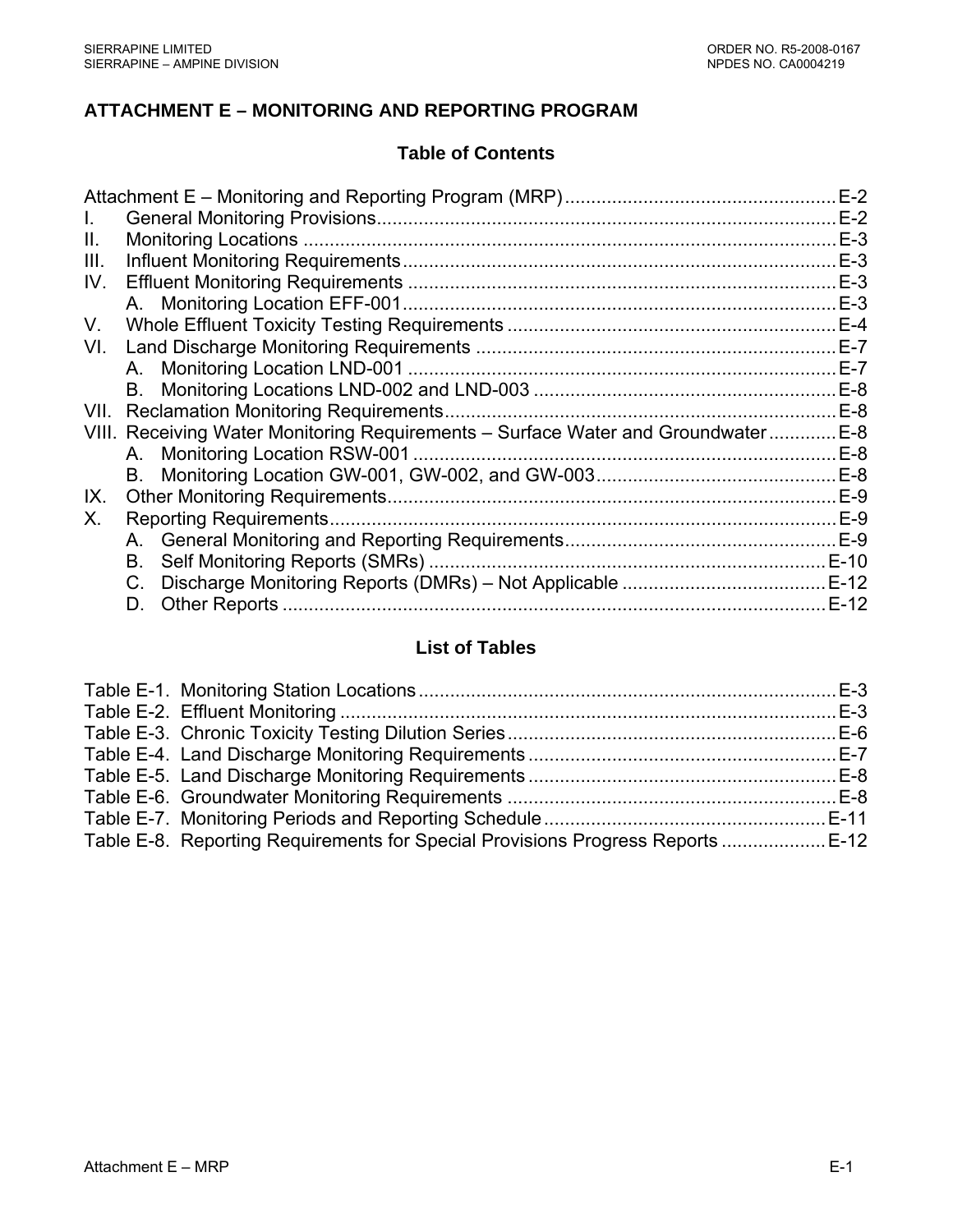### <span id="page-42-0"></span>**ATTACHMENT E – MONITORING AND REPORTING PROGRAM (MRP)**

The Code of Federal Regulations section 122.48 requires that all NPDES permits specify monitoring and reporting requirements. Water Code Sections 13267 and 13383 also authorize the Regional Water Quality Control Board (Regional Water Board) to require technical and monitoring reports. This MRP establishes monitoring and reporting requirements, which implement the federal and state regulations.

#### **I. GENERAL MONITORING PROVISIONS**

- A. Samples and measurements taken as required herein shall be representative of the volume and nature of the monitored discharge. All samples shall be taken at the monitoring locations specified below and, unless otherwise specified, before the monitored flow joins or is diluted by any other waste stream, body of water, or substance. Monitoring locations shall not be changed without notification to and the approval of this Regional Water Board.
- B. Chemical, bacteriological, and bioassay analyses shall be conducted at a laboratory certified for such analyses by the State Department of Health Services. In the event a certified laboratory is not available to the Discharger, analyses performed by a noncertified laboratory will be accepted provided a Quality Assurance-Quality Control Program is instituted by the laboratory. A manual containing the steps followed in this program must be kept in the laboratory and shall be available for inspection by Regional Water Board staff. The Quality Assurance-Quality Control Program must conform to USEPA guidelines or to procedures approved by the Regional Water Board.
- C. All analyses shall be performed in a laboratory certified to perform such analyses by the California Department of Health Services. Laboratories that perform sample analyses shall be identified in all monitoring reports.
- D. Appropriate flow measurement devices and methods consistent with accepted scientific practices shall be selected and used to ensure the accuracy and reliability of measurements of the volume of monitored discharges. All monitoring instruments and devices used by the Discharger to fulfill the prescribed monitoring program shall be properly maintained and calibrated as necessary to ensure their continued accuracy. All flow measurement devices shall be calibrated at least once per year to ensure continued accuracy of the devices.
- E. Monitoring results, including noncompliance, shall be reported at intervals and in a manner specified in this Monitoring and Reporting Program.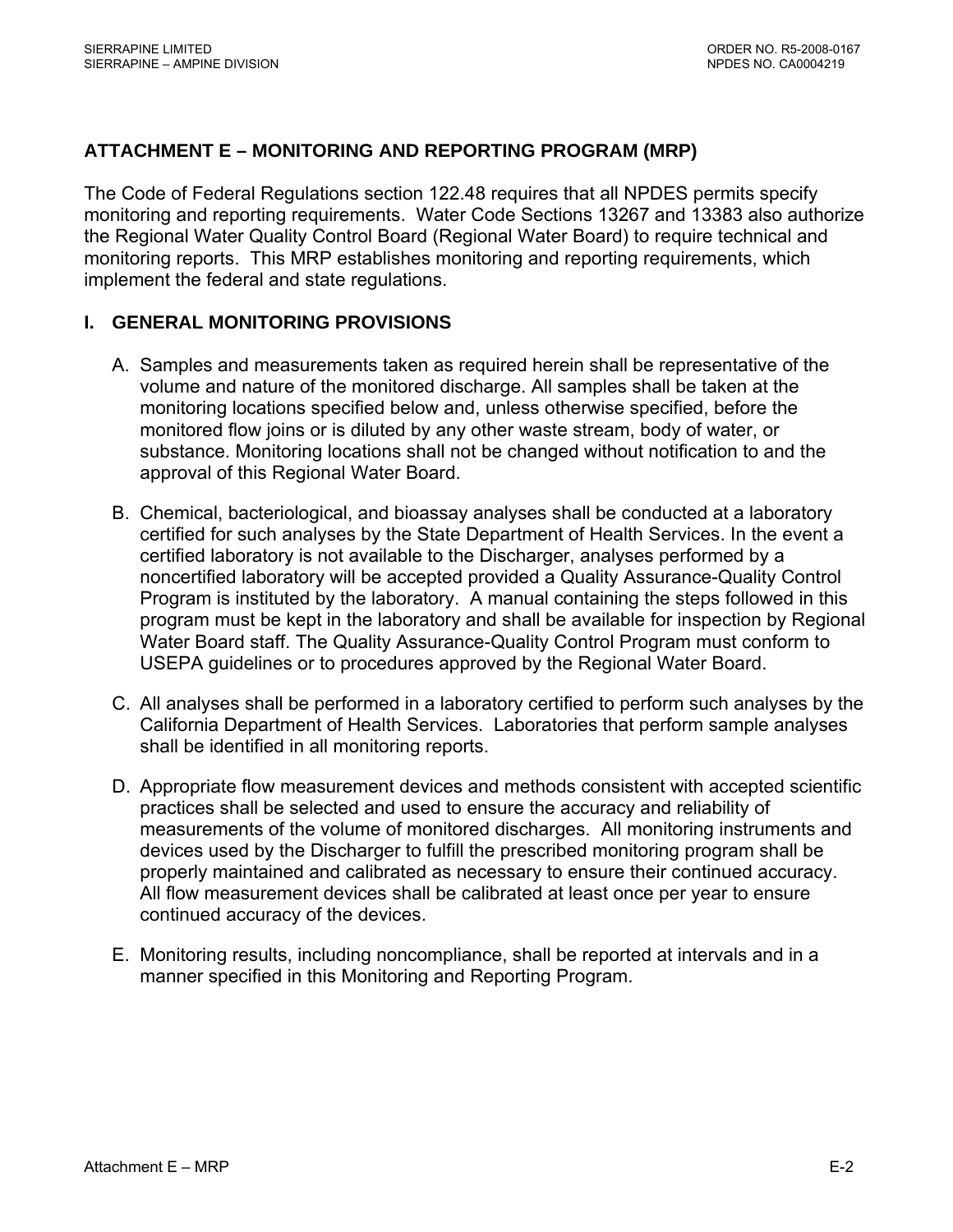### <span id="page-43-0"></span>**II. MONITORING LOCATIONS**

The Discharger shall establish the following monitoring locations to demonstrate compliance with the effluent limitations, discharge specifications, and other requirements in this Order:

| <b>Discharge Point</b><br><b>Name</b> | <b>Monitoring Location</b><br><b>Name</b> | <b>Monitoring Location Description</b>                                                                               |  |
|---------------------------------------|-------------------------------------------|----------------------------------------------------------------------------------------------------------------------|--|
| 001                                   | EFF-001                                   | A location where a representative sample of the effluent may be<br>collected just prior to discharge to Stony Creek. |  |
|                                       | LND-001                                   | Shall be located within the land application area.                                                                   |  |
|                                       | LND-002                                   | Shall be located within the irrigation pond.                                                                         |  |
|                                       | LND-003                                   | Shall be located within the Log Deck Settling Pond.                                                                  |  |
|                                       | <b>RSW-001</b>                            | Shall be located in Stony Creek, approximately 50 feet<br>downstream of the discharge.                               |  |
|                                       | GW-001                                    | Groundwater monitoring well (identified as WQ1 in the<br>Discharger's Groundwater Characterization Work Plan).       |  |
|                                       | GW-002                                    | Groundwater monitoring well (identified as WQ3 in the<br>Discharger's Groundwater Characterization Work Plan).       |  |
|                                       | GW-003                                    | Groundwater monitoring well (identified as WQ5 in the<br>Discharger's quarterly groundwater monitoring reports).     |  |

**Table E-1. Monitoring Station Locations** 

### **III. INFLUENT MONITORING REQUIREMENTS**

### **[Not Applicable]**

### **IV. EFFLUENT MONITORING REQUIREMENTS**

#### **A. Monitoring Location EFF-001**

1. The Discharger shall monitor the effluent at Monitoring Location EFF-001 as follows. If more than one analytical test method is listed for a given parameter, the Discharger must select from the listed methods and corresponding minimum level:

**Table E-2. Effluent Monitoring** 

| <b>Parameter</b>                   | <b>Units</b>   | <b>Sample</b><br>Type | <b>Minimum Sampling</b><br><b>Frequency</b> | <b>Required Analytical</b><br><b>Test Method</b> |
|------------------------------------|----------------|-----------------------|---------------------------------------------|--------------------------------------------------|
| <b>Flow</b>                        | mgd            | Estimate              | 1/Week                                      | --                                               |
| <b>Conventional Pollutants</b>     |                |                       |                                             |                                                  |
| pH                                 | standard units | Grab                  | 1/Week                                      | 2                                                |
| <b>Priority Pollutants</b>         |                |                       |                                             |                                                  |
| TCDD-Equivalents <sup>4</sup>      | $\mu$ g/L      | Grab                  | 1/Quarter                                   | 2.3                                              |
|                                    | lbs/day        | Calculate             | 1/Quarter                                   | 2.3                                              |
| <b>Priority Pollutants</b>         | $\mu$ g/L      | Grab                  | 5                                           | 2.3                                              |
| <b>Non-Conventional Pollutants</b> |                |                       |                                             |                                                  |
| Chloride                           | mg/L           | Grab                  | 1/Month                                     | 2                                                |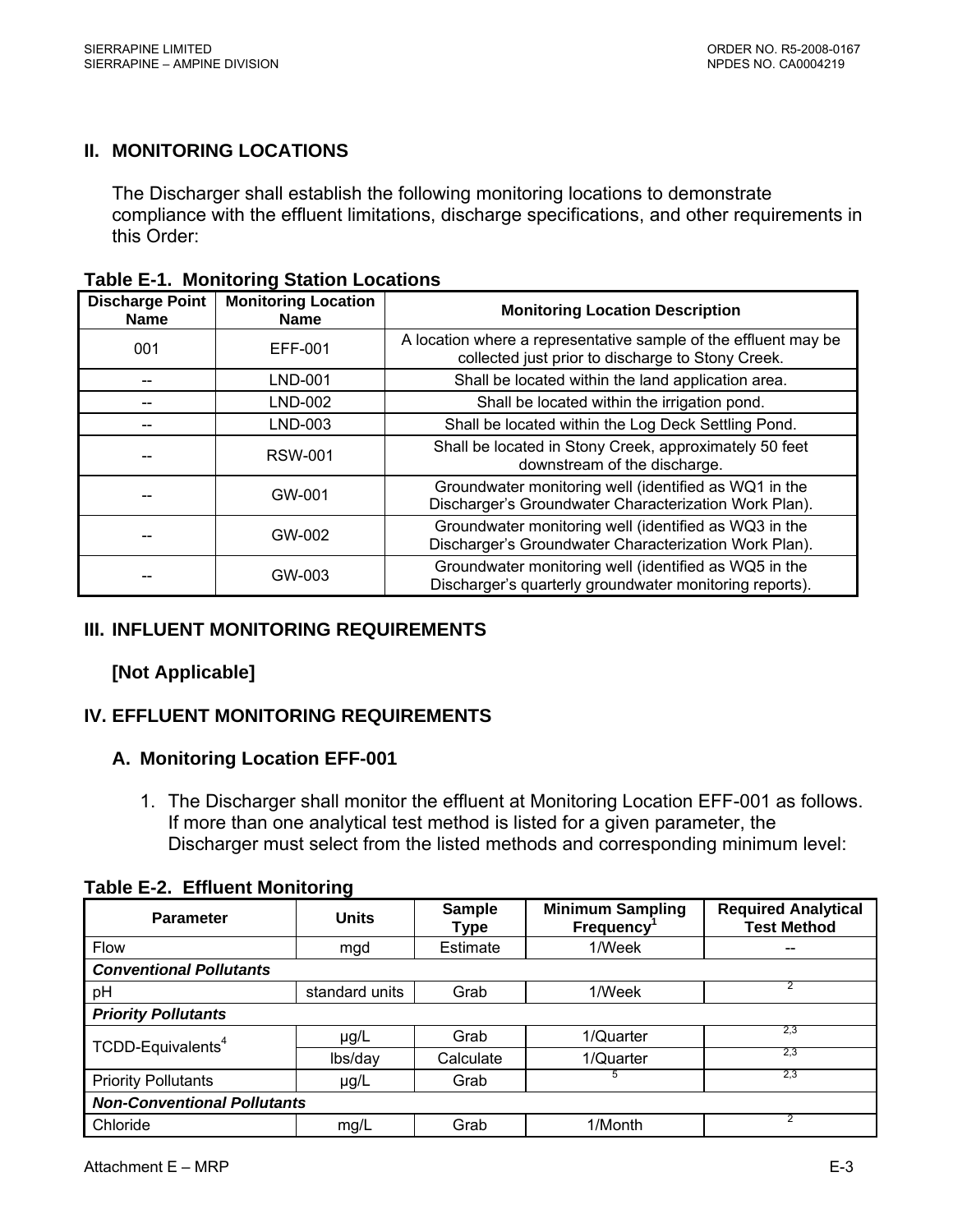<span id="page-44-0"></span>

| <b>Parameter</b>                            | <b>Units</b> | <b>Sample</b><br>Type | <b>Minimum Sampling</b><br><b>Frequency</b> | <b>Required Analytical</b><br><b>Test Method</b> |
|---------------------------------------------|--------------|-----------------------|---------------------------------------------|--------------------------------------------------|
| Diethylaminethanol                          | mg/L         | Grab                  | 1/Month                                     |                                                  |
| Electrical Conductivity @<br>$25^{\circ}$ C | umhos/cm     | Grab                  | 1/Week                                      | $\overline{2}$                                   |
| Hardness (as CaCO <sub>3</sub> )            | mg/L         | Grab                  | 1/Month                                     | 2                                                |
| Iron, Total Recoverable                     | $\mu$ g/L    | Grab                  | 1/Month                                     | 2                                                |
| Nitrite Nitrogen, Total (as N)              | mg/L         | Grab                  | 1/Month                                     | $\mathfrak{p}$                                   |
| Nitrate Nitrogen, Total (as<br>N)           | mg/L         | Grab                  | 1/Month                                     | $\overline{2}$                                   |
| Sulfate                                     | mg/L         | Grab                  | 1/Month                                     | 2                                                |
| <b>Total Dissolved Solids</b>               | mg/L         | Grab                  | 1/Week                                      |                                                  |

 $1$  On the first day of each discharge occurrence, the Discharger shall monitor and record data for the constituent, after which the frequencies of analysis given in the table shall apply for the duration of each such discharge.

- 2 Pollutants shall be analyzed using the analytical methods described in 40 CFR Part 136.
- $3$  For priority pollutant constituents with effluent limitations, detection limits shall be below the effluent limitations. If the lowest minimum level (ML) published in Appendix 4 of the Policy for Implementation of Toxics Standards for Inland Surface Waters, Enclosed Bays, and Estuaries of California (State Implementation Plan or SIP) is not below the effluent limitation, the detection limit shall be the lowest ML. For priority pollutant constituents without effluent limitations, the detection limits shall be equal to or less than the lowest ML published in Appendix 4 of the SIP.
- <sup>4</sup> TCDD-Dioxin Congener Equivalents shall include all 17 of the 2,3,7,8 TCDD dioxin congeners.
- <sup>5</sup> Priority pollutants shall be sampled once during the third year following the date of permit adoption. The Discharger is not required to conduct effluent monitoring for priority pollutants that have already been sampled during the third year.

#### **V. WHOLE EFFLUENT TOXICITY TESTING REQUIREMENTS**

- A. **Acute Toxicity Testing.** The Discharger shall conduct acute toxicity testing to determine whether the effluent is contributing acute toxicity to the receiving water. The Discharger shall meet the following acute toxicity testing requirements:
	- 1. *Monitoring Frequency* The Discharger shall perform acute toxicity testing once per year during a discharge event.<sup>[3](#page-44-0)</sup>
	- 2. *Sample Types* For static non-renewal and static renewal testing, the samples shall be grab samples and shall be representative of the volume and quality of the discharge. The effluent samples shall be taken at Monitoring Location EFF-001.
	- 3. *Test Species* Test species shall be fathead minnows (*Pimephales promelas*).
	- 4. *Methods* The acute toxicity testing samples shall be analyzed using EPA-821-R-02-012, Fifth Edition. Temperature, total residual chlorine, ammonia, and pH shall be recorded at the time of sample collection. No pH adjustment may be made unless approved by the Executive Officer.

 $\overline{a}$ 

 $3$  Sampling should occur during the first discharge event of the year to ensure that a sample is taken during that year. If no discharge event occurs during the year, then sampling is not required.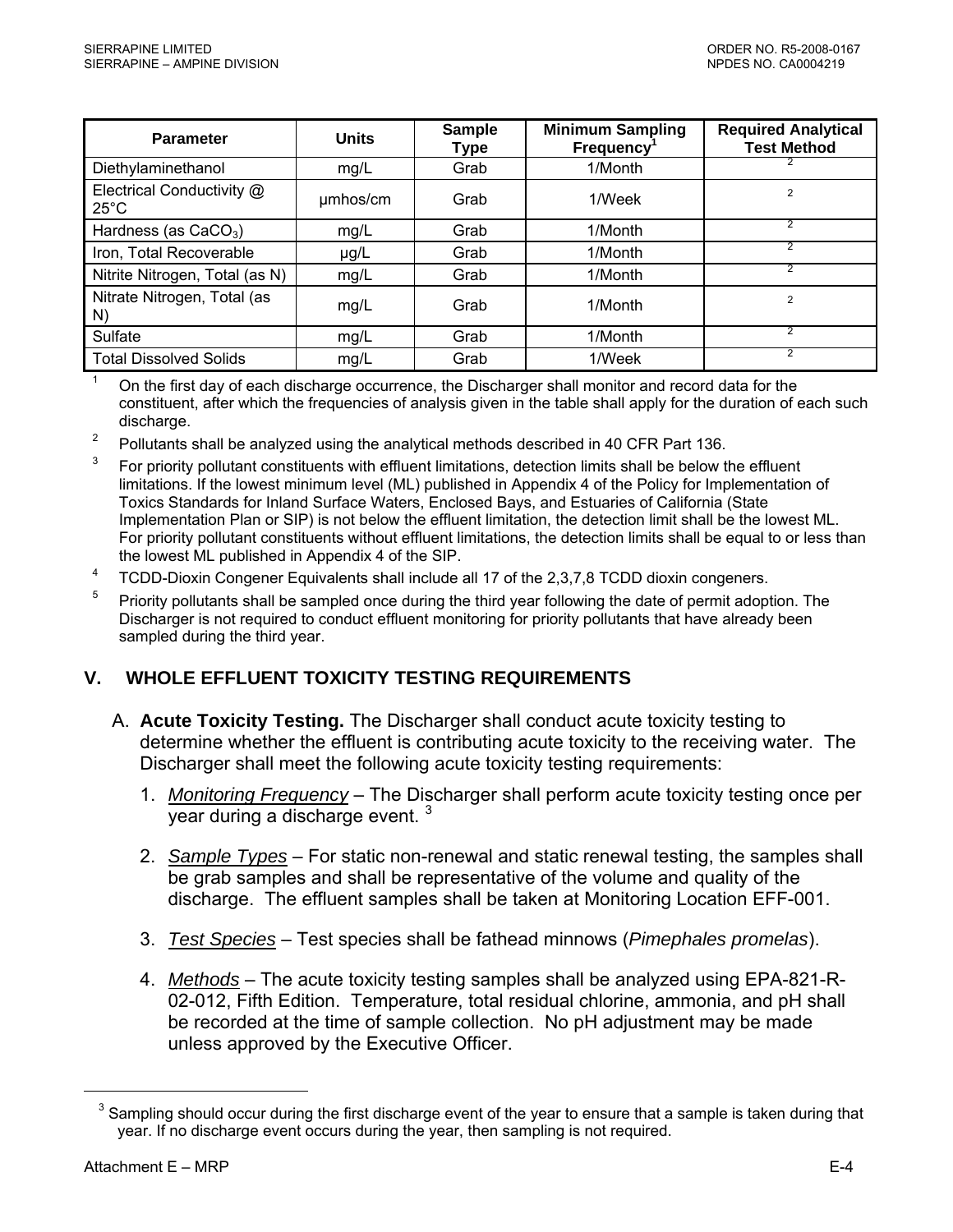- <span id="page-45-0"></span>5. *Test Failure* – If an acute toxicity test does not meet all test acceptability criteria, as specified in the test method, the Discharger must re-sample and re-test as soon as possible, not to exceed 7 days following notification of test failure.
- B. **Chronic Toxicity Testing**. The Discharger shall conduct three species chronic toxicity testing to determine whether the effluent is contributing chronic toxicity to the receiving water. The Discharger shall meet the following chronic toxicity testing requirements:
	- 1. *Monitoring Frequency* –The Discharger shall perform three species chronic toxicity testing once per year during a discharge event*.* [4](#page-45-0)
	- 2. *Sample Types* Effluent samples shall be grab samples and shall be representative of the volume and quality of the discharge. The effluent samples shall be taken at Monitoring Location EFF-001. The receiving water control shall be a grab sample obtained from the RSW-001 sampling location, as identified in the Monitoring and Reporting Program.
	- 3. *Sample Volumes* Adequate sample volumes shall be collected to provide renewal water to complete the test in the event that the discharge is intermittent.
	- 4. *Test Species* Chronic toxicity testing measures sublethal (e.g., reduced growth, reproduction) and/or lethal effects to test organisms exposed to an effluent compared to that of the control organisms. The Discharger shall conduct chronic toxicity tests with:
		- The cladoceran, water flea, *Ceriodaphnia dubia* (survival and reproduction test);
		- The fathead minnow, *Pimephales promelas* (larval survival and growth test); and
		- The green alga, *Selenastrum capricornutum* (growth test).
	- 5. *Methods* The presence of chronic toxicity shall be estimated as specified in *Shortterm Methods for Estimating the Chronic Toxicity of Effluents and Receiving Waters to Freshwater Organisms, Fourth Edition,* EPA/821-R-02-013, October 2002.
	- 6. *Reference Toxicant* As required by the SIP, all chronic toxicity tests shall be conducted with concurrent testing with a reference toxicant and shall be reported with the chronic toxicity test results.
	- 7. *Dilutions* The chronic toxicity testing shall be performed using 100% effluent and one control (laboratory water). If toxicity is found in any effluent test, the Discharger must immediately retest using the dilution series identified in Table E-3, below.

1

<sup>&</sup>lt;sup>4</sup> Sampling should occur during the first discharge event of the year to ensure that a sample is taken during that year. If no discharge event occurs during the year, then sampling is not required.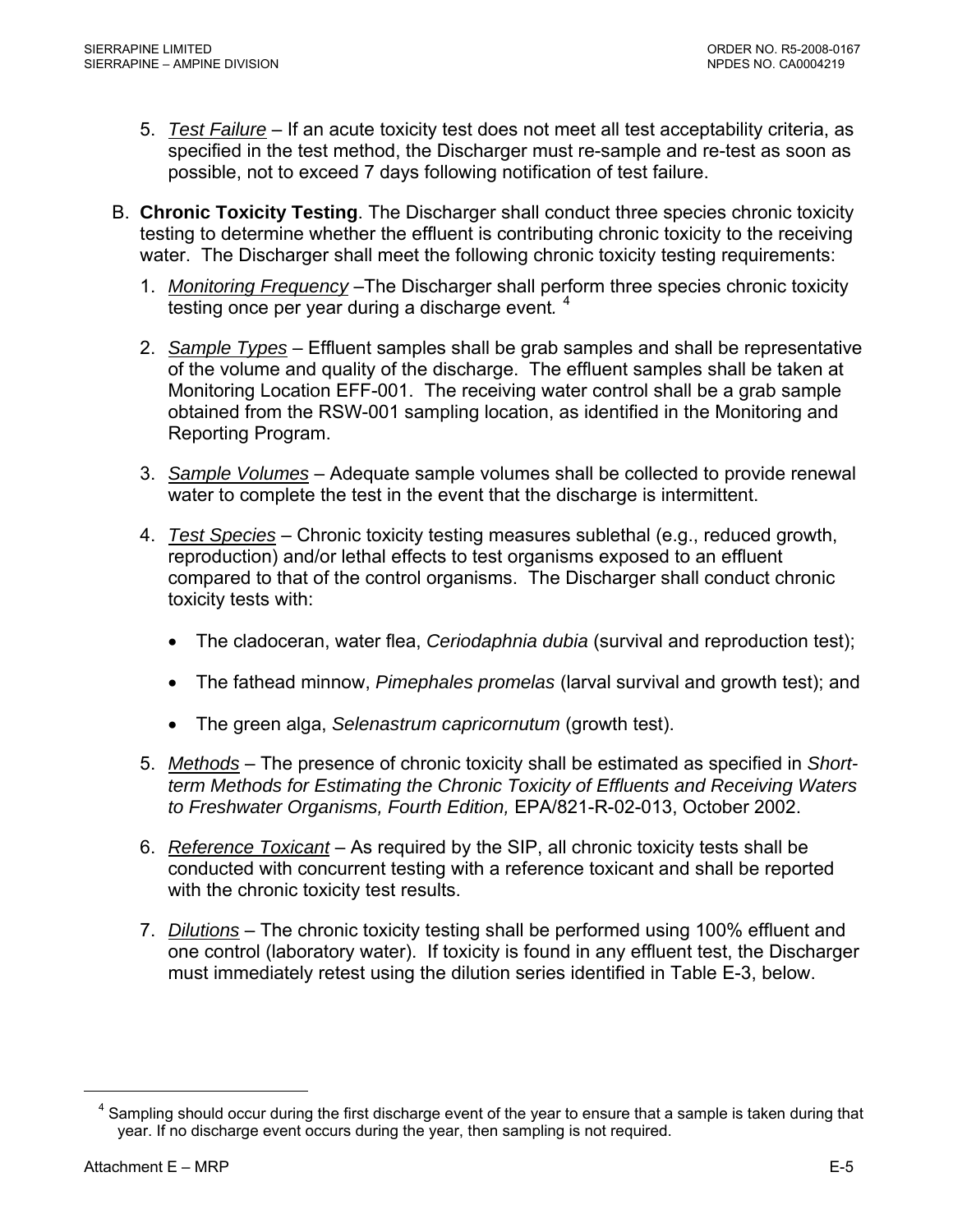|                    | Dilutions (%) |    |    |    |      |                    | <b>Controls</b>     |
|--------------------|---------------|----|----|----|------|--------------------|---------------------|
| <b>Sample</b>      | 100           | 75 | 50 | 25 | 12.5 | Receiving<br>Water | Laboratory<br>Water |
| % Effluent         | 100           | 75 | 50 | 25 | 12.5 |                    |                     |
| % Laboratory Water |               | 25 | 50 | 75 | 87.5 |                    | 100                 |

#### <span id="page-46-0"></span>**Table E-3. Chronic Toxicity Testing Dilution Series**

- 8. *Test Failure* –The Discharger must re-sample and re-test as soon as possible, but no later than fourteen (14) days after receiving notification of a test failure. A test failure is defined as follows:
	- a. The reference toxicant test or the effluent test does not meet all test acceptability criteria as specified in the *Short-term Methods for Estimating the Chronic Toxicity of Effluents and Receiving Waters to Freshwater Organisms, Fourth Edition*, EPA/821-R-02-013, October 2002 (Method Manual), and its subsequent amendments or revisions; or
	- b. The percent minimum significant difference (PMSD) measured for the test exceeds the upper PMSD bound variability criterion in Table 6 on page 52 of the Method Manual. (A retest is only required in this case if the test results do not exceed the monitoring trigger specified in Special Provisions VI. 2.a.iii.)
- C. **WET Testing Notification Requirements**. The Discharger shall notify the Regional Water Board within 24-hrs after the receipt of test results exceeding the monitoring trigger during regular or accelerated monitoring, or an exceedance of the acute toxicity effluent limitation.
- D. **WET Testing Reporting Requirements**. All toxicity test reports shall include the contracting laboratory's complete report provided to the Discharger and shall be in accordance with the appropriate "Report Preparation and Test Review" sections of the method manuals. At a minimum, whole effluent toxicity monitoring shall be reported as follows:
	- 1. **Chronic WET Reporting.** Regular chronic toxicity monitoring results shall be reported to the Regional Water Board within 30 days following completion of the test, and shall contain, at minimum:
		- a. The results expressed in TUc, measured as 100/NOEC, and also measured as 100/LC<sub>50</sub>, 100/EC<sub>25</sub>, 100/IC<sub>25</sub>, and 100/IC<sub>50</sub>, as appropriate.
		- b. The statistical methods used to calculate endpoints;
		- c. The statistical output page, which includes the calculation of the percent minimum significant difference (PMSD);
		- d. The dates of sample collection and initiation of each toxicity test; and
		- e. The results compared to the numeric toxicity monitoring trigger.

Additionally, the monthly discharger self-monitoring reports shall contain an updated chronology of chronic toxicity test results expressed in TUc, and organized by test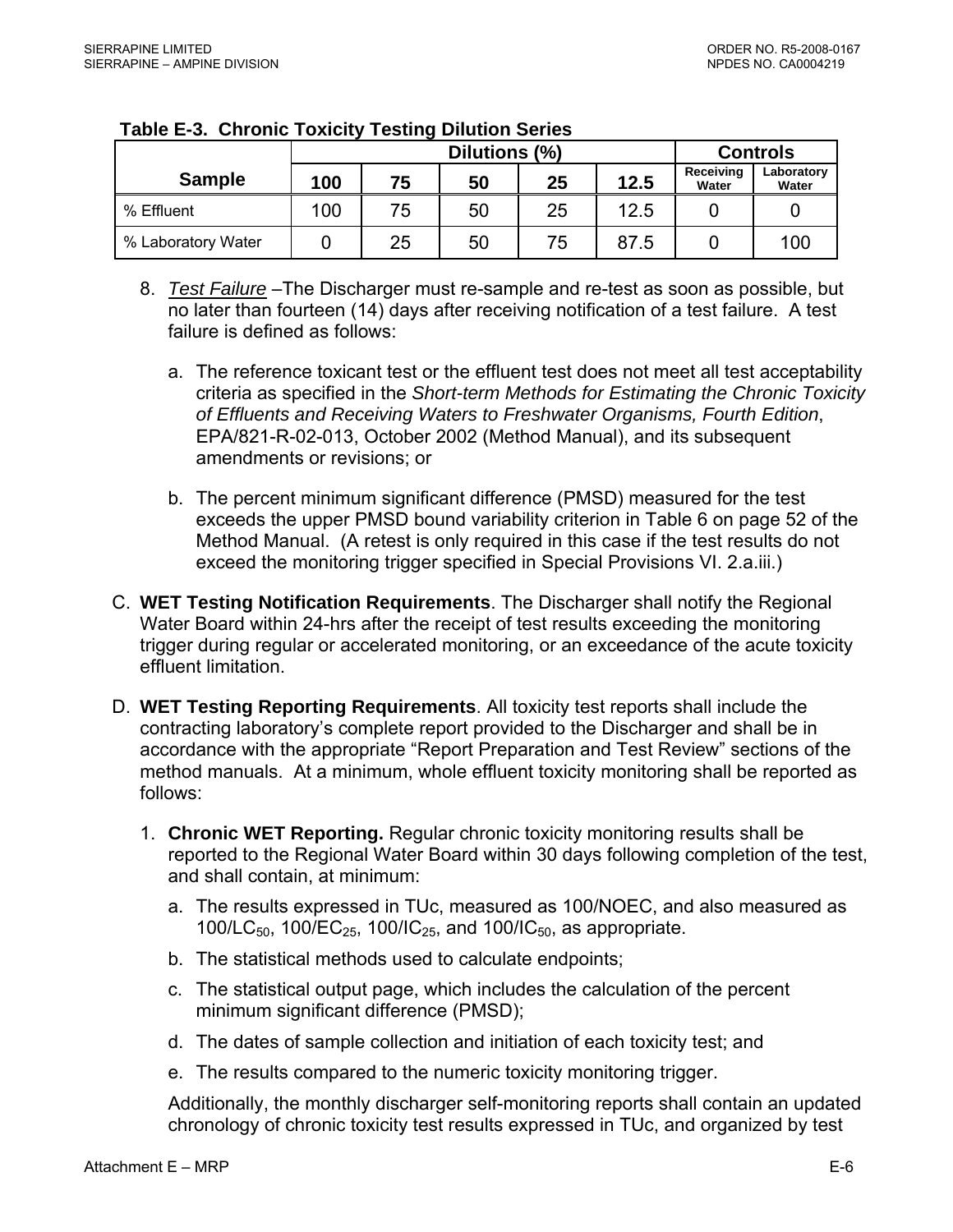<span id="page-47-0"></span>species, type of test (survival, growth or reproduction), and monitoring frequency, i.e., either quarterly, monthly, accelerated, or TRE. (Note: items a through c, above, are only required when testing is performed using the full dilution series.)

- 2. **Acute WET Reporting.** Acute toxicity test results shall be submitted with the monthly discharger self-monitoring reports and reported as percent survival.
- 3. **TRE Reporting.** Reports for Toxicity Reduction Evaluations shall be submitted in accordance with the schedule contained in the Discharger's approved TRE Work Plan.
- 4. **Quality Assurance (QA).** The Discharger must provide the following information for QA purposes (if applicable):
	- a. Results of the applicable reference toxicant data with the statistical output page giving the species, NOEC, LOEC, type of toxicant, dilution water used, concentrations used, PMSD, and dates tested.
	- b. The reference toxicant control charts for each endpoint, which include summaries of reference toxicant tests performed by the contracting laboratory.
	- c. Any information on deviations or problems encountered and how they were dealt with.

# **VI. LAND DISCHARGE MONITORING REQUIREMENTS**

# **A. Monitoring Location LND-001**

1. The Discharger shall monitor the land application area as follows:

| aple E-4. Land Discharge Monitoring Reguliements |                    |                       |                                             |                                                  |  |  |  |
|--------------------------------------------------|--------------------|-----------------------|---------------------------------------------|--------------------------------------------------|--|--|--|
| <b>Parameter</b>                                 | Units              | <b>Sample</b><br>Type | <b>Minimum Sampling</b><br><b>Frequency</b> | <b>Required Analytical</b><br><b>Test Method</b> |  |  |  |
| <b>Flow</b>                                      | mad                | Meter                 | 1/Day                                       | --                                               |  |  |  |
| <b>Application Area</b>                          | acres              | Calculate             | 1/Dav                                       | --                                               |  |  |  |
| <b>Hydraulic Loading</b><br>Rate                 | inches/acres/month | Calculate             | 1/Month                                     | --                                               |  |  |  |

# **Table E-4. Land Discharge Monitoring Requirements**

2. In addition, the Discharger shall maintain a log of discharges to the land application area. Notations shall be made in a bound logbook on the condition of the receiving wastewater and observations of ponding water, soil clogging, odors, insects, or other potential nuisance conditions. The notations shall also document any corrective actions taken. A copy of the entries made in the log during each month shall be submitted along with monthly monitoring reports.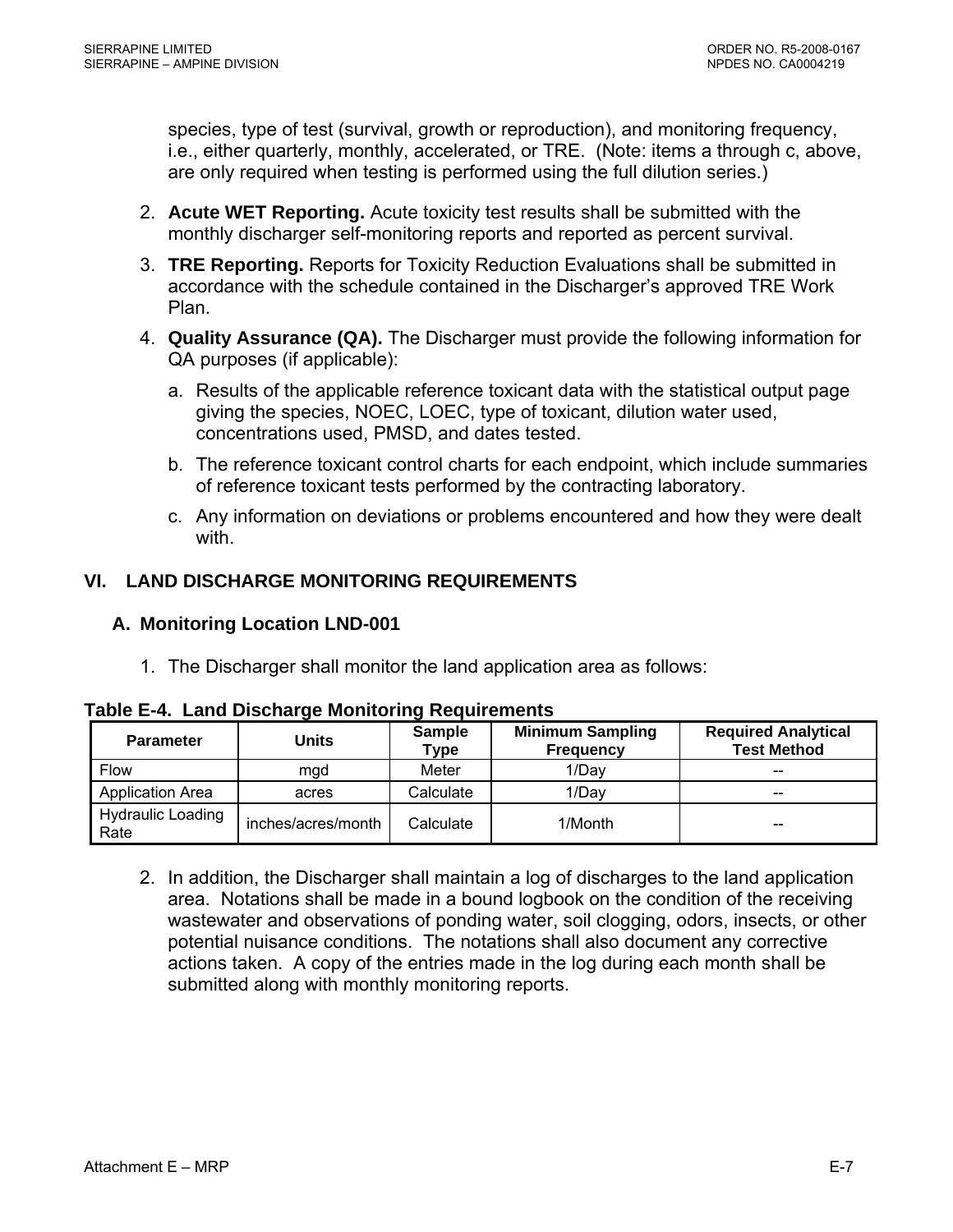### <span id="page-48-0"></span>**B. Monitoring Locations LND-002 and LND-003**

1. The Discharger shall monitor the irrigation pond at LND-002 and the Log Deck Settling Pond at LND-003 as follows:

#### **Table E-5. Land Discharge Monitoring Requirements**

| <b>Parameter</b>                            | Units    | <b>Sample</b><br><b>Type</b> | <b>Minimum Sampling</b><br><b>Frequency</b> | <b>Required Analytical Test</b><br><b>Method</b> |
|---------------------------------------------|----------|------------------------------|---------------------------------------------|--------------------------------------------------|
| Freeboard                                   | feet     | Measure                      | 1/Month                                     | $- -$                                            |
| Electrical Conductivity @<br>$25^{\circ}$ C | umhos/cm | Grab                         | 1/Month                                     |                                                  |
| Dissolved Oxygen                            | mg/L     | Grab                         | 1/Month                                     |                                                  |

 $1$  Pollutants shall be analyzed using the analytical methods described in 40 CFR Part 136.

### **VII. RECLAMATION MONITORING REQUIREMENTS**

#### **[Not Applicable]**

### **VIII. RECEIVING WATER MONITORING REQUIREMENTS – SURFACE WATER AND GROUNDWATER**

#### **A. Monitoring Location RSW-001**

- 1. A log shall be kept of the weekly receiving water conditions. Attention shall be given to the presence or absence of:
	- a. Floating or suspended matter;
	- b. Discoloration;
	- c. Bottom deposits;
	- d. Aquatic life;
	- e. Visible films, sheens or coatings;
	- f. Fungi, slimes or objectionable growth; and
	- g. Potential nuisance conditions.

#### **B. Monitoring Location GW-001, GW-002, and GW-003**

1. The Discharger shall monitor the groundwater at Monitoring Locations GW-001, GW-002, and GW-003 as follows:

| <b>Parameter</b>                         | <b>Units</b>      | <b>Sample</b><br>Type | <b>Minimum Sampling</b><br><b>Frequency</b> | <b>Required Analytical Test</b><br><b>Method</b> |
|------------------------------------------|-------------------|-----------------------|---------------------------------------------|--------------------------------------------------|
| <b>Groundwater Elevation</b>             | feet              | Measure               | 1/Quarter                                   |                                                  |
| рH                                       | standard<br>units | Grab                  | 1/Quarter                                   |                                                  |
| <b>Total Dissolved Solids</b>            | mg/L              | Grab                  | 1/Quarter                                   |                                                  |
| <b>Electrical Conductivity</b><br>@ 25°C | umhos/cm          | Grab                  | 1/Quarter                                   |                                                  |

### **Table E-6. Groundwater Monitoring Requirements**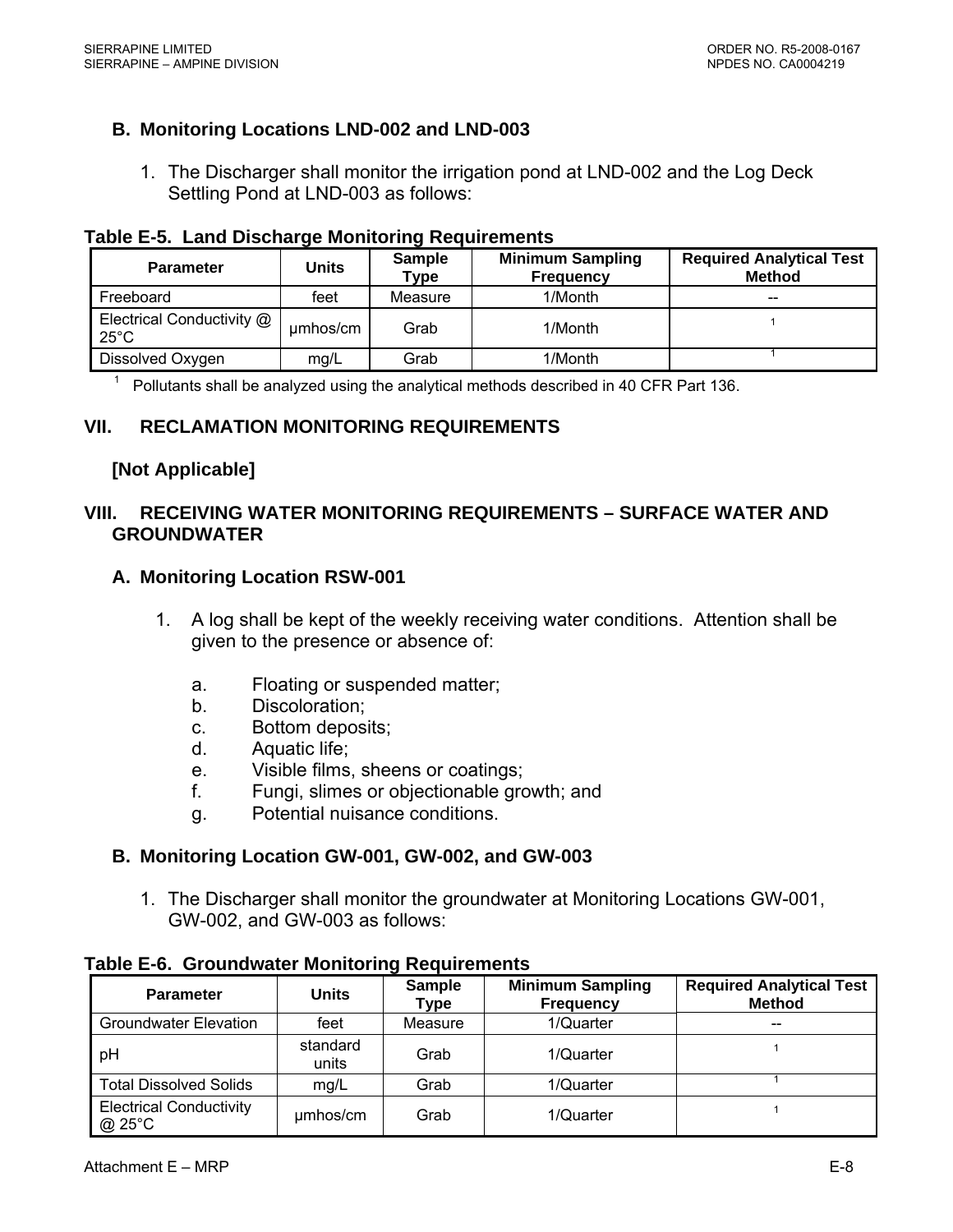<span id="page-49-0"></span>

| <b>Parameter</b>                                                                       | Units | Sample<br>vpe ⊺ | <b>Minimum Sampling</b><br>Freauencv | <b>Required Analytical Test</b><br>Method |  |
|----------------------------------------------------------------------------------------|-------|-----------------|--------------------------------------|-------------------------------------------|--|
| Dellutante abell be analyzed uning the analytical methods described in 10 CED Dert 126 |       |                 |                                      |                                           |  |

Pollutants shall be analyzed using the analytical methods described in 40 CFR Part 136.

### **IX. OTHER MONITORING REQUIREMENTS**

#### **[Not Applicable]**

#### **X. REPORTING REQUIREMENTS**

#### **A. General Monitoring and Reporting Requirements**

- 1. The Discharger shall comply with all Standard Provisions (Attachment D) related to monitoring, reporting, and recordkeeping.
- 2. Upon written request of the Regional Water Board, the Discharger shall submit a summary monitoring report. The report shall contain both tabular and graphical summaries of the monitoring data obtained during the previous year(s).
- 3. The Discharger shall report to the Regional Water Board any toxic chemical release data it reports to the State Emergency Response Commission within 15 days of reporting the data to the Commission pursuant to section 313 of the "Emergency Planning and Community Right to Know Act" of 1986.
- 4. **Reporting Protocols.** The Discharger shall report with each sample result the applicable Reporting Level (RL) and the current Method Detection Limit (MDL), as determined by the procedure in Part 136.

The Discharger shall report the results of analytical determinations for the presence of chemical constituents in a sample using the following reporting protocols:

- a. Sample results greater than or equal to the RL shall be reported as measured by the laboratory (i.e., the measured chemical concentration in the sample).
- b. Sample results less than the RL, but greater than or equal to the laboratory's MDL, shall be reported as "Detected, but Not Quantified," or DNQ. The estimated chemical concentration of the sample shall also be reported.

For the purposes of data collection, the laboratory shall write the estimated chemical concentration next to DNQ as well as the words "Estimated Concentration" (may be shortened to "Est. Conc."). The laboratory may, if such information is available, include numerical estimates of the data quality for the reported result. Numerical estimates of data quality may be percent accuracy (+ a percentage of the reported value), numerical ranges (low to high), or any other means considered appropriate by the laboratory.

c. Sample results less than the laboratory's MDL shall be reported as "Not Detected," or ND.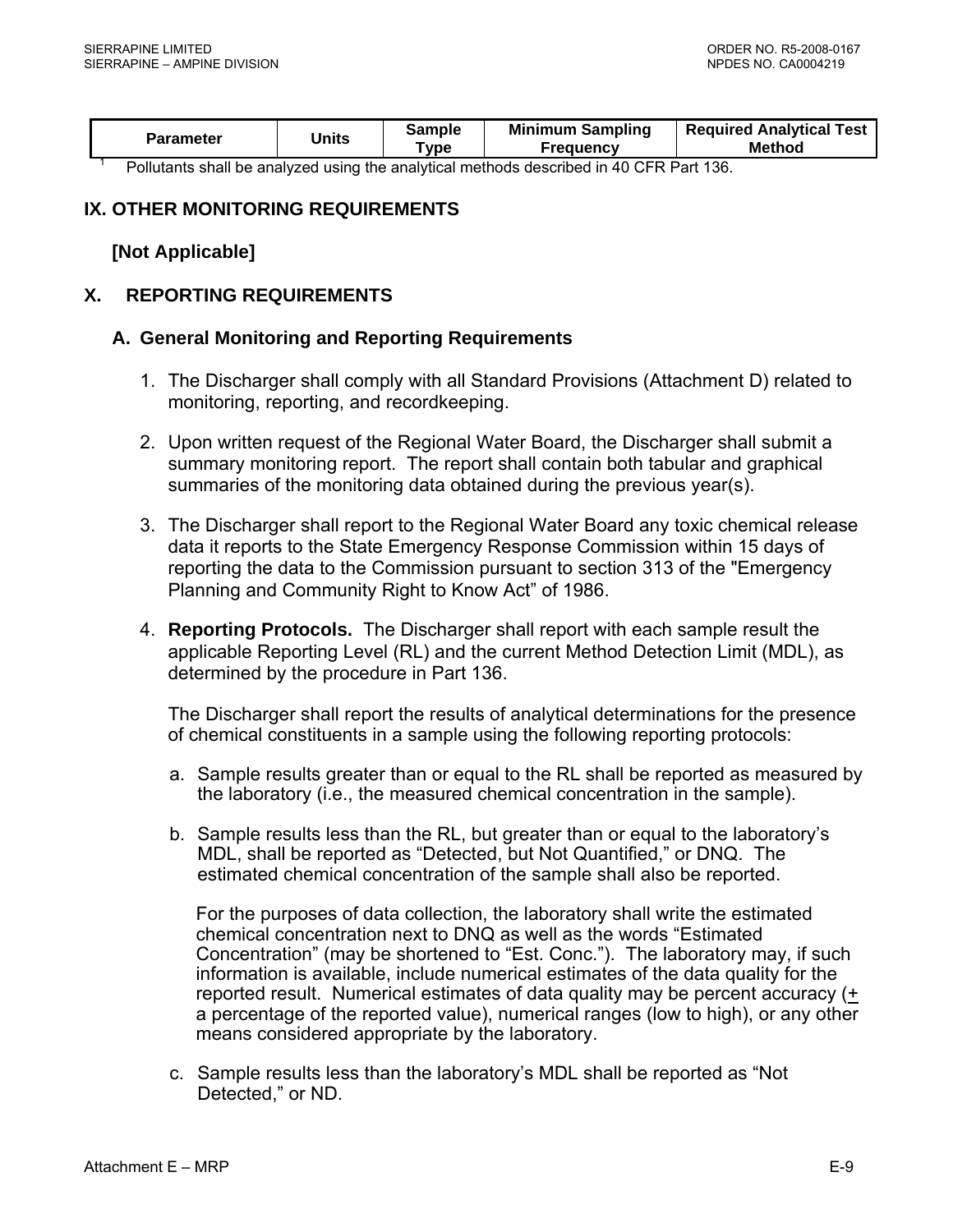- <span id="page-50-0"></span>d. Dischargers are to instruct laboratories to establish calibration standards so that the ML value (or its equivalent if there is differential treatment of samples relative to calibration standards) is the lowest calibration standard. At no time is the Discharger to use analytical data derived from *extrapolation* beyond the lowest point of the calibration curve.
- 5. **Multiple Sample Data.** When determining compliance with an AMEL, AWEL, or MDEL for priority pollutants and more than one sample result is available, the Discharger shall compute the arithmetic mean unless the data set contains one or more reported determinations of "Detected, but Not Quantified" (DNQ) or "Not Detected" (ND). In those cases, the Discharger shall compute the median in place of the arithmetic mean in accordance with the following procedure:
	- a. The data set shall be ranked from low to high, ranking the reported ND determinations lowest, DNQ determinations next, followed by quantified values (if any). The order of the individual ND or DNQ determinations is unimportant.
	- b. The median value of the data set shall be determined. If the data set has an odd number of data points, then the median is the middle value. If the data set has an even number of data points, then the median is the average of the two values around the middle unless one or both of the points are ND or DNQ, in which case the median value shall be the lower of the two data points where DNQ is lower than a value and ND is lower than DNQ.

## **B. Self Monitoring Reports (SMRs)**

- 1. At any time during the term of this permit, the State or Regional Water Board may notify the Discharger to electronically submit Self-Monitoring Reports (SMRs) using the State Water Board's California Integrated Water Quality System (CIWQS) Program Web site (http://www.waterboards.ca.gov/ciwqs/index.html). Until such notification is given, the Discharger shall submit hard copy SMRs. The CIWQS Web site will provide additional directions for SMR submittal in the event there will be service interruption for electronic submittal.
- 2. Monitoring results shall be submitted to the Regional Water Board by the **first day** of the second month following sample collection. Quarterly and annual monitoring results shall be submitted by the **first day of the second month following each calendar quarter, semi-annual period, and year**, respectively.
- 3. In reporting the monitoring data, the Discharger shall arrange the data in tabular form so that the date, the constituents, and the concentrations are readily discernible. The data shall be summarized in such a manner to illustrate clearly whether the discharge complies with waste discharge requirements. The highest daily maximum for the month, monthly and weekly averages, and medians, and removal efficiencies (%) for BOD and Total Suspended Solids, shall be determined and recorded as needed to demonstrate compliance.
- 4. With the exception of flow, all constituents monitored on a continuous basis (metered), shall be reported as daily maximums, daily minimums, and daily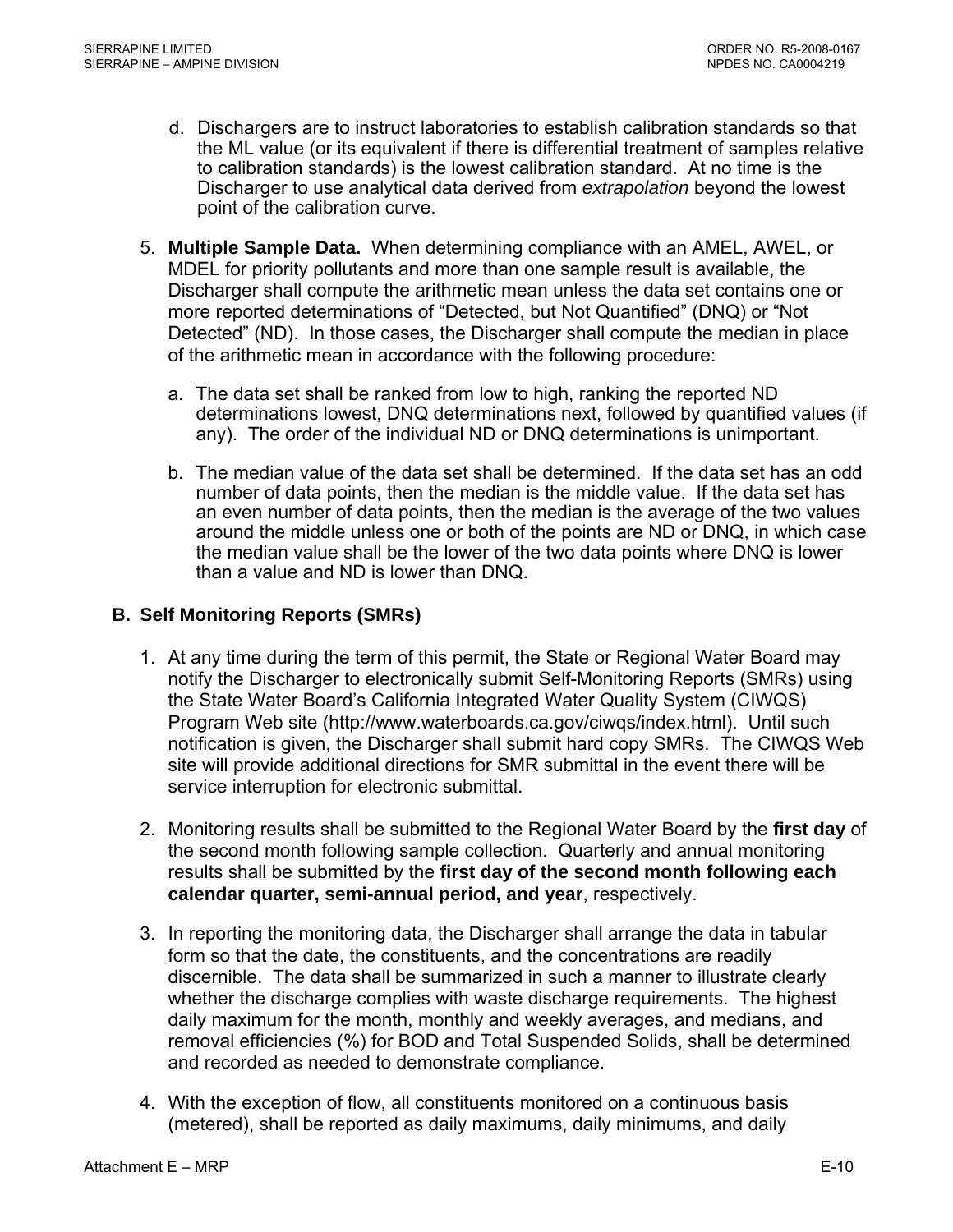<span id="page-51-0"></span>averages; flow shall be reported as the total volume discharged per day for each day of discharge.

- 5. If the Discharger monitors any pollutant at the locations designated herein more frequently than is required by this Order, the results of such monitoring shall be included in the calculation and reporting of the values required in the discharge monitoring report form. Such increased frequency shall be indicated on the discharge monitoring report form.
- 6. A letter transmitting the self-monitoring reports shall accompany each report. Such a letter shall include a discussion of requirement violations found during the reporting period, and actions taken or planned for correcting noted violations, such as operation or facility modifications. If the Discharger has previously submitted a report describing corrective actions and/or a time schedule for implementing the corrective actions, reference to the previous correspondence will be satisfactory. The transmittal letter shall contain the penalty of perjury statement by the Discharger, or the Discharger's authorized agent, as described in the Standard Provisions.
- 7. SMRs must be submitted to the Regional Water Board, signed and certified as required by the Standard Provisions (Attachment D), to the address listed below:

Regional Water Quality Control Board Central Valley Region NPDES Compliance and Enforcement Unit 11020 Sun Center Dr., Suite #200 Rancho Cordova, CA 95670-6114

8. Monitoring periods and reporting for all required monitoring shall be completed according to the following schedule:

| <b>Sampling</b><br><b>Frequency</b> | <b>Monitoring Period Begins On</b>                                                                                                      | <b>Monitoring Period</b>                                                                                                 | <b>SMR Due Date</b>                                                   |
|-------------------------------------|-----------------------------------------------------------------------------------------------------------------------------------------|--------------------------------------------------------------------------------------------------------------------------|-----------------------------------------------------------------------|
| 1/Day                               | Permit effective date                                                                                                                   | Any 24-hour period that<br>reasonably represents a<br>calendar day for purposes of<br>sampling.                          | First day of second<br>calendar month following<br>month of sampling. |
| 1/Week                              | Sunday following permit effective date or<br>on permit effective date if on a Sunday                                                    | Sunday through Saturday                                                                                                  | First day of second<br>calendar month following<br>month of sampling  |
| 1/Month                             | First day of calendar month following<br>permit effective date or on permit<br>effective date if that date is first day of<br>the month | First day of calendar month<br>through last day of calendar<br>month                                                     | First day of second<br>calendar month following<br>month of sampling. |
| 1/Quarter                           | Closest of 1 January, 1 April, 1 July, or 1<br>October following (or on) permit effective<br>date                                       | 1 January through 31 March<br>1 April through 30 June<br>1 July through 30 September<br>1 October through 31<br>December | 1 May<br>1 August<br>1 November<br>1 February                         |

**Table E-7. Monitoring Periods and Reporting Schedule**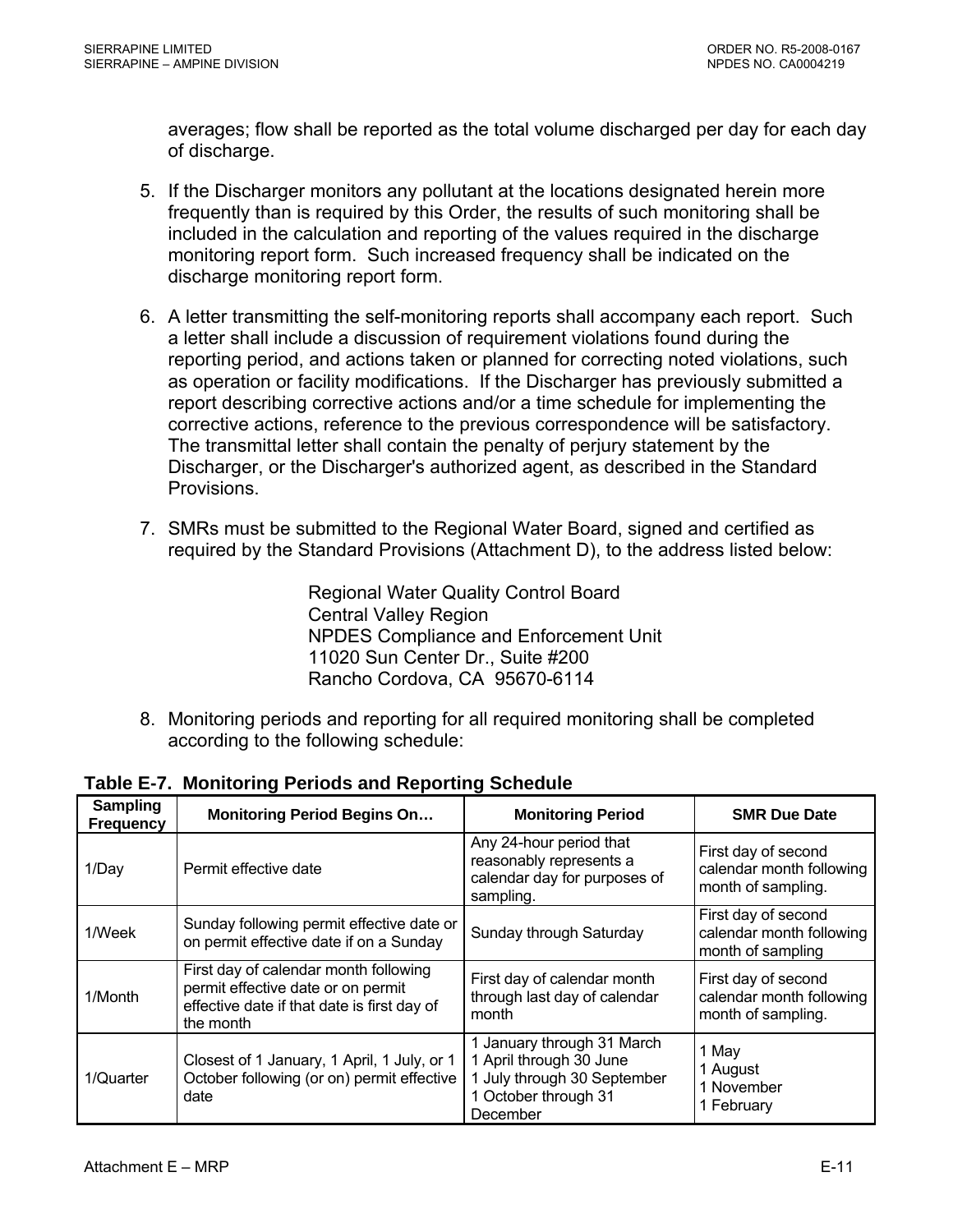<span id="page-52-0"></span>

| <b>Sampling</b><br><b>Frequency</b> | <b>Monitoring Period Begins On</b>                   | <b>Monitoring Period</b>         | <b>SMR Due Date</b> |
|-------------------------------------|------------------------------------------------------|----------------------------------|---------------------|
| 1/Year                              | 1 January following (or on) permit<br>effective date | 1 January through 31<br>December | February            |

## **C. Discharge Monitoring Reports (DMRs) – Not Applicable**

### **D. Other Reports**

1. **Progress Reports.** As specified in the Special Provisions, progress reports shall be submitted in accordance with the following reporting requirements.

|  |  |  |  | Table E-8. Reporting Requirements for Special Provisions Progress Reports |
|--|--|--|--|---------------------------------------------------------------------------|
|--|--|--|--|---------------------------------------------------------------------------|

| <b>Special Provision</b>                                                                                                                                                             | Reporting<br><b>Requirements</b>    |
|--------------------------------------------------------------------------------------------------------------------------------------------------------------------------------------|-------------------------------------|
| Annual report describing the overall status of BPTC implementation (if<br>applicable) and compliance with groundwater limitations over the past<br>reporting year (Section VI.C.2.c) | 1 June, annually (if<br>applicable) |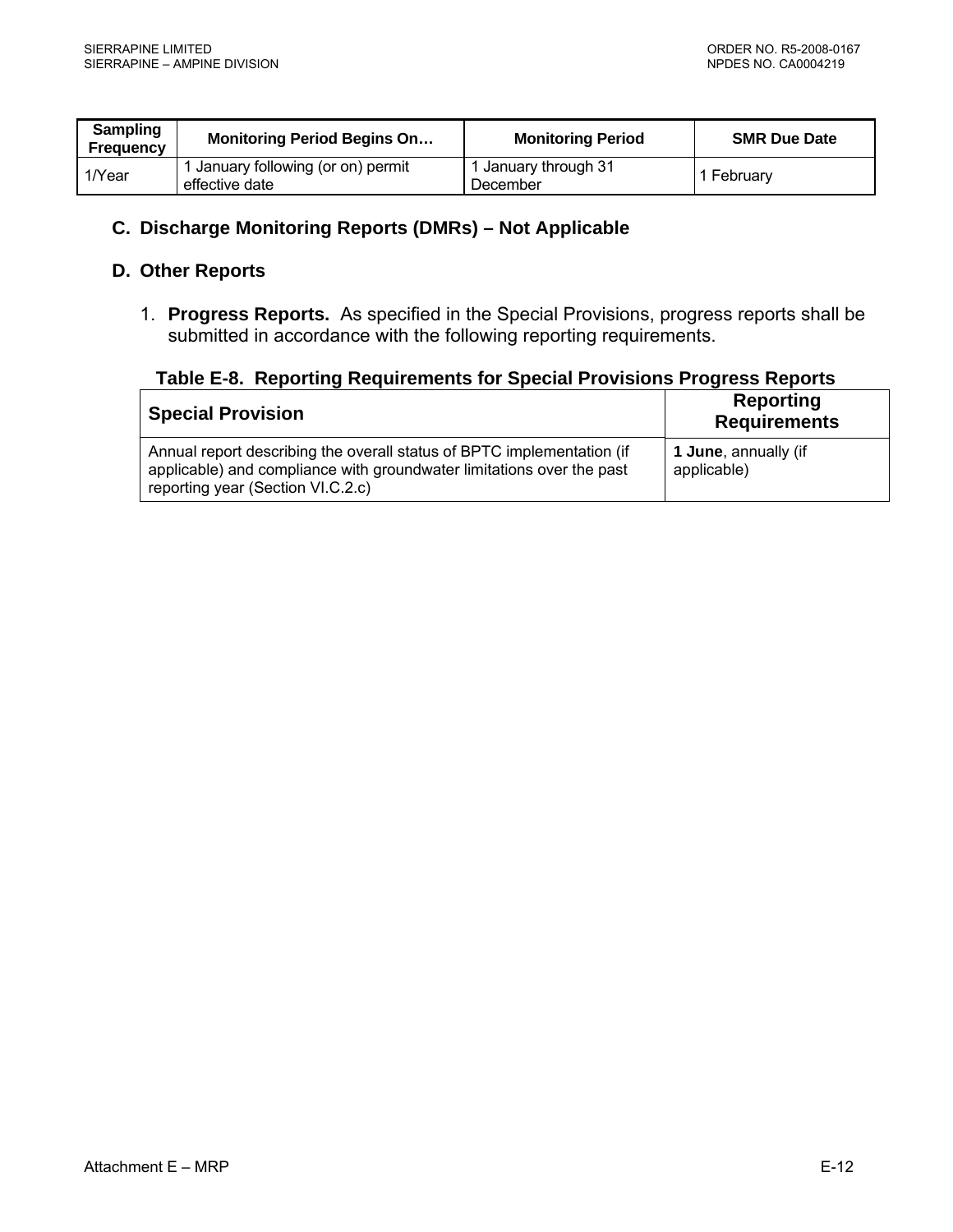# **ATTACHMENT F – FACT SHEET**

# **Table of Contents**

| Ш.   |                                                                                            |  |
|------|--------------------------------------------------------------------------------------------|--|
|      | Description of Wastewater and Biosolids Treatment or Controls F-6<br>A.                    |  |
|      | <b>B.</b>                                                                                  |  |
|      | Summary of Existing Requirements and Self-Monitoring Report (SMR) Data  F-6<br>$C_{\cdot}$ |  |
|      | D.                                                                                         |  |
|      | Е.                                                                                         |  |
| III. |                                                                                            |  |
|      | А.                                                                                         |  |
|      | <b>B.</b>                                                                                  |  |
|      | $C_{1}$                                                                                    |  |
|      | D.                                                                                         |  |
|      | Е.                                                                                         |  |
| IV.  | Rationale For Effluent Limitations and Dscharge Specifications F-11                        |  |
|      | А.                                                                                         |  |
|      | В.                                                                                         |  |
|      |                                                                                            |  |
|      |                                                                                            |  |
|      |                                                                                            |  |
|      |                                                                                            |  |
|      | 2. Applicable Beneficial Uses and Water Quality Criteria and Objectives F-15               |  |
|      |                                                                                            |  |
|      |                                                                                            |  |
|      |                                                                                            |  |
|      | D.                                                                                         |  |
|      |                                                                                            |  |
|      |                                                                                            |  |
|      |                                                                                            |  |
|      |                                                                                            |  |
|      | Е.                                                                                         |  |
|      |                                                                                            |  |
|      |                                                                                            |  |
| V.   |                                                                                            |  |
|      | A                                                                                          |  |
|      | B.                                                                                         |  |
| VI.  |                                                                                            |  |
|      | А.                                                                                         |  |
|      | B.                                                                                         |  |
|      | $C_{\cdot}$                                                                                |  |
|      | D.                                                                                         |  |
|      |                                                                                            |  |
|      |                                                                                            |  |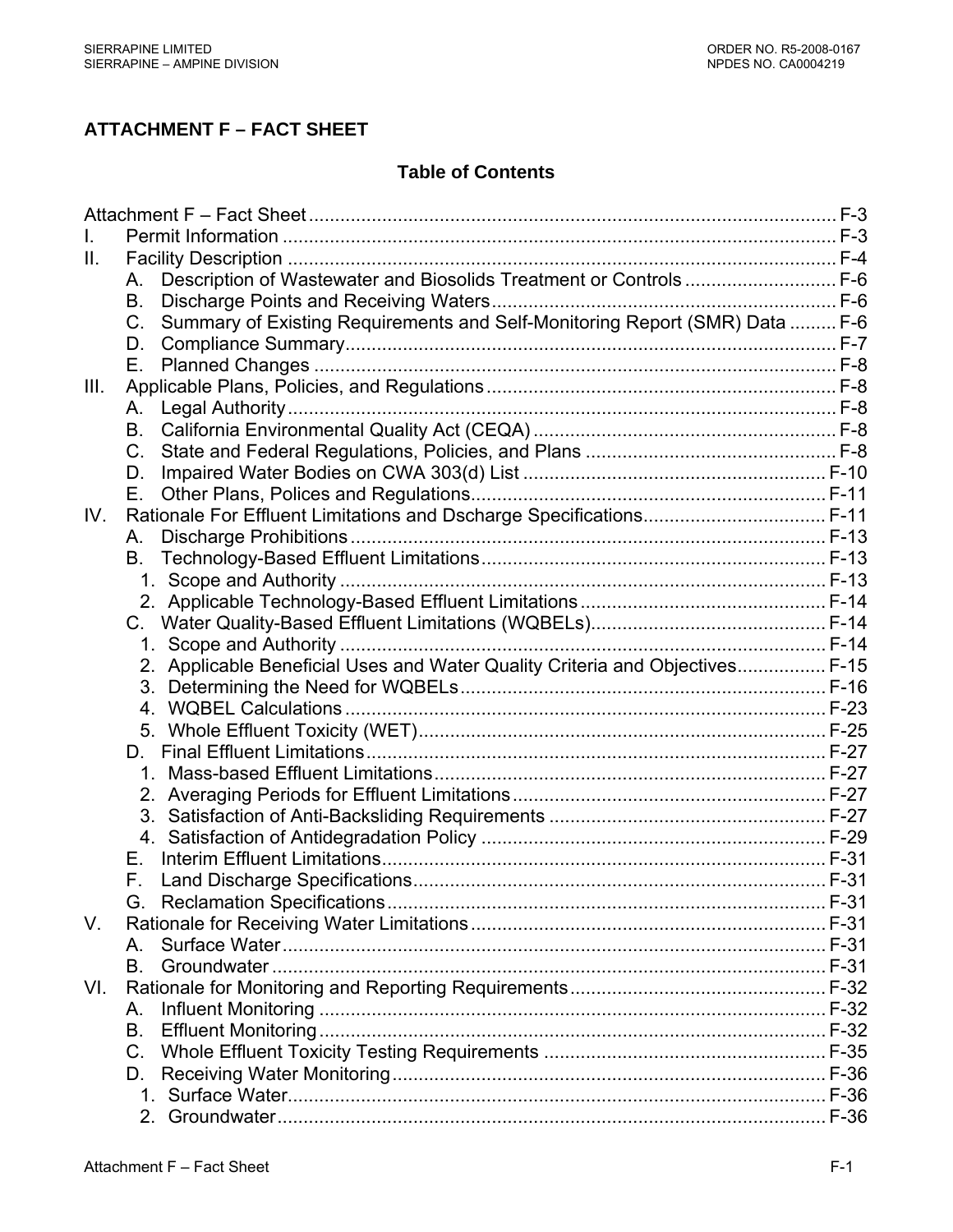|      |    | $F-37$ |
|------|----|--------|
| VII. |    | F-37   |
|      | A  | F-37   |
|      | В. | F-38   |
|      |    | $F-38$ |
|      |    |        |
|      |    |        |
|      |    |        |
|      |    |        |
|      | 6. |        |
|      |    |        |
|      |    |        |
|      | A  |        |
|      | B. |        |
|      | C. | $F-44$ |
|      | D. | $F-44$ |
|      | Е. | $F-44$ |
|      | F. |        |
|      | G. | $F-45$ |
|      |    |        |

# **List of Tables**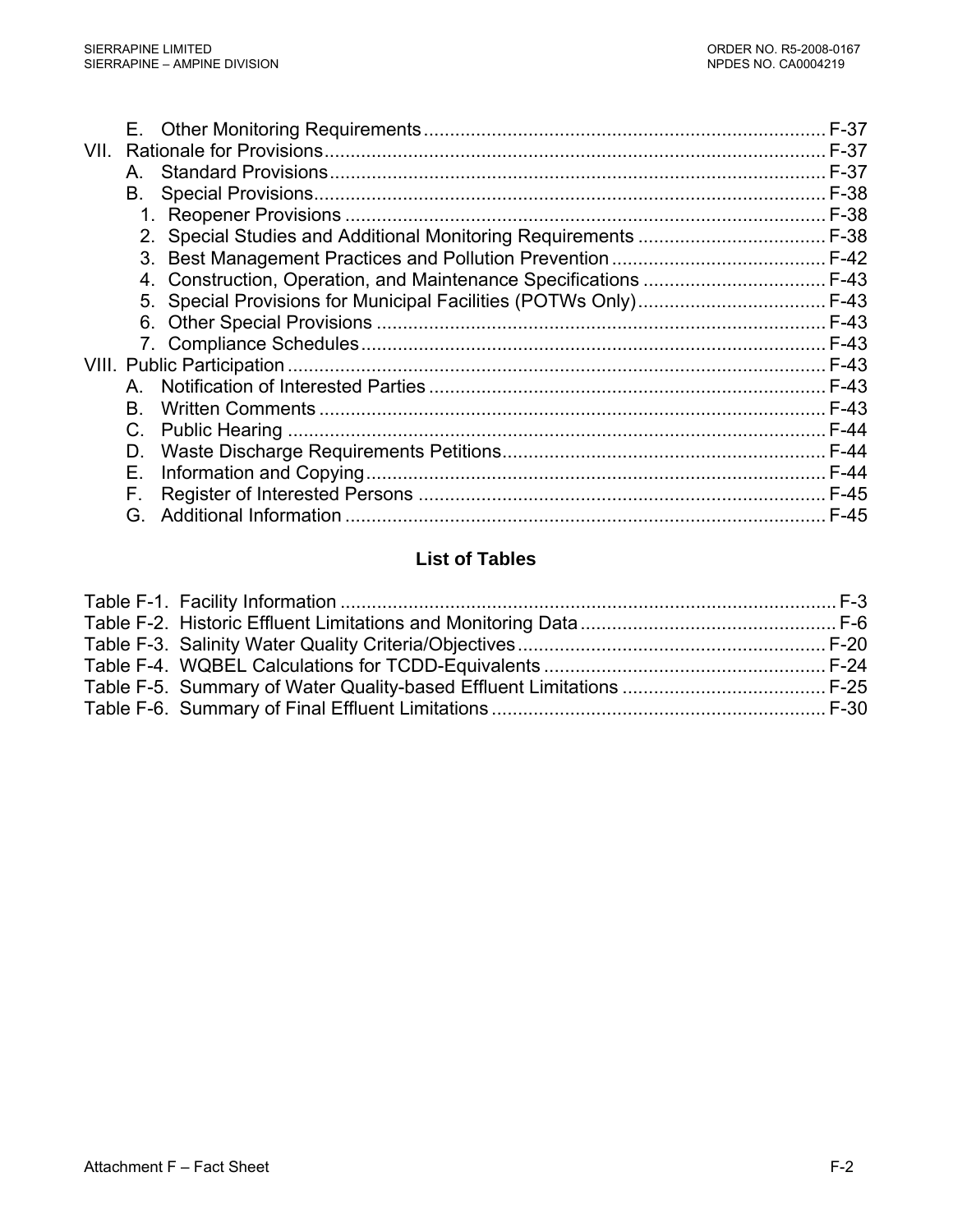# <span id="page-55-0"></span>**ATTACHMENT F – FACT SHEET**

As described in section II of this Order, this Fact Sheet includes the legal requirements and technical rationale that serve as the basis for the requirements of this Order.

This Order has been prepared under a standardized format to accommodate a broad range of discharge requirements for Dischargers in California. Only those sections or subsections of this Order that are specifically identified as "not applicable" have been determined not to apply to this Discharger. Sections or subsections of this Order not specifically identified as "not applicable" are fully applicable to this Discharger.

### **I. PERMIT INFORMATION**

The following table summarizes administrative information related to the facility.

| <b>WDID</b>                                 | 5B032000001                                     |  |  |  |  |
|---------------------------------------------|-------------------------------------------------|--|--|--|--|
| <b>Discharger</b>                           | SierraPine Limited                              |  |  |  |  |
| <b>Name of Facility</b>                     | SierraPine - Ampine Division                    |  |  |  |  |
|                                             | 11300 Ridge Road                                |  |  |  |  |
| <b>Facility Address</b>                     | Martell, CA 95654                               |  |  |  |  |
|                                             | <b>Amador County</b>                            |  |  |  |  |
| <b>Facility Contact, Title</b><br>and Phone | Dave Scott, EH & S Manager, (209) 223-1690      |  |  |  |  |
| <b>Authorized Person to</b>                 |                                                 |  |  |  |  |
| <b>Sign and Submit</b>                      | Laine Atkinson, General Manager, (209) 223-6070 |  |  |  |  |
| <b>Reports</b>                              |                                                 |  |  |  |  |
|                                             | SierraPine Limited                              |  |  |  |  |
| <b>Mailing Address</b>                      | P.O. Box 115                                    |  |  |  |  |
|                                             | Martell, CA 95654                               |  |  |  |  |
| <b>Billing Address</b>                      | Same as mailing address                         |  |  |  |  |
| <b>Type of Facility</b>                     | Particleboard Manufacturing Facility (SIC 2493) |  |  |  |  |
| <b>Major or Minor Facility</b>              | Minor                                           |  |  |  |  |
| <b>Threat to Water Quality</b>              | $\overline{2}$                                  |  |  |  |  |
| <b>Complexity</b>                           | A                                               |  |  |  |  |
| <b>Pretreatment Program</b>                 | Not Applicable                                  |  |  |  |  |
| <b>Reclamation</b>                          | Not Applicable                                  |  |  |  |  |
| <b>Requirements</b>                         |                                                 |  |  |  |  |
| <b>Facility Permitted Flow</b>              | Not Applicable                                  |  |  |  |  |
| <b>Facility Design Flow</b>                 | Not Applicable                                  |  |  |  |  |
| Watershed                                   | Sacramento - San Joaquin Delta                  |  |  |  |  |
| <b>Receiving Water</b>                      | <b>Stony Creek</b>                              |  |  |  |  |
| <b>Receiving Water Type</b>                 | Inland surface water                            |  |  |  |  |

#### **Table F-1. Facility Information**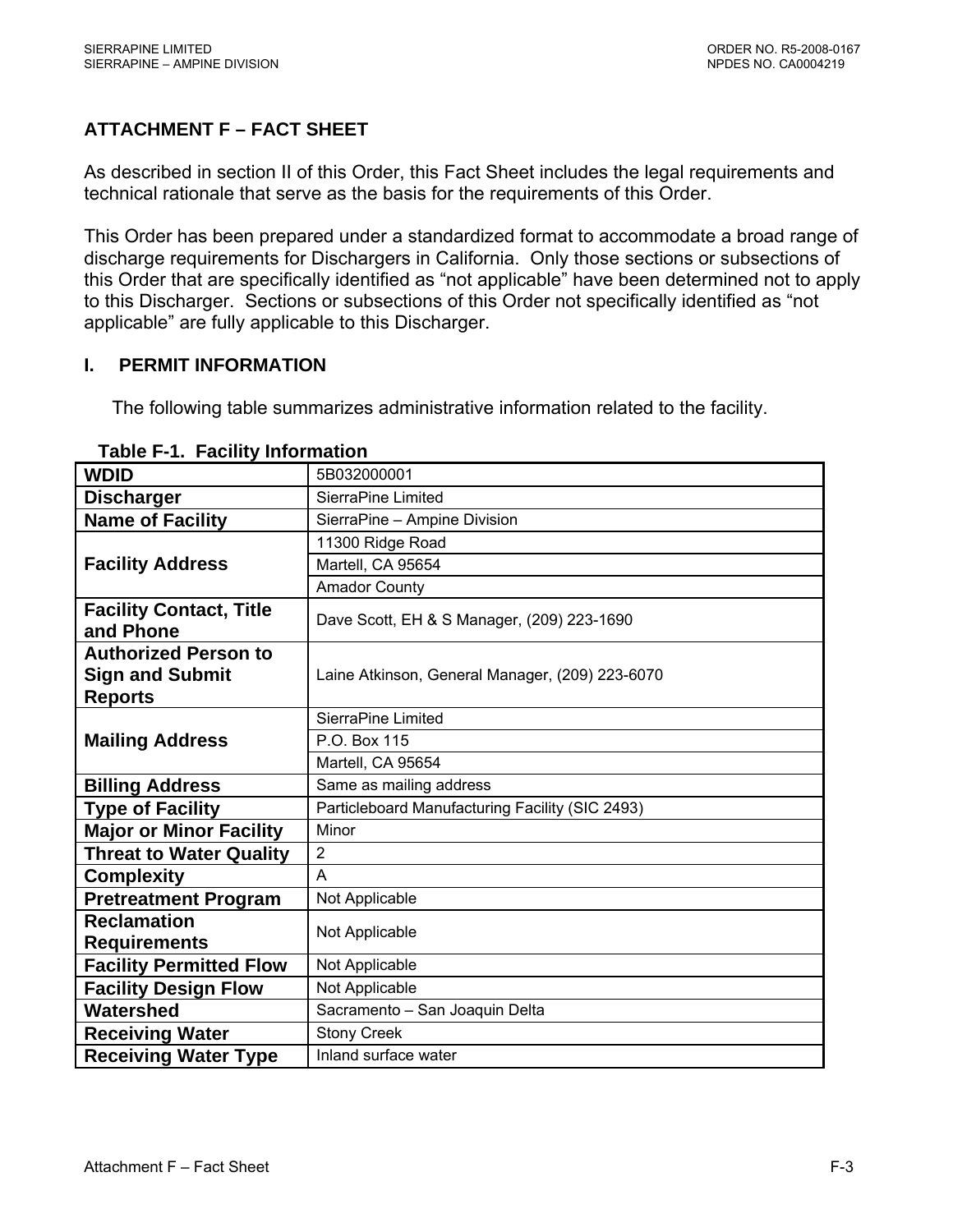<span id="page-56-0"></span>**A.** SierraPine Limited (hereinafter Discharger) is the owner and operator of SierraPine – Ampine Division (hereinafter Facility), a particleboard manufacturing facility.

For the purposes of this Order, references to the "Discharger" or "Permittee" in applicable federal and state laws, regulations, plans, or policy are held to be equivalent to references to the Discharger herein.

- **B.** The Facility discharges wastewater to Stony Creek, a water of the United States, and a tributary to the Mokelumne River within the Sacramento–San Joaquin River Delta via Sutter Creek and Dry Creek. The discharge is currently regulated by Order No. R5- 2002-0018 which was adopted on 1 March 2002 and expired 1 March 2007. The terms and conditions of Order No. R5-2002-0018 have been automatically continued and remain in effect until new Waste Discharge Requirements and NPDES permit are adopted pursuant to this Order.
- **C.** The Discharger filed a report of waste discharge and submitted an application for renewal of its Waste Discharge Requirements (WDRs) and National Pollutant Discharge Elimination System (NPDES) permit on 31 August 2006. Supplemental information was requested on 8 May 2008 and received on 1 July 2008. A site visit was conducted on 12 March 2008 to observe operations and collect additional data to develop permit limitations and conditions.

### **II. FACILITY DESCRIPTION**

Order No. R5-2002-0018 was held by three parties: Wheelabrator Martell, Sierra Pacific Industries, and the Discharger. The application for renewal was intended solely for the Discharger's particleboard manufacturing facility. The co-generation facility which was owned and operated by Wheelabrator Martell no longer exists and storm water run-off from properties owned by Sierra Pacific Industries no longer enters the permitted drainage course. The Discharger has eliminated discharges of process waters by means of spray irrigation with a catch basin for containment and has not discharged process water from the Facility since March 2004. The Discharger also connected the domestic outfall from the plant to the service area sewer system. The septic tank and leach field system was dismantled and abandoned under the oversight of the Amador Water Agency.

The Facility is a particleboard manufacturing facility. Wastewater is discharged to a series of ponds and is land applied using a sprinkler system. The wastewater includes boiler blowdown, cooling tower water, and material storage yard equipment and facilities wash water. The Discharger's particleboard manufacturing process is a dry process and no *process wastewater,* as defined at 40 CFR 429.11(c), is discharged by the Facility. The boiler blowdown, cooling tower water, and material storage yard equipment and facilities wash water are directed, via a combination of overland flow and a concrete ditch, to an unlined process water catch basin. From the unlined process water catch basin, flow is directed through an unlined ditch to the northwest corner of the Facility to the horseshoeshaped Log Deck Settling Pond, and then through an unlined drainage ditch to the Irrigation Pond. From the Irrigation Pond, water is pumped to a spray irrigation field. The spray irrigation field is bermed to collect any overland runoff which is then directed to an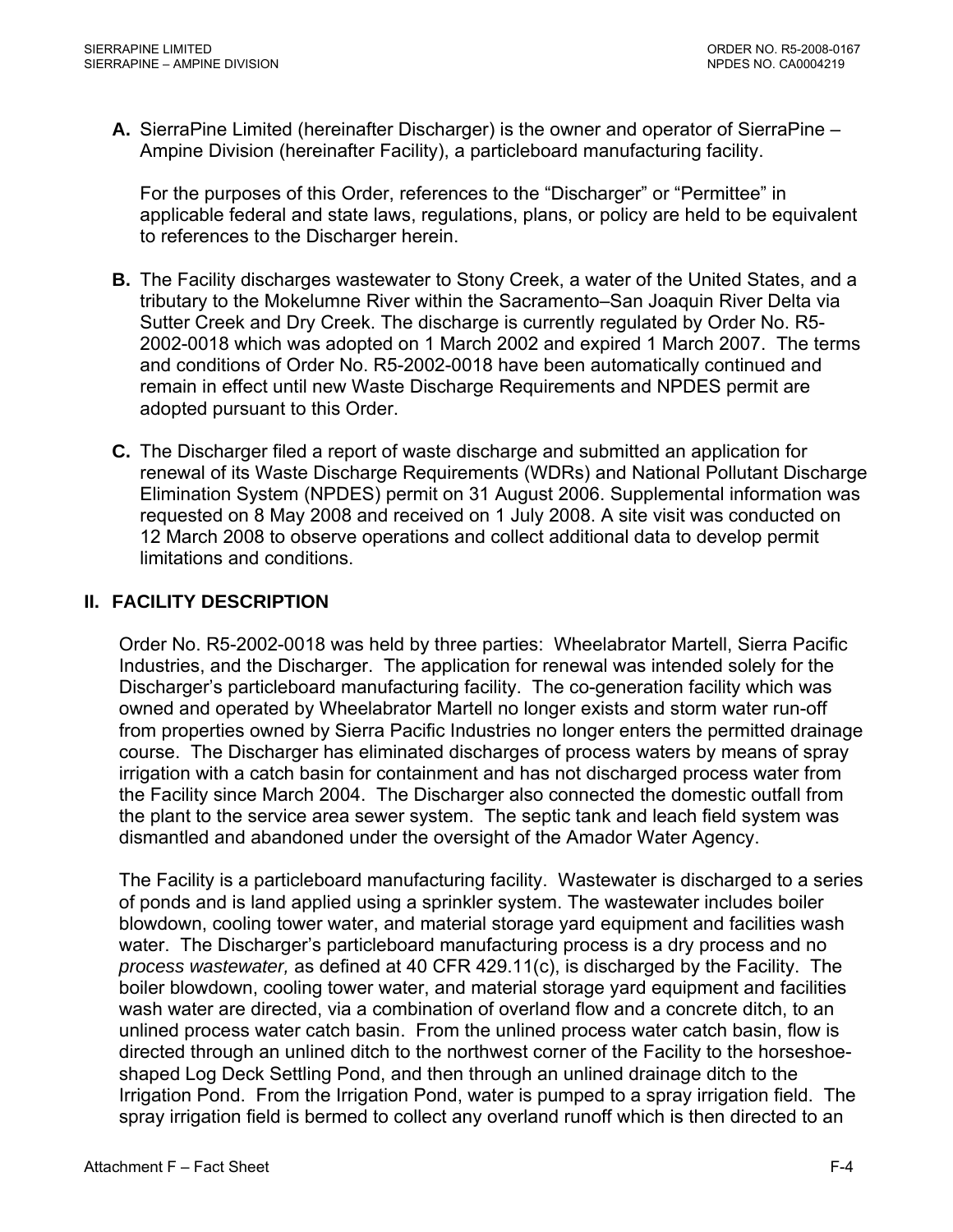irrigation field catch basin. The preferred method of emptying the irrigation field catch basin is to reroute the water back to the Irrigation Pond. If capacity is exceeded in the irrigation field catch basin or the Irrigation Pond, then water overflows are directed to an unlined ditch where it eventually combines with the storm water that discharges to Stony Creek. Discharge of wastewater from the Facility has not occurred since March 2004.

The Discharger estimated in the permit renewal application that the total average flow from the Facility is 47,000 gallons per day (gpd) or 0.047 million gallons per day (mgd), based on the following:

| Operation                            | Average Flow (gpd)        |
|--------------------------------------|---------------------------|
| <b>Cooling Tower/Humidifier</b>      | 420                       |
| <b>Boiler Blowdown</b>               | 1,440                     |
| <b>Storm Water</b>                   | 36,390 (seasonal average) |
| <b>Facility/Equipment Wash Water</b> | 5,000                     |
| <b>Biofilter Blowdown</b>            | 2,880                     |

The Discharger uses chemicals at the Facility for controlling corrosion, scale, and biological growth in the boilers and cooling towers. The following chemicals are added to the cooling towers or boilers: sodium hydroxide, sodium hypochlorite, sodium nitrite, and diethylaminethanol.

The permit renewal application indicated that in order to comply with recent Maximum Achievable Control Technology (MACT) air emission standards, the Discharger is planning the construction and start-up of a biofilter. According to the application, the Facility is expecting to start biofilter operations in October 2008 and expects to generate wastewater in the form of blowdown from the biofilter with an estimated discharge flow volume ranging from 1,500 to 4,500 gallons per day (gpd). As a result, the Discharger has requested that discharge of biofilter blowdown be authorized under the revised Order.

Storm water from the Discharger's site is collected in a series of four unlined settling ponds that overflow to Stony Creek. The storm water discharges from the Facility are covered under the state-wide Industrial NPDES Storm Water General Order.

Order No. R5-2002-0018 regulated discharges from an onsite cogeneration facility and storm water from land disposal sites adjacent to the Facility. The cogeneration facility is no longer in operation and the Discharger has redirected storm water flows from the land disposal sites so that they no longer enter the permitted drainage course. The storm water from the land disposal sites is covered under the state-wide Industrial NPDES Storm Water General Order.

By letter dated 4 August 2008, the Regional Water Board requested the Discharger to report on the feasibility of connecting some or all industrial waste discharges to the municipal wastewater treatment system. The Discharger submitted their response on 11 August 2008 and forwarded 21 May 2008 correspondence from the Amador Water Agency which stated that there is not adequate wastewater capacity to serve the Facility as their system is fully allocated and additional capacity from the City of Sutter Creek is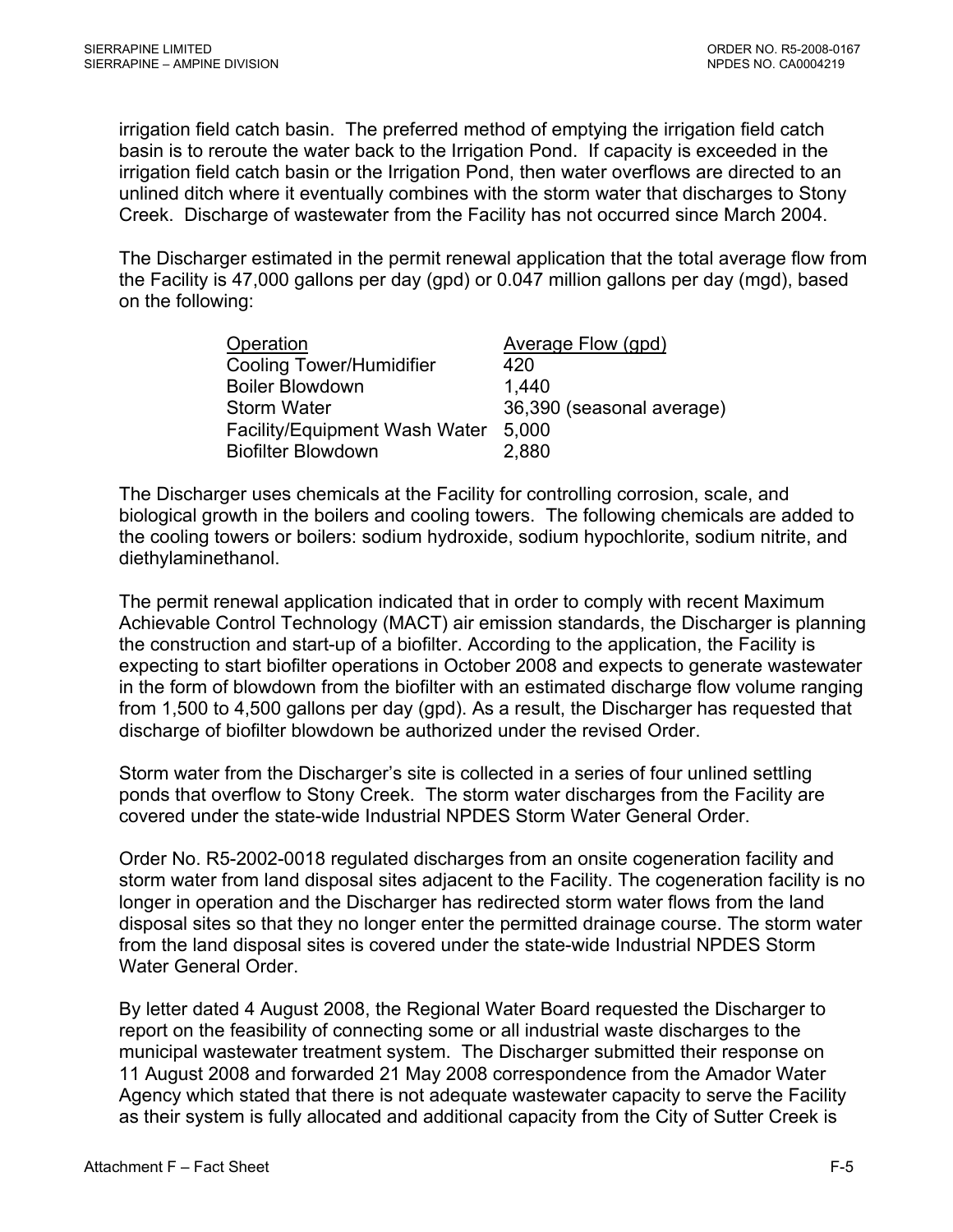<span id="page-58-0"></span>not currently available. The Amador Water Agency issued a Conditional Will Serve Commitment to the Discharger and agreed to service the Facility at such time that capacity is available and all conditions of the Commitment are met.

### **A. Description of Wastewater and Biosolids Treatment or Controls**

Wastewater from the Facility is discharged to a series of ponds. The Discharger maximizes the disposal of wastewater to land by spray irrigation of 6 to 8 acres of pasture from May to October. Discharge to Stony Creek occurs when water overflows from the Irrigation Pond and flows through an unlined channel to the discharge point. The wastewater and storm water flow channels combine at the discharge point.

#### **B. Discharge Points and Receiving Waters**

- 1. The Facility is located in Sections 17, 18, 19, and 24, T6N, R11E, MDB&M, as shown in Attachment B, a part of this Order.
- 2. Process wastewater is discharged at Discharge Point No. 001 to Stony Creek, a water of the United States, and a tributary to the Sacramento – San Joaquin Delta at a point Latitude 38º 22' 02" N and longitude 120º 48' 57" W.
- 3. Stony Creek is an ephemeral stream that emanates from the Facility site and flows into Sutter Creek. Sutter Creek flows into Dry Creek, which flows into the Mokelumne River at a point within the boundaries of the Sacramento – San Joaquin Delta. Stony Creek is typically dry from May to October.

### **C. Summary of Existing Requirements and Self-Monitoring Report (SMR) Data**

Effluent limitations contained in Order No. R5-2002-0018 for discharges from Discharge Point No. 001 (Monitoring Location No. 001) and representative monitoring data from the term of the Order are as follows:

|                                    | <b>Units</b> | <b>Effluent Limitation</b> |                      |                                | <b>Monitoring Data</b><br>(From March 2002 through April 2008 <sup>1</sup> ) |                                                          |                                                    |
|------------------------------------|--------------|----------------------------|----------------------|--------------------------------|------------------------------------------------------------------------------|----------------------------------------------------------|----------------------------------------------------|
| <b>Parameter</b>                   |              | Annual<br>Average          | $30$ -Day<br>Average | <b>Maximum</b><br><b>Daily</b> | <b>Highest</b><br>Annual<br>Average<br><b>Discharge</b>                      | <b>Highest 30-</b><br>day<br>Average<br><b>Discharge</b> | <b>Highest</b><br><b>Daily</b><br><b>Discharge</b> |
| <b>Biological Oxygen</b><br>Demand | mg/L         | --                         | 20                   | 40                             |                                                                              | $<$ 2                                                    | <2                                                 |
| <b>Total Suspended</b><br>Solids   | mg/L         |                            | 20                   | 40                             |                                                                              | 28                                                       | 28                                                 |
| Settleable Solids                  | mI/L         |                            | 0.1                  | 0.2                            |                                                                              | $<$ 1                                                    | $<$ 1                                              |
| Oil & Grease                       | mg/L         | --                         | 15                   | 20                             |                                                                              | NA                                                       | <b>NA</b>                                          |
| Electrical<br>Conductivity         | umhos/cm     | 450                        | 900                  | 1,600                          | 384                                                                          | 448                                                      | 679                                                |

**Table F-2. Historic Effluent Limitations and Monitoring Data**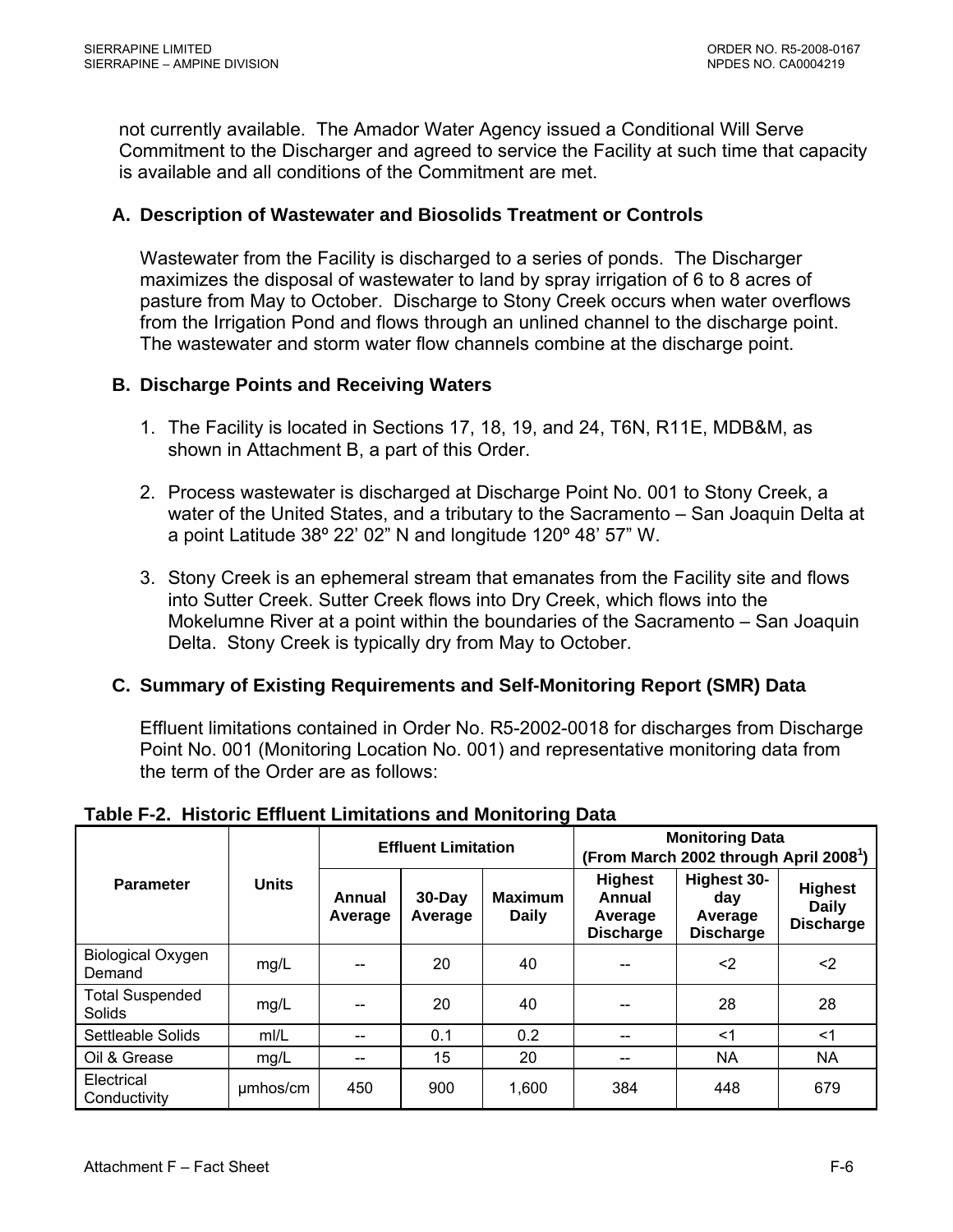<span id="page-59-0"></span>

|                                    |                   | <b>Effluent Limitation</b> |                       |                                | <b>Monitoring Data</b><br>(From March 2002 through April 2008 <sup>1</sup> ) |                                                          |                                                    |
|------------------------------------|-------------------|----------------------------|-----------------------|--------------------------------|------------------------------------------------------------------------------|----------------------------------------------------------|----------------------------------------------------|
| <b>Parameter</b>                   | <b>Units</b>      | Annual<br>Average          | $30 - Day$<br>Average | <b>Maximum</b><br><b>Daily</b> | <b>Highest</b><br>Annual<br>Average<br><b>Discharge</b>                      | <b>Highest 30-</b><br>day<br>Average<br><b>Discharge</b> | <b>Highest</b><br><b>Daily</b><br><b>Discharge</b> |
| pH                                 | standard<br>units |                            |                       | $\overline{2}$                 |                                                                              |                                                          | 8.4                                                |
| <b>Acute Toxicity</b>              | % survival        | --                         |                       | 3                              |                                                                              |                                                          | NA                                                 |
| Chlorine, Residual                 | mg/L              | --                         | 0.01 <sup>4</sup>     | 0.02                           | --                                                                           | < 0.1                                                    | < 0.1                                              |
| Nitrite                            | mg/L              | $- -$                      | 1.0                   | --                             | --                                                                           | 2.0                                                      | 2.0                                                |
| Nitrate as N                       | mg/L              | --                         | 10                    |                                |                                                                              | 3.6                                                      | 3.6                                                |
| Chloride                           | mg/L              | 106                        | --                    | --                             | 26                                                                           | $-$                                                      | 26                                                 |
| Sulfate                            | mg/L              | 250                        |                       |                                | 36                                                                           | --                                                       | 36                                                 |
| Dioxin / Furan<br>TEQ <sup>5</sup> | µg/L              | --                         | $1.3 \times 10^{-8}$  |                                |                                                                              | 0.00474                                                  | 0.00474                                            |
| Cyclohexamine                      | µg/L              | 1400                       |                       | --                             | <b>NA</b>                                                                    |                                                          |                                                    |
| Diethylaminethanol                 | mg/L              | 22,000                     |                       |                                | NA                                                                           |                                                          |                                                    |
| Pentachlorophenol                  | µg/L              | 0.28                       |                       |                                | 1.0                                                                          |                                                          | 1.0                                                |

NA – Not Available

1 Discharge from the Facility has not occurred since March 2004. Summary includes monitoring data for discharges from March 2002 through March 2004 as well as results of Irrigation Pond monitoring that occurred on 10 April 2008.

 $\mathfrak{p}$ The discharge shall not have a pH less than 6.5 nor greater than 8.5.

3 Survival of test fish in a 96-hour bioassay of undiluted waste shall be no less than Minimum for any one bioassay~~~~~~~~~~~~~~~~~~~~~~~~~~~~~ 70% Median for any three or more consecutive bioassays~~~~~~~~~~~ 90%

4 Applied as a 4-day average effluent limitation.

5 TEQ = Toxicity equivalence relative to 2,3,7,8-TCDD.

### **D. Compliance Summary**

- 1. The Regional Water Board issued Cease and Desist Order No. R5-2002-0019 on 1 March 2002 requiring the Discharger to comply with effluent limitations for chlorine, nitrite, nitrate, chloride, sulfate, dioxin/furan, cyclohexane, diethylaminethanol, and pentachlorophenol. In order to comply with the Cease and Desist Order, the Discharger implemented the following:
	- a. The Discharger connected the domestic outfall from the plant to the service area sewer system. The onsite septic tank and leach field system was dismantled and abandoned under the oversight of the Amador Water Agency.
	- b. The Discharger installed a spray irrigation system and associated catchment basin in an effort to eliminate discharges of process wastewater. As a result, the Facility has not discharged wastewater to Stony Creek since March 2004.
- 2. The Regional Water Board issued Administrative Civil Liability (ACL) Complaint No. R5-2008-0505 to the Discharger on 6 February 2008 for a serious violation of the 30-day average total suspended solids effluent limit (20 mg/L) contained in Order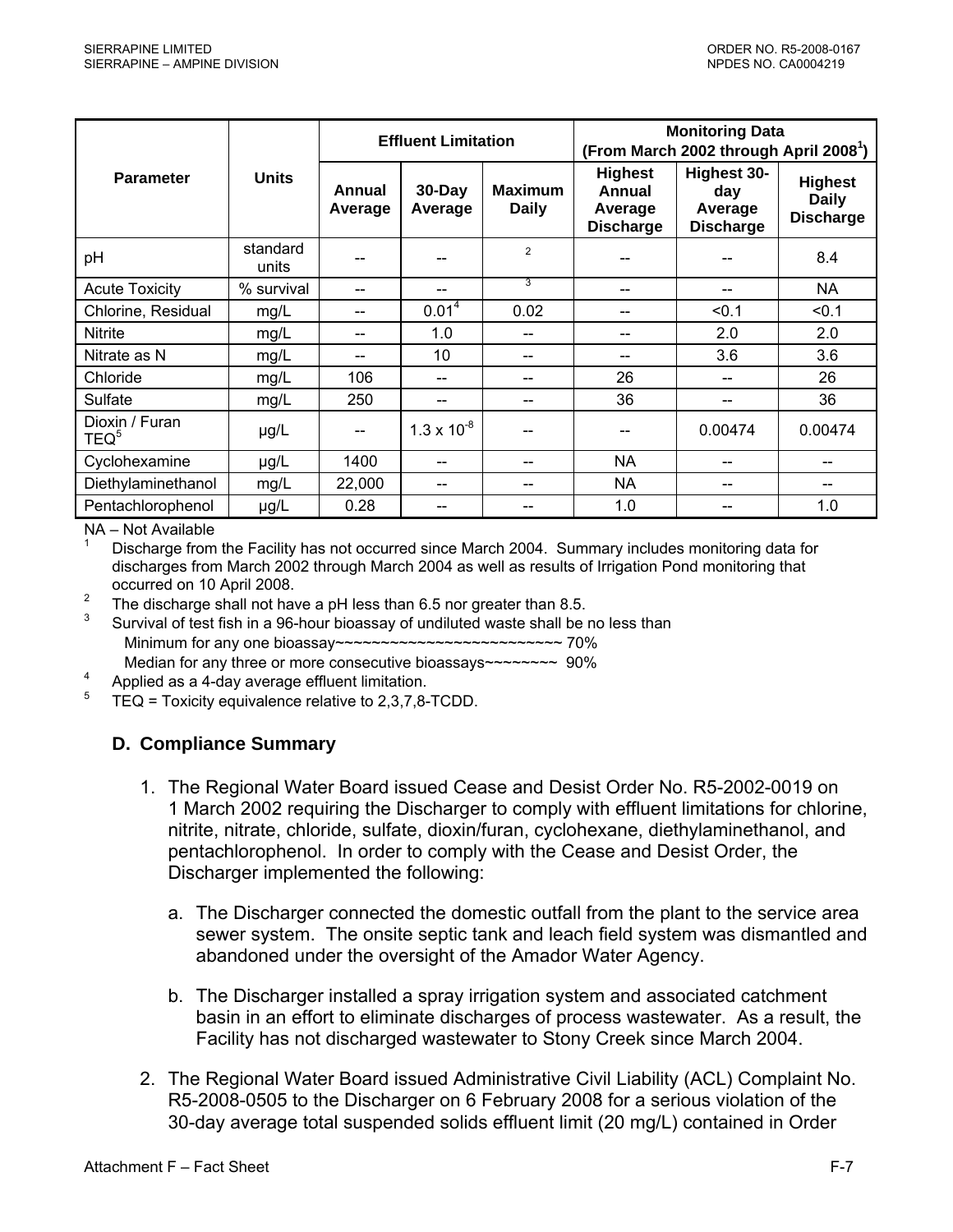<span id="page-60-0"></span>No. R5-2002-0018 that occurred on 24 February 2004. The ACL included a mandatory minimum penalty of \$3,000.

#### **E. Planned Changes**

### **[Not Applicable]**

#### **III. APPLICABLE PLANS, POLICIES, AND REGULATIONS**

The requirements contained in this Order are based on the applicable plans, policies, and regulations identified in section II of the Limitations and Discharge Requirements ([Findings](#page-2-0)). This section provides supplemental information, where appropriate, for the plans, policies, and regulations relevant to the discharge.

#### **A. Legal Authority**

See Limitations and Discharge Requirements - [Findings, Section II.C.](#page-2-0) 

#### **B. California Environmental Quality Act (CEQA)**

See Limitations and Discharge Requirements - [Findings, Section II.E.](#page-3-0) 

#### **C. State and Federal Regulations, Policies, and Plans**

1. **Water Quality Control Plans**. The Regional Water Board adopted a *Water Quality Control Plan, Fourth Edition (Revised October 2007), for the Sacramento and San Joaquin River Basins* (Basin Plan) that designates beneficial uses, establishes water quality objectives, and contains implementation programs and policies to achieve those objectives for all waters addressed through the plan. In addition, State Water Board Resolution No. 88-63 requires that, with certain exceptions, the Regional Water Board assign the municipal and domestic supply use to water bodies that do not have beneficial uses listed in the Basin Plan. The beneficial uses of the Stony Creek, which is tributary to the Sacramento – San Joaquin Delta, downstream of the discharge are municipal and domestic supply; agricultural supply, including irrigation and stock watering; industrial process water supply; industrial service supply; water contact recreation, including canoeing and rafting; other non-contact water recreation, including aesthetic enjoyment; warm freshwater aquatic habitat; cold freshwater aquatic habitat; warm and cold fish migration habitat; warm spawning habitat; wildlife habitat; navigation; and groundwater recharge.

The Basin Plan on page II-1.00 states: "*Protection and enhancement of existing and potential beneficial uses are primary goals of water quality planning…*" and with respect to disposal of wastewaters states that "...*disposal of wastewaters is [not] a prohibited use of waters of the State; it is merely a use which cannot be satisfied to the detriment of beneficial uses.*"

The federal CWA section 101(a)(2), states: "*it is the national goal that wherever*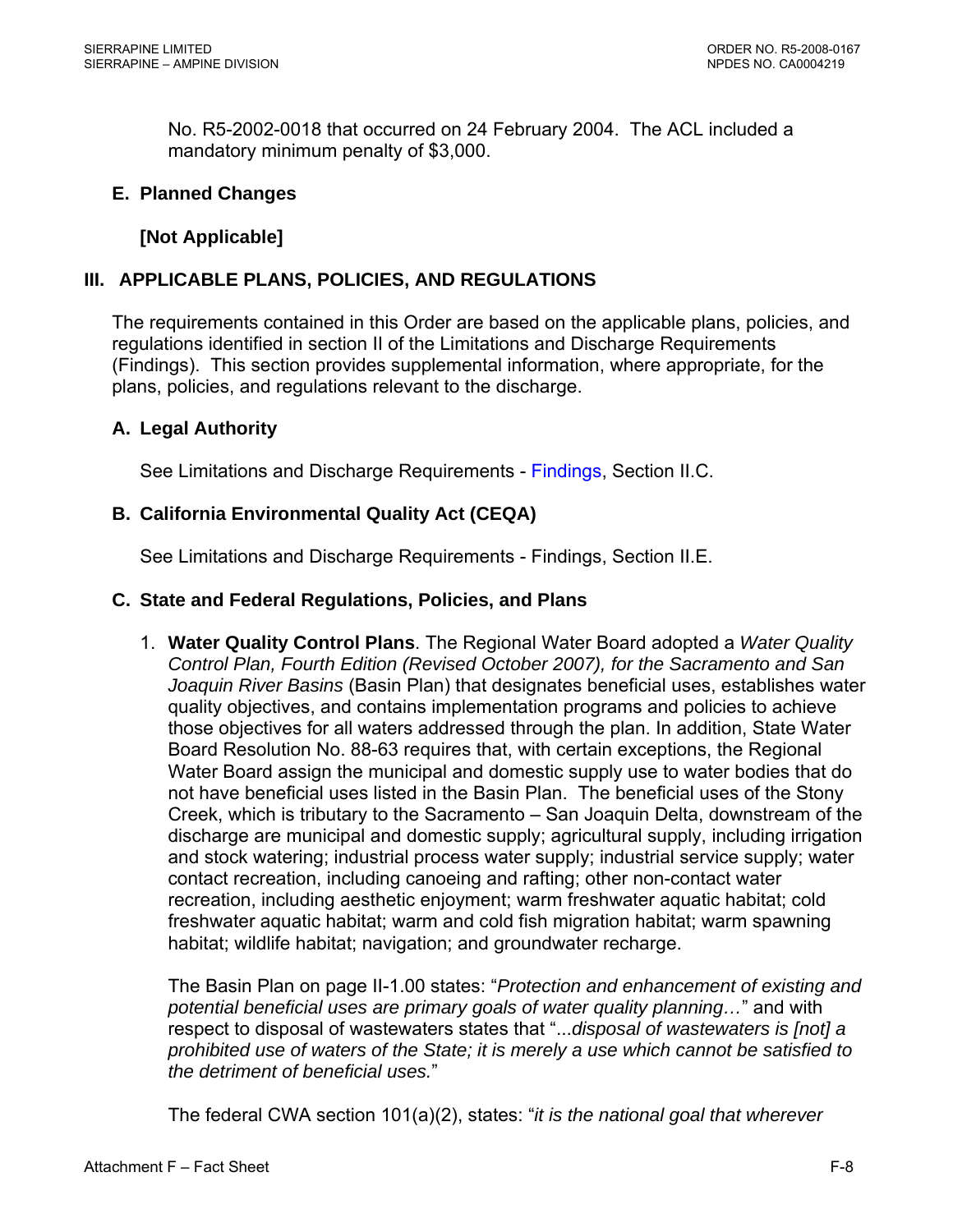*attainable, an interim goal of water quality which provides for the protection and propagation of fish, shellfish, and wildlife, and for recreation in and on the water be achieved by July 1, 1983.*" Federal Regulations, developed to implement the requirements of the CWA, create a rebuttable presumption that all waters be designated as fishable and swimmable. Federal Regulations, 40 CFR sections 131.2 and 131.10, require that all waters of the State regulated to protect the beneficial uses of public water supply, protection and propagation of fish, shell fish and wildlife, recreation in and on the water, agricultural, industrial and other purposes including navigation. Section 131.3(e), 40 CFR, defines existing beneficial uses as those uses actually attained after 28 November 1975, whether or not they are included in the water quality standards. Federal Regulation, 40 CFR section 131.10 requires that uses be obtained by implementing effluent limitations, requires that all downstream uses be protected and states that in no case shall a state adopt waste transport or waste assimilation as a beneficial use for any waters of the United States.

In reviewing whether the existing and/or potential uses of the Sacramento – San Joaquin Delta apply to Stony Creek, the Regional Water Board has considered the following facts:

a. Domestic Supply and Agricultural Supply

The State Water Board has issued water rights to existing water users along Sutter Creek, Dry Creek, and the Mokelumne River downstream of the discharge for domestic and irrigation uses. In addition to the existing water uses, growth in the area downstream of the discharge is expected to continue, which presents a potential for increased domestic and agricultural uses of the water in Sutter Creek, Dry Creek, and the Mokelumne River.

b. Water Contact and Non-Contact Recreation and Aesthetic Enjoyment

The Regional Water Board finds that the discharge flows through residential areas, there is ready public access to Sutter Creek, exclusion of the public is unrealistic, contact recreational activities currently exist along Sutter Creek and downstream waters and these uses are likely to increase as the population in the area grows.

c. Groundwater Recharge

In areas where groundwater elevations are below the stream bottom, water from the stream will percolate to groundwater. Since Sutter Creek is at times dry, it is reasonable to assume that the stream water is lost by evaporation, flow downstream, and percolation to groundwater providing a source of municipal and irrigation water supply.

2. **Bay-Delta Plan.** The *Water Quality Control Plan for the San Francisco Bay/Sacramento-San Joaquin Delta Estuary* (Bay-Delta Plan) was adopted in May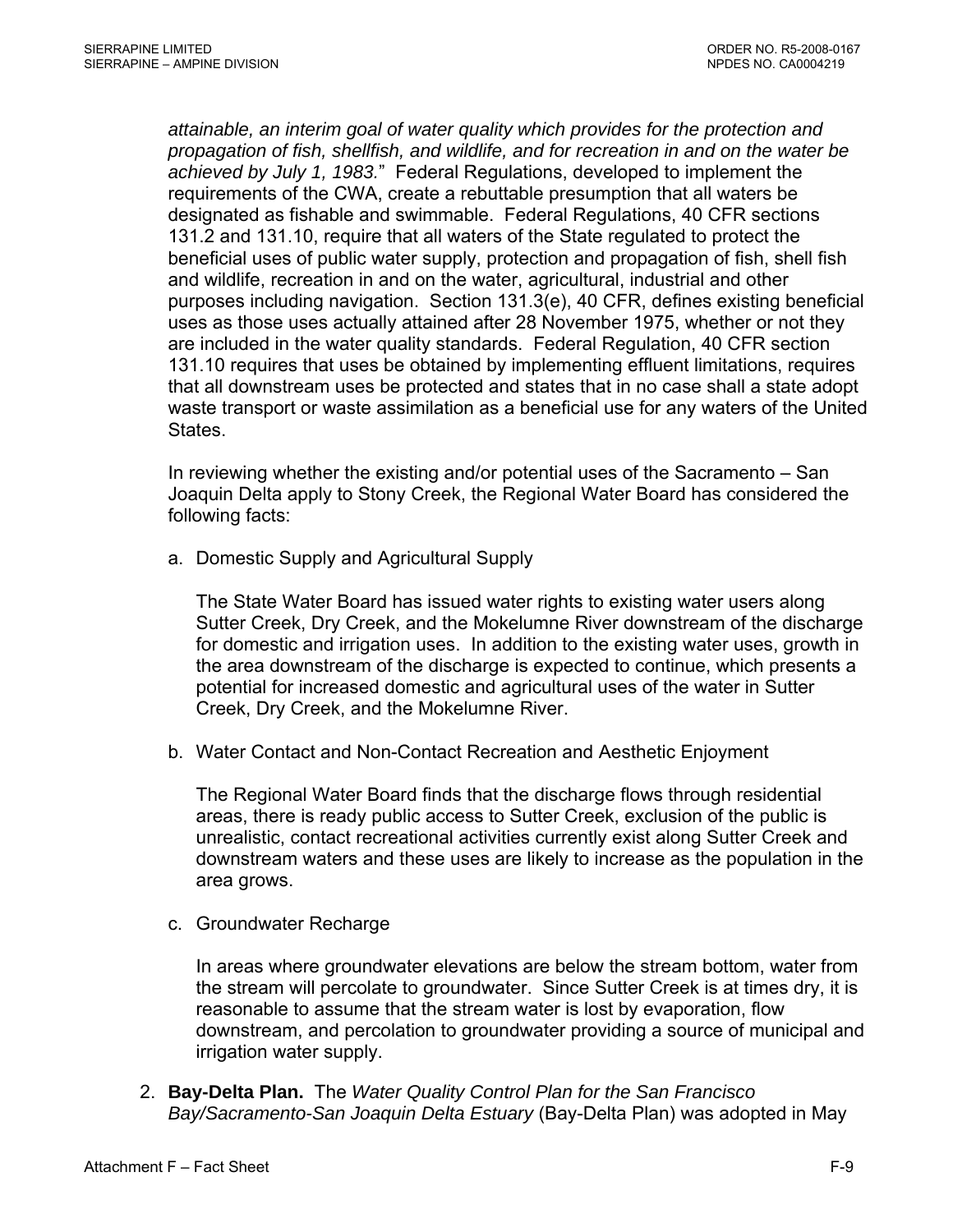<span id="page-62-0"></span>1995 by the State Water Board superseding the 1991 Bay-Delta Plan. The Bay-Delta Plan identifies the beneficial uses of the estuary and includes objectives for flow, salinity, and endangered species protection.

The Bay-Delta Plan attempts to create a management plan that is acceptable to the stakeholders while at the same time is protective of beneficial uses of the San Joaquin River. The State Water Board adopted Decision 1641 (D-1641) on 29 December 1999. D-1641 implements flow objectives for the Bay-Delta Estuary, approves a petition to change points of diversion of the Central Valley Project and the State Water Project in the Southern Delta, and approves a petition to change places of use and purposes of use of the Central Valley Project. The water quality objectives of the Bay-Delta Plan are implemented as part of this Order.

- 3. **Antidegradation Policy.** Section 131.12 requires that the state water quality standards include an antidegradation policy consistent with the federal policy. The State Water Board established California's antidegradation policy in State Water Board Resolution No. 68-16. Resolution No. 68-16 incorporates the federal antidegradation policy where the federal policy applies under federal law. Resolution No. 68-16 requires that existing water quality be maintained unless degradation is justified based on specific findings. The Regional Water Board's Basin Plan implements, and incorporates by reference, both the State and federal antidegradation policies. As discussed in detail in the Fact Sheet ([Attachment F,](#page-81-0)  [Section IV.D.4.](#page-81-0)) the discharge is consistent with the antidegradation provisions of 40 CFR section 131.12 and State Water Board Resolution No. 68-16.
- 4. **Anti-Backsliding Requirements.** Sections 402(o)(2) and 303(d)(4) of the CWA and federal regulations at title 40, Code of Federal Regulations section 122.44(l) prohibit backsliding in NPDES permits. These anti-backsliding provisions require that effluent limitations in a reissued permit must be as stringent as those in the previous permit, with some exceptions in which limitations may be relaxed. Compliance with the anti-backsliding requirements is discussed in [Section IV.D.3.](#page-79-0)
- 5. **Endangered Species Act***.* This Order does not authorize any act that results in the taking of a threatened or endangered species or any act that is now prohibited, or becomes prohibited in the future, under either the California Endangered Species Act (Fish and Game Code sections 2050 to 2097) or the Federal Endangered Species Act (16 U.S.C.A. sections 1531 to 1544). This Order requires compliance with effluent limits, receiving water limits, and other requirements to protect the beneficial uses of waters of the state. The Discharger is responsible for meeting all requirements of the applicable Endangered Species Act.

### **D. Impaired Water Bodies on CWA 303(d) List**

1. Under Section 303(d) of the 1972 Clean Water Act, states, territories and authorized tribes are required to develop lists of water quality limited segments. The waters on these lists do not meet water quality standards, even after point sources of pollution have installed the minimum required levels of pollution control technology. On 30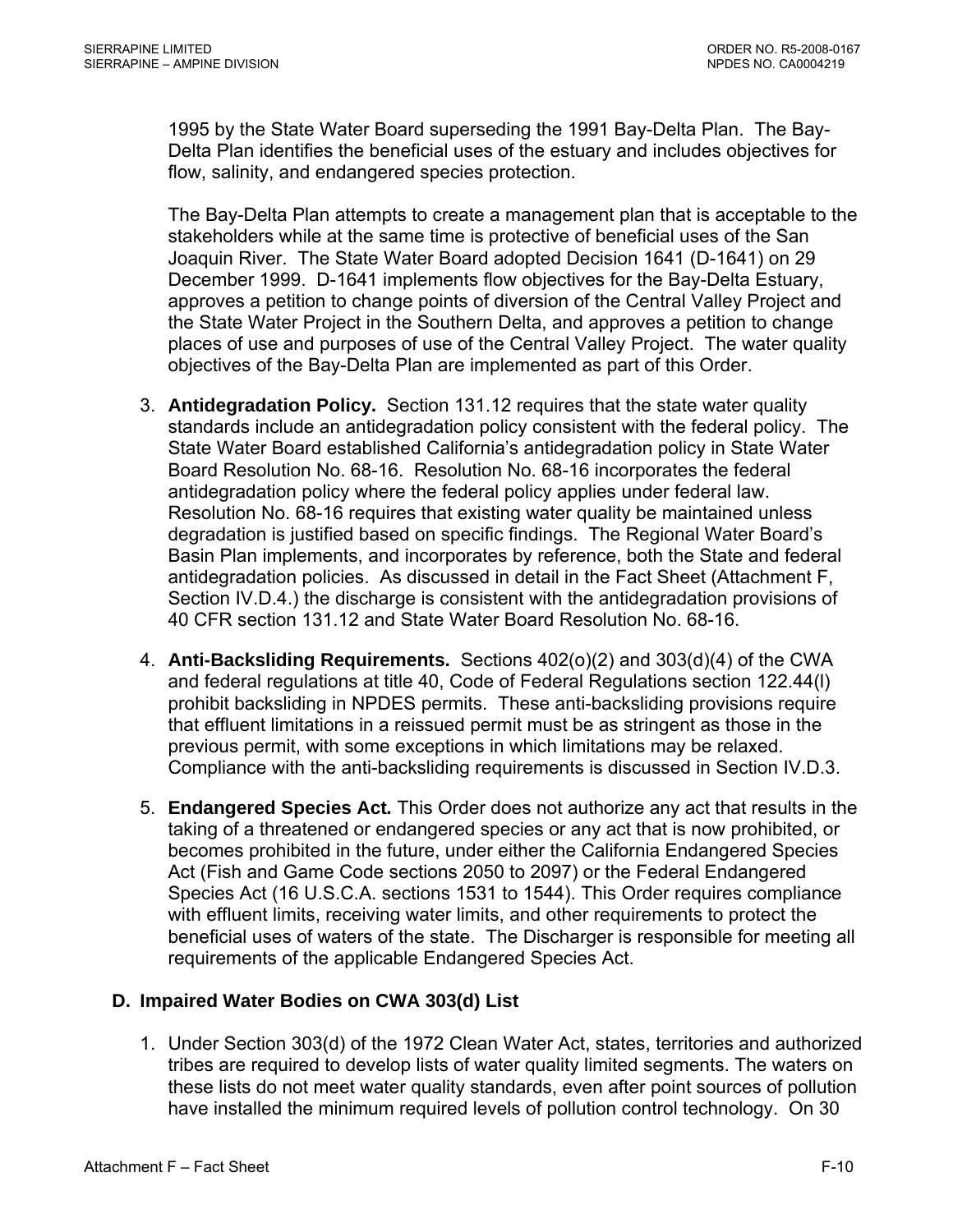<span id="page-63-0"></span>November 2006 USEPA gave final approval to California's 2006 Section 303(d) List of Water Quality Limited Segments. The Basin Plan references this list of Water Quality Limited Segments (WQLSs), which are defined as "…*those sections of*  lakes, streams, rivers or other fresh water bodies where water quality does not meet *(or is not expected to meet) water quality standards even after the application of appropriate limitations for point sources (40 CFR 130, et seq.)*." The Basin Plan also states, "*Additional treatment beyond minimum federal standards will be imposed on dischargers to [WQLSs]. Dischargers will be assigned or allocated a maximum allowable load of critical pollutants so that water quality objectives can be met in the segment.*" Stony Creek, Sutter Creek, and Dry Creek are not listed on the 303(d) list of impaired water bodies. The listing for the Lower Mokelumne River includes copper and zinc. The listing for the Sacramento – San Joaquin Delta (eastern portion) includes: chlorpyrifos, DDT, diazinon, exotic species, Group A pesticides, mercury, and unknown toxicity.

2. **Total Maximum Daily Loads.** The USEPA requires the Regional Water Board to develop total maximum daily loads (TMDLs) for each 303(d) listed pollutant and water body combination. For the Mokelumne River copper and zinc are assigned low priority for TMDL development and the potential sources are resource extraction. For the Sacramento – San Joaquin Delta (eastern portion) unknown toxicity, Group A pesticides, and unknown toxicity are assigned low priority for TMDL development; mercury is assigned medium priority for TMDL development.

The Regional Water Board established TMDLs for diazinon and chlorpyrifos in the Sacramento – San Joaquin Delta in September 2006. The TMDL for diazinon is 0.16 µg/L as a 1-hour average and 0.10 µg/L as a 4-day average, not to be exceeded more than once in a 3-year period. The TMDL for chlorpyrifos is 0.025 µg/L as a 1-hour average and 0.015 µg/L as a 4-day average, not to be exceeded more than once in a 3-year period. The impairment of the Sacramento – San Joaquin Delta by diazinon and chlorpyrifos is contributed to agricultural discharges, and these constituents are not expected in to be present in the effluent from the Facility.

#### **E. Other Plans, Polices and Regulations**

1. The State Water Board adopted the *Water Quality Control Policy for the Enclosed Bays and Estuaries of California*. The requirements within this Order are consistent with the Policy.

### **IV. RATIONALE FOR EFFLUENT LIMITATIONS AND DSCHARGE SPECIFICATIONS**

Effluent limitations and toxic and pretreatment effluent standards established pursuant to Sections 301 (Effluent Limitations), 302 (Water Quality Related Effluent Limitations), 304 (Information and Guidelines), and 307 (Toxic and Pretreatment Effluent Standards) of the Clean Water Act (CWA) and amendments thereto are applicable to the discharge.

The Federal CWA mandates the implementation of effluent limitations that are as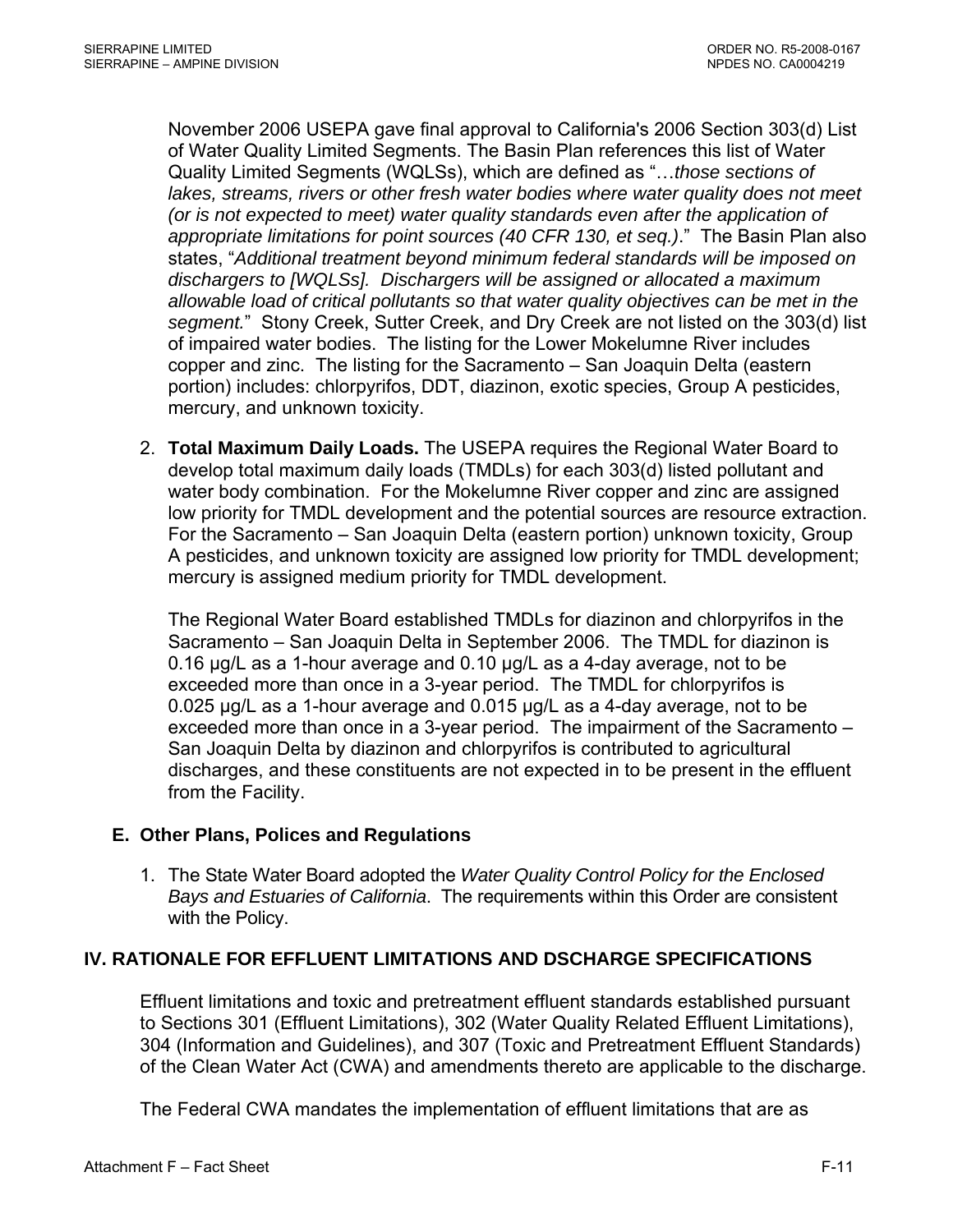stringent as necessary to meet water quality standards established pursuant to state or federal law [33 U.S.C., §1311(b)(1)(C); 40 CFR, §122.44(d)(1)]. NPDES permits must incorporate discharge limits necessary to ensure that water quality standards are met. This requirement applies to narrative criteria as well as to criteria specifying maximum amounts of particular pollutants. Pursuant to Federal Regulations, 40 CFR §122.44(d)(1)(i), NPDES permits must contain limits that control all pollutants that "*are or may be discharged at a level which will cause, have the reasonable potential to cause, or contribute to an excursion above any state water quality standard, including state narrative criteria for water quality*." Federal Regulations, 40 CFR, §122.44(d)(1)(vi), further provide that "[w]*here a state has not established a water quality criterion for a specific chemical pollutant that is present in an effluent at a concentration that causes, has the reasonable potential to cause, or contributes to an excursion above a narrative criterion within an applicable State water quality standard, the permitting authority must establish effluent limits.*"

The CWA requires point source discharges to control the amount of conventional, nonconventional, and toxic pollutants that are discharged into the waters of the United States. The control of pollutants discharged is established through effluent limitations and other requirements in NPDES permits. There are two principal bases for effluent limitations: 40 CFR §122.44(a) requires that permits include applicable technologybased limitations and standards, and 40 CFR §122.44(d) requires that permits include water quality-based effluent limitations to attain and maintain applicable numeric and narrative water quality criteria to protect the beneficial uses of the receiving water where numeric water quality objectives have not been established. The Regional Water Board's Basin Plan, page IV-17.00, contains an implementation policy ("Policy for Application of Water Quality Objectives") that specifies that the Regional Water Board "*will, on a case-by-case basis, adopt numerical limitations in orders which will implement the narrative objectives*." This Policy complies with 40 CFR §122.44(d)(1). With respect to narrative objectives, the Regional Water Board must establish effluent limitations using one or more of three specified sources, including (1) USEPA's published water quality criteria, (2) a proposed state criterion (*i.e*., water quality objective) or an explicit state policy interpreting its narrative water quality criteria (*i.e*., the Regional Water Board's "Policy for Application of Water Quality Objectives")(40 CFR §§122.44(d)(1) (vi) (A), (B) or (C)), or (3) an indicator parameter. The Basin Plan contains a narrative objective requiring that: "*All waters shall be maintained free of toxic substances in concentrations that produce detrimental physiological responses in human, plant, animal, or aquatic life*" (narrative toxicity objective). The Basin Plan requires the application of the most stringent objective necessary to ensure that surface water and groundwater do not contain chemical constituents, discoloration, toxic substances, radionuclides, or taste and odor producing substances that adversely affect beneficial uses. The Basin Plan states that material and relevant information, including numeric criteria, and recommendations from other agencies and scientific literature will be utilized in evaluating compliance with the narrative toxicity objective. The Basin Plan also limits chemical constituents in concentrations that adversely affect surface water beneficial uses. For waters designated as municipal, the Basin Plan specifies that, at a minimum, waters shall not contain concentrations of constituents that exceed Maximum Contaminant Levels (MCL) of CCR Title 22. The Basin Plan further states that, to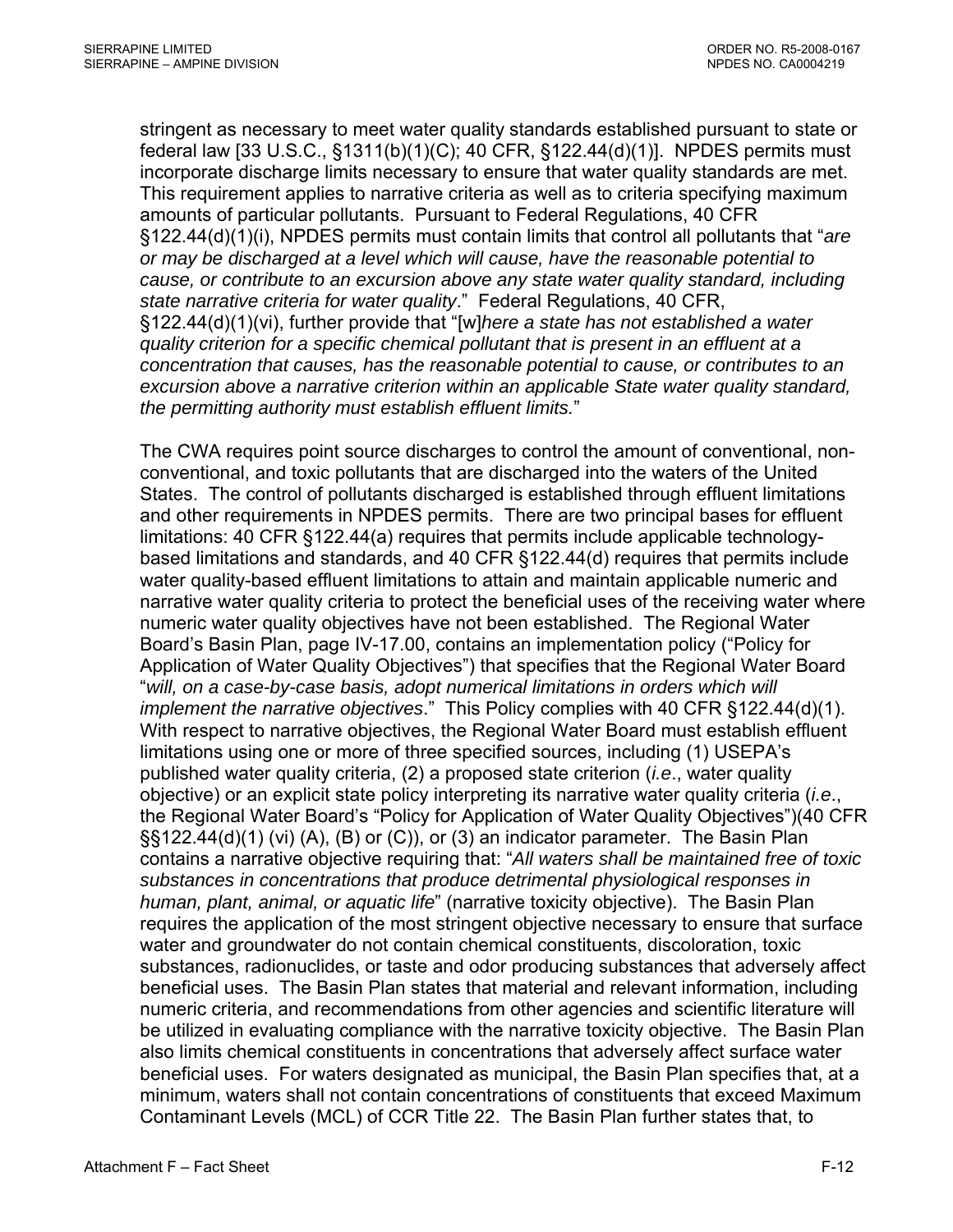<span id="page-65-0"></span>protect all beneficial uses, the Regional Water Board may apply limits more stringent than MCLs.

### **A. Discharge Prohibitions**

- 1. Discharge Prohibitions were established based on the requirements of Order No. R5- 2002-0018, and applicable State and federal regulations.
- 2. As stated in section I.G of Attachment D, Standard Provisions, this Order prohibits bypass from any portion of the treatment facility. Federal Regulations, 40 CFR 122.41 (m), define "bypass" as the intentional diversion of waste streams from any portion of a treatment facility. This section of the Federal Regulations, 40 CFR 122.41 (m)(4), prohibits bypass unless it is unavoidable to prevent loss of life, personal injury, or severe property damage. In considering the Regional Water Board's prohibition of bypasses, the State Water Board adopted a precedential decision, Order No. WQO 2002-0015, which cites the Federal Regulations, 40 CFR 122.41(m), as allowing bypass only for essential maintenance to assure efficient operation.
- 3. **Dry Season Discharges.** The receiving water emanates from the Facility and is ephemeral. Because of the Facility's land discharge practices, flows from the Facility are almost entirely dependent on storm water flows. During dry weather the Facility's land discharge system has the capacity to handle all of the boiler blowdown, cooling tower water, and facility equipment washwater. Therefore, during the dry season (1 May through 31 October) it is expected that the Facility does not need to discharge. In addition, discharges during the dry season have the potential to have greater impacts on the receiving water because of a lack of storm water flows to dilute the discharge. The previous Order contained the requirement that the Facility is prohibited from discharging from 1 May through 31 October. This Order retains the requirement that discharges are prohibited from 1 May through 31 October.
- 4. **Process Wastewater.** Based on best practicable treatment control technology (BPT) and best available technology economically achievable (BAT), as established at 40 CFR Part 429, Subpart M, the discharge of particleboard manufacturing process wastewater from the Facility is prohibited. As defined at 40 CFR 429.11(c), process wastewater specifically excludes non-contact cooling water, material storage yard runoff, and boiler blowdown. The Facility's equipment wash water is produced from washing equipment associated with the material storage yard, and is considered to be equivalent to material storage yard runoff. Therefore, the flows reported by the Discharger that are discharged to the irrigation pond and have the potential to be discharged to the receiving water are not considered process wastewater as defined at 40 CFR 429.11(c), and are allowed. Based on BPT and BAT, discharge of particleboard manufacturing process wastewater is prohibited.

### **B. Technology-Based Effluent Limitations**

#### **1. Scope and Authority**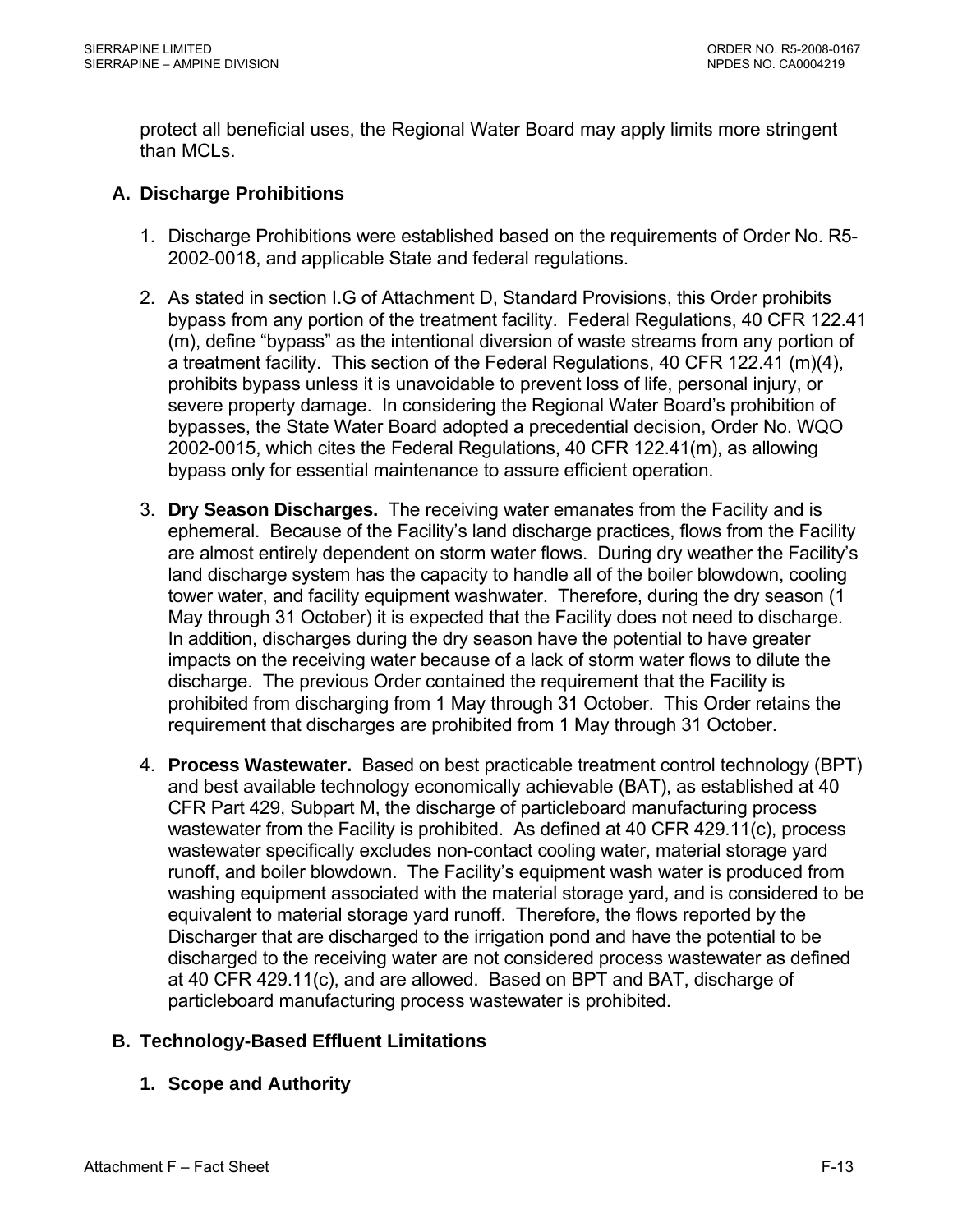<span id="page-66-0"></span>The CWA requires that technology-based effluent limitations be established based on several levels of controls:

- BPT represents the average of the best performance by plants within an industrial category or subcategory. BPT standards apply to toxic, conventional, and non-conventional pollutants.
- BAT represents the best existing performance of treatment technologies that are economically achievable within an industrial point source category. BAT standards apply to toxic and non-conventional pollutants.
- Best conventional pollutant control technology (BCT) represents the control from existing industrial point sources of conventional pollutants including BOD, TSS, fecal coliform, pH, and oil and grease. The BCT standard is established after considering the "cost reasonableness" of the relationship between the cost of attaining a reduction in effluent discharge and the benefits that would result, and also the cost effectiveness of additional industrial treatment beyond BPT.
- New source performance standards (NSPS) represent the best available demonstrated control technology standards. The intent of NSPS guidelines is to set limitations that represent state-of-the-art treatment technology for new sources.

The CWA requires USEPA to develop effluent limitations, guidelines and standards (ELGs) representing application of BPT, BAT, BCT, and NSPS. Section 402(a)(1) of the CWA and section 125.3 of the Code of Federal Regulations authorize the use of best professional judgment (BPJ) to derive technology-based effluent limitations on a case-by-case basis where ELGs are not available for certain industrial categories and/or pollutants of concern. Where BPJ is used, the permit writer must consider specific factors outlined in section 125.3.

#### **2. Applicable Technology-Based Effluent Limitations**

a. **Process Wastewater.** As described in section IV.A.4 of this Fact Sheet, based on BPT and BAT, as established at 40 CFR Part 429, Subpart M, the discharge of particleboard manufacturing process wastewater from the Facility is prohibited.

#### **C. Water Quality-Based Effluent Limitations (WQBELs)**

#### **1. Scope and Authority**

As specified in section 122.44(d)(1)(i), permits are required to include WQBELs for pollutants (including toxicity) that are or may be discharged at levels that cause, have reasonable potential to cause, or contribute to an in-stream excursion above any state water quality standard. The process for determining reasonable potential and calculating WQBELs when necessary is intended to protect the designated uses of the receiving water as specified in the Basin Plan, and achieve applicable water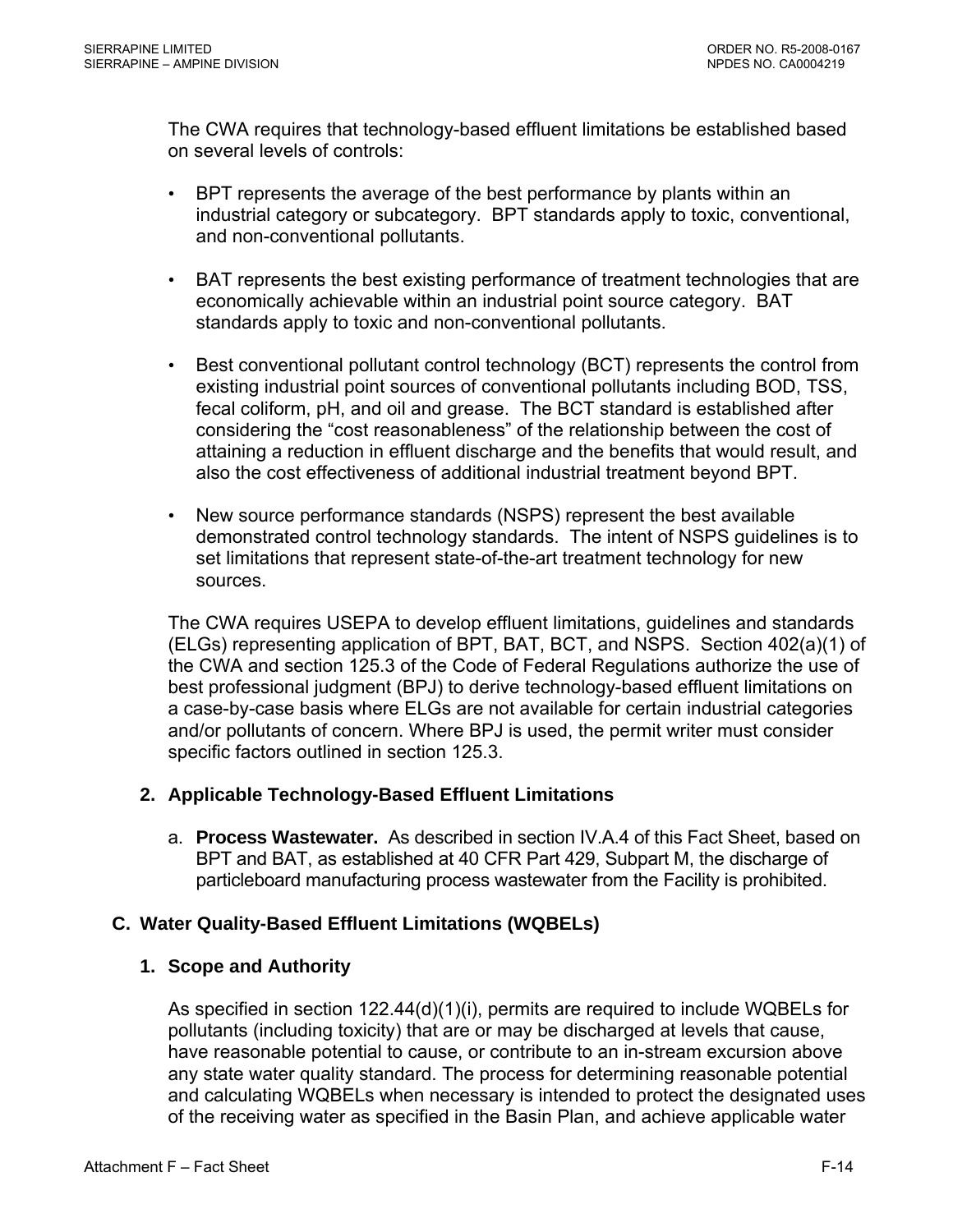<span id="page-67-0"></span>quality objectives and criteria that are contained in other state plans and policies, or any applicable water quality criteria contained in the CTR and NTR.

#### **2. Applicable Beneficial Uses and Water Quality Criteria and Objectives**

- a. **Receiving Water.** Stony Creek emanates from the Facility site and flows into Sutter Creek. Sutter Creek flows into Dry Creek, which flows into the Mokelumne River at a point within the boundaries of the Sacramento – San Joaquin Delta. Stony Creek is typically dry from May to October. The beneficial uses of Stony Creek, which is tributary to the Sacramento – San Joaquin Delta, are given in Attachment F, Section III.C.1.
- b. **Hardness.** While no effluent limitation for hardness is necessary in this Order, hardness is critical to the assessment of the need for, and the development of, effluent limitations for certain metals. The *California Toxics Rule*, at (c)(4), states the following:

"Application of metals criteria. (i) *For purposes of calculating freshwater aquatic life criteria for metals from the equations in paragraph (b)(2) of this section, for waters with a hardness of 400 mg/L or less as calcium carbonate, the actual ambient hardness of the surface water shall be used in those equations*." [emphasis added]

The State Water Board, in footnote 19 to Water Quality Order No. 2004-0013, stated: "*We note that…the Regional Water Board…applied a variable hardness value whereby effluent limitations will vary depending on the actual, current hardness values in the receiving water. We recommend that the Regional Water Board establish either fixed or seasonal effluent limitations for metals, as provided in the SIP, rather than 'floating' effluent limitations*."

Effluent limitations for the discharge must be set to protect the beneficial uses of the receiving water for all discharge conditions. In the absence of the option of including condition-dependent, "floating" effluent limitations that are reflective of actual conditions at the time of discharge, effluent limitations must be set using a reasonable worst-case condition in order to protect beneficial uses for all discharge conditions. Receiving water hardness data is not available. Because Stony Creek is an effluent dominated stream which emanates from the site, the lowest hardness of the effluent (68 mg/L as  $CaCO<sub>3</sub>$ ) was used to represent a reasonable worst case downstream hardness value under critical low flow conditions for calculating water quality criteria for Discharge Point No. 001.

c. **Assimilative Capacity/Mixing Zone.** Stony Creek is an ephemeral stream that emanates from the Facility site and is typically dry from May to October. Because of the ephemeral nature of the receiving water, the worst-case dilution is assumed to be zero to provide protection for the receiving water beneficial uses. The impact of assuming zero assimilative capacity within the receiving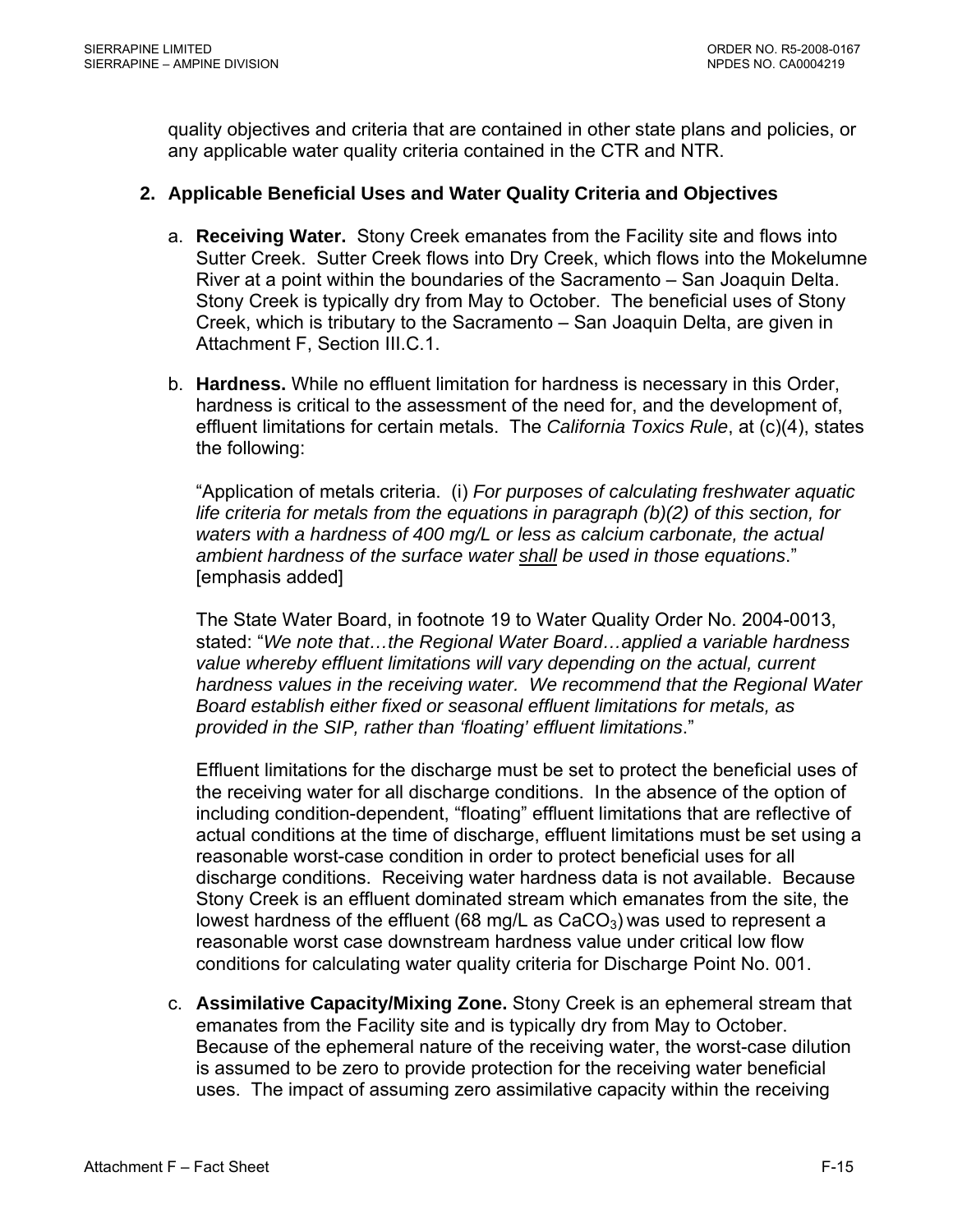<span id="page-68-0"></span>water is that the discharge limitations are end-of-pipe limits with no allowance for dilution within the receiving water.

### **3. Determining the Need for WQBELs**

- a. CWA section 301 (b)(1) requires NPDES permits to include effluent limitations that achieve technology-based standards and any more stringent limitations necessary to meet water quality standards. Water quality standards include Regional Water Board Basin Plan beneficial uses and narrative and numeric water quality objectives, State Water Board-adopted standards, and federal standards, including the CTR and NTR. The Basin Plan includes numeric sitespecific water quality objectives and narrative objectives for toxicity, chemical constituents, and tastes and odors. The narrative toxicity objective states: "*All waters shall be maintained free of toxic substances in concentrations that produce detrimental physiological responses in human, plant, animal, or aquatic life.*" (Basin Plan at III-8.00.) With regards to the narrative chemical constituents objective, the Basin Plan states that waters shall not contain chemical constituents in concentrations that adversely affect beneficial uses. At minimum, "…*water designated for use as domestic or municipal supply (MUN) shall not contain concentrations of chemical constituents in excess of the maximum contaminant levels (MCLs)*" in Title 22 of CCR. The narrative tastes and odors objective states: "*Water shall not contain taste- or odor-producing substances in concentrations that impart undesirable tastes or odors to domestic or municipal water supplies or to fish flesh or other edible products of aquatic origin, or that cause nuisance, or otherwise adversely affect beneficial uses.*"
- b. Federal regulations require effluent limitations for all pollutants that are or may be discharged at a level that will cause or have the reasonable potential to cause, or contribute to an in-stream excursion above a narrative or numerical water quality standard. Based on information submitted as part of the application, in studies, and as directed by monitoring and reporting programs, the Regional Water Board finds that the discharge has a reasonable potential to cause or contribute to an in-stream excursion above a water quality standard for diethylaminethanol, electrical conductivity, TCDD-equivalents, and pH. WQBELs for these constituents are included in this Order. A summary of the reasonable potential analysis (RPA) is provided in Attachment G, and a detailed discussion of the RPA for each constituent is provided below.
- c. The Regional Water Board conducted the RPA in accordance with Section 1.3 of the SIP. Although the SIP applies directly to the control of CTR priority pollutants, the State Water Board has held that the Regional Water Board may use the SIP as guidance for water quality-based toxics control.<sup>[5](#page-68-0)</sup> The SIP states in the introduction "*The goal of this Policy is to establish a standardized approach*  for permitting discharges of toxic pollutants to non-ocean surface waters in a *manner that promotes statewide consistency."* Therefore, in this Order the RPA

 $\overline{a}$ 

 $5$  See, Order WQO 2001-16 (Napa) and Order WQO 2004-0013 (Yuba City).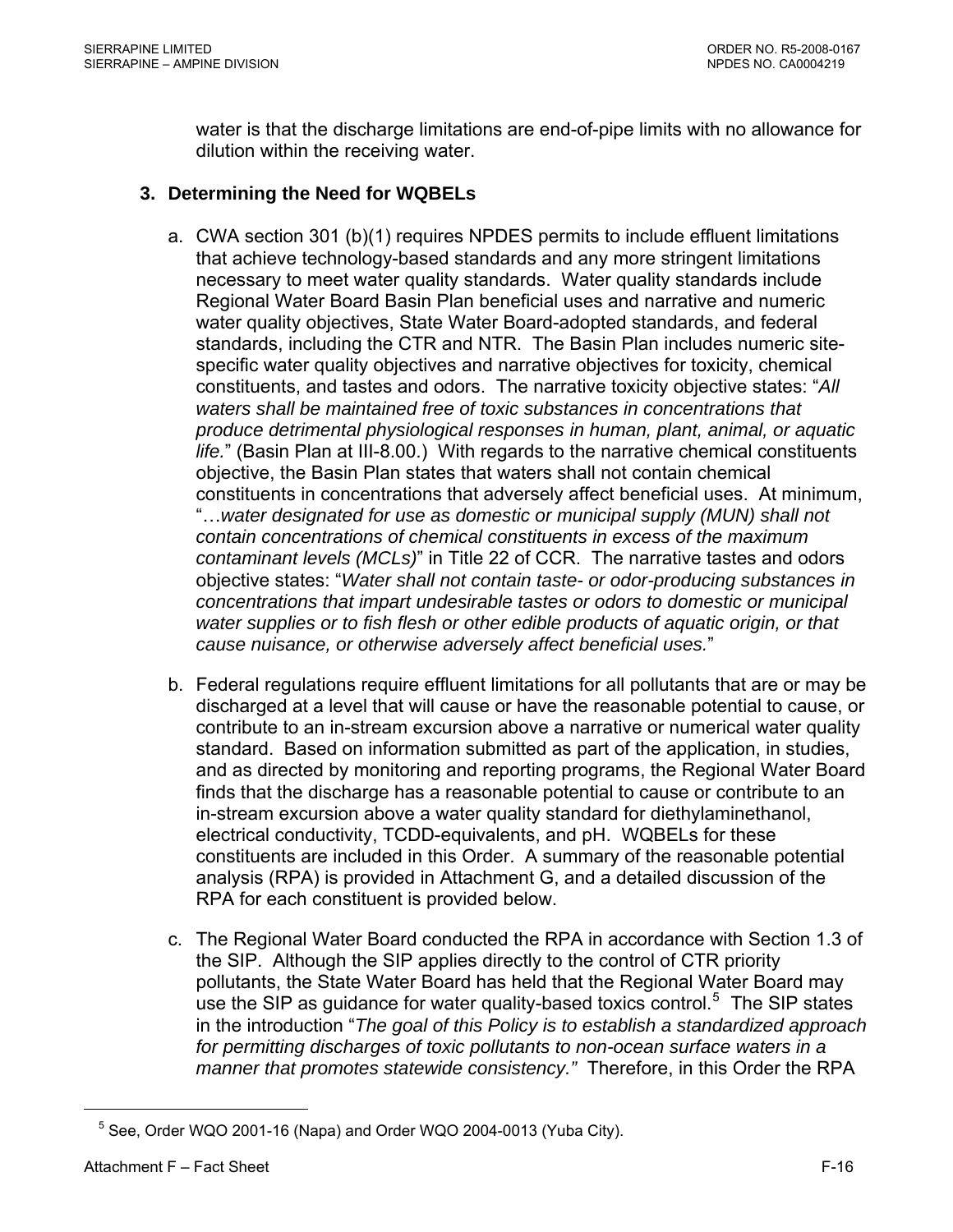procedures from the SIP were used to evaluate reasonable potential for both CTR and non-CTR constituents.

- d. WQBELs were calculated in accordance with section 1.4 of the SIP, as described in [Attachment F, Section IV.C.4.](#page-75-0)
- e. The discharge of process water from the Facility has not occurred since March 2004. At the request of the Regional Water Board the Discharger sampled wastewater from the irrigation pond on 10 April 2008 to provide more recent data that would be characteristic of the wastewater should a discharge occur from the irrigation pond. This data was used to conduct the RPA.
- f. **BOD and TSS***.* Order No. R5-2002-0018 established effluent limitations for biochemical oxygen demand (BOD) and total suspended solids (TSS). The Information Sheet and permit findings in Order No. R5-2002-0018 do not discuss the rationale for establishing these effluent limitations. Based on the reconfiguration of the Facility and the removal of storm water and discharges from the cogeneration facility, the Regional Water Board has reconsidered the applicability of these effluent limitations to the discharge.

Effluent limitation guidelines for particleboard manufacturing at 40 CFR 149.140 do not establish technology-based effluent limitations for BOD or TSS. In addition, numeric water quality criteria for BOD and TSS have not established. Based on monitoring data conducted over the term of Order No. R5-2002-0018, BOD was not detected in the effluent and the maximum observed effluent concentration of TSS was 2.2 mg/L. Thus, BOD and TSS do not appear to be pollutants of concern for the discharge from the Facility, and the effluent limitation is not retained in this Order. The removal of the effluent limitation for BOD and TSS based on the facility modifications, elimination of cogeneration discharges and storm water, and effluent data, is in compliance with State and federal antibacksliding regulations.

g. **Chlorine Residual***.* The USEPA *Technical Support Document for Water Quality-Based Toxics Control* [EPA/505/2-90-001] contains statistical methods for converting chronic (4-day) and acute (1-hour) aquatic life criteria to average monthly and maximum daily effluent limitations based on the variability of the existing data and the expected frequency of monitoring.

Effluent limitations for residual chlorine were established in Order No. R5-2002- 0018 because chlorine was used as an algaecide. The Facility does not use chlorine as an algaecide and monitoring data indicates residual chlorine was not detected in the effluent. In addition, the report of waste discharge indicates that residual chlorine is "believed absent" from the effluent. Therefore, effluent limitations for residual chlorine are not retained in this Order. The removal of the effluent limitations for chlorine residual based on the Facility modifications, elimination of cogeneration discharges and storm water, and effluent data, is in compliance with State and federal anti-backsliding regulations.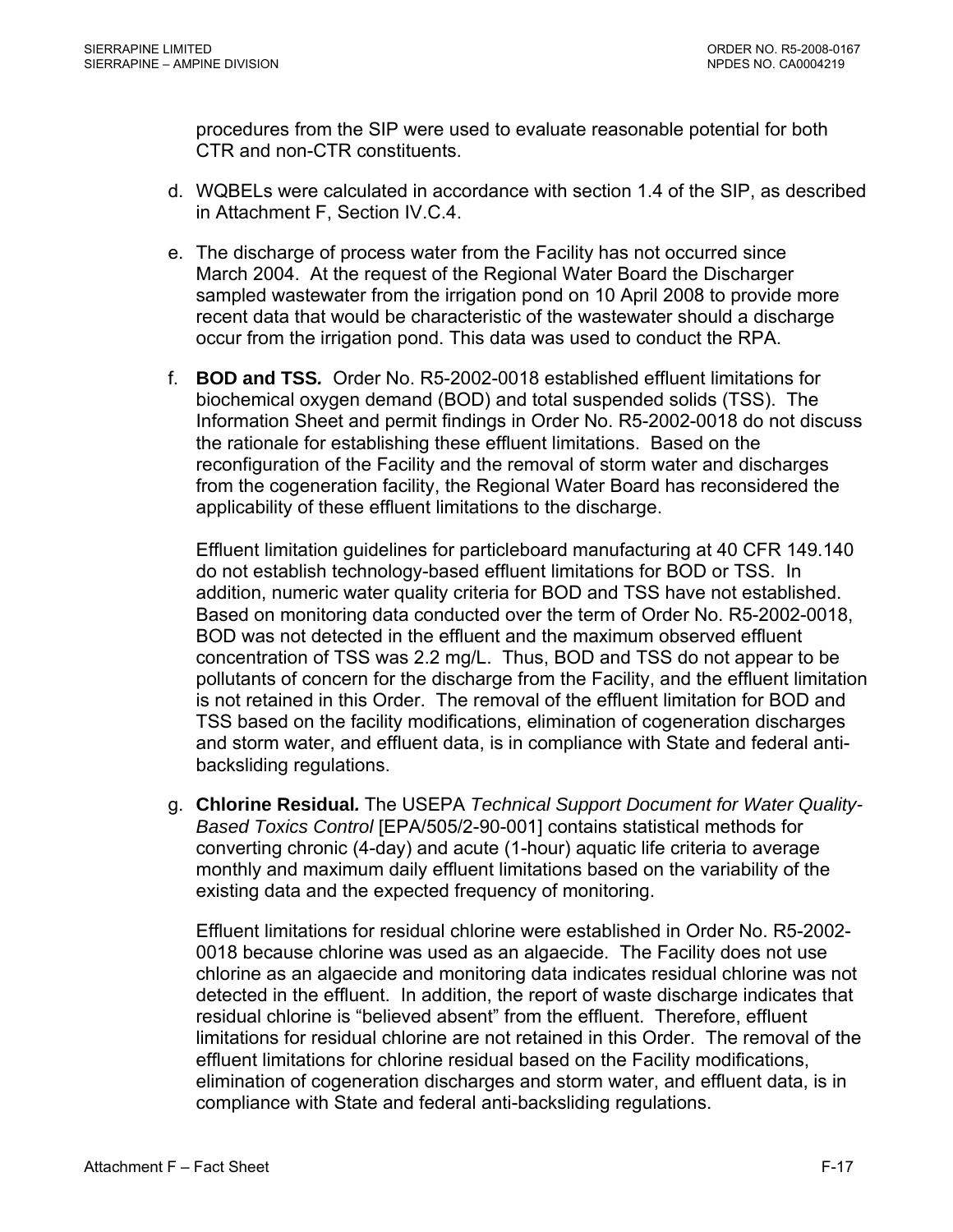- h. **Cyclohexamine***.* An annual average effluent limitation for cyclohexamine of 1,400 µg/L was established in Order No. R5-2002-0018 based on its use as a corrosion inhibitor at the particleboard facility. The Discharger has discontinued the use of cyclohexamine and is no longer expected to be present in the discharge. Based on this information, reasonable potential no longer exists for cyclohexamine and effluent limitations have not been retained in this Order.
- i. **Diethylaminethanol.** In Order No. R5-2002-0018, the Regional Water Board determined that diethylaminethanol exhibited reasonable potential based on its use as a corrosion inhibitor at the particleboard facility. Therefore, an annual average effluent limitation of 22,000 mg/L was established for diethylaminethanol. Monitoring data is not available for diethylaminethanol, however the Discharger continues to use diethylaminethanol at the Facility. Therefore, this Order retains the annual average effluent limitation for diethylaminethanol.
- j. **Iron***.* The Secondary MCL Consumer Acceptance Limit for iron is 300 µg/L. The MEC for iron was 560 µg/L, based on one sample collected on 10 April 2008. Based on the limited data set, reasonable potential to cause or contribute to an in-stream excursion above the secondary MCL consumer acceptance limit criterion for iron cannot be determined and effluent limitations for iron are not being established at this time. Instead of limitations, additional monitoring has been established for iron; should monitoring results indicate that the discharge has the reasonable potential to cause or contribute to an exceedance of a water quality standard, then this Order may be reopened and modified by adding an appropriate effluent limitation.
- k. **Nitrite and Nitrate***.* The California DHS has adopted Primary MCLs at Title 22 of the California Code of Regulations (CCR), Table 64431-A, for the protection of human health for nitrite and nitrate that are equal to 1 mg/L and 10 mg/L (measured as nitrogen), respectively. Title 22 CCR, Table 64431-A, also includes a primary MCL of 10,000 µg/L for the sum of nitrate and nitrite, measured as nitrogen.

USEPA has developed a primary MCL and an MCL goal of 1,000 µg/L for nitrite (as nitrogen). For nitrate, USEPA has developed Drinking Water Standards (10,000 µg/L as Primary MCL) and Ambient Water Quality Criteria for protection of human health (10,000 µg/L for non-cancer health effects). Recent toxicity studies have indicated a possibility that nitrate is toxic to aquatic organisms.

The MEC for nitrite was 0.045 mg/L (the value was estimated or j-flagged). Thus, nitrite no longer exhibits reasonable potential to exceed water quality objectives and the effluent limitation for nitrite will not be retained in this Order. Data for nitrate was not provided by the Discharger, however Order No. R5- 2002-0018 included effluent limitations for nitrate based on the demineralization process used in the cogeneration facility. The discharge from the cogeneration facility no longer occurs. Thus, the effluent limitation for nitrate will not be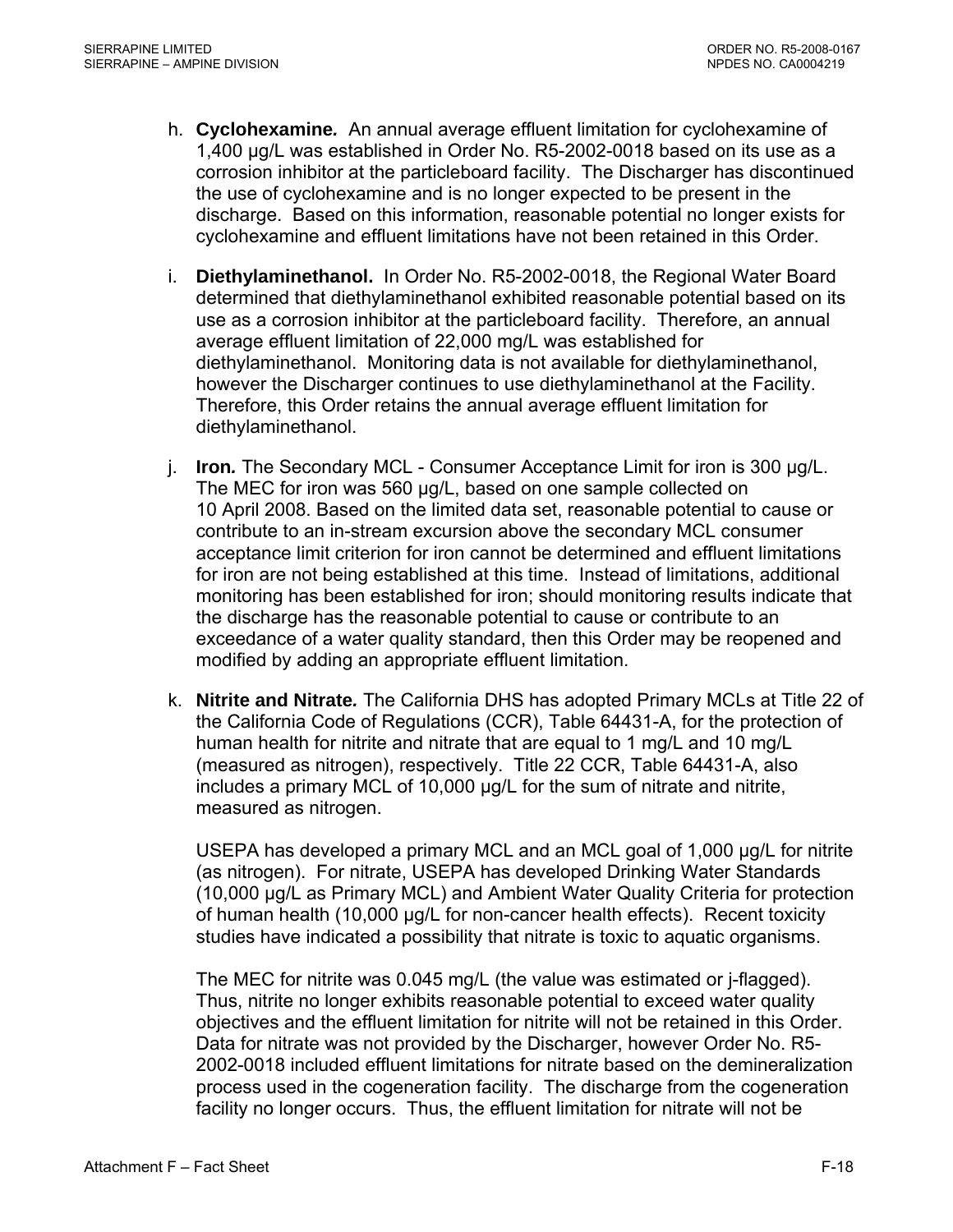retained in the Order. However, because the report of waste discharge indicates that nitrate-nitrite (as N) is believed present, effluent monitoring has been established for nitrate and nitrite.

The removal of the effluent limitations for nitrite and nitrate based on the Facility modifications, elimination of cogeneration discharges and storm water, and effluent data, is in compliance with State and federal anti-backsliding regulations.

- l. **Oil and Grease.** Order No. R5-2002-0018 established effluent limitations for oil and grease. The Information Sheet and permit findings in Order No. R5-2002- 0018 do not discuss the rationale for establishing these effluent limitations. Based on the reconfiguration of the Facility and the removal of storm water and discharges from the cogeneration facility, the Regional Water Board has reconsidered the applicability of these effluent limitations to the discharge. Based on the report of waste discharge, oil and grease is not expected to be present in the effluent. Based on the types of wastes directed to the Irrigation Pond, the effluent limitations for oil and grease are not retained in this Order. The removal of the effluent limitations for oil and grease based on the Facility modifications, elimination of cogeneration discharges and storm water, and new report of waste discharge, is in compliance with State and federal antibacksliding regulations.
- m. **Pentachlorophenol.** Effluent limitations for pentachlorophenol were included in Order No. R5-2002-0018 based on its presence in the dip tank area of the Facility prior to its reconfiguration. The report of waste discharge states that pentachlorophenol is now believed absent from the effluent. In addition, the CTR criterion for human health protection for consumption of water and aquatic organisms is 0.28 µg/L. Pentachlorophenol was not detected with a method detection limit of 0.057 µg/L on 10 April 2008. Therefore, reasonable potential to exceed water quality objectives no longer exists, and the effluent limitations have not been carried over.

The removal of the effluent limitations for pentachlorophenol based on the Facility modifications, elimination of cogeneration discharges and storm water, effluent data, and report of waste discharge, is in compliance with State and federal anti-backsliding regulations.

- n. **pH.** The Basin Plan includes a water quality objective for surface waters (except for Goose Lake) that the "…*pH shall not be depressed below 6.5 nor raised above 8.5. Changes in normal ambient pH levels shall not exceed 0.5 in fresh waters with designated COLD or WARM beneficial uses.*" Effluent Limitations for pH are included in this Order based on the Basin Plan objectives for pH.
- o. **Salinity.** Total dissolved solids (TDS), chloride, sulfate, and electrical conductivity (EC) are water quality parameters that are indicative of the salinity of the water. Their presence in water can be growth limiting to certain agricultural crops and can affect the taste of water for human consumption. There are no USEPA water quality criteria for the protection of aquatic organisms for these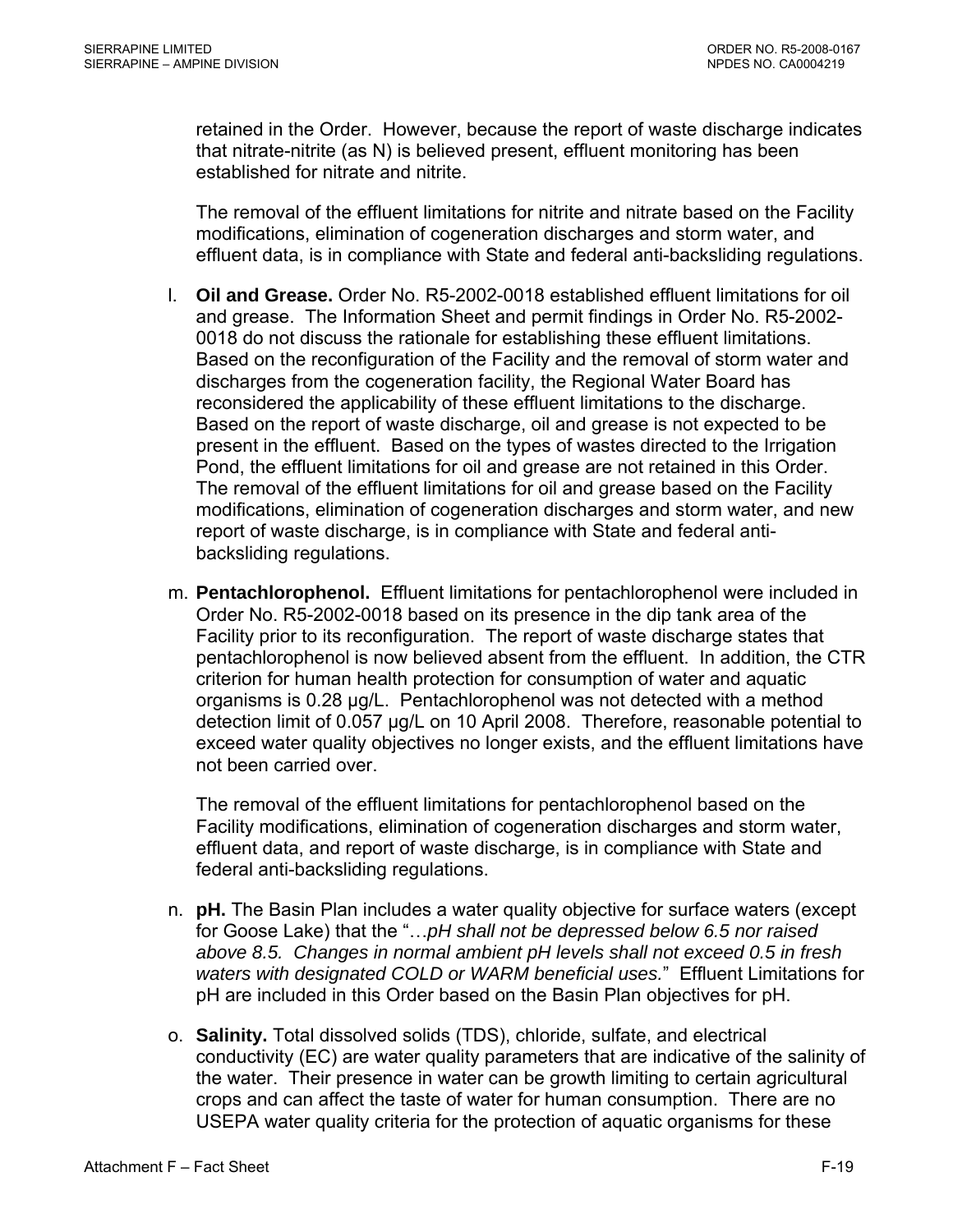constituents. The Basin Plan contains a chemical constituent objective that incorporates State MCLs, contains a narrative objective, and contains numeric water quality objectives for EC, TDS, sulfate, and chloride.

| <b>Parameter</b>    | <b>Agricultural</b><br>WQ Goal <sup>1</sup> | <b>Secondary</b><br>MCL <sup>3</sup> | <b>Bay-Delta</b><br>Plan <sup>4</sup> | <b>Maximum Effluent</b><br><b>Concentration</b> |
|---------------------|---------------------------------------------|--------------------------------------|---------------------------------------|-------------------------------------------------|
| $EC$ ( $µmbos/cm$ ) | Varies $2$                                  | 900, 1600, 2200                      | 450                                   | 380                                             |
| TDS (mg/L)          | Varies                                      | 500, 1000, 1500                      | N/A                                   | N/A                                             |
| Sulfate (mg/L)      | Varies                                      | 250, 500, 600                        | N/A                                   | 26                                              |
| Chloride (mg/L)     | Varies                                      | 250, 500, 600                        | N/A                                   | N/A                                             |

#### **Table F-3. Salinity Water Quality Criteria/Objectives**

1 Agricultural water quality goals based on *Water Quality for Agriculture*, Food and Agriculture Organization of the United Nations—Irrigation and Drainage Paper No. 29, Rev. 1 (R.S. Ayers and D.W. Westcot, Rome, 1985)

 Agricultural water quality goals listed provide no restrictions on crop type or irrigation methods for maximum crop yield. Higher concentrations may require special irrigation methods to maintain crop yields or may restrict types of crops grown.

The secondary MCLs are stated as a recommended level, upper level, and a short-term maximum level.

4 Maximum 14-day running average of mean daily EC. Applies to the South Fork of the Mokelumne River at Terminous from 1 April to 15 August.

- i. **Chloride**. The secondary MCL for chloride is 250 mg/L, as a recommended level, 500 mg/L as an upper level, and 600 mg/L as a short-term maximum. The recommended agricultural water quality goal for chloride, that would apply the narrative chemical constituent objective, is 106 mg/L as a long-term average based on Water Quality for Agriculture, Food and Agriculture Organization of the United Nations—Irrigation and Drainage Paper No. 29, Rev. 1 (R.S. Ayers and D.W. Westcot, Rome, 1985). The 106 mg/L water quality goal is intended to protect against adverse effects on sensitive crops when irrigated via sprinklers. Monitoring data for chloride in the effluent is not available.
- ii. **Electrical Conductivity (EC)**. The secondary MCL for EC is 900 µmhos/cm as a recommended level; 1,600 µmhos/cm as an upper level; and 2,200 µmhos/cm as a short-term maximum. The Bay-Delta plan contains an objective for the protection of agriculture of 450 µmhos/cm as maximum 14 day running average of mean daily EC which applies to the South Fork of the Mokelumne River at Terminous from 1 April to 15 August. A review of the Discharger's monitoring report from 10 April 2008 shows an effluent EC concentration of 380 µmhos/cm.
- iii. **Sulfate**. The secondary MCL for sulfate is 250 mg/L as a recommended level, 500 mg/L as an upper level, and 600 mg/L as a short-term maximum. Sulfate was detected in the effluent at a concentration of 26 mg/L for the sample collected by the Discharger on 10 April 2008.
- iv. **Total Dissolved Solids (TDS)**. The secondary MCL for TDS is 500 mg/L as a recommended level, 1000 mg/L as an upper level, and 1500 mg/L as a short-term maximum. The recommended agricultural water quality goal for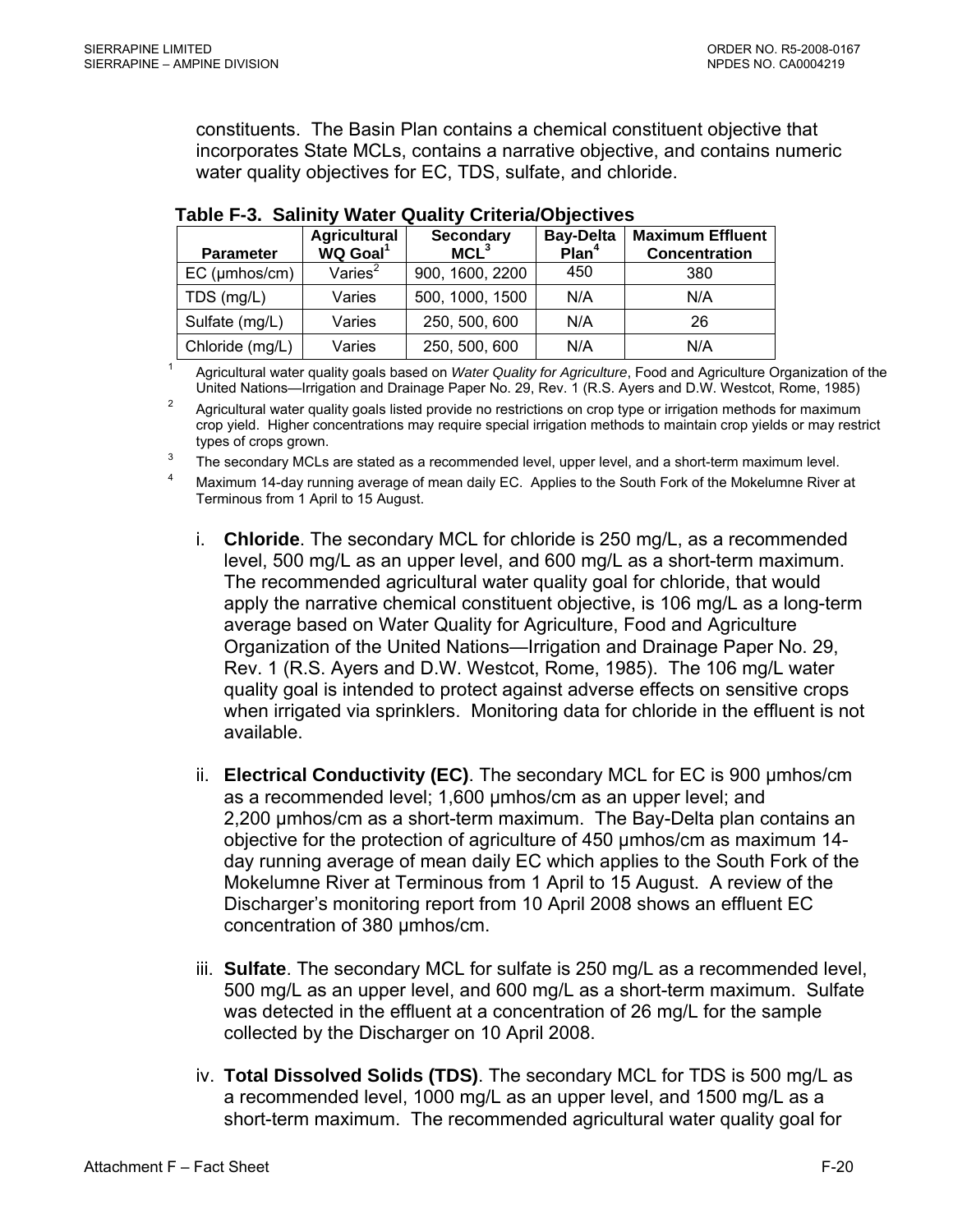TDS, that would apply the narrative chemical constituent objective, is 450 mg/L as a long-term average based on Water Quality for Agriculture, Food and Agriculture Organization of the United Nations—Irrigation and Drainage Paper No. 29, Rev. 1 (R.S. Ayers and D.W. Westcot, Rome, 1985). Water Quality for Agriculture evaluates the impacts of salinity levels on crop tolerance and yield reduction, and establishes water quality goals that are protective of the agricultural uses. The 450 mg/L water quality goal is intended to prevent reduction in crop yield, i.e., a restriction on use of water, for salt-sensitive crops. Only the most salt sensitive crops require irrigation water of 450 mg/L or less to prevent loss of yield. Most other crops can tolerate higher TDS concentrations without harm, however, as the salinity of the irrigation water increases, more crops are potentially harmed by the TDS, or extra measures must be taken by the farmer to minimize or eliminate any harmful impacts. Monitoring data for total dissolved solids in the effluent is not available.

v. **Salinity Effluent Limitations.** Effluent limitations for electrical conductivity were established in Order No. R5-2002-0018 based on the use of sodium nitrate, sodium hydroxide, sodium hypochlorite, mono-, di-, and trisodium phosphate in the particleboard facility and the cogeneration facility and were based on the Secondary MCL – Recommended Level (900 µmhos/cm as a 30-day average), the Secondary MCL – Upper Level (1,600 µmhos/cm), and the Basin-Delta Plan agricultural water quality goal for the South Fork Mokelumne River at Terminous (450 µmhos/cm as an annual average). Based on the relatively low reported salinity, the discharge currently does not have reasonable potential to cause or contribute to an in-stream excursion of water quality objectives for salinity. However, the Discharger continues to use sodium nitrate, sodium hydroxide, and sodium hypochlorite at the Facility and, since the Discharger discharges to a tributary of the Sacramento-San Joaquin Delta, of additional concern is the salt contribution to Delta waters. Therefore, effluent limitations for electrical conductivity are retained in this Order.

Effluent limitations for chloride and sulfate were established in Order No. R5- 2002-0018 due to the demineralization process used in the cogeneration facility. Electrical conductivity is an indicator parameter for salinity, including chloride and sulfate. Establishing effluent limitations for electrical conductivity is expected to effectively limit the constituents that contribute to salinity, including chloride and sulfate. Because discharge from the cogeneration facility has been discontinued and effluent limitations are established for electrical conductivity as an indicator parameter for salinity, effluent limitations for chloride and sulfate have not been retained from Order No. R5-2002- 0018. However, monitoring requirements for chloride, sulfate, and total dissolved solids have been included in this Order in order to continue characterization of salinity in the effluent.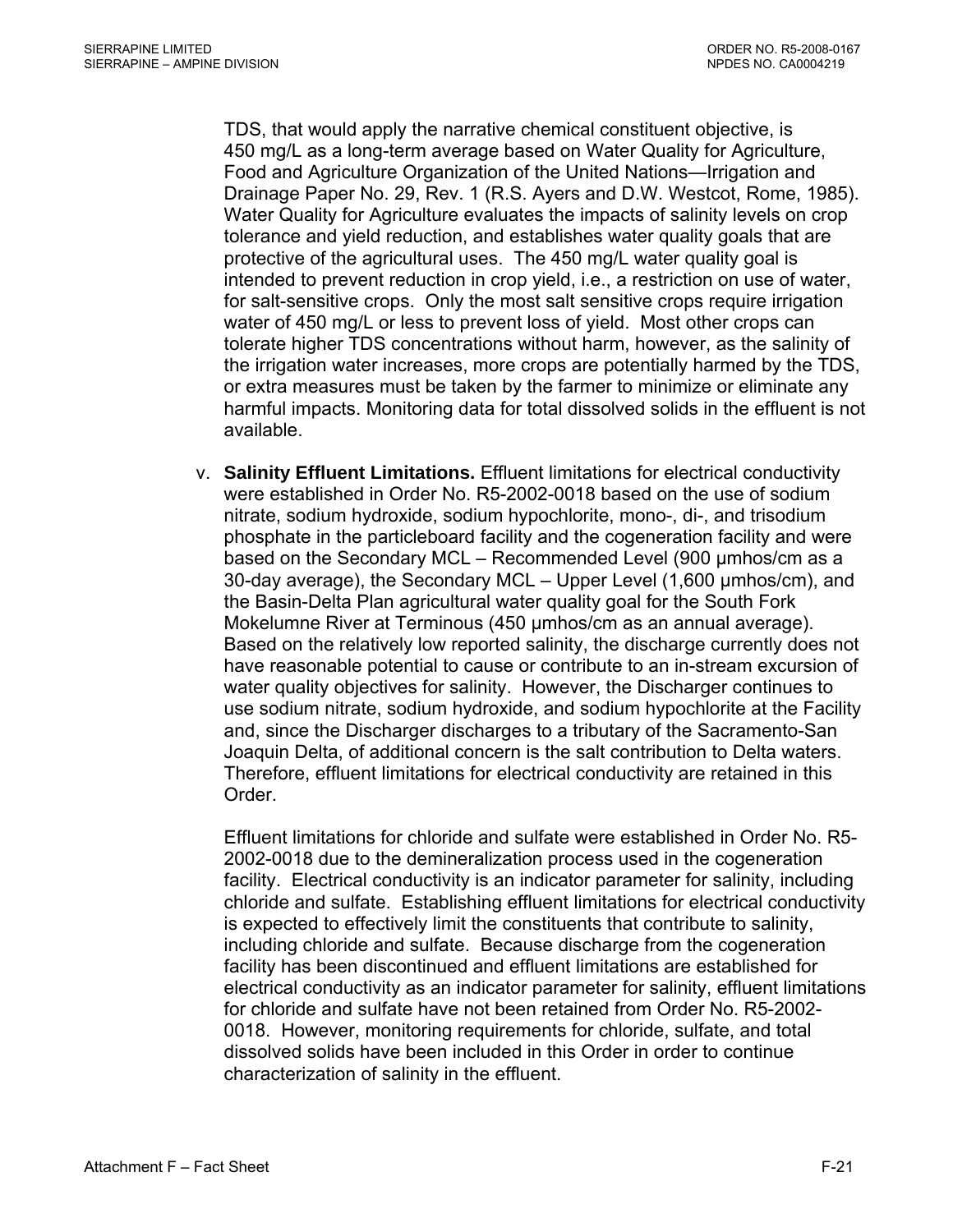- p. **Settleable Solids.** Order No. R5-2002-0018 established effluent limitations for settable solids. The Information Sheet and permit findings for Order No. R5- 2002-0019 do not discuss the rationale for establishing these effluent limitations. Based on the reconfiguration of the Facility and the removal of storm water and discharges from the cogeneration facility, the Regional Water Board has reconsidered the applicability of these effluent limitations to the discharge. For inland surface waters, the Basin Plan states that "[w]*ater shall not contain substances in concentrations that result in the deposition of material that causes nuisance or adversely affects beneficial uses*." Settleable solids were not detected with an MDL of 1.0 ml/L on 10 April 2008. Based on the data it does not appear that the discharge has reasonable potential to result in the deposition of material that would cause a nuisance or adversely affect the beneficial uses of the receiving water. Thus, the effluent limitations for settleable solids are not retained in this Order. The removal of the effluent limitations for settleable solids based on the Facility modifications, elimination of cogeneration discharges and storm water, and effluent data, is in compliance with State and federal antibacksliding regulations.
- q. **TCDD-Equivalents**. The CTR includes a criterion for 2,3,7,8-TCDD of 1.30 X  $10^{-8}$  µg/L for the protection of human health based on consumption of water and organisms. The CTR does not list criteria for other dioxin and furan congeners but states in its preamble (65 FR 31695; May 18, 2000) that for waters in California "*…if the discharge of dioxin or dioxin-like compounds has reasonable potential to cause or contribute to a violation of a narrative criterion, numeric water quality-based effluent limits for dioxin or dioxin-like compounds should be included in NPDES permits and should be expressed using a TEQ scheme*." The TEQ scheme used for inland surface waters, enclosed bays, and estuaries of California is provided in Section 3 of the SIP. Consistent with the CTR and SIP, a TCDD-equivalents criterion of 1.30 x  $10^{-8}$  µg/L for the protection of human health was used which is based on a one-in-a-million cancer risk for waters from which both water and organisms are consumed.

Monitoring of the dioxin and furan congeners in the Facility effluent was performed by the Discharger on 10 April 2008. The MEC for TCDD-equivalents was 8.25 x 10<sup>-8</sup> µg/L, based on a samples collected on 10 April 2008. In the effluent, two of the congeners (1,2,3,4,6,7,8-HpCDD and OCDD) were reported as detected and both were estimated values (i.e., j-flagged).

Order No. R5-2002-0018 included effluent limitations for TCDD-equivalents because the area adjacent to the Facility (Dip Tank Area) was previously contaminated by dioxins/furans. Based on the detections of the congeners and the previous contamination, the Regional Water Board finds that the discharge continues to exhibit reasonable potential to cause or contribute to an excursion of water quality criteria for TCDD-equivalents. This Order includes an AMEL and MDEL for TCDD-equivalents of 1.30 x 10<sup>-8</sup> µg/L and 2.61 x 10<sup>-8</sup> µg/L. Due to the bioaccumulative nature of TCDD-equivalents, this Order also includes an AMEL and a MDEL for TCDD-equivalents of  $5.10 \times 10^{-12}$  lbs/day and 10.23 x 10<sup>-12</sup>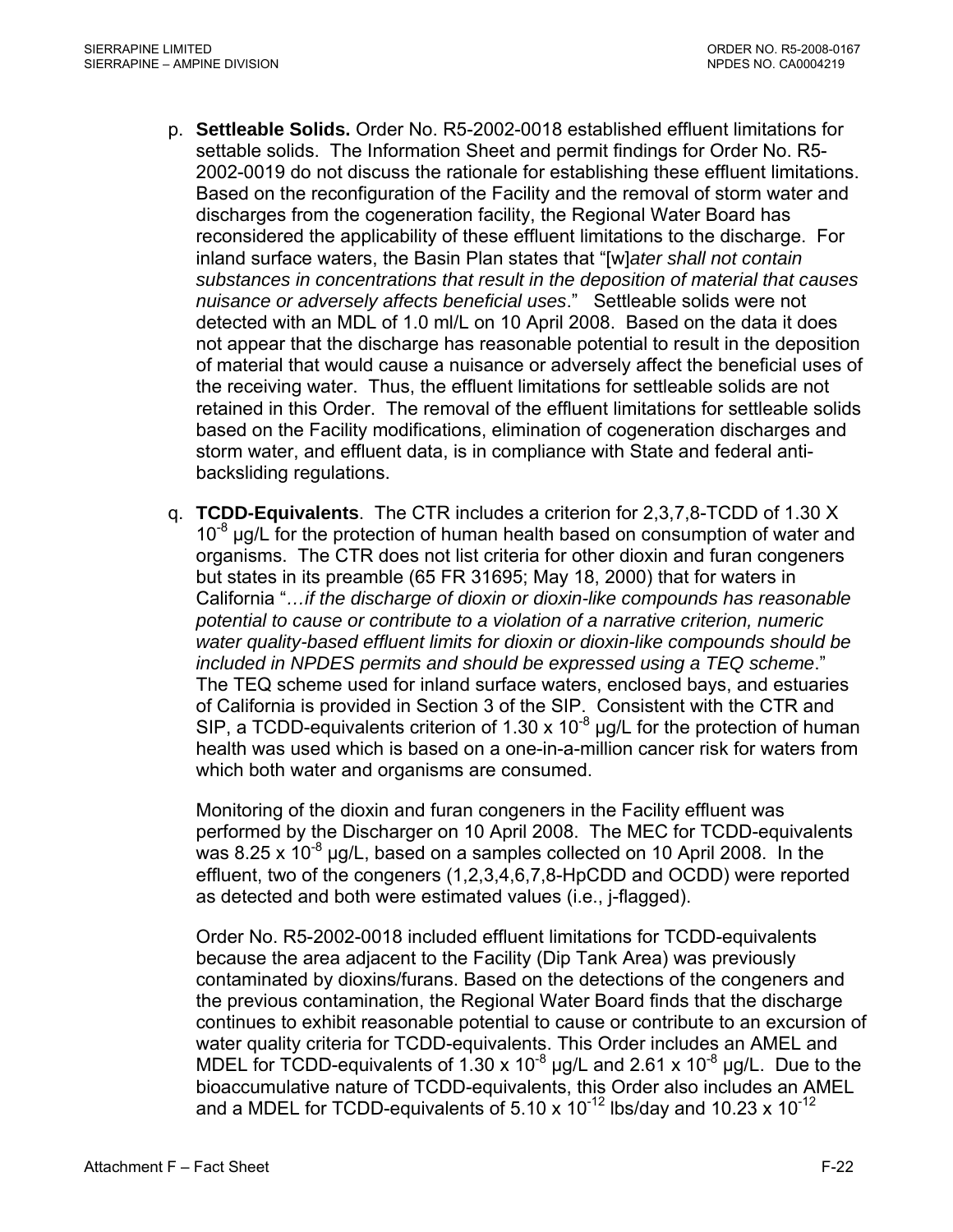lbs/day, based on a flow of 0.047 mgd from the Facility (see Attachment F, Table F-4 for WQBEL calculations). The effluent limitations for TCDD-equivalents are based on the CTR criterion for the protection of human health.

r. **Toxicity.** See Section IV.C.5. of the Fact Sheet regarding whole effluent toxicity.

# **4. WQBEL Calculations**

- a. Effluent limitations for electrical conductivity were established in Order No. R5- 2002-0018 and were based on the Secondary MCL – Recommended Level (900 µmhos/cm as a 30-day average), the Secondary MCL – Upper Level (1,600 µmhos/cm), and the Basin-Delta Plan agricultural water quality goal for the South Fork Mokelumne River at Terminous (450 µmhos/cm as an annual average). An annual average effluent limitation for diethylaminethanol was established in Order No. R5-2002-0018 based on the taste and odor threshold. These effluent limitations are retained in this Order.
- b. Effluent limitations for pH are based on Basin Plan objectives and were established directly as instantaneous limitations.
- c. Effluent limitations for TCDD-equivalents were calculated in accordance with section 1.4 of the SIP. The following paragraphs describe the methodology used for calculating effluent limitations for these parameters.
- d. **Effluent Limitation Calculations.** In calculating maximum effluent limitations, the effluent concentration allowances were set equal to the criteria/standards/objectives.

$$
ECA_{acute} = CMC
$$
 
$$
ECA_{chromic} = CCC
$$

For the human health, agriculture, or other long-term criterion/objective, a dilution credit can be applied. The ECA is calculated as follows:

 $ECA_{HH} = HH + D(HH - B)$ 

where:

- $ECA<sub>acute</sub> =$  effluent concentration allowance for acute (1-hour average) toxicity criterion
- $ECA<sub>chronic</sub> =$  effluent concentration allowance for chronic (4-day average) toxicity criterion
	- $ECA<sub>HH</sub>$  = effluent concentration allowance for human health, agriculture, or other long-term criterion/objective
	- CMC = criteria maximum concentration (1-hour average)
	- CCC = criteria continuous concentration (4-day average, unless otherwise noted)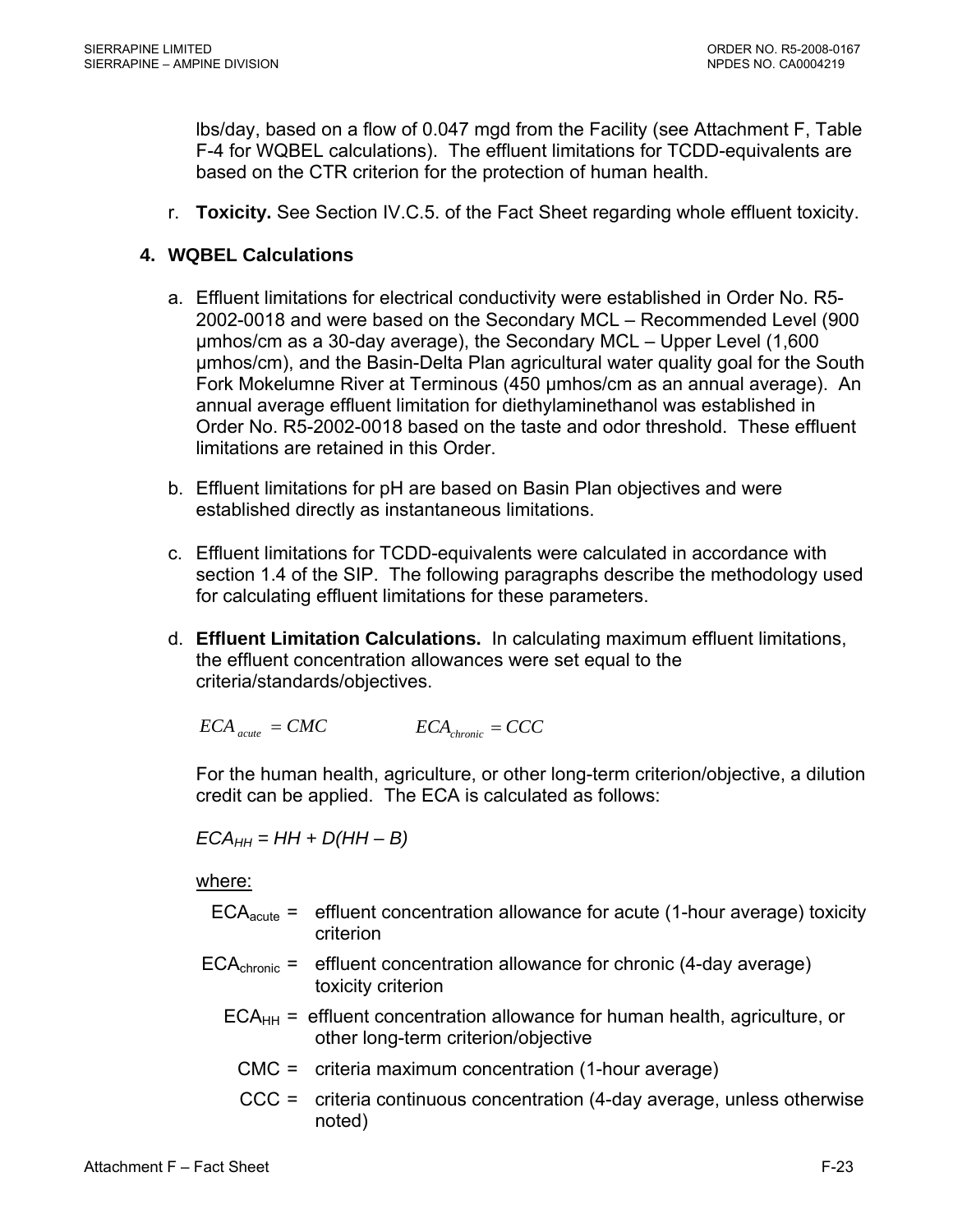- HH = human health, agriculture, or other long-term criterion/objective
	- $D =$  dilution credit
	- B = maximum receiving water concentration

Acute and chronic toxicity ECAs were then converted to equivalent long-term averages (LTA) using statistical multipliers and the lowest is used. Additional statistical multipliers were then used to calculate the maximum daily effluent limitation (MDEL) and the average monthly effluent limitation (AMEL).

Human health ECAs are set equal to the AMEL and a statistical multiplier is used to calculate the MDEL.

$$
AMEL = mult_{AMEL} \left[ min(M_{A}ECA_{acute}, M_{C}ECA_{chronic}) \right]
$$
  
\n
$$
MDEL = mult_{MDEL} \left[ min(M_{A}ECA_{acute}, M_{C}ECA_{chronic}) \right]
$$
  
\n
$$
MDEL_{HH} = \left( \frac{mult_{MDEL}}{mult_{AMEL}} \right) AMEL_{HH}
$$

where: mult<sub>AMEL</sub> = statistical multiplier converting minimum LTA to AMEL  $mult<sub>MDEL</sub>$  = statistical multiplier converting minimum LTA to MDEL  $M_A$  = statistical multiplier converting CMC to LTA  $M<sub>C</sub>$  = statistical multiplier converting CCC to LTA

WQBELs were calculated TCDD-equivalents as follows in Tables F-4 below.

|                                     | Human Health          |
|-------------------------------------|-----------------------|
| Criteria (µg/L)                     | $1.30 \times 10^{-8}$ |
| <b>Dilution Credit</b>              | No Dilution           |
| ECA                                 | $1.30 \times 10^{-8}$ |
| AMEL $(\mu g/L)^{(1)}$              | $1.30 \times 10^{-8}$ |
| MDEL/AMEL Multiplier <sup>(2)</sup> | 2.01                  |
| $MDEL$ (µg/L)                       | $2.61 X 10^{-8}$      |

**Table F-4. WQBEL Calculations for TCDD-Equivalents** 

(1) AMEL = ECA per section 1.4.B, Step 6 of SIP.<br>(2) Assumes sampling frequency n <= 4. Uses MDEL/AMEL multiplier from Table 2 of the SIP.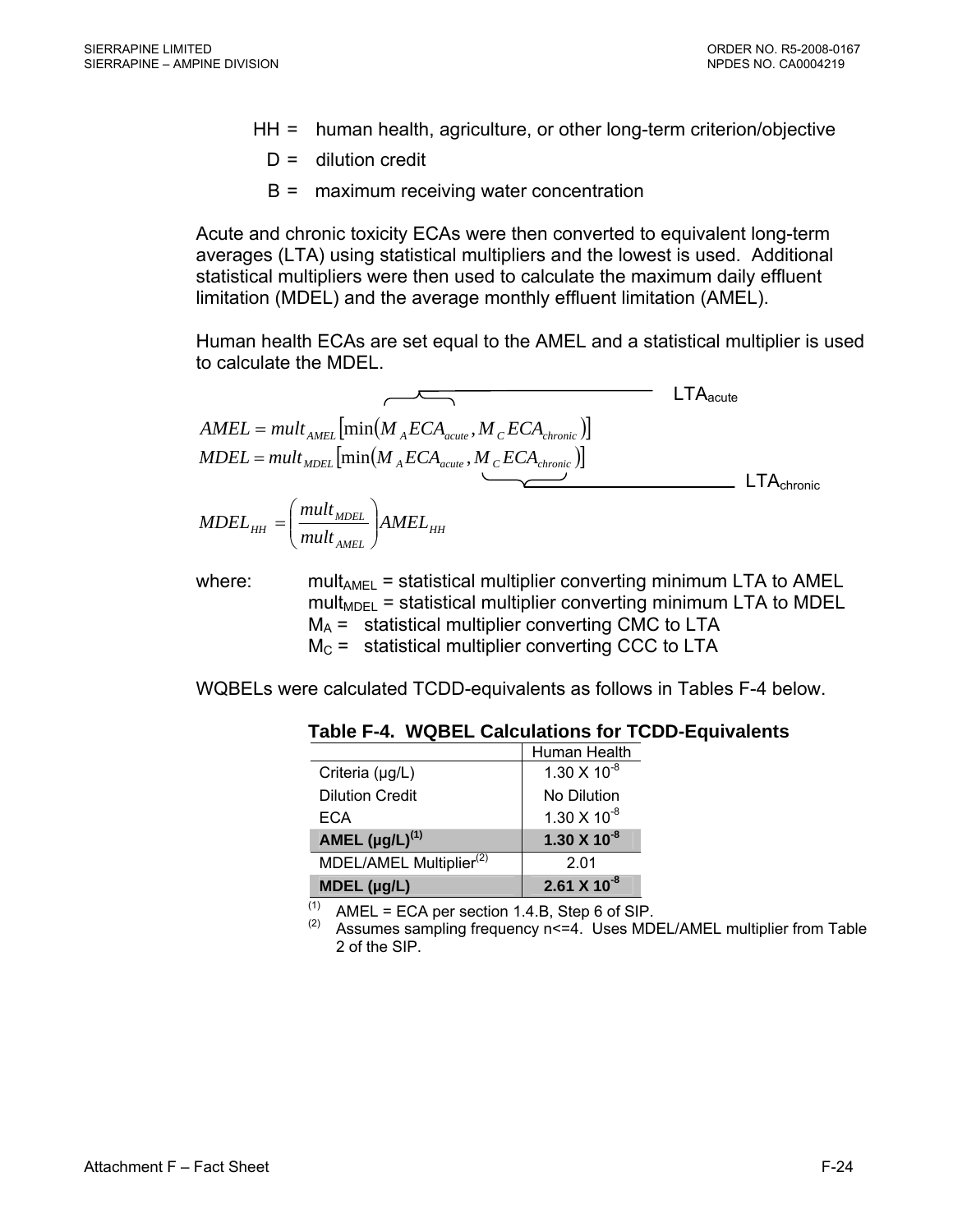# **Summary of Water Quality-based Effluent Limitations Discharge Point No. 001**

|                                                |                   | <b>Effluent Limitations</b> |                                |                                        |                                        |  |  |  |  |
|------------------------------------------------|-------------------|-----------------------------|--------------------------------|----------------------------------------|----------------------------------------|--|--|--|--|
| <b>Parameter</b>                               | <b>Units</b>      | Average<br><b>Monthly</b>   | <b>Maximum</b><br><b>Daily</b> | <b>Instantaneous</b><br><b>Minimum</b> | <b>Instantaneous</b><br><b>Maximum</b> |  |  |  |  |
| <b>Conventional Pollutants</b>                 |                   |                             |                                |                                        |                                        |  |  |  |  |
| pH                                             | standard<br>units |                             |                                | 6.5                                    | 8.5                                    |  |  |  |  |
| <b>Priority Pollutants</b>                     |                   |                             |                                |                                        |                                        |  |  |  |  |
| <b>TCDD-Equivalents</b>                        | $\mu$ g/L         | $1.30 \times 10^{-8}$       | $2.61 \times 10^{-8}$          |                                        |                                        |  |  |  |  |
|                                                | lbs/day           | $5.10 \times 10^{-12}$      | $10.23 \times 10^{-12}$        |                                        |                                        |  |  |  |  |
| <b>Non-Conventional Pollutants</b>             |                   |                             |                                |                                        |                                        |  |  |  |  |
| Diethylaminethanol                             | mg/L              |                             |                                | $22,000^2$                             |                                        |  |  |  |  |
| <b>Electrical Conductivity</b><br>@ 25°C       | umhos/cm          | 900                         | 1,600                          | $450^{2}$                              |                                        |  |  |  |  |
| Board on a flow of 0.047 mad from the Fooility |                   |                             |                                |                                        |                                        |  |  |  |  |

|  |  |  |  | Table F-5. Summary of Water Quality-based Effluent Limitations |
|--|--|--|--|----------------------------------------------------------------|
|--|--|--|--|----------------------------------------------------------------|

 $\frac{1}{2}$  Based on a flow of 0.047 mgd from the Facility.

Applied as an annual average effluent limitation.

# **5. Whole Effluent Toxicity (WET)**

For compliance with the Basin Plan's narrative toxicity objective, this Order requires the Discharger to conduct whole effluent toxicity testing for acute and chronic toxicity, as specified in the Monitoring and Reporting Program (Attachment E, Section V). This Order also contains effluent limitations for acute toxicity and requires the Discharger to implement best management practices to investigate the causes of, and identify corrective actions to reduce or eliminate effluent toxicity.

a. **Acute Aquatic Toxicity.** The Basin Plan contains a narrative toxicity objective that states, "*All waters shall be maintained free of toxic substances in concentrations that produce detrimental physiological responses in human, plant, animal, or aquatic life.*" (Basin Plan at III-8.00) The Basin Plan also states that, "…*effluent limits based upon acute biotoxicity tests of effluents will be prescribed where appropriate*…". USEPA Region 9 provided guidance for the development of acute toxicity effluent limitations in the absence of numeric water quality objectives for toxicity in its document titled "Guidance for NPDES Permit Issuance", dated February 1994. In section B.2. "Toxicity Requirements" (pgs. 14-15) it states that, "*In the absence of specific numeric water quality objectives for acute and chronic toxicity, the narrative criterion 'no toxics in toxic amounts' applies. Achievement of the narrative criterion, as applied herein, means that ambient waters shall not demonstrate for acute toxicity: 1) less than 90% survival, 50% of the time, based on the monthly median, or 2) less than 70% survival, 10% of the time, based on any monthly median. For chronic toxicity, ambient waters shall not demonstrate a test result of greater than 1 TUc."* Consistent with Order No. R5-2002-0018, effluent limitations for acute toxicity have been included in this Order as follows: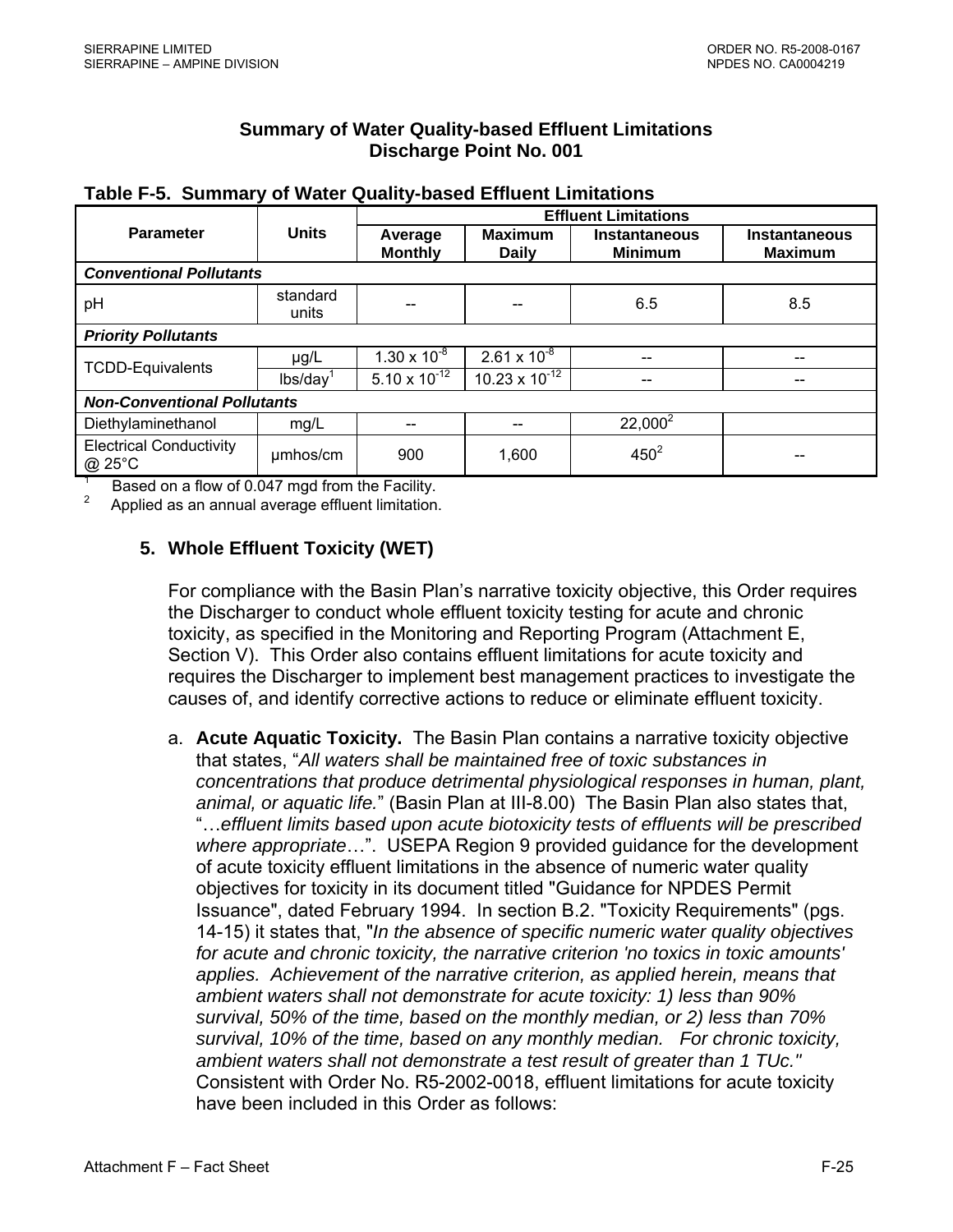<span id="page-78-0"></span>**Acute Toxicity.** Survival of aquatic organisms in 96-hour bioassays of undiluted waste shall be no less than:

Minimum for any one bioassay-------------------------------------- 70% Median for any three or more consecutive bioassays --------- 90%

b. **Chronic Aquatic Toxicity.** Numeric chronic WET effluent limitations have not been included in this order. The SIP contains implementation gaps regarding the appropriate form and implementation of chronic toxicity limits. This has resulted in the petitioning of a NPDES permit in the Los Angeles Region $<sup>6</sup>$  $<sup>6</sup>$  $<sup>6</sup>$  that contained</sup> numeric chronic toxicity effluent limitations. To address the petition, the State Water Board adopted WQO 2003-012 directing its staff to revise the toxicity control provisions in the SIP. The State Water Board states the following in WQO 2003-012*, "In reviewing this petition and receiving comments from numerous interested persons on the propriety of including numeric effluent limitations for chronic toxicity in NPDES permits for publicly-owned treatment works that discharge to inland waters, we have determined that this issue should be considered in a regulatory setting, in order to allow for full public discussion and deliberation. We intend to modify the SIP to specifically address the issue. We anticipate that review will occur within the next year. We therefore decline to make a determination here regarding the propriety of the final numeric effluent limitations for chronic toxicity contained in these permits."* The process to revise the SIP is currently underway. Proposed changes include clarifying the appropriate form of effluent toxicity limits in NPDES permits and general expansion and standardization of toxicity control implementation related to the NPDES permitting process. Since the toxicity control provisions in the SIP are under revision it is infeasible to develop numeric effluent limitations for chronic toxicity. Therefore, this Order requires that the Discharger meet best management practices for compliance with the Basin Plan's narrative toxicity objective, as allowed under 40 CFR 122.44(k).

During the previous permit term, no chronic toxicity data was provided. However, to ensure compliance with the Basin Plan's narrative toxicity objective, the Discharger is required to conduct chronic whole effluent toxicity testing, as specified in the Monitoring and Reporting Program (Attachment E, Section V). Furthermore, Special Provisions VII.B.2.a. of this Order requires the Discharger to investigate the causes of, and identify and implement corrective actions to reduce or eliminate effluent toxicity. If the discharge demonstrates a pattern of toxicity exceeding the numeric toxicity monitoring trigger, the Discharger is required to initiate a Toxicity Reduction Evaluation (TRE), in accordance with an approved TRE work plan. The numeric toxicity monitoring trigger is not an effluent limitation, it is the toxicity threshold at which the Discharger is required to

 $\overline{a}$ 

<sup>6</sup> In the Matter of the Review of Own Motion of Waste Discharge Requirements Order Nos. R4-2002-0121 [NPDES No. CA0054011] and R4-2002-0123 [NPDES NO. CA0055119] and Time Schedule Order Nos. R4- 2002-0122 and R4-2002-0124 for Los Coyotes and Long Beach Wastewater Reclamation Plants Issued by the California Regional Water Quality Control Board, Los Angeles Region SWRCB/OCC FILES A-1496 AND 1496(a)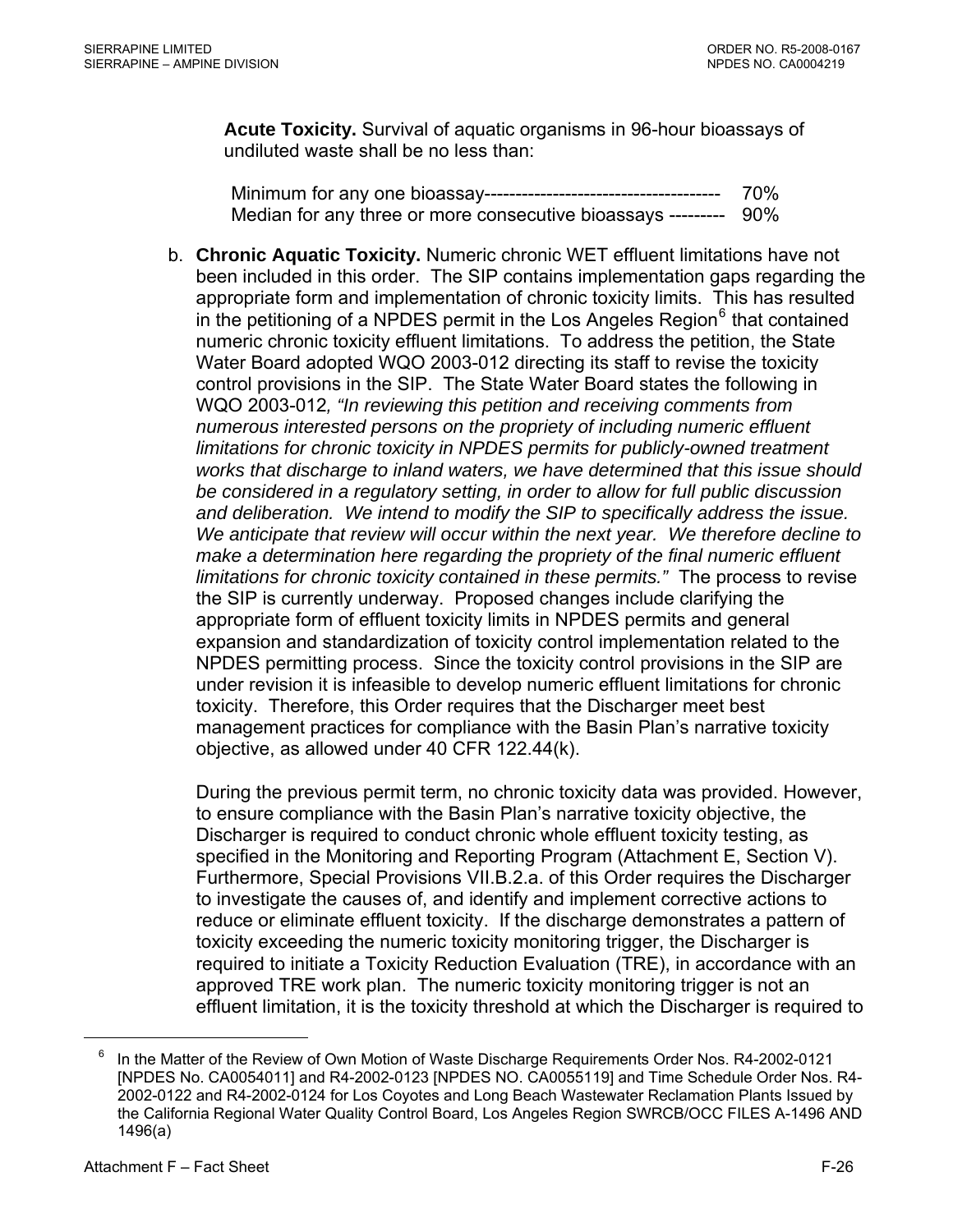perform accelerated chronic toxicity monitoring, as well as the threshold to initiate a TRE if a pattern of effluent toxicity has been demonstrated.

#### **D. Final Effluent Limitations**

#### **1. Mass-based Effluent Limitations**

Title 40 CFR 122.45(f)(1) requires effluent limitations be expressed in terms of mass, with some exceptions, and 40 CFR 122.45(f)(2) allows pollutants that are limited in terms of mass to additionally be limited in terms of other units of measurement. This Order includes effluent limitations expressed in terms of mass and concentration. In addition, pursuant to the exceptions to mass limitations provided in 40 CFR 122.45(f)(1), some effluent limitations are not expressed in terms of mass, such as pH and temperature, and when the applicable standards are expressed in terms of concentration (e.g., CTR criteria and MCLs) and mass limitations are not necessary to protect the beneficial uses of the receiving water.

Mass-based effluent limitations for TCDD-equivalents were calculated by multiplying the concentration limitation by the Facility's reasonable measure of actual flow and the appropriate unit conversion factor. Because discharge from the Facility has not occurred since March 2004, a long-term average flow could not be calculated. Therefore, the total average flow of 0.047 mgd from the cooling tower, boiler blowdown, storm water, facility/equipment wash water, and biofilter blowdown as reported in the Discharger's application is considered a reasonable measure of actual flow and was used to calculate mass-based effluent limitations.

# **2. Averaging Periods for Effluent Limitations**

40 CFR 122.45 (d) requires maximum daily and average monthly discharge limitations for all dischargers other than publicly owned treatment works unless impracticable. Effluent limitations for pH are based on Basin Plan objectives and have been applied directly as instantaneous effluent limitations. Annual average effluent limitations are established in this Order for electrical conductivity and diethylaminethanol. The rationale for using alternative averaging periods for these constituents is discussed in Attachment F, Section IV.C.3, above.

# **3. Satisfaction of Anti-Backsliding Requirements**

The effluent limitations in this Order are at least as stringent as the effluent limitations in the existing Order, with the exception of effluent limitations for BOD, chloride, chlorine residual, cyclohexamine, nitrate, nitrite, oil and grease, pentachlorophenol, settleable solids, sulfate, and TSS. The effluent limitations for these pollutants are less stringent than those in Order No. R5-2002-0018. This relaxation of effluent limitations is consistent with the anti-backsliding requirements of the CWA and federal regulations.

The Facility has changed significantly since the issuance of Order No. R5-2002- 0018. Order No. R5-2002-0018 was held by three parties: Wheelabrator Martell,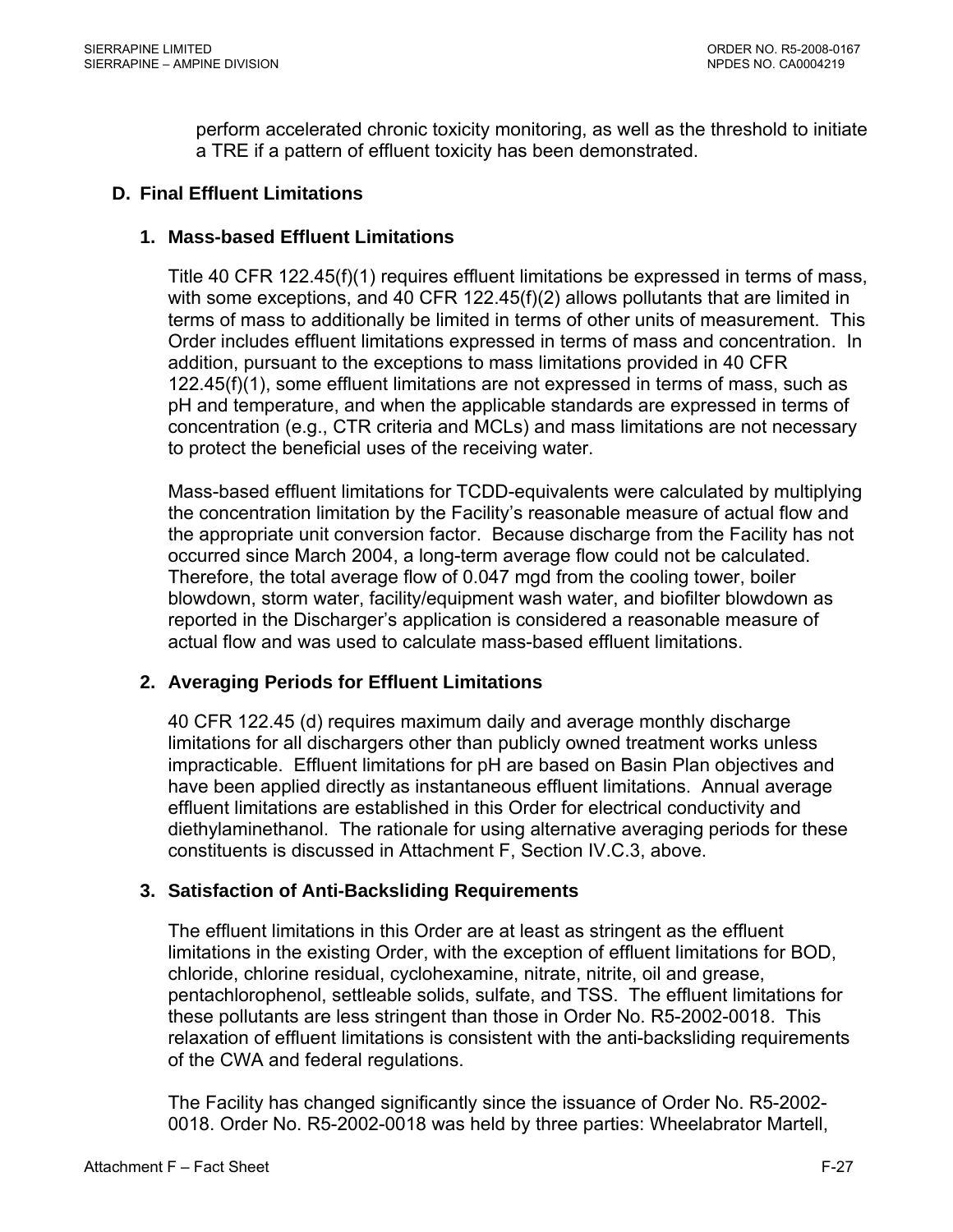Sierra Pacific Industries, and the Discharger. The renewal is only for the Discharger's particleboard manufacturing facility. The cogeneration facility no longer exists and storm water run-off from properties owned by Sierra Pacific Industries no longer enters the permitted drainage course. The Discharger has eliminated discharges of process waters by means of spray irrigation with a catch basin for containment and has not discharged process water from the Facility since March 2004. The Discharger also connected the domestic outfall from the plant to the service area sewer system. The septic tank and leach field system was dismantled and abandoned under the oversight of the Amador Water Agency. Order No. R5-2002-0018 regulated discharges from an onsite cogeneration facility and storm water from land disposal sites adjacent to the Facility. The applicability of the effluent limitations contained in Order No. R5-2002-0018 has been reconsidered in light of the reconfiguration of the Facility and new data sampled at the request of the Regional Water Board on 10 April 2008. Consequently, many of the effluent limitations contained in Order No. R5-2002-0018 have not been retained in this Order.

Order No. R5-2002-0018 established effluent limitations for BOD, TSS, and settleable solids. ELGs are not established for BOD, TSS, and setteable solids for particleboard manufacturing. BOD and setteable solids were not detected in the effluent based on monitoring conducted 10 April 2008, while the MEC for TSS was only 2.2 mg/L (j-flagged). Thus, monitoring data does not indicate that the effluent has reasonable potential for BOD, TSS, or settleable solids to impact receiving water quality. Therefore, effluent limitations for BOD, TSS, and settleable solids have not been retained in this Order.

Monitoring data was not available for oil and grease for the 10 April 2008 monitoring event. However, the permit application states that oil and grease is "believed absent." Based on the types of wastes currently directed to the Irrigation Pond and the activities now associated with the Facility, oil and grease is not expected to be present in the effluent. Thus, effluent limitations for oil and grease are not retained in this Order.

In Order No. R5-2002-0018, effluent limitations for residual chlorine were established because chlorine was used as an algaecide. The Discharger no longer uses chlorine as an algaecide and chlorine was not detected in the effluent based on monitoring data from 10 April 2008. The permit application also states that residual chlorine is "believed absent". Therefore, the effluent limitations for residual chlorine are not retained in this Order.

Effluent limitations for chloride and sulfate were established in Order No. R5-2002- 0018 based on the demineralization process used in the cogeneration facility. Monitoring data for chloride was not available and the MEC for sulfate was 26 mg/L based on monitoring conducted 10 April 2008. Because the cogeneration facility is no longer in operation and the effluent stream for which the effluent limitations were established is no longer contributing to this discharge, effluent limitations for chloride and sulfate are not retained in this Order. However, since the permit application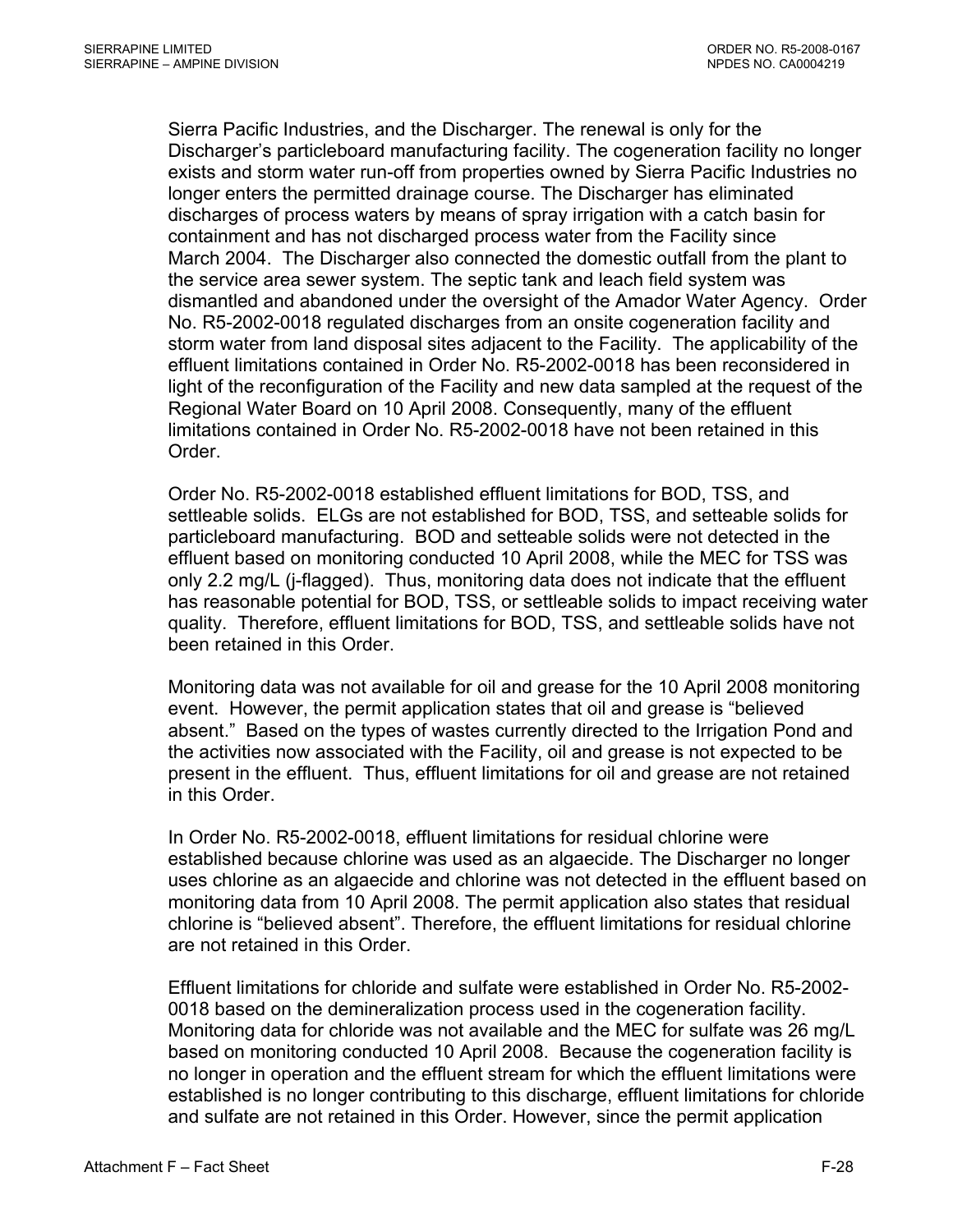states that sulfate is "believed present", effluent monitoring of both chloride and sulfate will be required as part of the monitoring and reporting program.

A nitrite concentration of 0.045 mg/L (j-flagged) was reported from a sample taken on 10 April 2008. The USEPA primary MCL for nitrite is 1 mg/L, so no reasonable potential to exceed water quality standards exists and the effluent limitation is not retained in this Order. No recent monitoring data was provided for nitrate by the Discharger. However, the previous effluent limitation for nitrate was based on the demineralization process used in the cogeneration facility (the discharge from which no longer occurs). Therefore, the effluent limitation for nitrate is not retained in this Order. However, since the permit application states that nitrate-nitrite (as N) is "believed present", effluent monitoring of both nitrite and nitrate will be required in the Order.

The establishment of cyclohexamine effluent limitations in Order No. R5-2002-0018 was based on its use as a corrosion inhibitor at the particleboard facility. The Discharger has discontinued the use of cyclohexamine. Therefore, cyclohexamine no longer demonstrates reasonable potential to exceed water quality standards and effluent limitations are not retained in this Order.

Effluent limitations for pentachlorophenol were included in Order No. R5-2002-0018 based on its presence in the dip tank area of the Facility prior to its reconfiguration. Pentachlorophenol was not detected in the effluent based on monitoring conducted 10 April 2008. Further, the permit application also states that pentachlorophenol is "believed absent". Therefore, pentachlorophenol no longer demonstrates reasonable potential to exceed water quality standards and effluent limitations are not retained in this Order.

Due to the reconfiguration of the Facility as described above, and the availability of monitoring data that is representative of the potential discharge of the wastewater, new information is available indicating that effluent limitations for BOD, chlorine residual, chloride, cyclohexamine, nitrite, nitrate, oil and grease, pentachlorophenol, settleable solids, sulfate, and TSS are no longer applicable or necessary to ensure protection of applicable water quality objectives. The removal of effluent limitations for BOD, chlorine residual, chloride, cyclohexamine, nitrite, nitrate, oil and grease, pentachlorophenol, settleable solids, sulfate, and TSS is consistent with the antidegradation provisions of 40 CFR 131.12 and State Water Board Resolution No. 68-16. Any impact on existing water quality is expected to be insignificant.

# **4. Satisfaction of Antidegradation Policy**

a. **Surface Water.** The permitted discharge is consistent with the antidegradation provisions of 40 CFR 131.12 and State Water Board Resolution No. 68-16. Compliance with these requirements will result in the use of best practicable treatment or control of the discharge. The impact on existing water quality will be insignificant.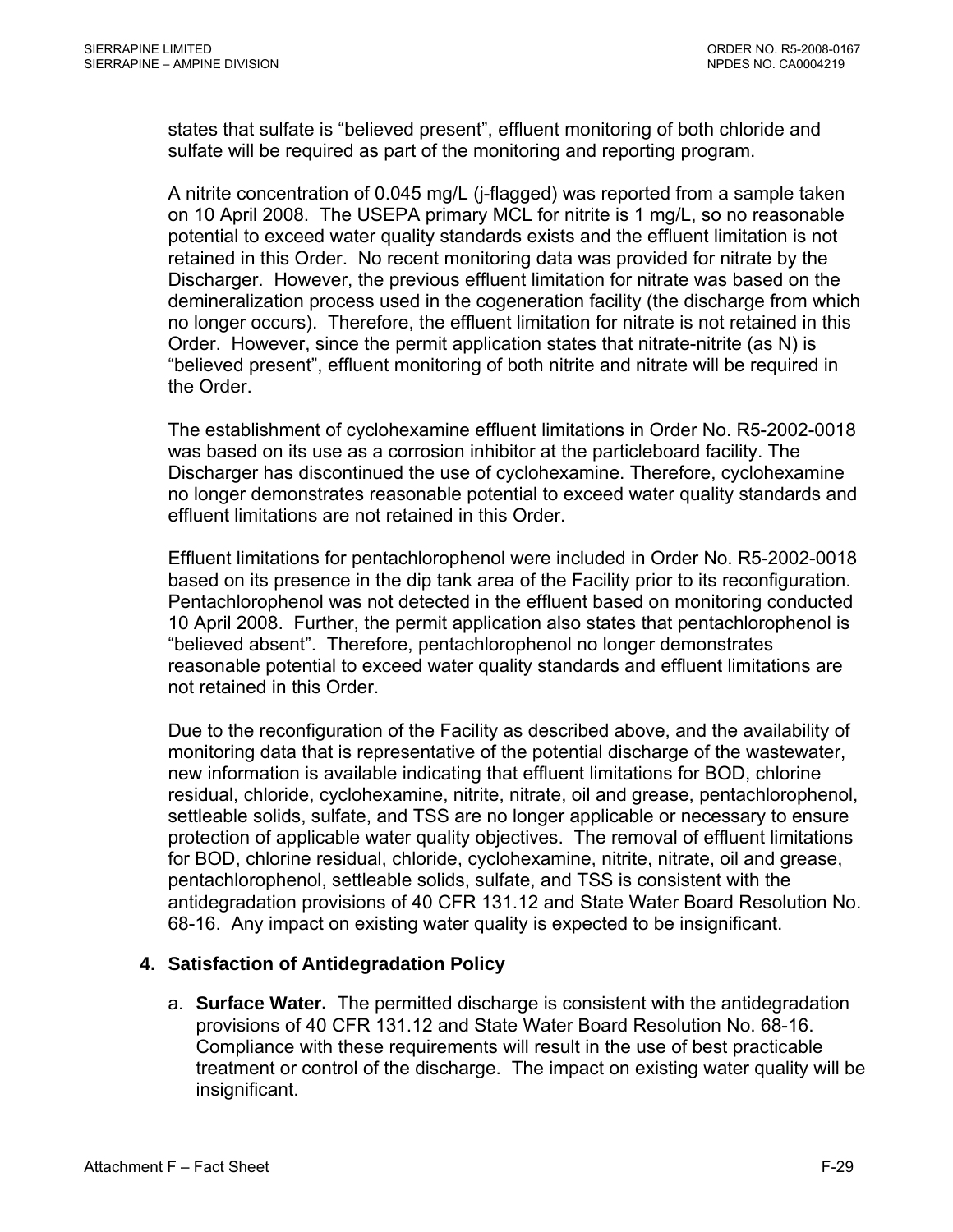- b. **Groundwater.** The Discharger utilizes a series of three unlined ponds. The wastewater contains constituents such as total dissolved solids (TDS), specific conductivity, nitrates, and metals. Percolation from the ponds may result in an increase in the concentration of these constituents in groundwater. The increase in the concentration of these constituents in groundwater must be consistent with Resolution No. 68-16. Any increase in pollutant concentrations in groundwater must be shown to be necessary to allow wastewater utility service necessary to accommodate housing and economic expansion in the area and must be consistent with maximum benefit to the people of the State of California. Some degradation of groundwater by the Discharger is consistent with Resolution No. 68-16 provided that:
	- i. the degradation is limited in extent;
	- ii. the degradation after effective source control, treatment, and control is limited to waste constituents typically encountered in municipal wastewater as specified in the groundwater limitations in this Order;
	- iii. the Discharger minimizes the degradation by fully implementing, regularly maintaining, and optimally operating best practicable treatment and control (BPTC) measures; and
	- iv. the degradation does not result in water quality less than that prescribed in the Basin Plan.

# **Summary of Final Effluent Limitations Discharge Point No. 001**

|                                             |                   | <b>Effluent Limitations</b> |                                 |                                        |                                        |  |  |  |  |
|---------------------------------------------|-------------------|-----------------------------|---------------------------------|----------------------------------------|----------------------------------------|--|--|--|--|
| <b>Parameter</b>                            | <b>Units</b>      | Average<br><b>Monthly</b>   | <b>Maximum</b><br><b>Daily</b>  | <b>Instantaneous</b><br><b>Minimum</b> | <b>Instantaneous</b><br><b>Maximum</b> |  |  |  |  |
| <b>Conventional Pollutants</b>              |                   |                             |                                 |                                        |                                        |  |  |  |  |
| pH                                          | standard<br>units | --                          |                                 | 6.5                                    | 8.5                                    |  |  |  |  |
| <b>Priority Pollutants</b>                  |                   |                             |                                 |                                        |                                        |  |  |  |  |
| <b>TCDD-Equivalents</b>                     | $\mu$ g/L         | $1.30 \times 10^{-8}$       | $2.61 \times 10^{-8}$           |                                        |                                        |  |  |  |  |
|                                             | lbs/day           | $5.1 \times 10^{-12}$       | 10.2 $\times$ 10 <sup>-12</sup> | --                                     |                                        |  |  |  |  |
| <b>Non-Conventional Pollutants</b>          |                   |                             |                                 |                                        |                                        |  |  |  |  |
| Diethylaminethanol                          | mg/L              | --                          |                                 | $22,000^2$                             | --                                     |  |  |  |  |
| Electrical Conductivity @<br>$25^{\circ}$ C | umhos/cm          | 900                         | 1,600                           | $450^2$                                |                                        |  |  |  |  |

#### **Table F-6. Summary of Final Effluent Limitations**

1 Based on a flow of 0.047 mgd from the particleboard facility.

2 Applied as an annual average.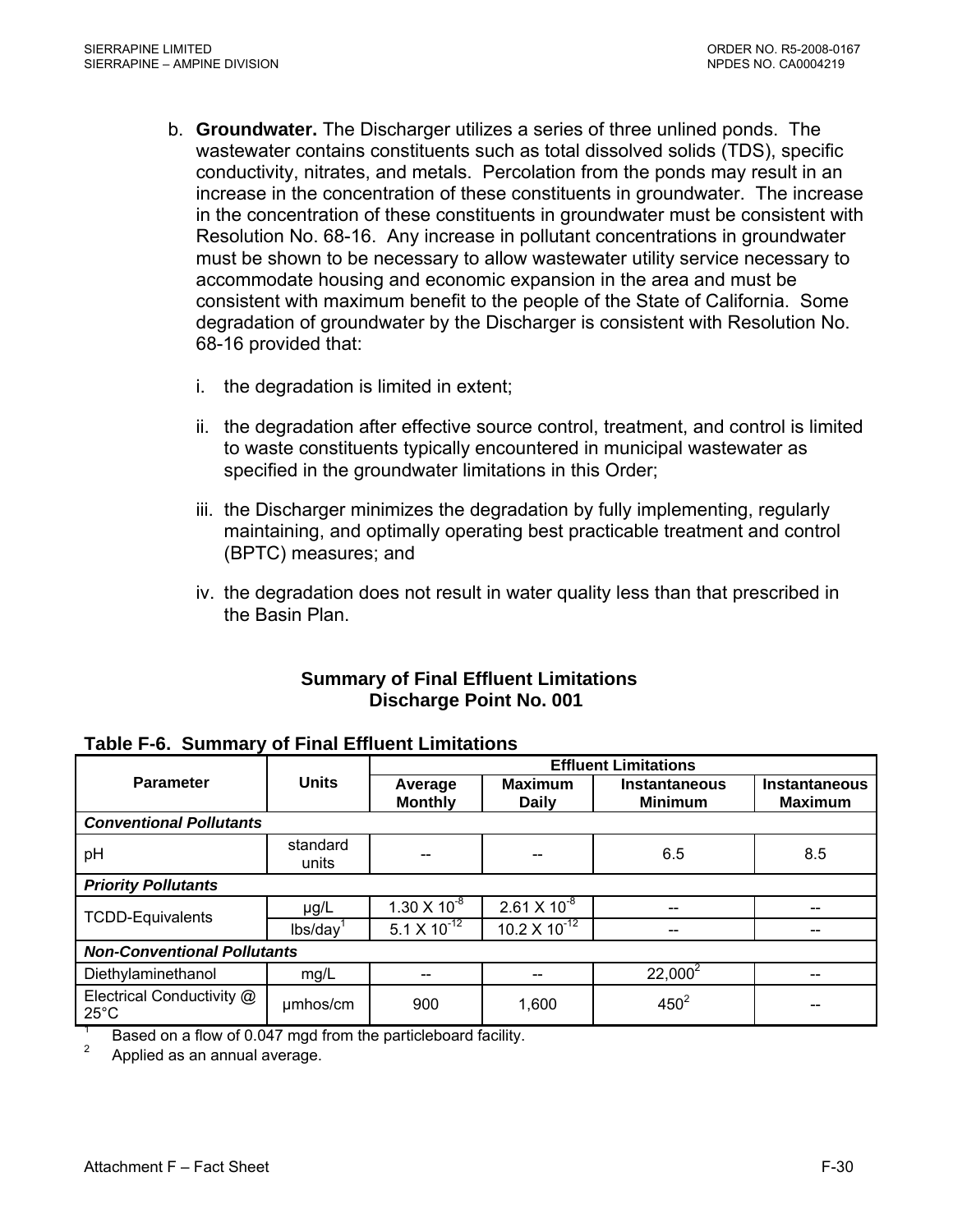# **E. Interim Effluent Limitations**

**[Not Applicable]**

**F. Land Discharge Specifications** 

**[Not Applicable]** 

**G. Reclamation Specifications** 

**[Not Applicable]** 

# **V. RATIONALE FOR RECEIVING WATER LIMITATIONS**

Basin Plan water quality objectives to protect the beneficial uses of surface water and groundwater include numeric objectives and narrative objectives, including objectives for chemical constituents, toxicity, and tastes and odors. The toxicity objective requires that surface water and groundwater be maintained free of toxic substances in concentrations that produce detrimental physiological responses in humans, plants, animals, or aquatic life. The chemical constituent objective requires that surface water and groundwater shall not contain chemical constituents in concentrations that adversely affect any beneficial use or that exceed the maximum contaminant levels (MCLs) in Title 22, CCR. The tastes and odors objective states that surface water and groundwater shall not contain taste- or odorproducing substances in concentrations that cause nuisance or adversely affect beneficial uses. The Basin Plan requires the application of the most stringent objective necessary to ensure that surface water and groundwater do not contain chemical constituents, toxic substances, radionuclides, or taste and odor producing substances in concentrations that adversely affect domestic drinking water supply, agricultural supply, or any other beneficial use.

# **A. Surface Water**

CWA section 303(a-c), requires states to adopt water quality standards, including criteria where they are necessary to protect beneficial uses. The Regional Water Board adopted water quality criteria as water quality objectives in the Basin Plan. The Basin Plan states that "*[t]he numerical and narrative water quality objectives define the least stringent standards that the Regional Water Board will apply to regional waters in order to protect the beneficial uses*." The Basin Plan includes numeric and narrative water quality objectives for ammonia, bacteria, biostimulatory substances, color, chemical constituents, dissolved oxygen, floating material, oil and grease, pH, pesticides, radioactivity, suspended sediment, settleable substances, suspended material, tastes and odors, temperature, toxicity, and turbidity.

# **B. Groundwater**

1. The beneficial uses of the underlying ground water are municipal and domestic supply, industrial service supply, industrial process supply, and agricultural supply.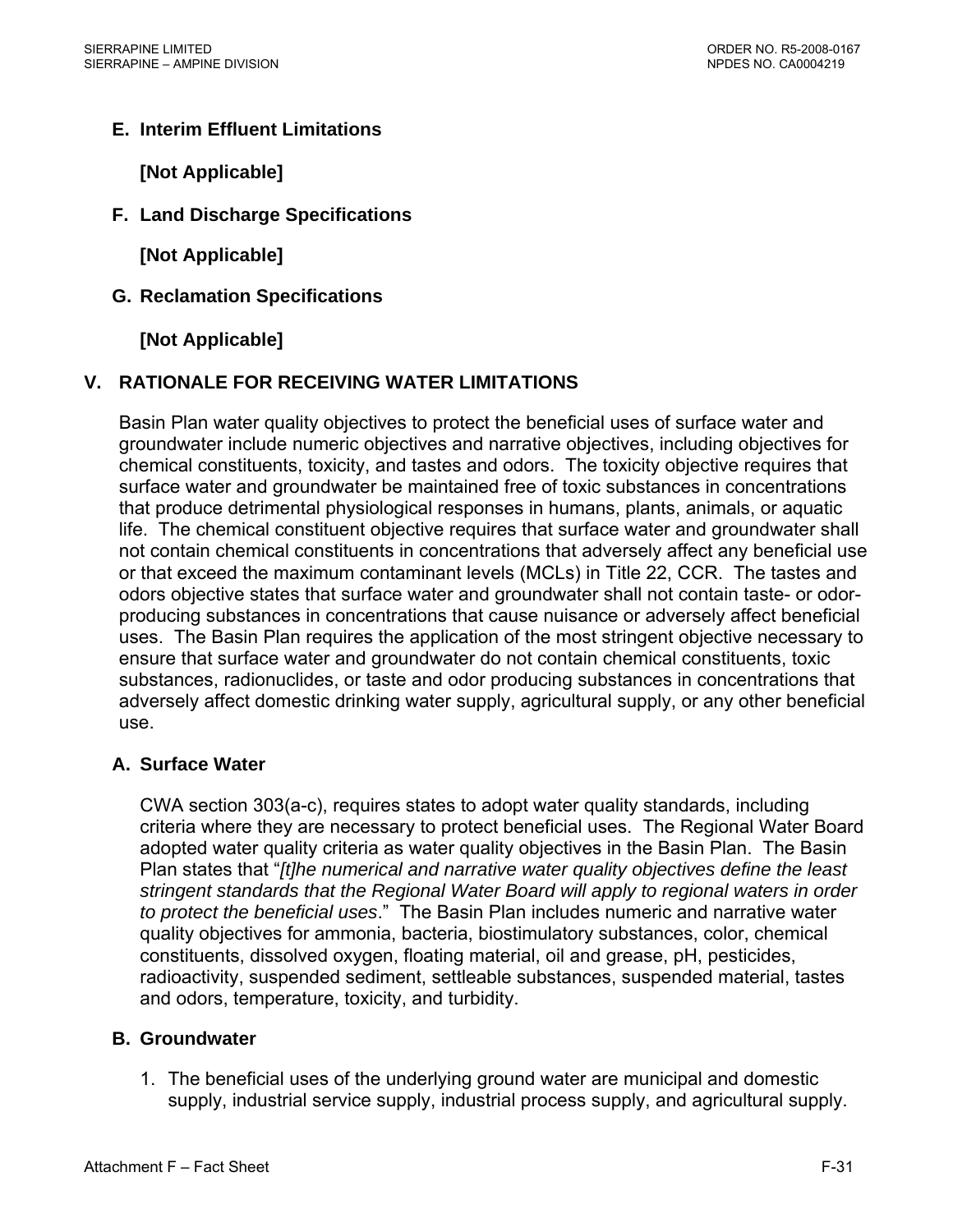- 2. Basin Plan water quality objectives include narrative objectives for chemical constituents, tastes and odors, and toxicity of groundwater. The toxicity objective requires that groundwater be maintained free of toxic substances in concentrations that produce detrimental physiological responses in humans, plants, animals, or aquatic life. The chemical constituent objective states groundwater shall not contain chemical constituents in concentrations that adversely affect any beneficial use. The tastes and odors objective prohibits taste- or odor-producing substances in concentrations that cause nuisance or adversely affect beneficial uses. The Basin Plan also establishes numerical water quality objectives for chemical constituents and radioactivity in groundwaters designated as municipal supply. These include, at a minimum, compliance with MCLs in Title 22 of the CCR. The bacteria objective prohibits coliform organisms at or above 2.2 MPN/100 mL. The Basin Plan requires the application of the most stringent objective necessary to ensure that waters do not contain chemical constituents, toxic substances, radionuclides, taste- or odorproducing substances, or bacteria in concentrations that adversely affect municipal or domestic supply, agricultural supply, industrial supply or some other beneficial use.
- 3. Order No. R5-2002-0018 contained groundwater limitations due to the potential for percolation of wastewater from the ponds and spray irrigation fields. Although monitoring by the Discharger during the term of Order No. R5-2002-0018 indicated no impact from the ponds and spray irrigation fields (in terms of pH, total dissolved solids, and electrical conductivity concentrations), these units are still in use and therefore the groundwater limitations are being retained from Order No. R5-2002- 0018 to protect the beneficial uses of the underlying groundwater.

# **VI. RATIONALE FOR MONITORING AND REPORTING REQUIREMENTS**

Section 122.48 requires that all NPDES permits specify requirements for recording and reporting monitoring results. Water Code sections 13267 and 13383 authorizes the Regional Water Board to require technical and monitoring reports. The Monitoring and Reporting Program (MRP), Attachment E of this Order, establishes monitoring and reporting requirements to implement federal and state requirements. The following provides the rationale for the monitoring and reporting requirements contained in the MRP for this facility.

# **A. Influent Monitoring**

# **[Not Applicable]**

# **B. Effluent Monitoring**

1. Pursuant to the requirements of 40 CFR §122.44(i)(2) effluent monitoring is required for all constituents with effluent limitations. Effluent monitoring is necessary to assess compliance with effluent limitations, assess the effectiveness of the treatment process, and to assess the impacts of the discharge on the receiving stream and groundwater.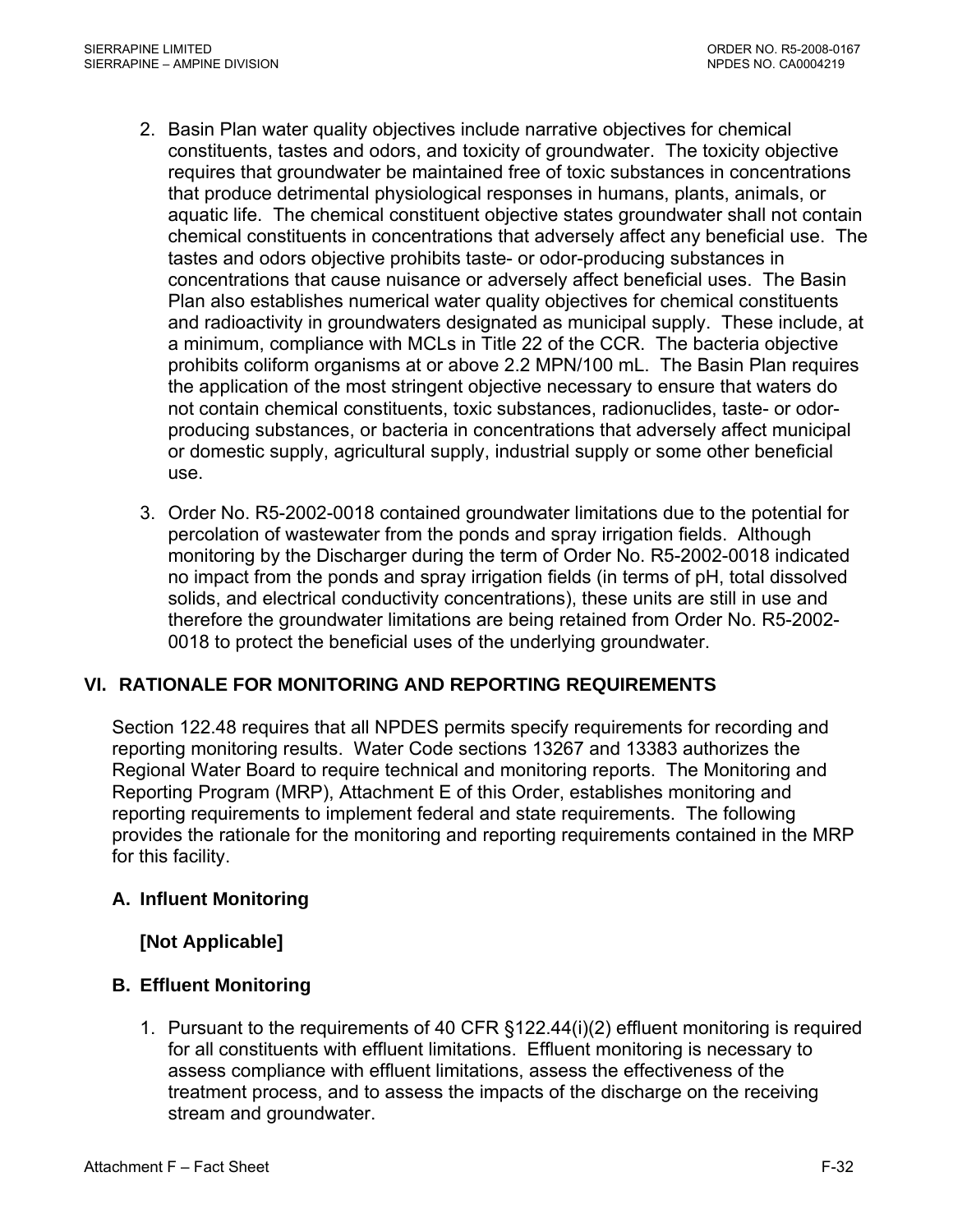- 2. Effluent monitoring of the discharge to Stony Creek (Discharge Point No. 001) at Monitoring Location EFF-001 has been established as follows:
	- a. Effluent monitoring frequency and sample type for pH (weekly) has been retained from Order No. R5-2002-0018 to determine compliance with effluent limitations.
	- b. Because estimated values for 1,2,3,4,6,7,8-HpCDD and OCDD exceeded applicable CTR criteria and because the area adjacent to the Facility was previously contaminated by dioxins/furans, effluent limitations for TCDDequivalents are included in this Order. Quarterly effluent monitoring for TCDDequivalents has been established to determine compliance with the applicable effluent limitations.
	- c. Monitoring of flow has been decreased to weekly and the sample type has been changed from a meter to an estimate. Since this Order is only for the particleboard facility, only the flow from the particleboard facility is taken into account. Furthermore, discharge of process water from the Facility has not occurred since March 2004. Due to the changes in the configuration of the Facility since the issuance of Order No. R5-2002-0018, flow monitoring has been modified accordingly.
	- d. Effluent limitations for chloride and sulfate are not retained from Order No. R5- 2002-0018 since there is no longer discharge from the cogeneration facility and because the reported salinity was relatively low. However, since the Discharger discharges to a tributary of the Sacramento-San Joaquin Delta, of additional concern is the salt contribution to Delta waters. Also the permit application indicated that sulfate was "believed present". Therefore, monitoring of chloride and sulfate has been increased from every other month to monthly.
	- e. Weekly monitoring for TDS has been retained for the continued characterization of salinity in the effluent.
	- f. Weekly monitoring of electrical conductivity has been retained to determine compliance with the applicable effluent limitations and continue characterization of salinity in the effluent.
	- g. As discussed elsewhere in this Fact Sheet there is no reasonable potential for either nitrite or nitrate and effluent limitations are not retained from Order No. R5- 2002-0018. However, the monitoring of total nitrite nitrogen (as N) and total nitrate nitrogen (as N) has been increased from every other month to monthly since the permit application states that nitrate-nitrite (as N) is "believed present".
	- h. As discussed in section IV.C.3 of this Fact Sheet, it is uncertain whether reasonable potential for iron actually exists and therefore effluent limitations for iron are not being established at this time. To collect the data necessary to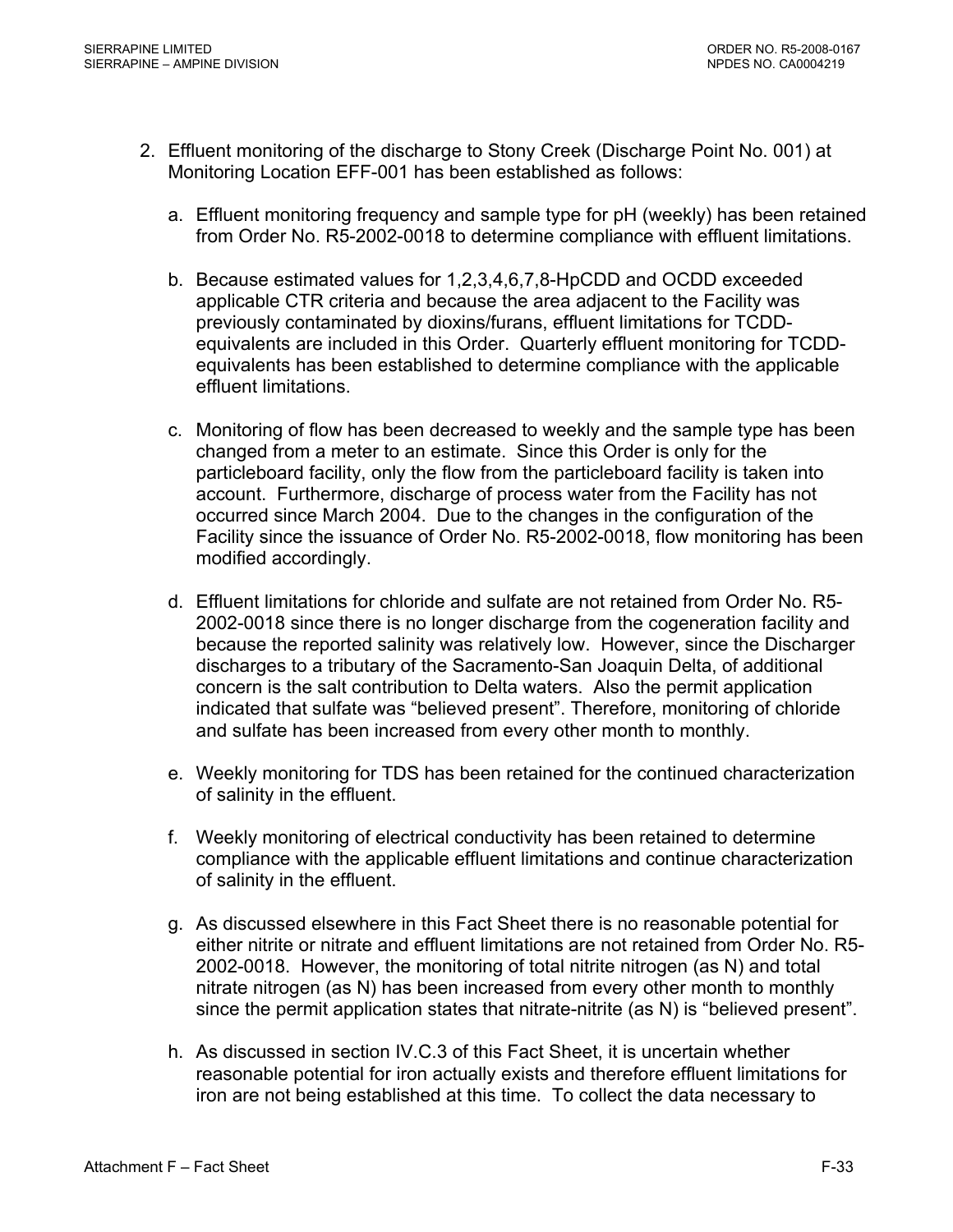determine reasonable potential, this Order establishes monthly effluent monitoring for iron.

- i. Order No. R5-2002-0018 included effluent limitations for diethylaminethanol based on its use at the Facility as a corrosion inhibitor, which have been retained in this Order. Monitoring data for diethylaminethanol is not available. This Order increases the monitoring frequency from every other month to monthly in order to determine compliance with effluent limitations for diethylaminethanol and to collect data on the prevalence of diethylaminethonal in the effluent.
- j. Hardness is critical to the assessing the need for, and the development of, effluent limitations for certain metals. The CTR and the NTR contain water quality criteria for seven metals that vary as a function of hardness, the lower the hardness the lower the water quality criteria. Therefore, in order to conduct future reasonable potential analyses monitoring data for hardness (as  $CaCO<sub>3</sub>$ ) is necessary. The monitoring frequency for hardness has been increased from every other month to monthly. The increase in frequency will provide additional data to more accurately characterize the effluent for future RPAs.
- k. Priority pollutant data for the effluent has been provided by the Discharger on 10 April 2008, and was used to conduct a meaningful reasonable potential analysis. In accordance with Section 1.3 of the SIP, periodic monitoring for priority pollutants for which criteria or objectives apply and for which no effluent limitations have been established. Periodic priority pollutant monitoring is also necessary to provide data that would account for changes in the service population. The monitoring frequency for priority pollutants has been reduced from four times per discharge season to once during the third year following the date of permit adoption because the data provided indicated no reasonable potential for those pollutants for which no WQBELs were established.
- l. Monitoring was established in Order No. R5-2002-0018 for a variety of other parameters based on their expected presence and/or use at the cogeneration facility or from runoff from the landfill, former ash disposal area and former dip tank area. These parameters included color, temperature, phosphate, polycyclic aromatic hydrocarbons, tannins and lignins, tetrachlorophenol, cyclohexamine, phenylmercuric acetate, volatile organics, semi-volatile organics, BOD, settleable solids, TSS, zinc, and pentachlorophenol. Because monitoring data for these constituents did not exhibit reasonable potential to exceed water quality objectives and because discharges to the treatment ponds of storm water runoff no longer occur, monitoring requirements for these constituents have not been retained in this Order
- m. Effluent limitations for residual chlorine were originally established because chlorine was used as an algaecide. The Facility no longer uses chlorine as an algaecide and monitoring data indicate residual chlorine was not detected in the effluent. The permit application also states that chlorine residual is "believed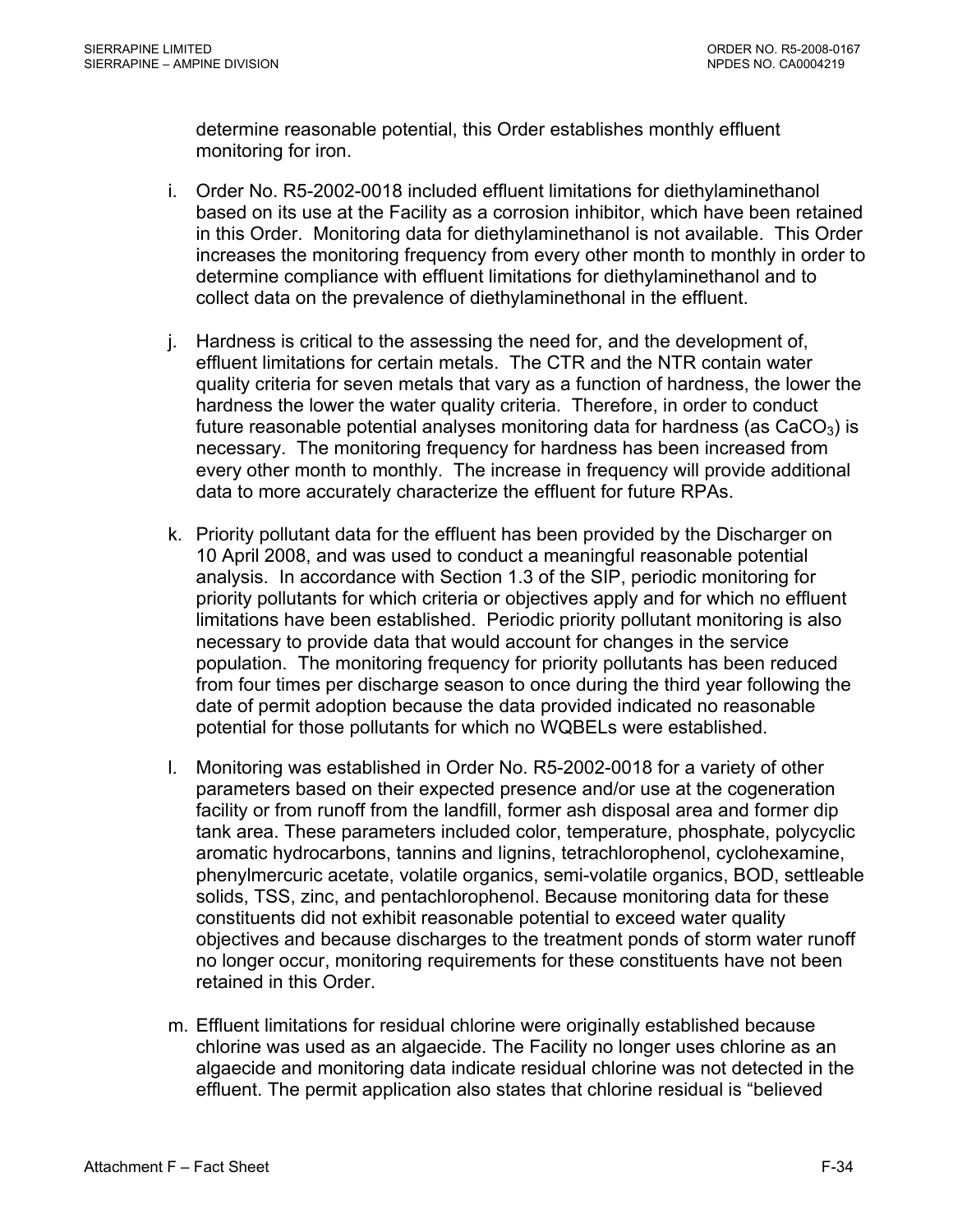- <span id="page-87-0"></span>n. Monitoring data was not provided for oil and grease and the permit application stated that oil and grease is "believed absent". Based on the types of wastes directed to the Irrigation Pond, the effluent limitations and monitoring requirements for oil and grease are not retained in this Order.
- o. Copper was originally detected in storm water and landfill runoff and used as a fungicide. Storm water runoff no longer enters the permitted drainage course and copper is no longer used as a fungicide. In addition, monitoring data does not indicate reasonable potential for copper to exceed water quality criteria. Therefore, monitoring requirements for copper have not been retained in this Order.
- p. Order No. R5-2002-0018 contained monitoring requirements for polycyclic aromatic hydrocarbons (PAHs) based on the potential presence of these constituents in storm water runoff from the landfill, former ash disposal area, and former dip tank area. No PAHs were detected in the effluent and therefore monitoring requirements for these constituents have not been retained in this Order.

# <span id="page-87-1"></span>**C. Whole Effluent Toxicity Testing Requirements**

- 1. **Acute Toxicity.** Order No. R5-2002-0018 established effluent limitations for acute toxicity, but did not include monitoring requirements. This Order retains the effluent limitations from Order No. R5-2002-0018 and requires 96-hour bioassay testing once per year during a discharge event to demonstrate compliance with the effluent limitation for acute toxicity.  $7$
- 2. **Chronic Toxicity.** Order No. R5-2002-0018 required the Discharger to conduct chronic toxicity testing four times per discharge season. If no toxicity was found in any of the tests during the first year, the frequency could be reduced to every other month during the discharge season. Because a discharge from the Facility has not occurred since March 2004 and because the Facility has recently undergone significant changes, chronic toxicity monitoring representative of current operations is not available. However, due to the infrequent nature of the discharge, the monitoring frequency has been decreased to once per year during a discharge event in order to demonstrate compliance with the Basin Plan's narrative toxicity objective.<sup>[1](#page-87-1)</sup>

 $\overline{a}$ 

 $7$  Sampling should occur during the first discharge event of the year to ensure that a sample is taken during that year. If no discharge event occurs during the year, then sampling is not required.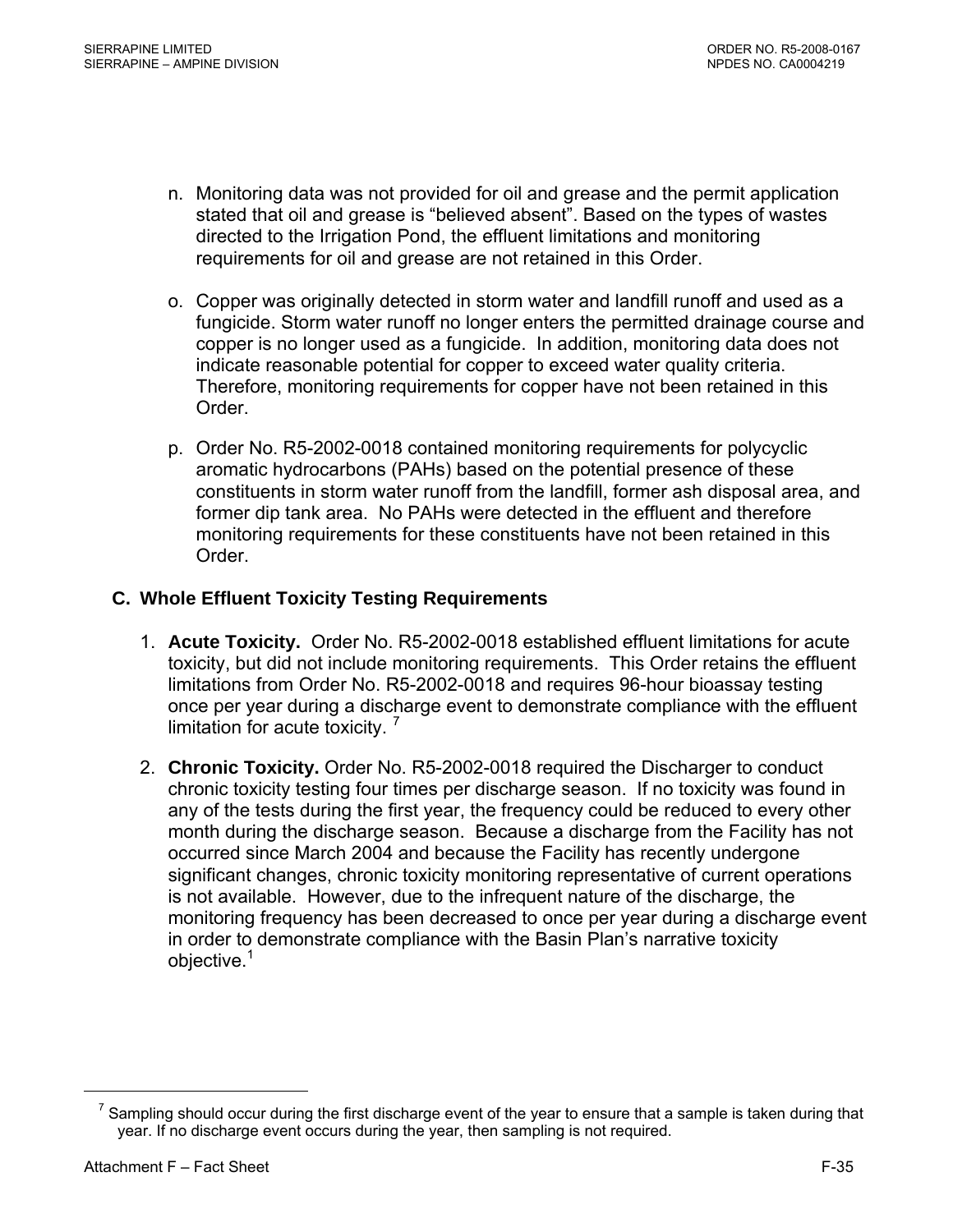# **D. Receiving Water Monitoring**

#### **1. Surface Water**

a. Because the receiving water emanates from the Facility, effluent conditions are representative of receiving water conditions in the vicinity of the discharge. Therefore, receiving water sampling requirements are not included in this Order. However, the receiving water observation requirements from Order No. R5-2002- 0018 are retained in this Order. The requirements include a weekly log of conditions in the receiving water including: floating or suspended matter, discoloration, bottom deposits, aquatic life, visible films or sheens, objectionable growth, and other potential nuisance conditions.

#### **2. Groundwater**

- a. Section 13267 of the California Water Code states, in part, *"(a) A Regional Water Board, in establishing…waste discharge requirements… may investigate the quality of any waters of the state within its region*" and *"(b) (1) In conducting an investigation…, the Regional Water Board may require that any person who… discharges… waste…that could affect the quality of waters within its region shall furnish, under penalty of perjury, technical or monitoring program reports which the Regional Water Board requires. The burden, including costs, of these reports shall bear a reasonable relationship to the need for the report and the benefits to be obtained from the reports*." The burden, including costs, of these reports shall bear a reasonable relationship to the need for the report and the benefits to be obtained from the reports. In requiring those reports, the Regional Water Board shall provide the person with a written explanation with regard to the need for the reports, and shall identify the evidence that supports requiring that person to provide the reports. The Monitoring and Reporting Program (Attachment E) is issued pursuant to California Water Code Section 13267. The groundwater monitoring and reporting program required by this Order and the Monitoring and Reporting Program are necessary to assure compliance with these waste discharge requirements. The Discharger is responsible for the discharges of waste at the facility subject to this Order.
- b. Monitoring of the groundwater must be conducted to determine if the discharge has caused an increase in constituent concentrations, when compared to background. The monitoring must, at a minimum, require a complete assessment of groundwater impacts including the vertical and lateral extent of degradation, an assessment of all wastewater-related constituents which may have migrated to groundwater, an analysis of whether additional or different methods of treatment or control of the discharge are necessary to provide best practicable treatment or control to comply with Resolution No. 68-16. Economic analysis is only one of many factors considered in determining best practicable treatment or control. If monitoring indicates that the discharge has incrementally increased constituent concentrations in groundwater above background, this permit may be reopened and modified. Until groundwater monitoring is sufficient,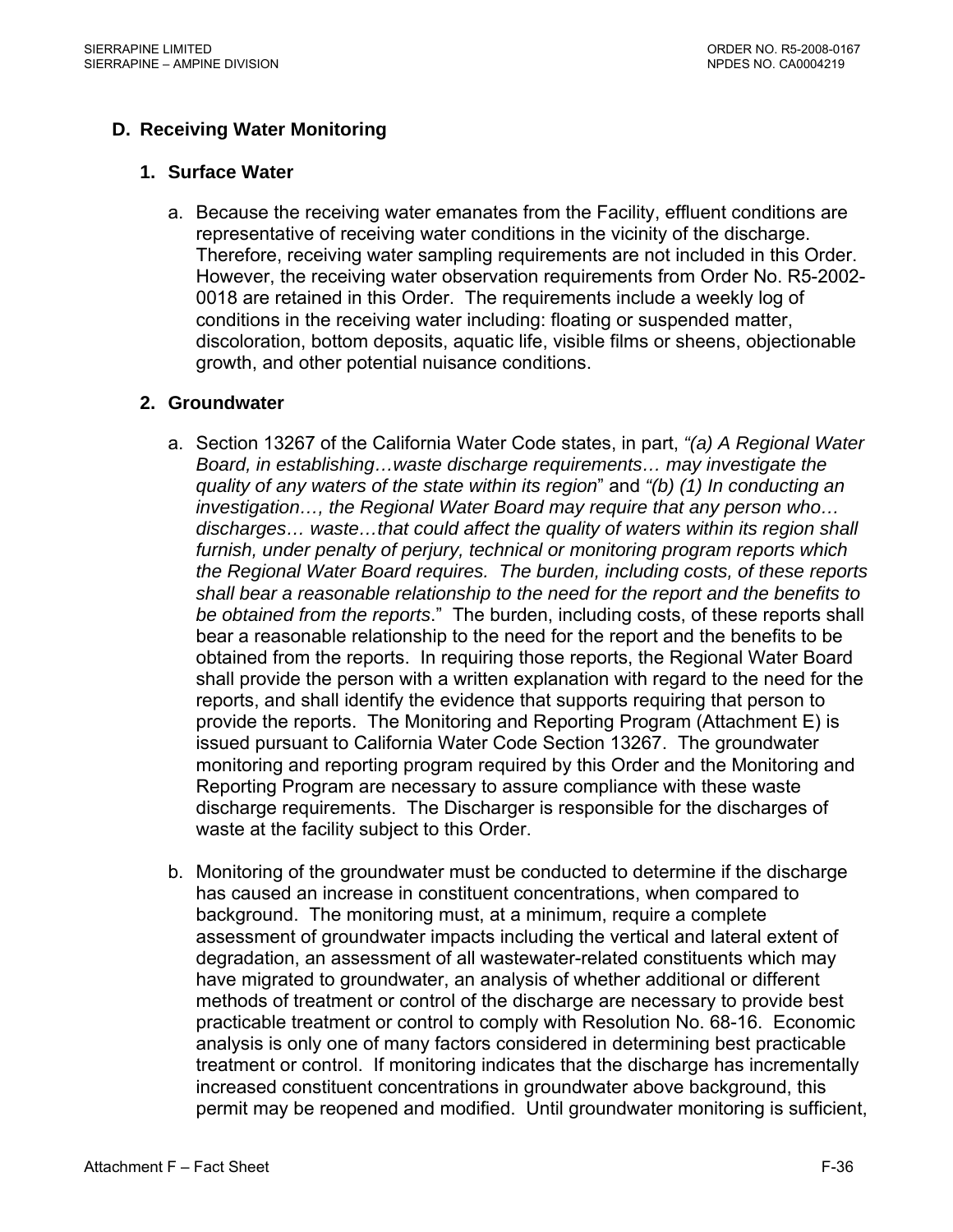this Order contains Groundwater Limitations that allow groundwater quality to be degraded for certain constituents when compared to background groundwater quality, but not to exceed water quality objectives. If groundwater quality has been degraded by the discharge, the incremental change in pollutant concentration (when compared with background) may not be increased. If groundwater quality has been or may be degraded by the discharge, this Order may be reopened and specific numeric limitations established consistent with Resolution 68-16 and the Basin Plan.

c. This Order requires the Discharger to continue groundwater monitoring in accordance with the approved Martell Facility Groundwater Characterization Work Plan (12 June 2003) and associated addendum (29 September 2003) and includes a regular schedule of groundwater monitoring in the attached Monitoring and Reporting Program. The groundwater monitoring reports are necessary to evaluate impacts to waters of the State to assure protection of beneficial uses and compliance with Regional Water Board plans and policies, including Resolution No. 68-16.

# **E. Other Monitoring Requirements**

# 1. **Water Supply Monitoring**

Order No. R5-2002-0018 established monitoring for standard minerals, electrical conductivity, and total dissolved solids of the municipal water supply. Due to the relatively low levels of salinity reported in the effluent, the Discharger should be able to attain effluent limitations for electrical conductivity and monitoring of the municipal water supply are not required in this Order.

# 2. **Land Application Area Monitoring**

Monitoring of the land application area is required to prevent overloading the area with wastewater constituents that can cause groundwater degradation and to determine compliance with land discharge specifications.

# 3. **Pond Monitoring**

Monitoring of the ponds is required to determine compliance with the treatment pond operation requirements.

# **VII. RATIONALE FOR PROVISIONS**

# **A. Standard Provisions**

Standard Provisions, which apply to all NPDES permits in accordance with section 122.41, and additional conditions applicable to specified categories of permits in accordance with section 122.42, are provided in Attachment D. The Discharger must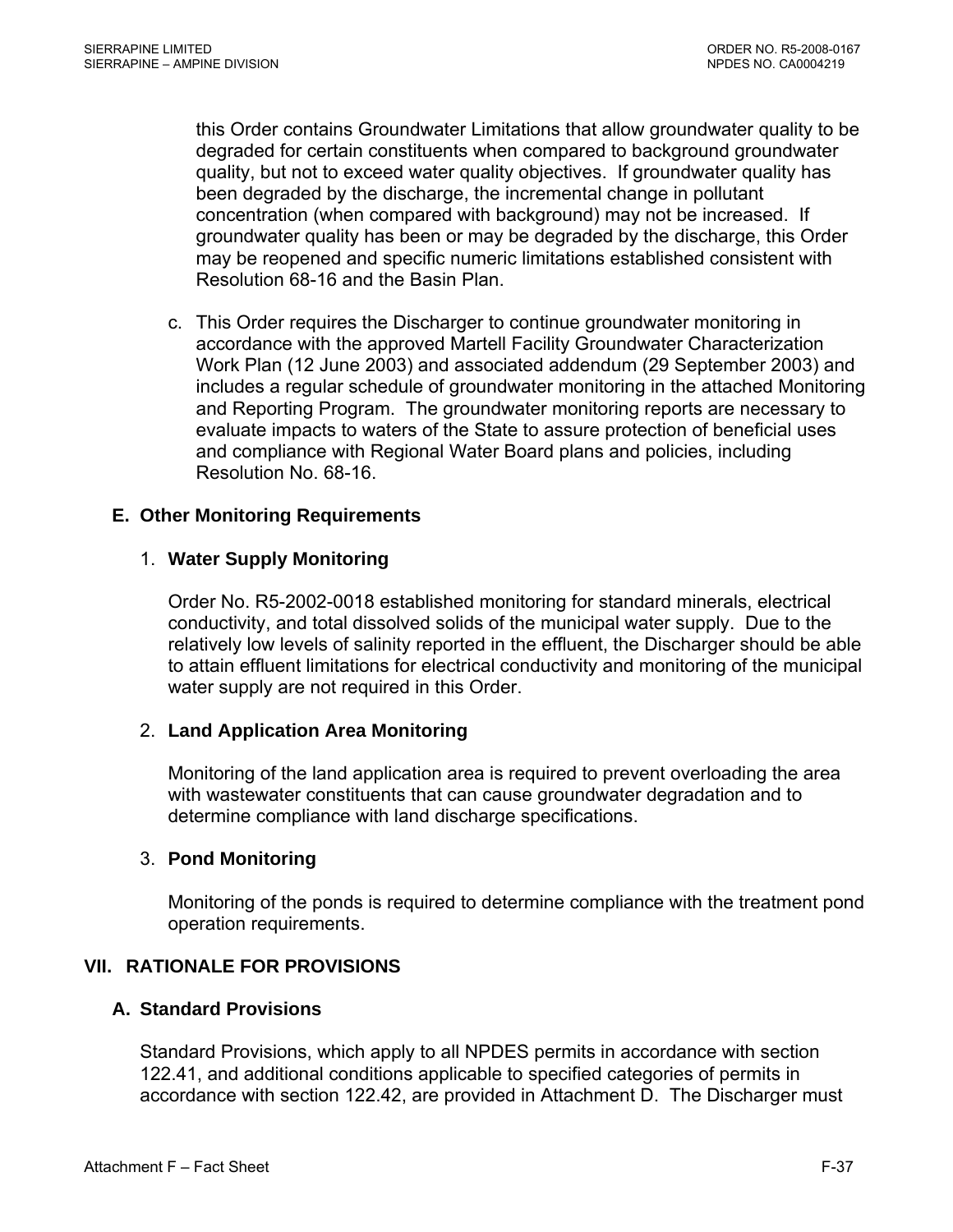comply with all standard provisions and with those additional conditions that are applicable under section 122.42.

Section 122.41(a)(1) and (b) through (n) establish conditions that apply to all Stateissued NPDES permits. These conditions must be incorporated into the permits either expressly or by reference. If incorporated by reference, a specific citation to the regulations must be included in the Order. Section 123.25(a)(12) allows the state to omit or modify conditions to impose more stringent requirements. In accordance with section 123.25, this Order omits federal conditions that address enforcement authority specified in sections  $122.41(j)(5)$  and  $(k)(2)$  because the enforcement authority under the Water Code is more stringent. In lieu of these conditions, this Order incorporates by reference Water Code section 13387(e).

# **B. Special Provisions**

# **1. Reopener Provisions**

- a. **Whole Effluent Toxicity.** This Order requires the Discharger to investigate the causes of, and identify corrective actions to reduce or eliminate effluent toxicity through a Toxicity Reduction Evaluation (TRE). This Order may be reopened to include a numeric chronic toxicity limitation, a new acute toxicity limitation, and/or a limitation for a specific toxicant identified in the TRE. Additionally, if a numeric chronic toxicity water quality objective is adopted by the State Water Board, this Order may be reopened to include a numeric chronic toxicity limitation based on that objective.
- b. **Biofilter Blowdown.** This Order requires the Discharger to complete and submit a report on the characteristics of the biofilter blowdown wastewater. The studies shall be completed and submitted to the Regional Water Board as specified in section VI.C.2.d of this Order. Based on a review of the results of the report on the characteristics of the biofilter blowdown wastewater, this Order may be reopened to include limitations and/or discharge specifications for biofilter blowdown wastewater.

# **2. Special Studies and Additional Monitoring Requirements**

a. **Chronic Whole Effluent Toxicity Requirements.** The Basin Plan contains a narrative toxicity objective that states, "*All waters shall be maintained free of toxic substances in concentrations that produce detrimental physiological responses in human, plant, animal, or aquatic life.*" (Basin Plan at III-8.00.)

The Monitoring and Reporting Program of this Order requires chronic WET monitoring for demonstration of compliance with the narrative toxicity objective. In addition to WET monitoring, this provision requires the Discharger to submit to the Regional Water Board an Initial Investigative TRE Workplan for approval by the Executive Officer, to ensure the Discharger has a plan to immediately move forward with the initial tiers of a TRE, in the event effluent toxicity is encountered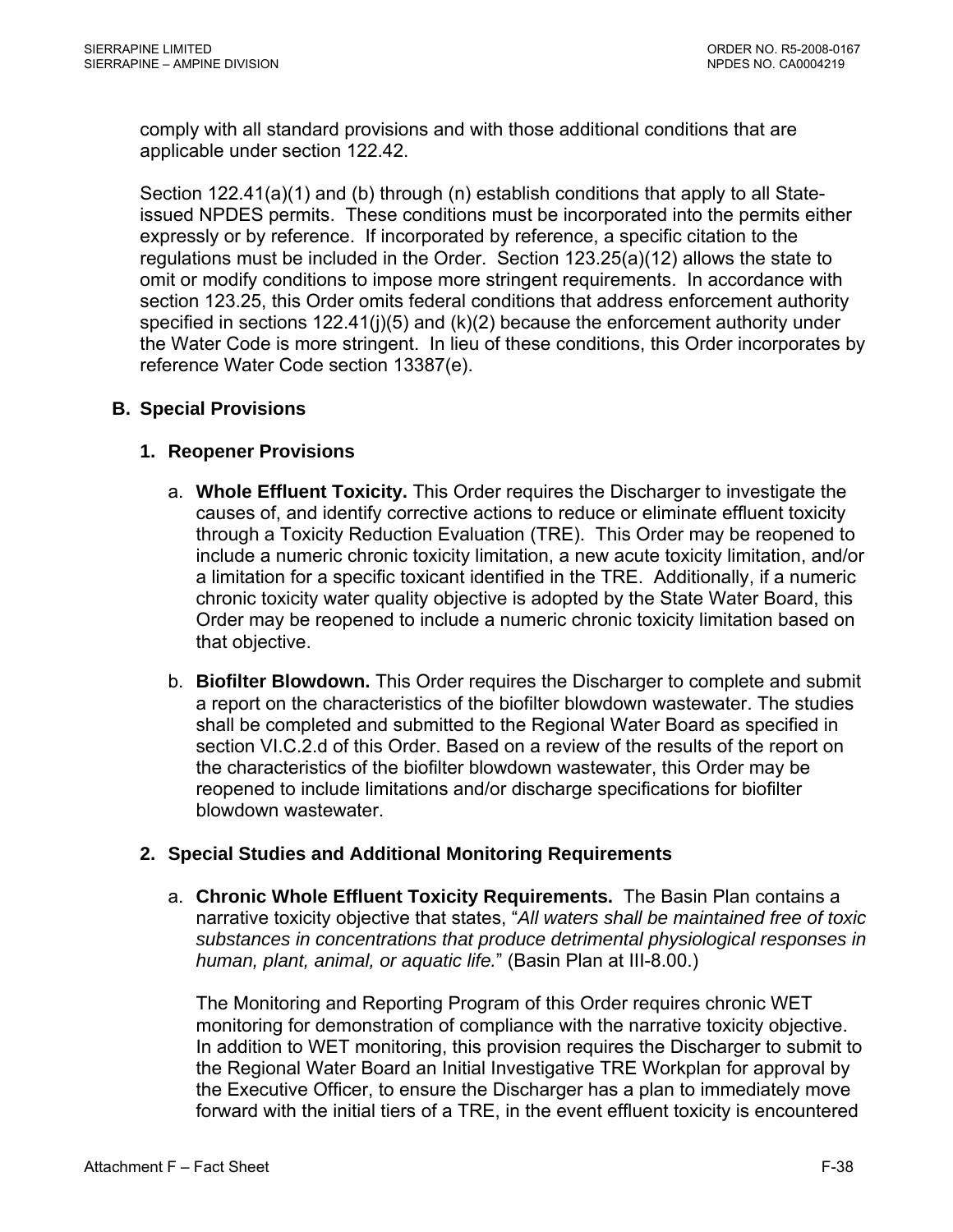in the future. The provision also includes a numeric toxicity monitoring trigger, requirements for accelerated monitoring, and requirements for TRE initiation if a pattern of toxicity is demonstrated.

**Monitoring Trigger.** A numeric toxicity monitoring trigger of > 1 TUc (where TUc = 100/NOEC) is applied in the provision, because this Order does not allow any dilution for the chronic condition. Therefore, a TRE is triggered when the effluent exhibits a pattern of toxicity at 100% effluent.

**Accelerated Monitoring.** The provision requires accelerated WET testing when a regular WET test result exceeds the monitoring trigger. The purpose of accelerated monitoring is to determine, in an expedient manner, whether there is a pattern of toxicity before requiring the implementation of a TRE. Due to possible seasonality of the toxicity, the accelerated monitoring should be performed in a timely manner, preferably taking no more than 2 to 3 months to complete.

The provision requires accelerated monitoring consisting of four chronic toxicity tests every 2 weeks using the species that exhibited toxicity. Guidance regarding accelerated monitoring and TRE initiation is provided in the *Technical Support Document for Water Quality-based Toxics Control, EPA/505/2-90-001, March 1991* (TSD)*.* The TSD at page 118 states, "EPA recommends if toxicity is repeatedly or periodically present at levels above effluent limits more than 20 percent of the time, a TRE should be required." Therefore, four accelerated monitoring tests are required in this provision. If no toxicity is demonstrated in the four accelerated tests, then it demonstrates that toxicity is not present at levels above the monitoring trigger more than 20 percent of the time (only 1 of 5 tests are toxic, including the initial test). However, notwithstanding the accelerated monitoring results, if there is adequate evidence of a pattern of effluent toxicity (i.e. toxicity present exceeding the monitoring trigger more than 20 percent of the time), the Executive Officer may require that the Discharger initiate a TRE.

See the WET Accelerated Monitoring Flow Chart (Figure F-1), below, for further clarification of the accelerated monitoring requirements and for the decision points for determining the need for TRE initiation.

**TRE Guidance.** The Discharger is required to prepare a TRE Work Plan in accordance with USEPA guidance. Numerous guidance documents are available, as identified below:

- *Toxicity Reduction Evaluation Guidance for Municipal Wastewater Treatment Plants,* EPA/833B-99/002, August 1999.
- Generalized Methodology for Conducting Industrial TREs*,* EPA/600/2- 88/070*,* April 1989*.*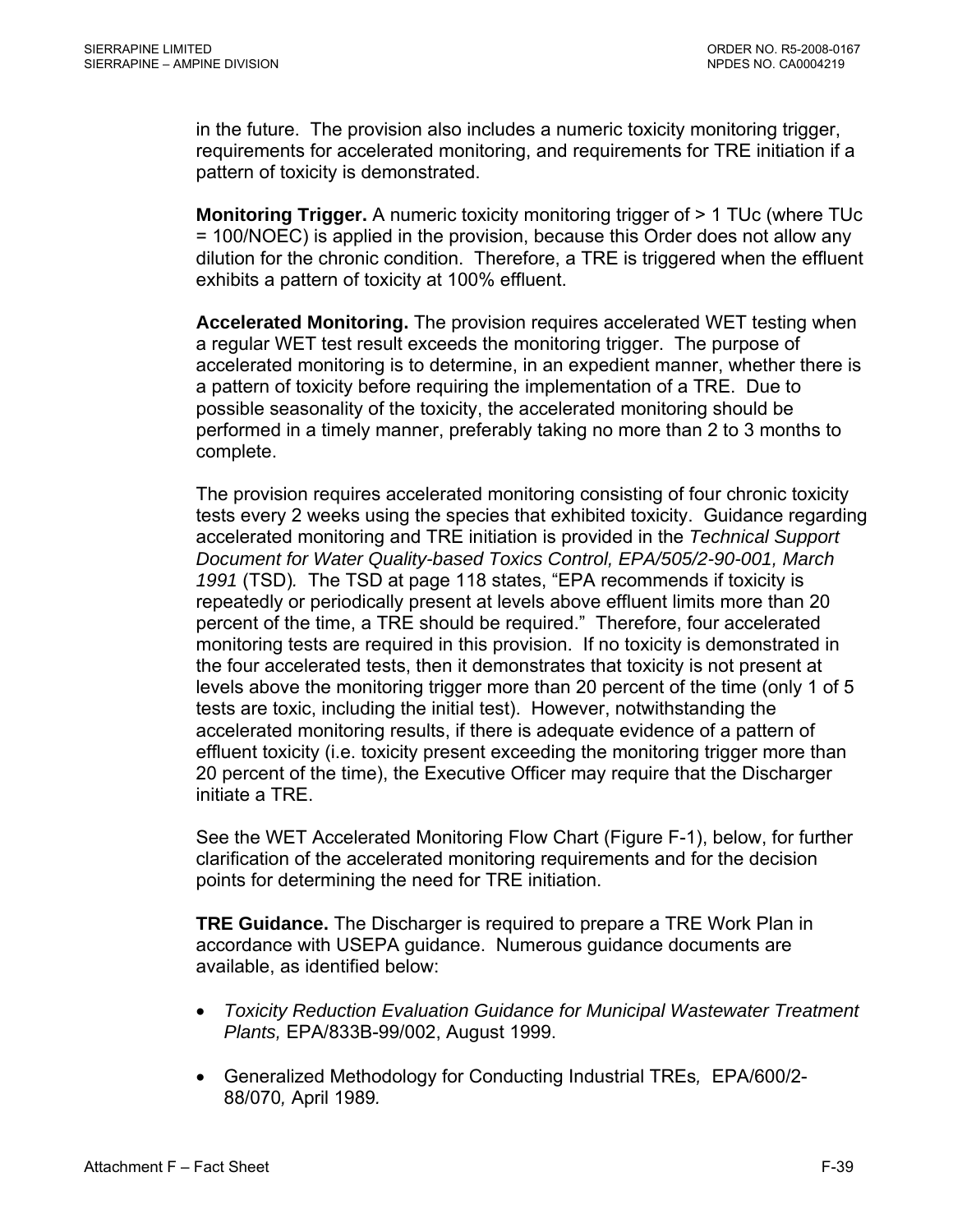- *Methods for Aquatic Toxicity Identification Evaluations: Phase I Toxicity Characterization Procedures,* Second Edition, EPA 600/6-91/005F, February 1991.
- *Toxicity Identification Evaluation: Characterization of Chronically Toxic Effluents, Phase I*, EPA 600/6-91/005F, May 1992.
- *Methods for Aquatic Toxicity Identification Evaluations: Phase II Toxicity Identification Procedures for Samples Exhibiting acute and Chronic Toxicity,*  Second Edition, EPA 600/R-92/080, September 1993.
- *Methods for Aquatic Toxicity Identification Evaluations: Phase III Toxicity Confirmation Procedures for Samples Exhibiting Acute and Chronic Toxicity*, Second Edition, EPA 600/R-92/081, September 1993.
- *Methods for Measuring the Acute Toxicity of Effluents and Receiving Waters to Freshwater and Marine Organisms*, Fifth Edition, EPA-821-R-02-012, October 2002.
- *Short-term Methods for Estimating the Chronic Toxicity of Effluents and Receiving Waters to Freshwater Organisms*, Fourth Edition, EPA-821-R-02- 013, October 2002.
- *Technical Support Document for Water Quality-based Toxics Control,*  EPA/505/2-90-001, March 1991.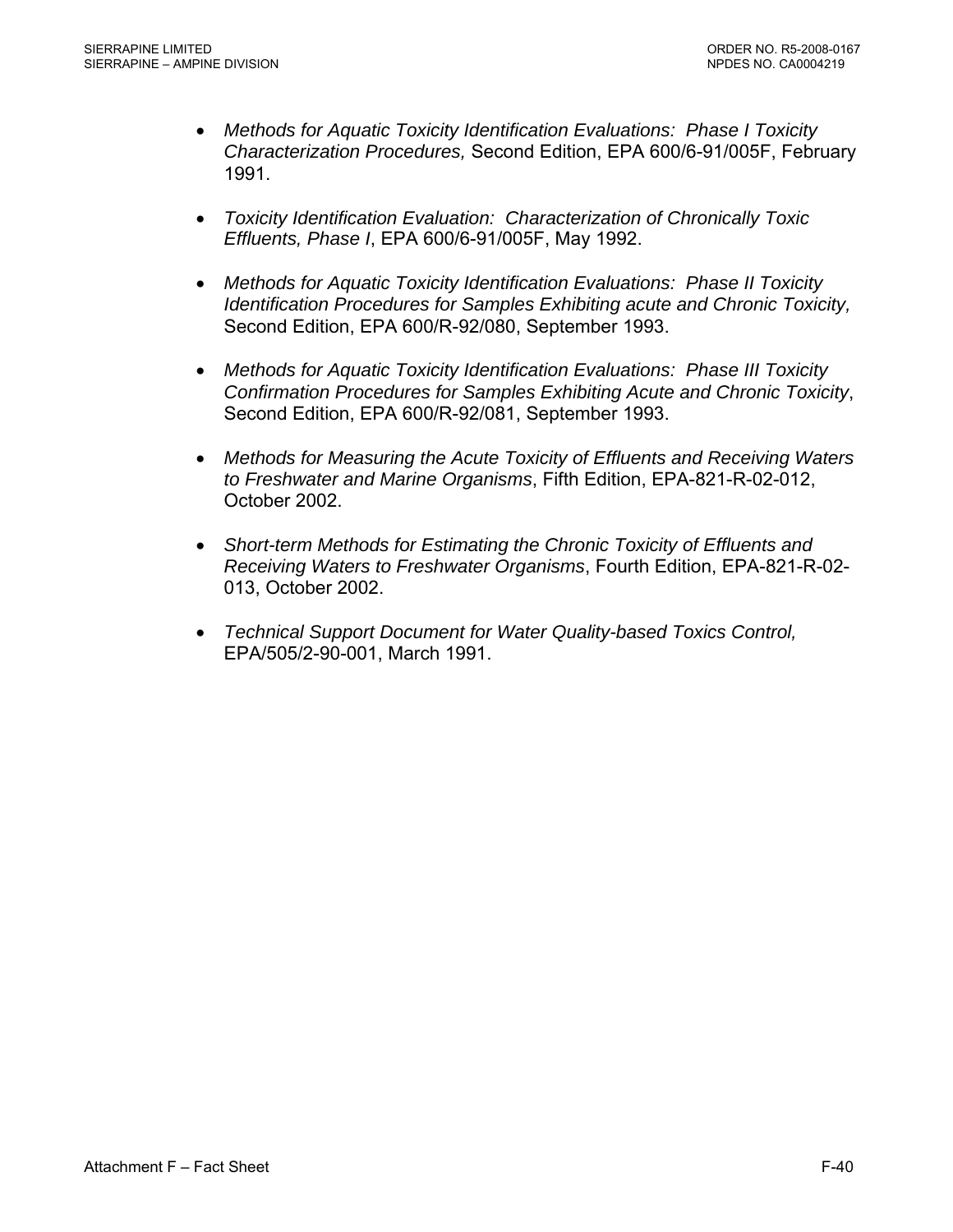

**Figure F-1 WET Accelerated Monitoring Flow Chart**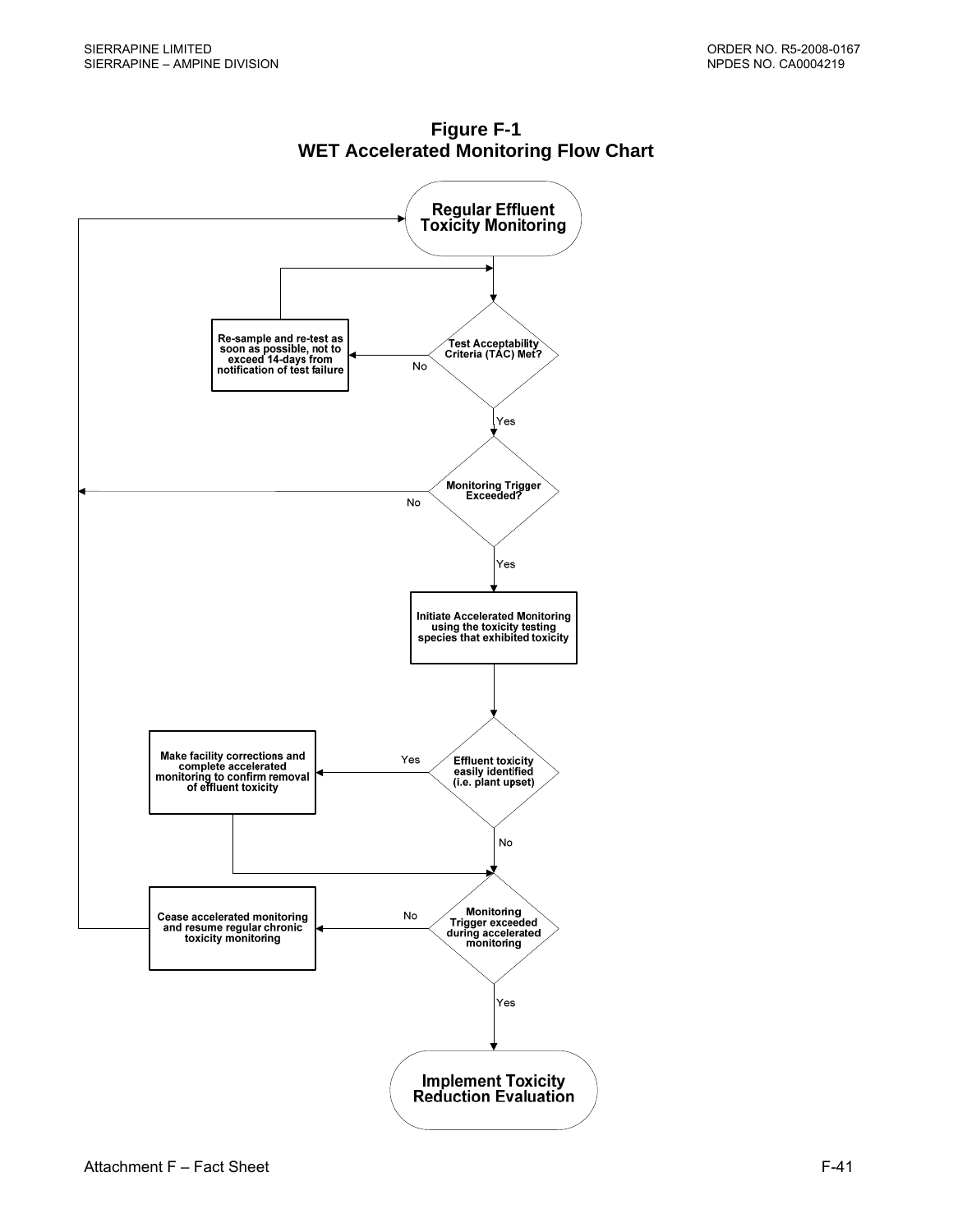- b. **Groundwater Monitoring**. To determine compliance with the groundwater limitations established in Section V.B of the Order, the Discharger is required to monitor the groundwater in the vicinity of the ponds and irrigation field. If the monitoring shows that any constituent concentrations are increased above background water quality, by 30 months after the effective date of this Order, the Discharger shall submit a technical report describing the groundwater evaluation report results and critiquing each evaluated facility component with respect to BPTC and minimizing the discharge's impact on groundwater quality.
- c. **Best Practical Treatment or Control (BPTC)**. If the groundwater monitoring results show that the discharge of waste is threatening to cause or has caused groundwater to contain waste constituents in concentrations statistically greater than background water quality, the Discharger shall submit, within 6 months following the first year of monitoring that documents constituent concentrations increased beyond background water quality, a BPTC Evaluation Work Plan. This work plan shall set forth a scope and schedule for a systematic and comprehensive technical evaluation of each component of the Facilities' waste management system to determine best practicable treatment or control for each of the waste constituents of concern. The work plan shall include a preliminary evaluation of each component of the waste management system and propose a time schedule for completing the comprehensive technical evaluation. The schedule to complete the evaluation shall be as short as practicable, and shall not exceed 1 year.
- d. **Biofilter Monitoring Study.** The Facility is expecting to start biofilter operations in October 2008 and expects to generate wastewater in the form of blowdown from the biofilter with an estimated discharge flow volume ranging from 1,500 to 4,500 gpd. Due to the uncertainty regarding the characteristics of the biofilter blowdown, a monitoring study is required in this Order.

# **3. Best Management Practices and Pollution Prevention**

a. **Best Management Practices (BMP) Plan.** Due to the fact that the discharge from the Facility will occur infrequently, and only when the capacity of the irrigation pond system is exceeded during large rainfall events, this Order will require the Facility to develop and implement a BMP plan that is designed to minimize the potential for discharges of pollutants to Stony Creek from the irrigation pond system. This requirement is also based on the findings from the 2007 compliance evaluation inspection which indicated that BMPs did not appear to be maintained or deployed in such a manner to minimize the potential for pollutant transport. Therefore, a BMP Plan is included in this Order.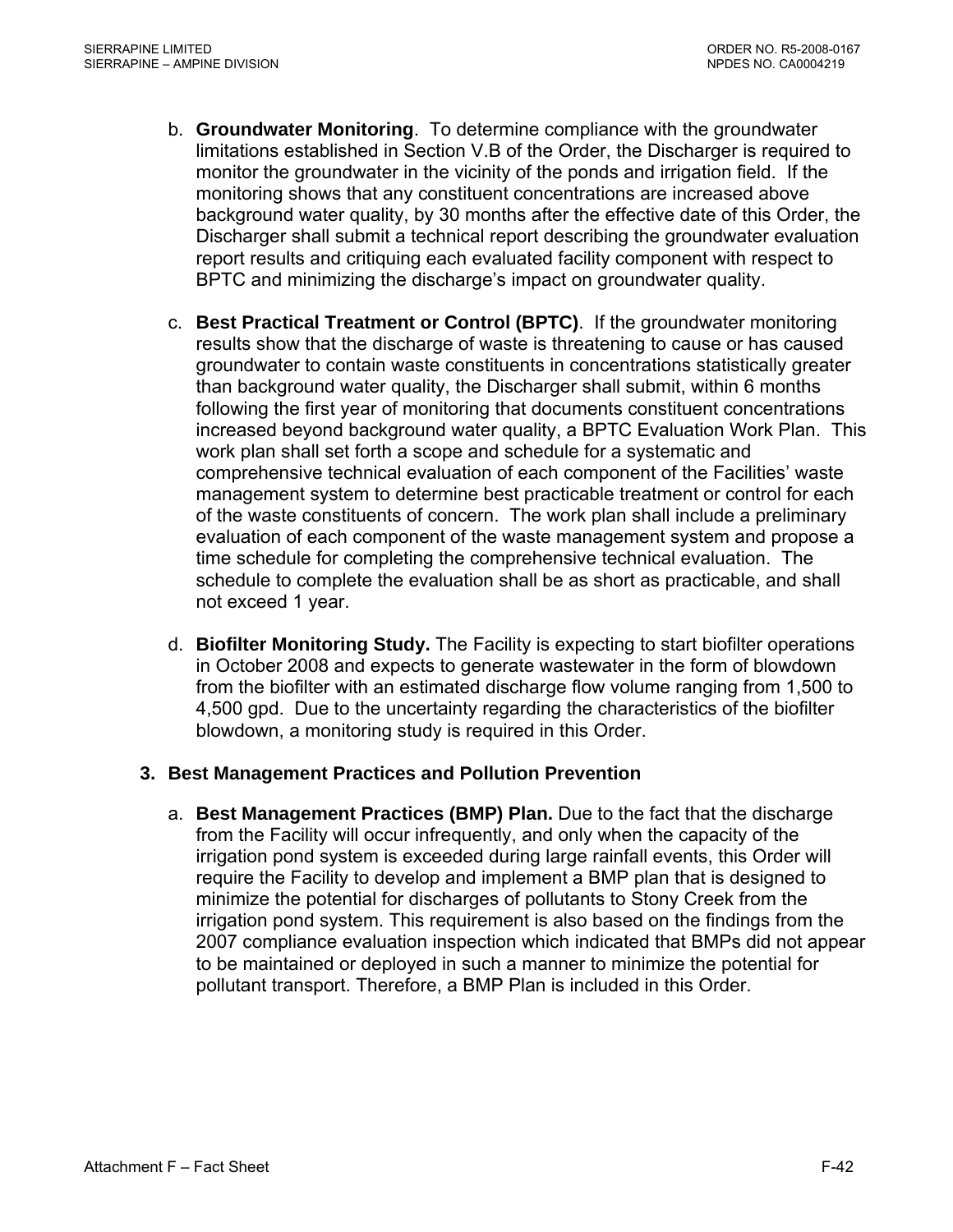# **4. Construction, Operation, and Maintenance Specifications**

- a. For the protection of public health, avoidable nuisances, and for the protection of ground water, treatment pond operating requirements have been retained from Order No. R5-2002-0018.
- b. The land applications specifications for the spray irrigation system are necessary to protect the beneficial uses of the groundwater and are based on the requirements contained in Order No. R5-2002-0018.

# **5. Special Provisions for Municipal Facilities (POTWs Only)**

# **[Not Applicable]**

# **6. Other Special Provisions**

a. **Ownership Change.** To maintain the accountability of the operation of the Facility, the Discharger is required to notify the succeeding owner or operator of the existence of this Order by letter if, and when, there is any change in control or ownership of land or waste discharge facilities presently owned or controlled by the Discharger.

# **7. Compliance Schedules**

**[Not Applicable]** 

# **VIII. PUBLIC PARTICIPATION**

The California Regional Water Quality Control Board, Central Valley Region (Regional Water Board) is considering the issuance of waste discharge requirements (WDRs) that will serve as a National Pollutant Discharge Elimination System (NPDES) permit for SierraPine – Ampine Division. As a step in the WDR adoption process, the Regional Water Board staff has developed tentative WDRs. The Regional Water Board encourages public participation in the WDR adoption process.

# **A. Notification of Interested Parties**

The Regional Water Board has notified the Discharger and interested agencies and persons of its intent to prescribe waste discharge requirements for the discharge and has provided them with an opportunity to submit their written comments and recommendations. Notification was provided through by posting in public areas (the nearest courthouse or city hall, the post office nearest the Facility, and near the entrance of the Facility by 5 September 2008.

# **B. Written Comments**

The staff determinations are tentative. Interested persons are invited to submit written comments concerning these tentative WDRs. Comments must be submitted either in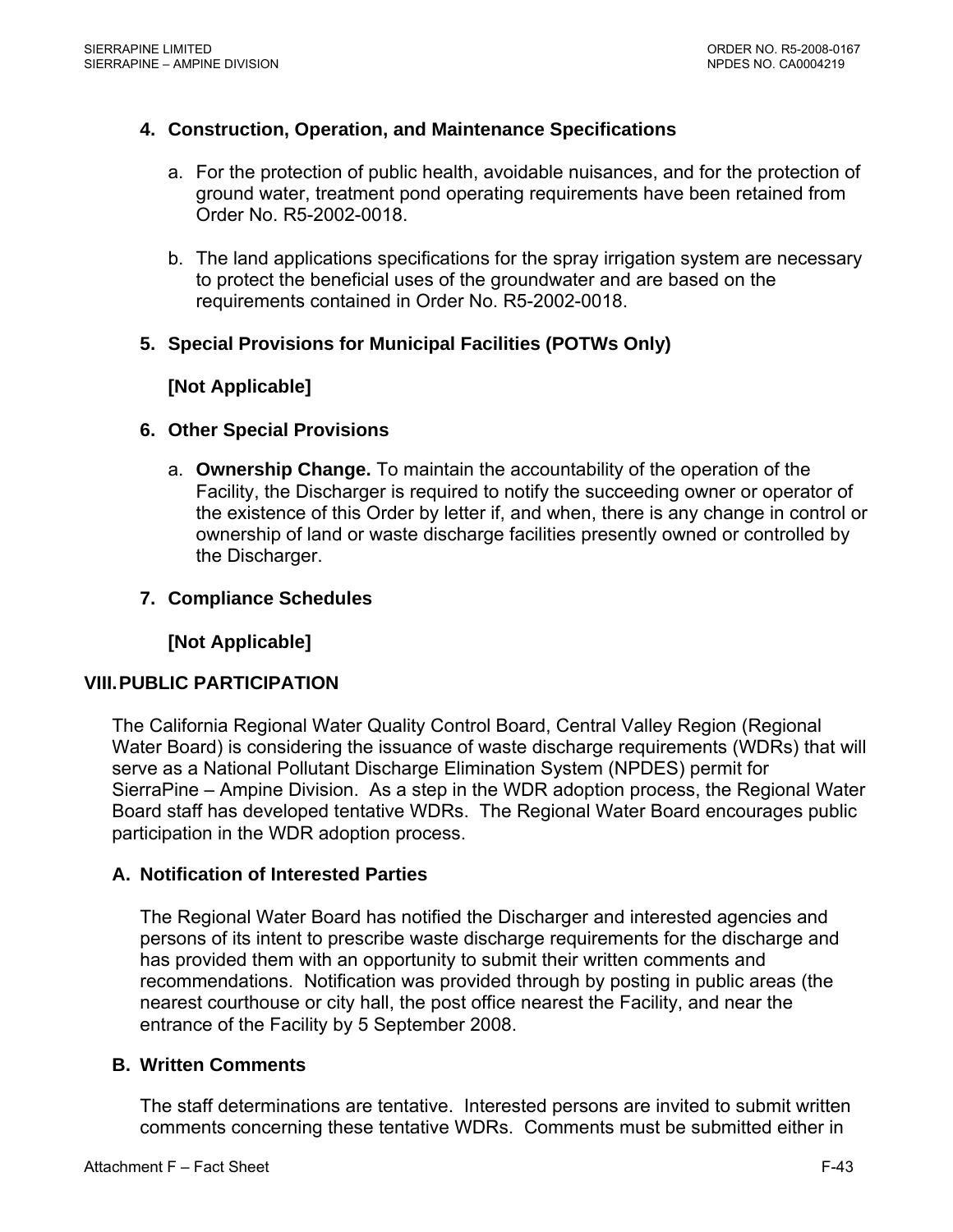person or by mail to the Executive Office at the Regional Water Board at the address above on the cover page of this Order.

To be fully responded to by staff and considered by the Regional Water Board, written comments should be received at the Regional Water Board offices by 5:00 p.m. on 29 September 2008.

# **C. Public Hearing**

The Regional Water Board will hold a public hearing on the tentative WDRs during its regular Board meeting on the following date and time and at the following location:

| Date:     | 23/24 October 2008                                          |
|-----------|-------------------------------------------------------------|
| Time:     | $8:30 \text{ am}$                                           |
| Location: | Regional Water Quality Control Board, Central Valley Region |
|           | 11020 Sun Center Dr., Suite #200                            |
|           | Rancho Cordova, CA 95670                                    |

Interested persons are invited to attend. At the public hearing, the Regional Water Board will hear testimony, if any, pertinent to the discharge, WDRs, and permit. Oral testimony will be heard; however, for accuracy of the record, important testimony should be in writing.

Please be aware that dates and venues may change. Our Web address is <http://www.waterboards.ca.gov/rwqcb5/> where you can access the current agenda for changes in dates and locations.

# **D. Waste Discharge Requirements Petitions**

Any aggrieved person may petition the State Water Resources Control Board to review the decision of the Regional Water Board regarding the final WDRs. The petition must be submitted within 30 days of the Regional Water Board's action to the following address:

State Water Resources Control Board Office of Chief Counsel P.O. Box 100, 1001 I Street Sacramento, CA 95812-0100

# **E. Information and Copying**

The Report of Waste Discharge (RWD), related documents, tentative effluent limitations and special provisions, comments received, and other information are on file and may be inspected at the address above at any time between 8:30 a.m. and 4:45 p.m., Monday through Friday. Copying of documents may be arranged through the Regional Water Board by calling (916) 464-3291.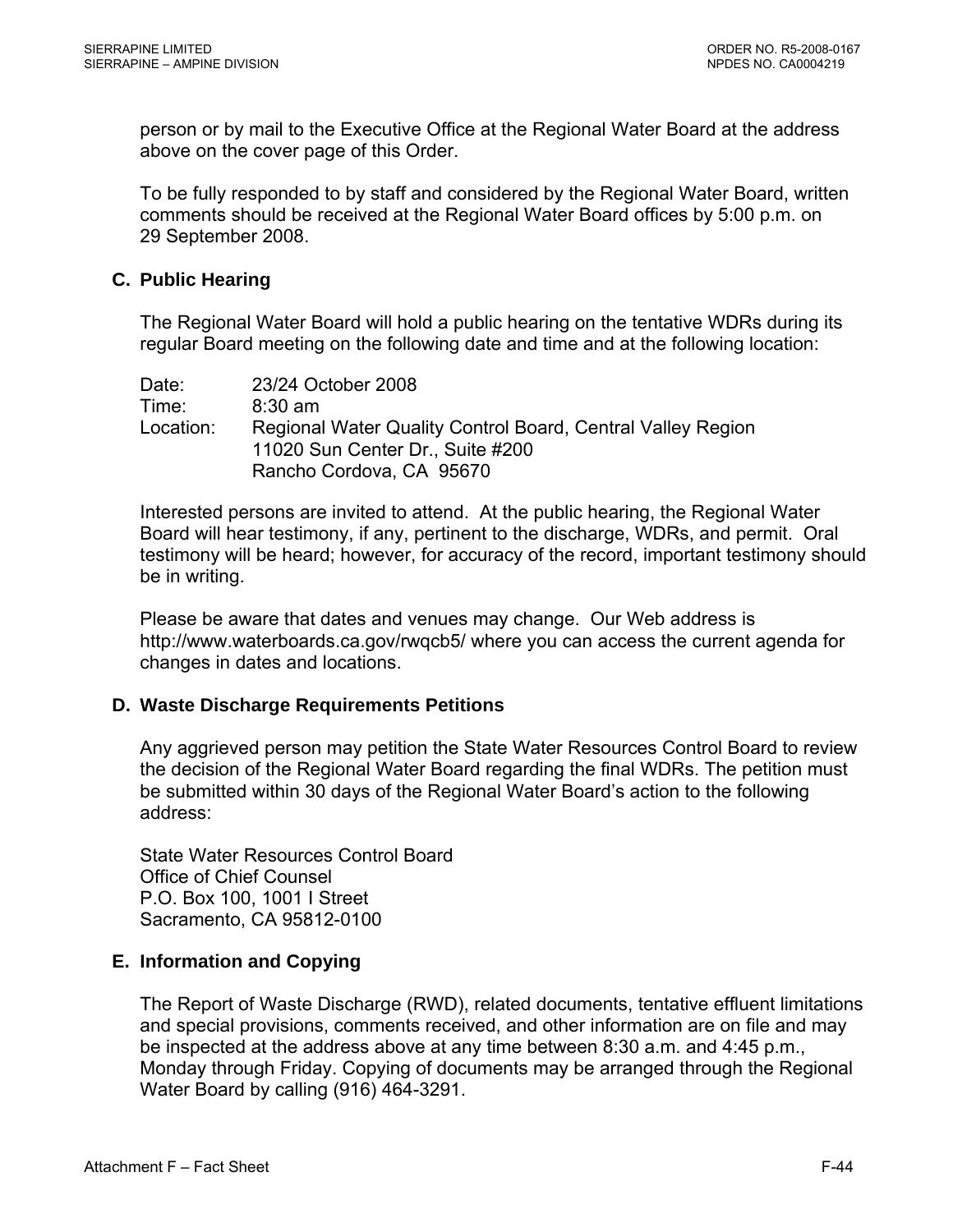# **F. Register of Interested Persons**

Any person interested in being placed on the mailing list for information regarding the WDRs and NPDES permit should contact the Regional Water Board, reference this facility, and provide a name, address, and phone number.

#### **G. Additional Information**

Requests for additional information or questions regarding this order should be directed to Ken Landau at (916) 464-4726.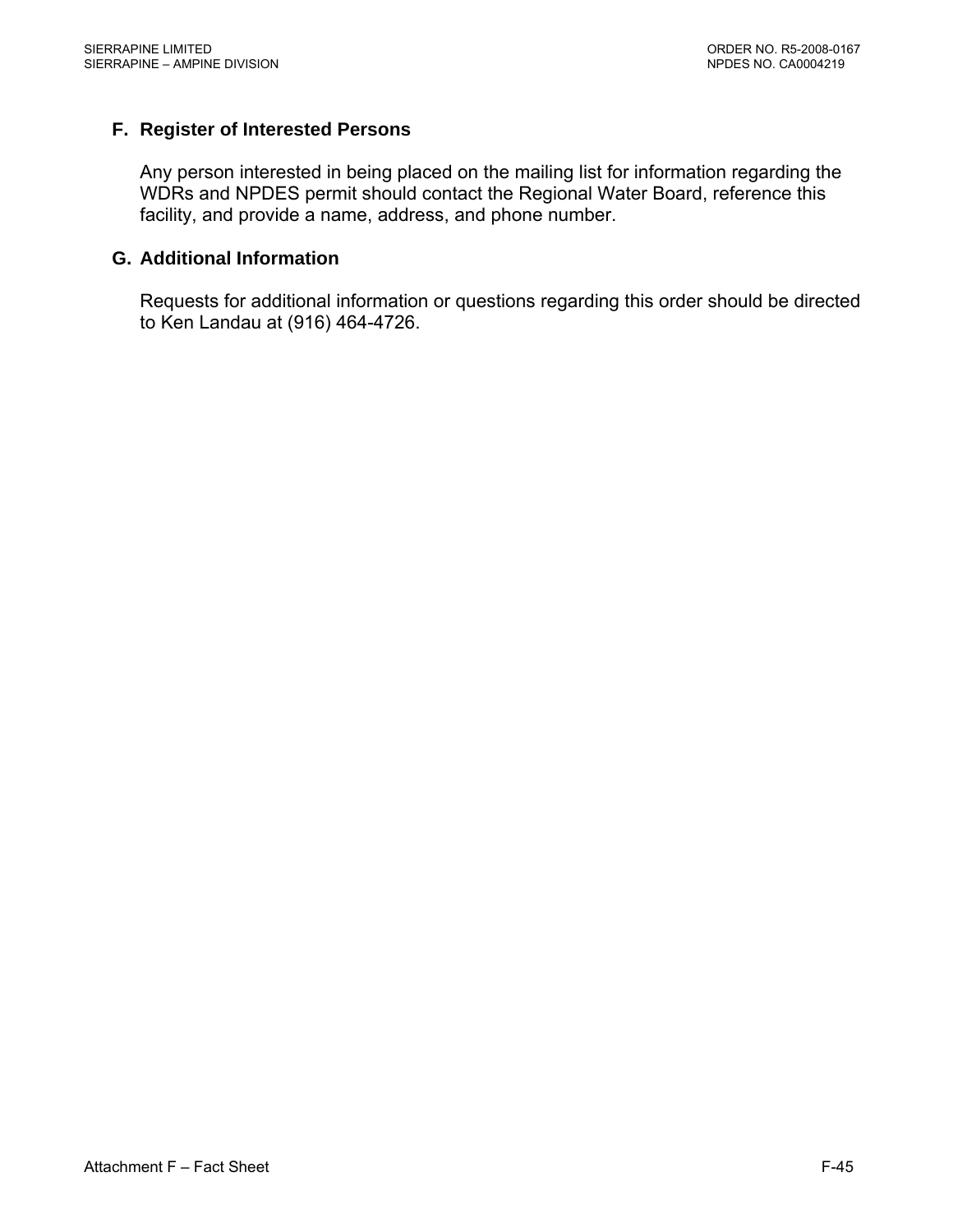#### **ATTACHMENT G – SUMMARY OF REASONABLE POTENTIAL ANALYSIS**

| <b>Constituent</b>             | <b>Units</b> | <b>MEC</b>            | B                        | C                     | <b>CMC</b>                                     | <b>CCC</b>               | Water &                  | Org.                     | <b>Basin</b>             | <b>MCL</b>               | <b>Reasonable</b> |
|--------------------------------|--------------|-----------------------|--------------------------|-----------------------|------------------------------------------------|--------------------------|--------------------------|--------------------------|--------------------------|--------------------------|-------------------|
|                                |              |                       |                          |                       |                                                |                          | Org                      | Only                     | <b>Plan</b>              |                          | <b>Potential</b>  |
| Aluminum                       | µg/L         | 53                    | $-$                      | $87^2$                | $\hspace{0.1mm}-\hspace{0.1mm}-\hspace{0.1mm}$ | $\qquad \qquad -$        |                          | $\qquad \qquad -$        | $\overline{\phantom{a}}$ | 200                      | No                |
| Anthracene                     | µg/L         | 0.14                  | $\overline{\phantom{a}}$ | 9,600                 | $\overline{\phantom{a}}$                       | $\overline{\phantom{a}}$ | 9,600                    | 110,000                  | $--$                     | $-$                      | <b>No</b>         |
| Antimony                       | µg/L         | 3.3                   | $\overline{\phantom{a}}$ | 6                     | $\overline{\phantom{a}}$                       | $- -$                    | 14                       | 4,300                    | $\overline{\phantom{a}}$ | 6                        | No                |
| Arsenic                        | µg/L         | 1.2                   | $\qquad \qquad -$        | 10                    | 340                                            | 150                      | $- -$                    | $\overline{\phantom{a}}$ | $\qquad \qquad -$        | 10                       | No.               |
| Beryllium                      | µg/L         | 0.41                  | $- -$                    | 4                     | $\overline{\phantom{a}}$                       | $- -$                    | $- -$                    | $- -$                    | $\overline{\phantom{a}}$ | 4                        | No                |
| Cadmium                        | µg/L         | 0.29                  | $-$                      | 1.82                  | 2.92                                           | .82                      | --                       | $\overline{\phantom{a}}$ | $\overline{\phantom{a}}$ | 5                        | No                |
| Chromium (total)               | µg/L         | 9.9                   | $-$                      | 50                    | $\overline{a}$                                 | $\overline{a}$           | $- -$                    | $\overline{a}$           | --                       | 50                       | <b>No</b>         |
| Copper                         | µg/L         | 4.5                   | $-$                      | 6.71                  | 9.73                                           | 6.71                     | 1,300                    | $\overline{\phantom{a}}$ | $\overline{\phantom{a}}$ | ,000                     | <b>No</b>         |
| Electrical Conductivity @ 25°C | umhos/cm     | 380                   | $-$                      | $700^{3}$             | $\overline{\phantom{a}}$                       | $\overline{\phantom{a}}$ | $- -$                    | $\qquad \qquad -$        | 450                      | 900                      | <b>No</b>         |
| Iron                           | µg/L         | 560                   | $\overline{\phantom{a}}$ | 300                   | $\overline{\phantom{a}}$                       | $- -$                    | $- -$                    | $\overline{\phantom{a}}$ | $\overline{\phantom{a}}$ | 300                      | Yes               |
| Lead                           | µg/L         | 0.28                  | $- -$                    | 1.95                  | 50                                             | .95                      | ——                       | $\overline{\phantom{a}}$ | $-$                      | 15                       | No                |
| Manganese                      | µg/L         | 40                    | $-$                      | 50                    | $\overline{\phantom{a}}$                       | $\overline{\phantom{a}}$ | $- -$                    | $\overline{\phantom{a}}$ | $--$                     | 50                       | <b>No</b>         |
| Mercury                        | µg/L         | 0.00222               | $\overline{\phantom{a}}$ | 0.050                 | $\overline{\phantom{a}}$                       | $\qquad \qquad -$        | 0.050                    | 0.051                    | $\overline{\phantom{a}}$ | $\overline{2}$           | No                |
| Nickel                         | µg/L         | 14                    | $\hspace{0.05cm}$        | 37.64                 | 339                                            | 37.64                    | 610                      | 4,600                    | $\overline{\phantom{a}}$ | 100                      | <b>No</b>         |
| <b>Nitrite</b>                 | mg/L         | 0.045                 | $\hspace{0.05cm}$        |                       | $--$                                           | $\overline{\phantom{a}}$ | $- -$                    | $\overline{\phantom{a}}$ | --                       |                          | No                |
| Phenanthrene                   | µg/L         | 0.19                  | $\overline{\phantom{a}}$ | No Criteria           | $--$                                           | $\overline{\phantom{a}}$ | $- -$                    | $\overline{\phantom{m}}$ | $\overline{\phantom{a}}$ | $-$                      | No.               |
| Phenol                         | µg/L         | 0.68                  | $\overline{a}$           | $300^{\circ}$         | $\overline{\phantom{a}}$                       | $- -$                    | 21,000                   | 4,600,000                | $\overline{a}$           | $-$                      | No                |
| Phosphorus                     | µg/L         | 58                    | $-$                      | No Criteria           | $\overline{\phantom{a}}$                       | $\overline{\phantom{a}}$ | $\overline{\phantom{a}}$ | $-$                      | $\hspace{0.05cm}$        | $\overline{\phantom{a}}$ | No                |
| Silver                         | µg/L         | 0.28                  | $\overline{\phantom{a}}$ | 2.09                  | 2.09                                           | $\overline{a}$           | $- -$                    | $- -$                    | $- -$                    | 100                      | No                |
| Sulfate                        | mg/L         | 26                    | $- -$                    | 250                   | $--$                                           | $- -$                    | $- -$                    | $\overline{\phantom{m}}$ | $\overline{\phantom{a}}$ | 250                      | No.               |
| <b>TCDD-Equivalents</b>        | µg/L         | $8.25 \times 10^{-8}$ |                          | $1.30 \times 10^{-8}$ | $\overline{\phantom{a}}$                       | $- -$                    | .30X<br>$10^{-8}$        | .40 X<br>$10^{-8}$       | --                       | $\overline{\phantom{a}}$ | Yes               |
| Zinc                           | µg/L         | 3.7                   | $\qquad \qquad -$        | 86.42                 | 86.42                                          | 86.42                    | ——                       | $\overline{\phantom{a}}$ | $\overline{\phantom{a}}$ | 5,000                    | No                |

General Note: All inorganic concentrations are given as a total recoverable. MEC = Maximum Effluent Concentration

- B = Maximum Receiving Water Concentration or lowest detection level, if non-detect
- C = Criterion used for Reasonable Potential Analysis
- CMC = Criterion Maximum Concentration (CTR or NTR)
- CCC = Criterion Continuous Concentration (CTR or NTR)
- Water & Org = Water and Organism Criterion Concentration (CTR or NTR)
- Basin Plan = Numeric Site-specific Basin Plan Water Quality Objective
- MCL = Drinking Water Standards Maximum Contaminant Level

#### Footnotes:

- 
- 
- 
- <sup>1</sup> Odor Threshold (Amoore and Hautala)<br><sup>2</sup> National Ambient Water Quality Criteria<br><sup>3</sup> Water Quality for Agriculture<br><sup>4</sup> As further described in section IV.C.3.j of the Fact Sheet (Attachment F), based on the limited data set, reasonable potential to cause or contribute to an in-stream excursion above the secondary MCL consumer acceptance limit criterion for iron cannot be determined and effluent limitations for iron are not being established at this time.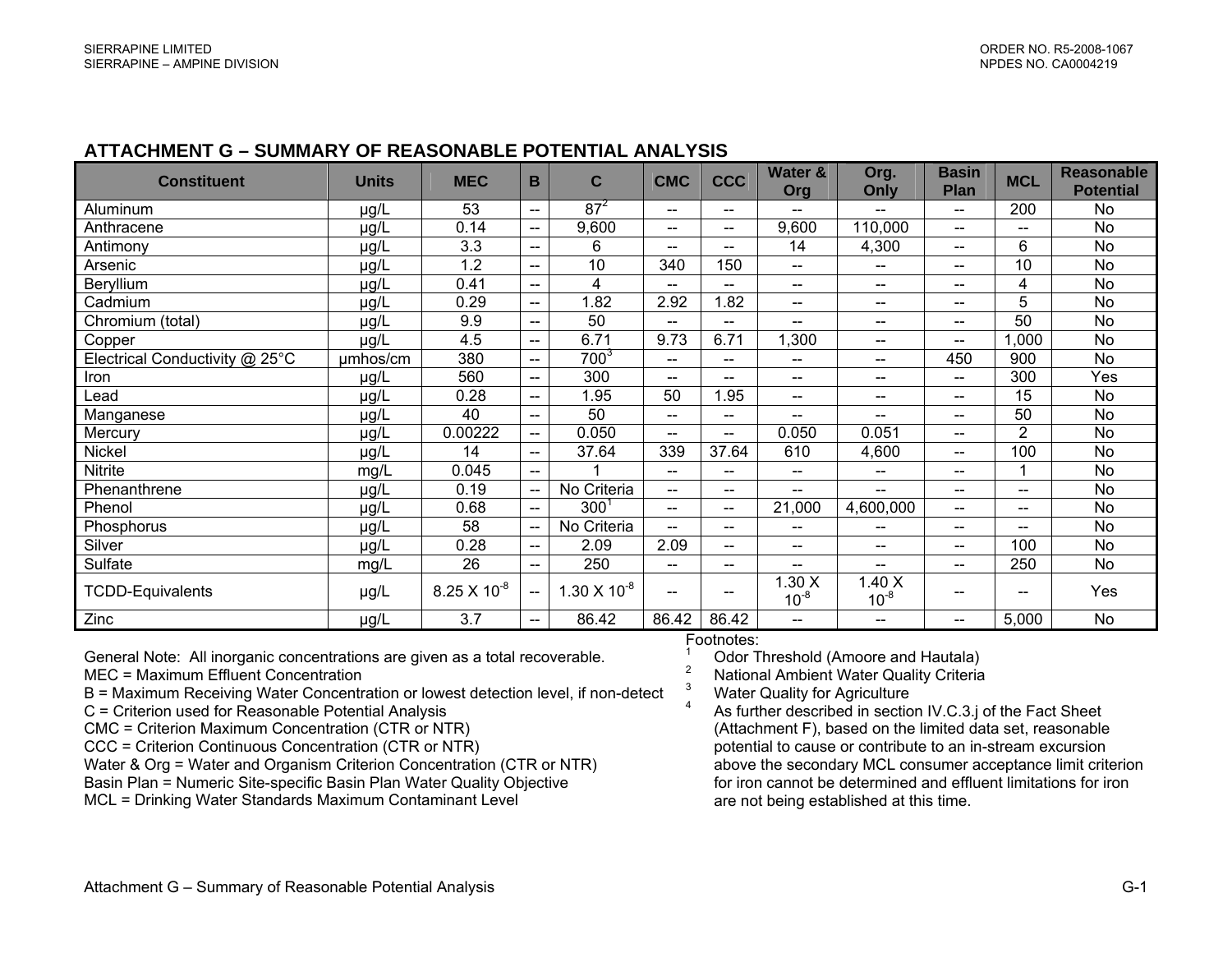# **ATTACHMENT H – BEST MANAGEMENT PRACTICES (BMP) PLAN REQUIREMENTS**

#### **I. Implementation**

 The Discharger shall develop and implement a Best Management Practices (BMP) Plan which achieves the objectives and the specific requirements listed below. A copy of the BMP Plan shall be submitted to the Regional Water Board. The BMP Plan shall be implemented as soon as possible but no later than 1 year from the effective date of the Order.

#### **II. Purpose**

 Through implementation of the BMP Plan, the Discharger shall prevent or minimize the generation and the potential for the release of pollutants from the Facility to the waters of the United States through normal operations and ancillary activities.

#### **III. Objectives**

The Discharger shall develop and amend the BMP Plan consistent with the following objectives for the control of pollutants.

- A. The number and quantity of pollutants and the toxicity of effluent generated, discharged or potentially discharged at the facility shall be minimized by the Discharger to the extent feasible by managing each influent waste stream in the most appropriate manner.
- B. Under the BMP Plan, and any Standard Operating Procedures (SOPs) included in the Plan, the Discharger shall ensure proper operation and maintenance of the treatment facility.
- C. The Discharger shall establish specific objectives for the control of pollutants by conducting the following evaluations.
	- 1. Each component or system shall be examined for its waste minimization opportunities and its potential for causing a release of significant amounts of pollutants to waters of the United States due to equipment failure, improper operation, and natural phenomena such as rain or snowfall, etc. The examination shall include all normal operations and ancillary activities related to particleboard creation, including material storage areas, process and material handling areas, loading or unloading operations, and waste disposal.
	- 2. Where experience indicates a reasonable potential for a natural condition, or other circumstances to result in significant amounts of pollutants reaching surface waters, the program should include a prediction of the direction, rate of flow, and total quantity of pollutants which could be discharged from the Facility as a result of each condition or circumstance.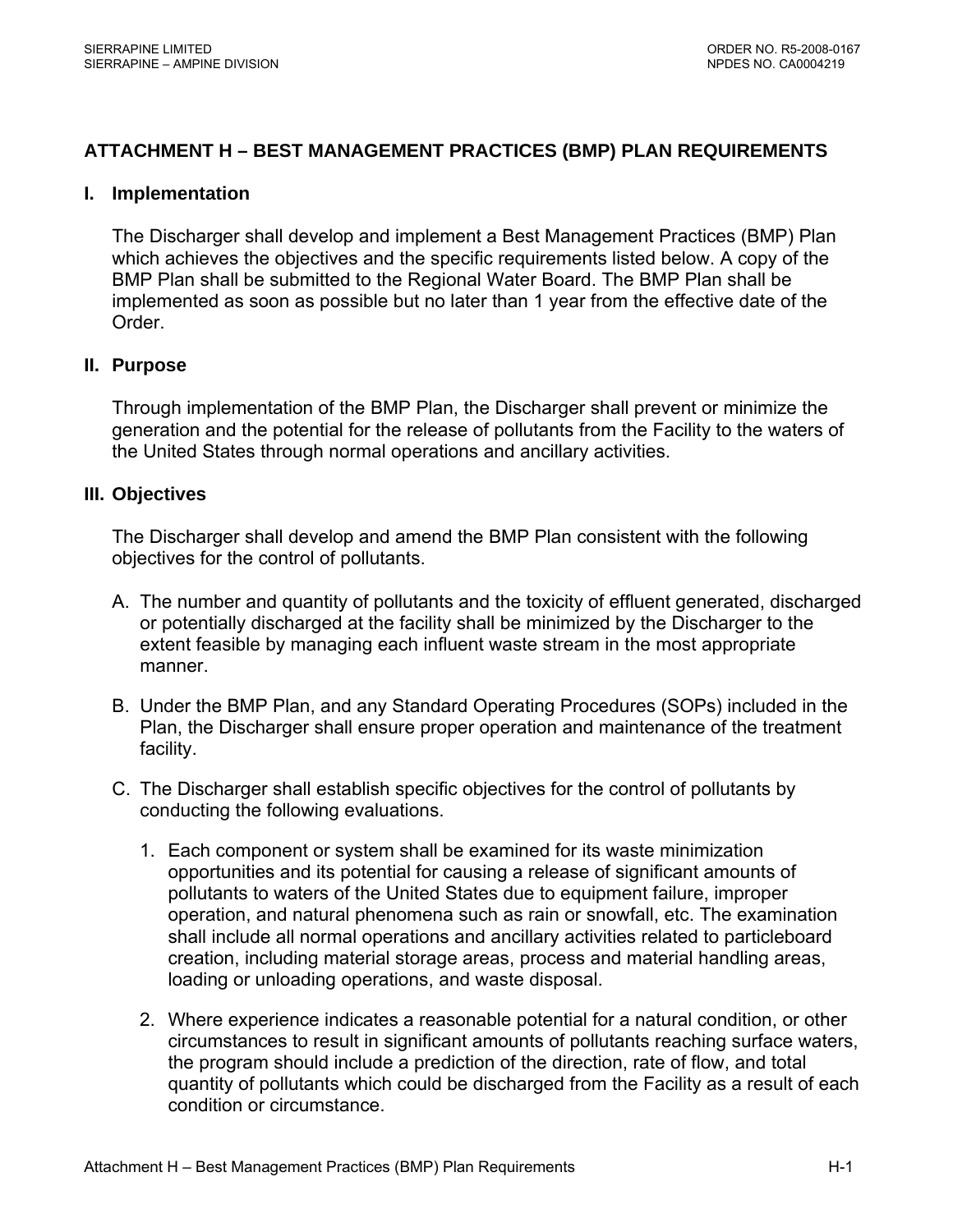# **IV. Requirements**

The BMP Plan shall be consistent with the objectives in Part 3 above and the general guidance contained in the publication entitled *Guidance Manual for Developing Best Management Practices (BMPs)* (USEPA, 1993) or any subsequent revisions to the guidance document. The BMP Plan shall:

- A. Be documented in narrative form, shall include any necessary plot plans, drawings or maps, and shall be developed in accordance with good engineering practices. The BMP Plan shall be organized and written with the following structure.
	- 1. Name and location of the facility
	- 2. Statement of BMP policy
	- 3. Structure, functions, and procedures of the BMP Committee
	- 4. Specific management practices and standard operating procedures to achieve the above objectives, including, but not limited to, the following:
		- a. modification of equipment, facilities, technology, processes, and procedures;
		- b. reformulation or redesign of products;
		- c. substitution of materials; and
		- d. improvement in management, inventory control, materials handling or general operational phases of the Facility.
	- 5. Risk identification and assessment.
	- 6. Reporting of BMP incidents.
	- 7. Materials compatibility.
	- 8. Good housekeeping.
	- 9. Preventative maintenance.
	- 10. Inspections and records.
	- 11. Security.
	- 12. Employee training.
- B. Include the following provisions concerning BMP Plan review:
	- 1. Be reviewed by plant engineering staff and the plant manager.